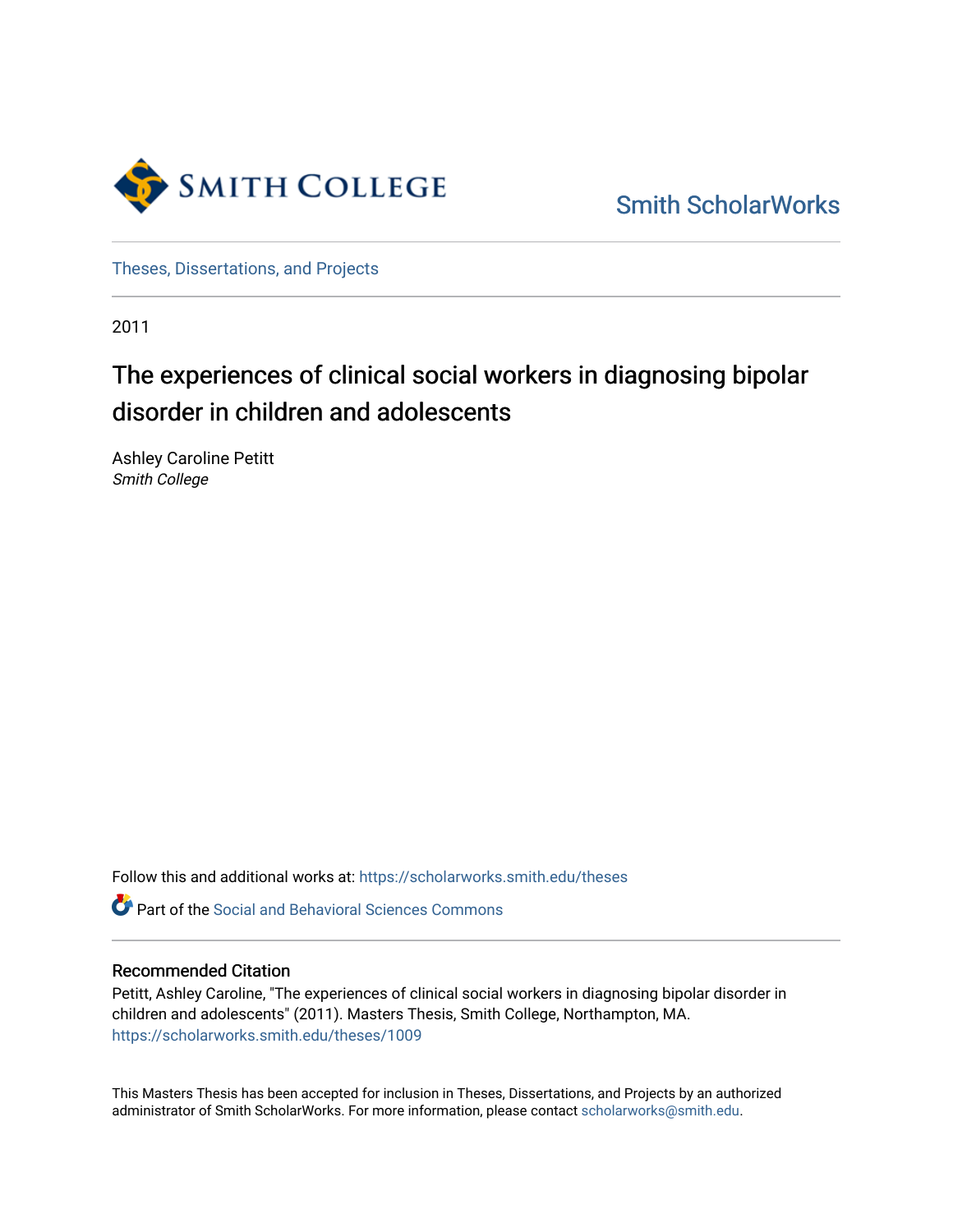Ashley Petitt The Experiences of Clinical Social Workers in Diagnosing Bipolar Disorder in Children and **Adolescents** 

## ABSTRACT

Bipolar disorder (BD) is a diagnosis that an increasing number of individuals under the age of 18 are being given, despite the fact that the DSM-IV has no description or criteria of what BD in this age group looks like. The purpose of this exploratory study was to look at the experiences of clinical social workers who have diagnosed BD in children and adolescents. To do so, eleven social workers who have a Master's of Social Work were interviewed using a standardized open-ended interview guide.

The major findings of this study follow. Participants reported having diagnosed significantly more adolescents with BD than children. Participants looked for a wide range of different symptoms when making this diagnosis, such as: changes in sleep, changes in mood, agitation and irritability, risky behavior, and other symptoms of mania and depression. Participants found the following things helpful in making this diagnosis: collaborating with other providers and family members, observing the youth's behavior, and longitudinal information about the youth. Participants reported struggling with the following things while making this diagnosis: fear of labeling, access to services, and differentiating BD from other disorders. Most participants reported that after the diagnosis was made, it did have some positive influence on their understanding of and ability to appropriately treat these children and adolescents.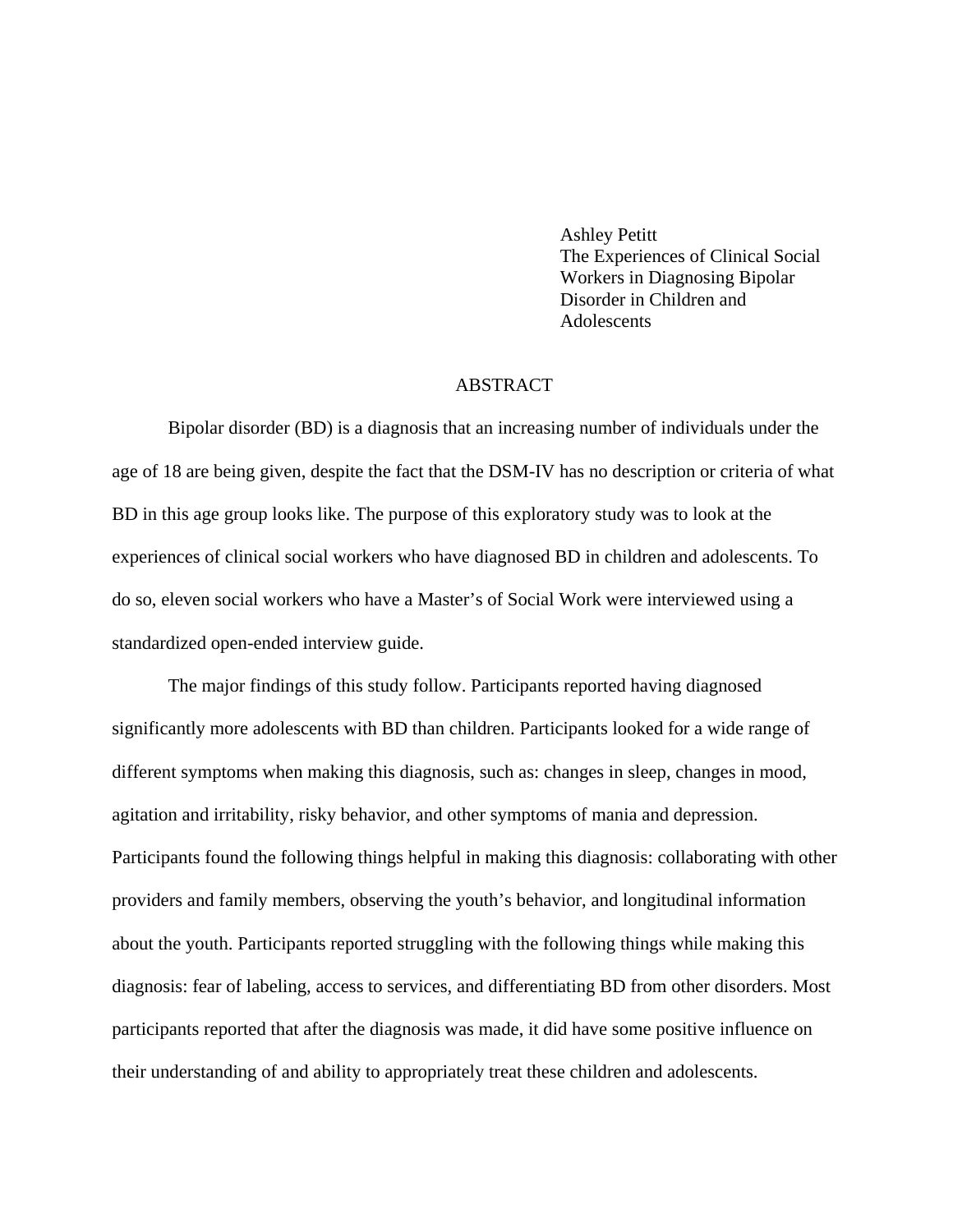# THE EXPERIENCES OF CLINICIAL SOCIAL WORKERS IN DIAGNOSING BIPOLAR DISORDER IN CHILDREN AND ADOLESCENTS

A project supported by an independent exploration, submitted in partial fulfillment of the requirements for the degree of Master of Social Work.

Ashley Petitt

Smith College School for Social Work Northampton, Massachusetts 01063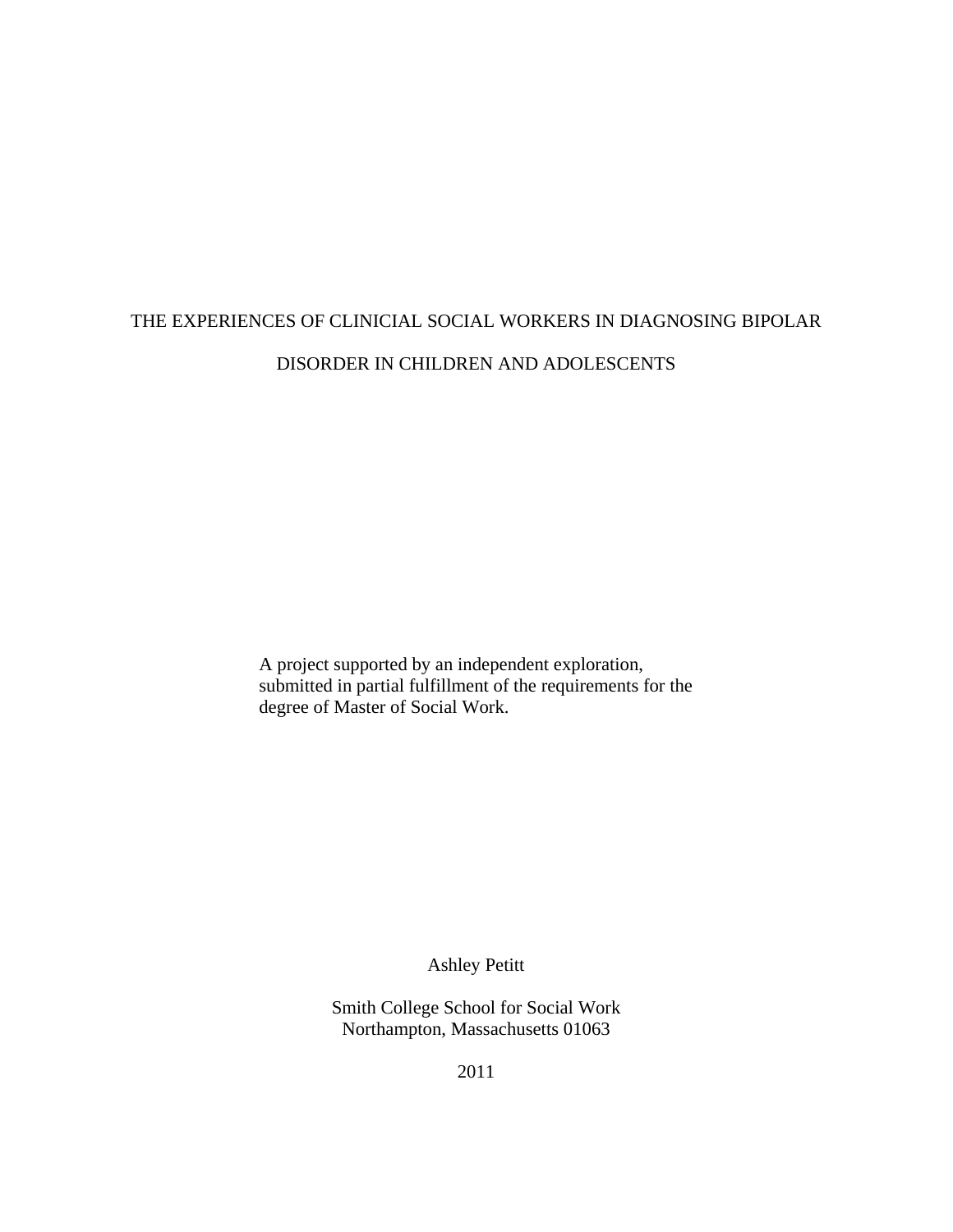#### **Acknowledgements**

I would like to thank all the people who helped make this project a reality. Mom and Dad, thank you for your ongoing support of this and so many other things in my life. Drew, I honestly could not have made it without your loyalty as my "Wingman" on this journey called Smith. Vikki Winbush, my thesis advisor, thank you for continuing to push me to reach my goals and support when I did not always reach them on time. Thank you Gael McCarthy for helping me conceptualize this thesis during my second summer. And to all of the participants of this study, thank you for your time and for your openness and honesty about your experiences diagnosing youth with bipolar disorder.

I would also like to dedicate this project to Alex, Jenna, Jack, Kelly, and all the other children and adolescents who have been diagnosed with bipolar disorder. Please know that your stories, from your daily struggles to your tremendous strengths, are what inspired this work.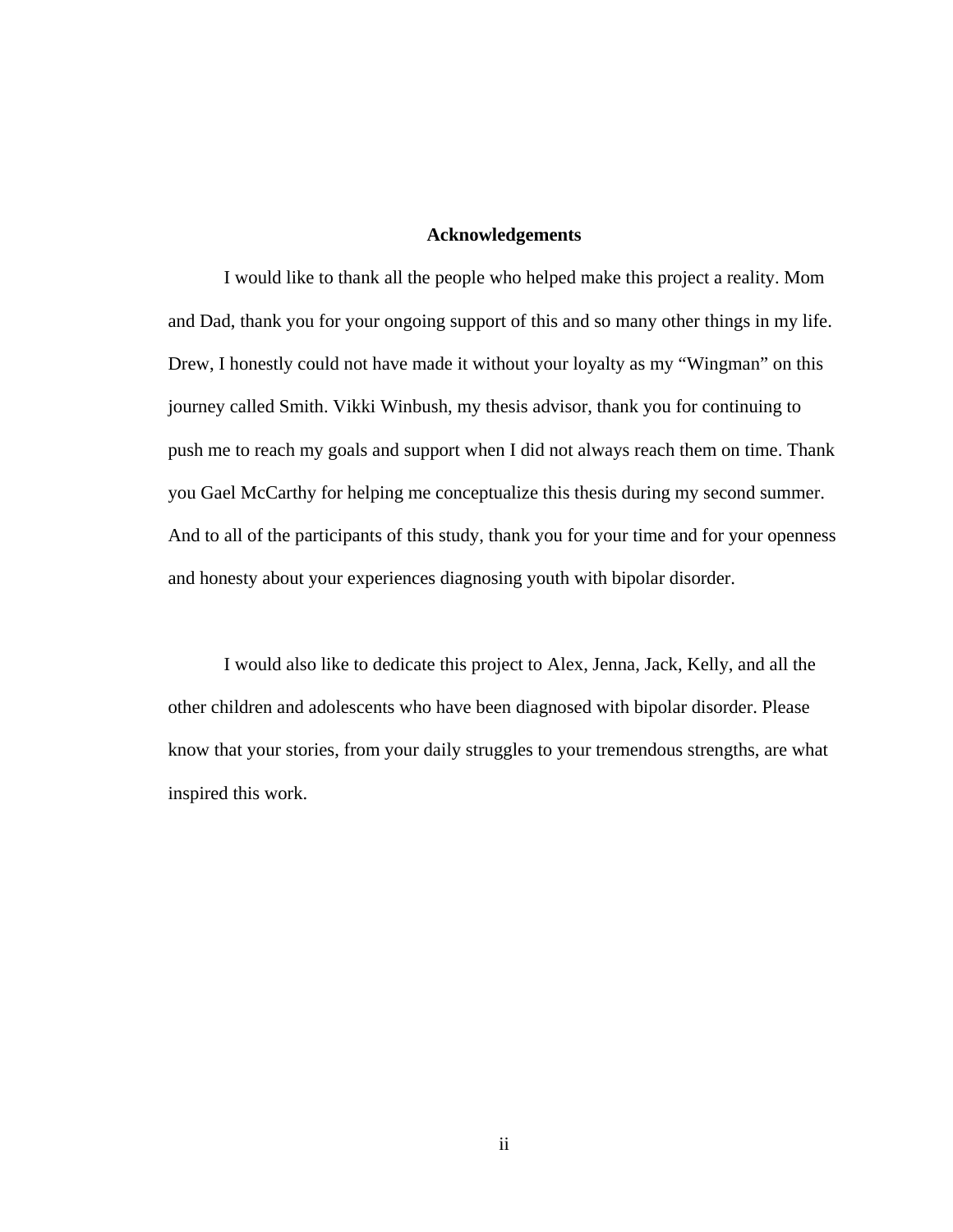# **Table of Contents**

| 111 |
|-----|
|     |

## **CHAPTER**

|  | 30 |
|--|----|
|  | 39 |
|  | 68 |
|  | 80 |

## **APPENDICES**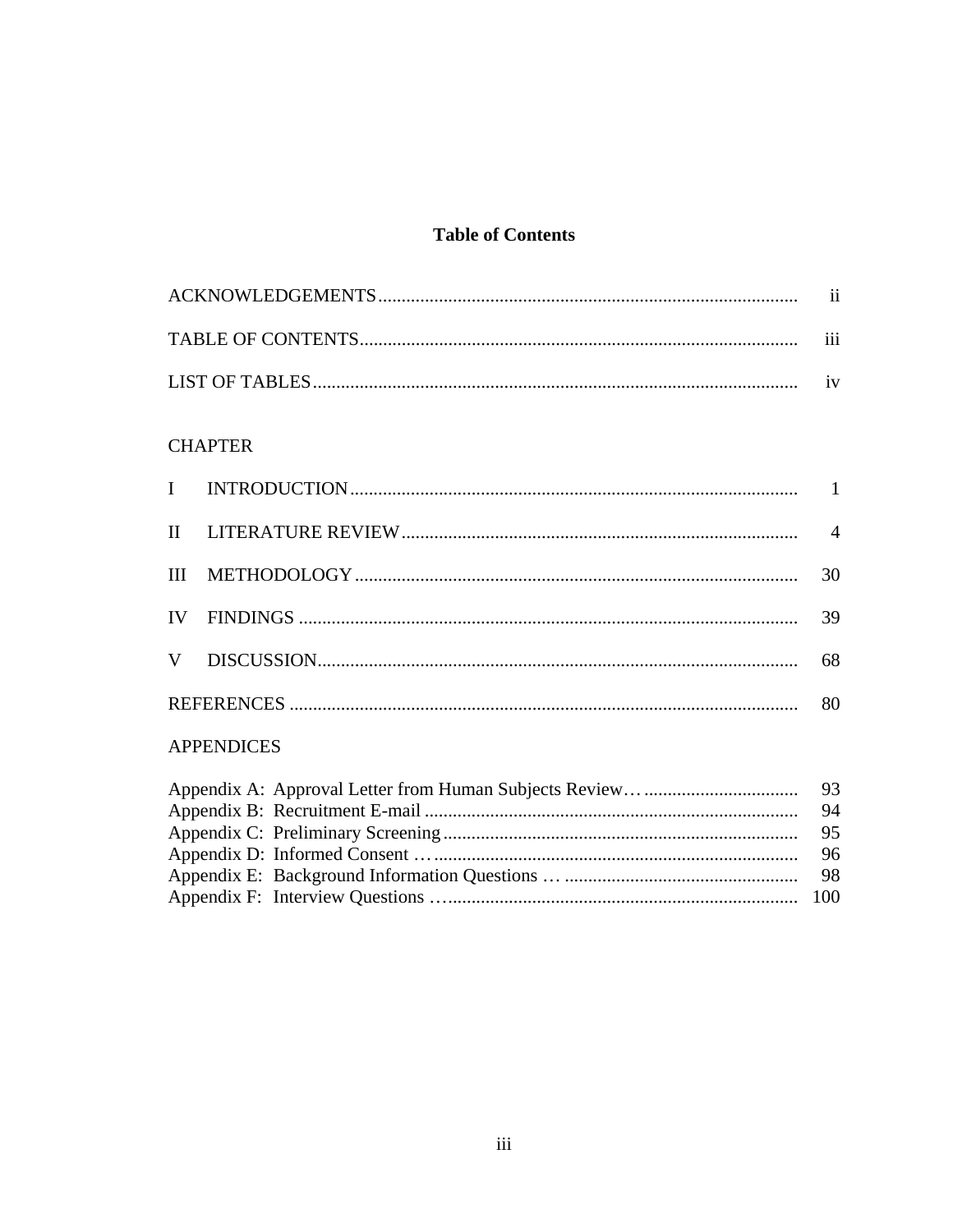# **List of Tables**

## Table

|    |                                                                                 | 32 |
|----|---------------------------------------------------------------------------------|----|
|    | Table 2: Description of the Composition of Participants' Client Populations  41 |    |
| 3. | Table 3: Participant's Agency Settings and Number of Child and Adolescent BD    |    |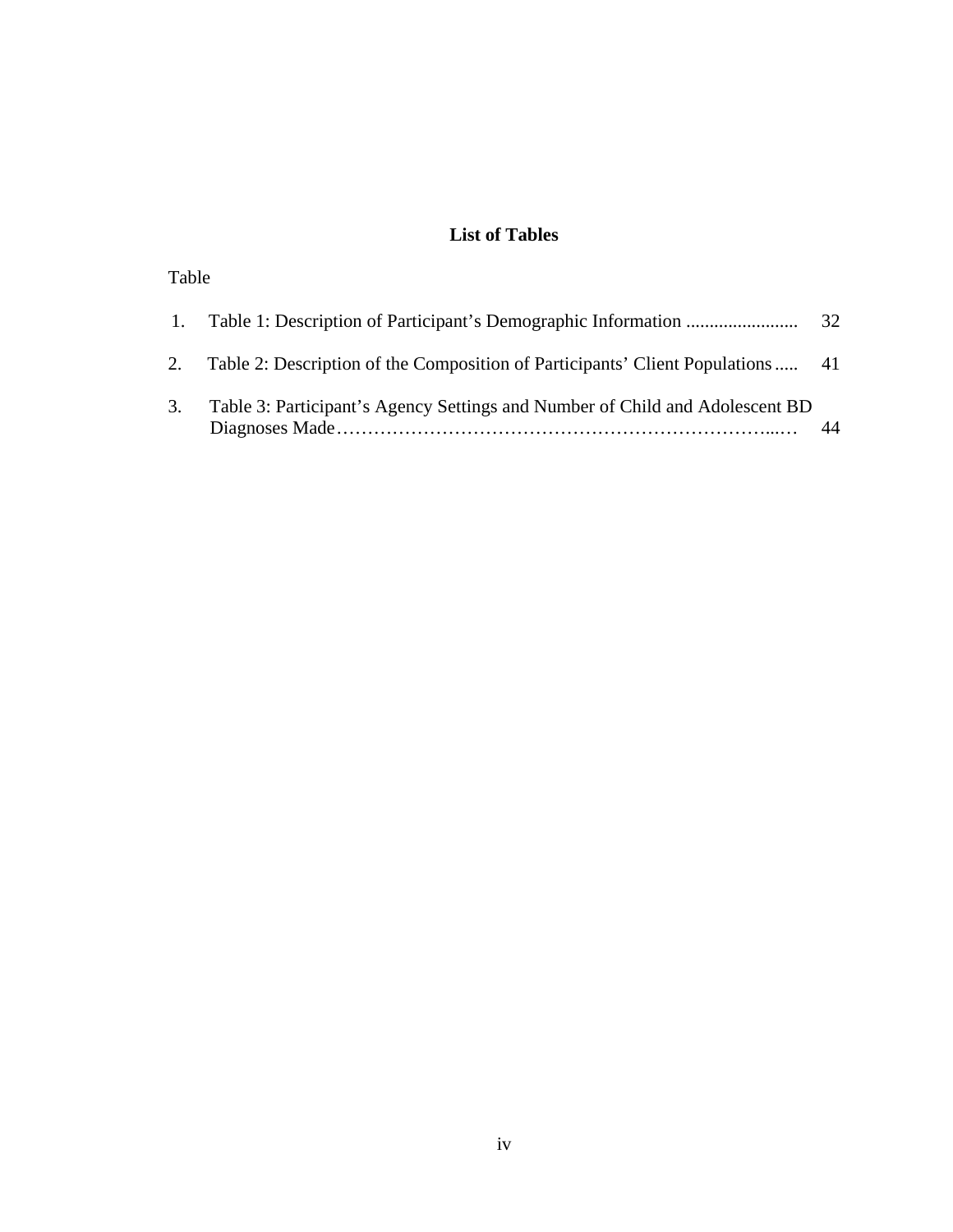#### **Chapter I**

#### **Introduction**

The purpose of this exploratory study is to look at the experiences of clinical social workers related to the process of diagnosing bipolar disorder (BD) in youth. To do so, eleven participants were interviewed, all of whom hold a Master of Social Work (MSW) degree and have experience diagnosing at least one child or adolescent with bipolar disorder. This study analyzes several different areas of these clinical social workers' diagnosing experiences, and has separated these experiences into those that are specific to diagnosing children and those that are specific to diagnosing adolescents. First, the number BD diagnoses each participant has made over the course of his or her career and in the past twelve months is summarized. Second, this study addresses how the participants reported deciding that a diagnosis of BD was warranted, in the cases where it was assigned, and what tools, skills, and methods they found helpful when making this diagnosis. Third, this study addresses the struggles that the participants reported having while making BD diagnoses in youth. Fourth, is a discussion of the specific symptoms that the participants looked for when making a diagnosis of BD in children and adolescents. Fifth, is a review of how making this diagnosis did or did not help participants further understand their child and adolescent clients, and how making this diagnosis did or did not affect the treatment that they provided or recommended for these youths. Lastly, this is an exploration of changes participants suggested should be made in order to improve the process of diagnosing this condition in youths.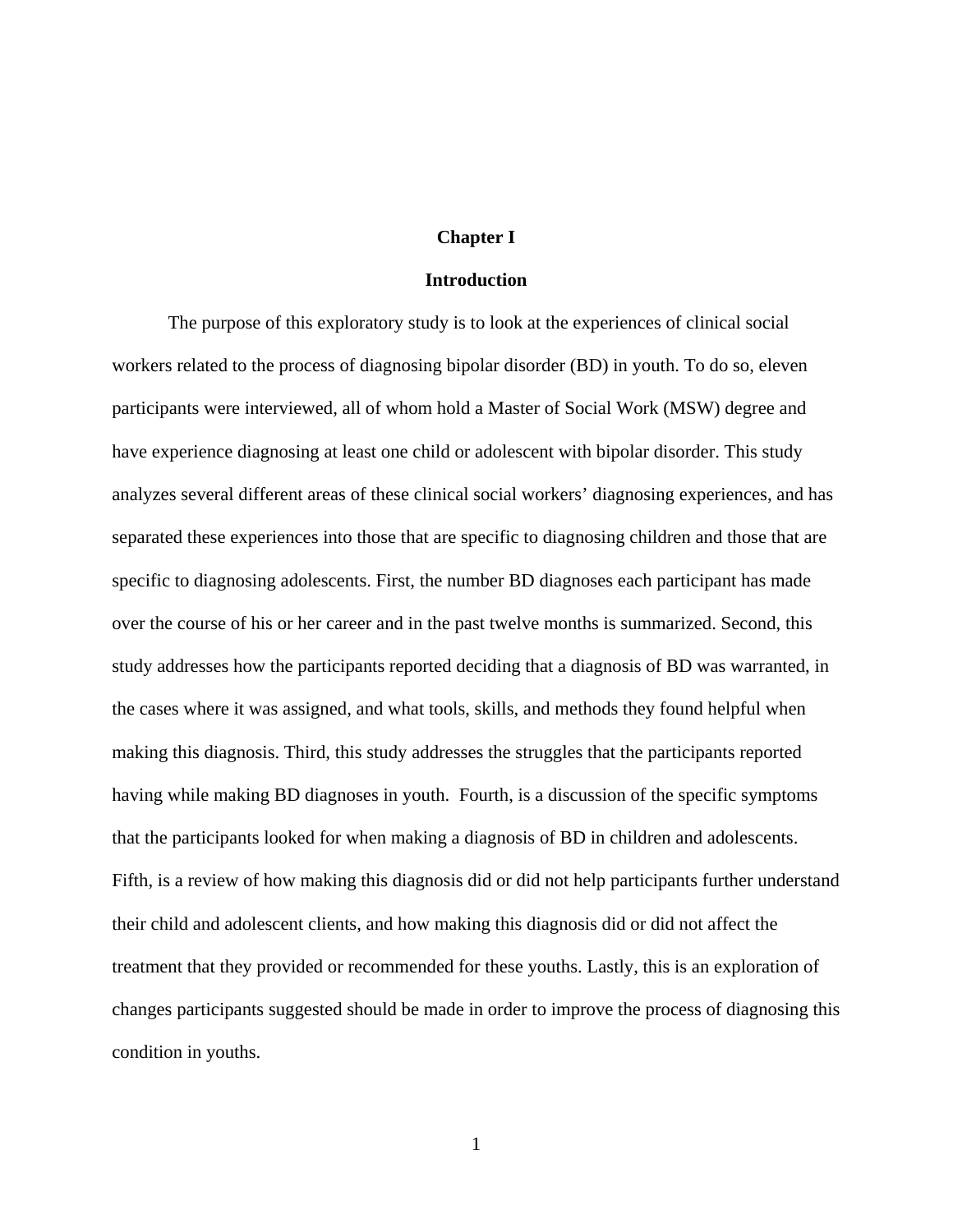The rationale for doing this study is that BD is a diagnosis that an increasing number of individuals under the age of 18 are being given, despite the fact that the DSM-IV has no description or criteria of what BD in this age group looks like. In 2007, it was reported that since the 1990s, there has been a "forty-fold increase in the number of office visits in which children had a diagnosis of bipolar disorder" (Parens & Johnston, 2010, p.1). Researchers are unsure whether this "upsurge… represent[s] a true increase in prevalence," and each researcher presents his or her own theories about what factors could account for the increase in reported cases (Baroni, Lunsford, Luckenbaugh, Towbin, & Leibenluft, 2009, p. 203). Among them are: "Previous under-recognition," previous lack of understanding about the differences between BD symptoms in children and adults, "inappropriate application of the diagnosis," and increased publicity about BD which has created an outpouring of parents seeking this diagnosis for their troubled children (Youngstrom, Meyers, Youngstrom, Calabrese, & Findling, 2006, p. 990). This topic is also of timely interest given that the American Psychiatric Association is currently revising the DSM-IV.

For social workers who plan to do therapeutic work with children and adolescents, this is a diagnosis that they are likely to encounter. It is essential that more studies be conducted to further understand BD in children and adolescents so that a consensus can be reached about the appropriate way to diagnose and treat this disorder in this population (Baroni et al., 2009; Papolos & Papolos, 2006; Youngstrom et al., 2006).

There are several potential benefits of this study. The first is that, as opposed to many other studies regarding the diagnosis of youth that are quantitative, this study's qualitative design gives readers a more in-depth and detailed understanding of how social work clinicians assign this diagnosis and how it affects their treatment with these youths. The findings of this study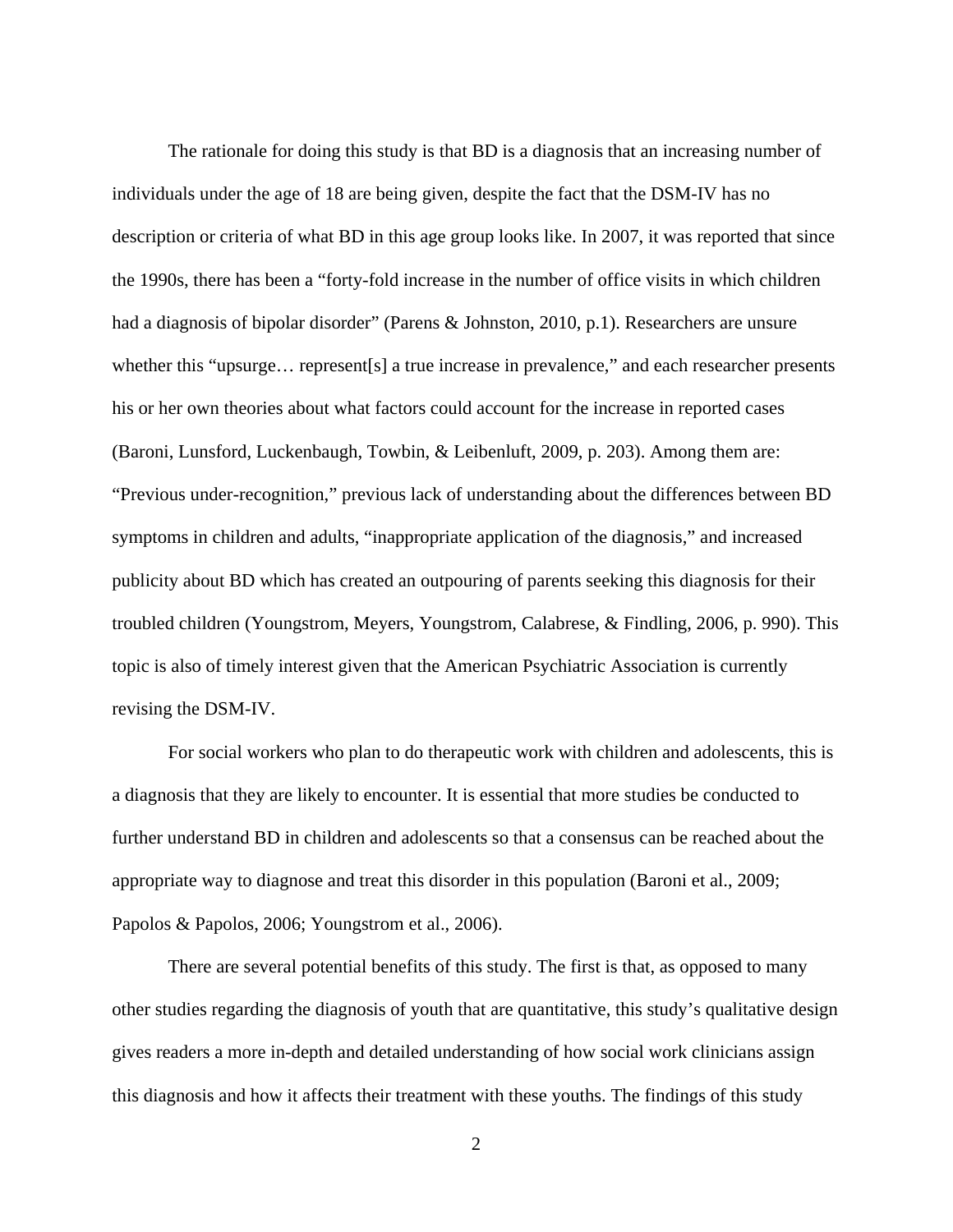cannot be generalized to the entire population of social workers who have diagnosed this disorder in youth. However, clinicians who assess for BD in youth may find this study's findings to be a helpful starting point, particularly the sections that address tools and skills the participants of this study found beneficial when making this diagnosis. This study also can be beneficial by continuing to spread awareness about the struggles that clinicians are facing while making this diagnosis, reinforcing the need for further guidance, clarity, and support.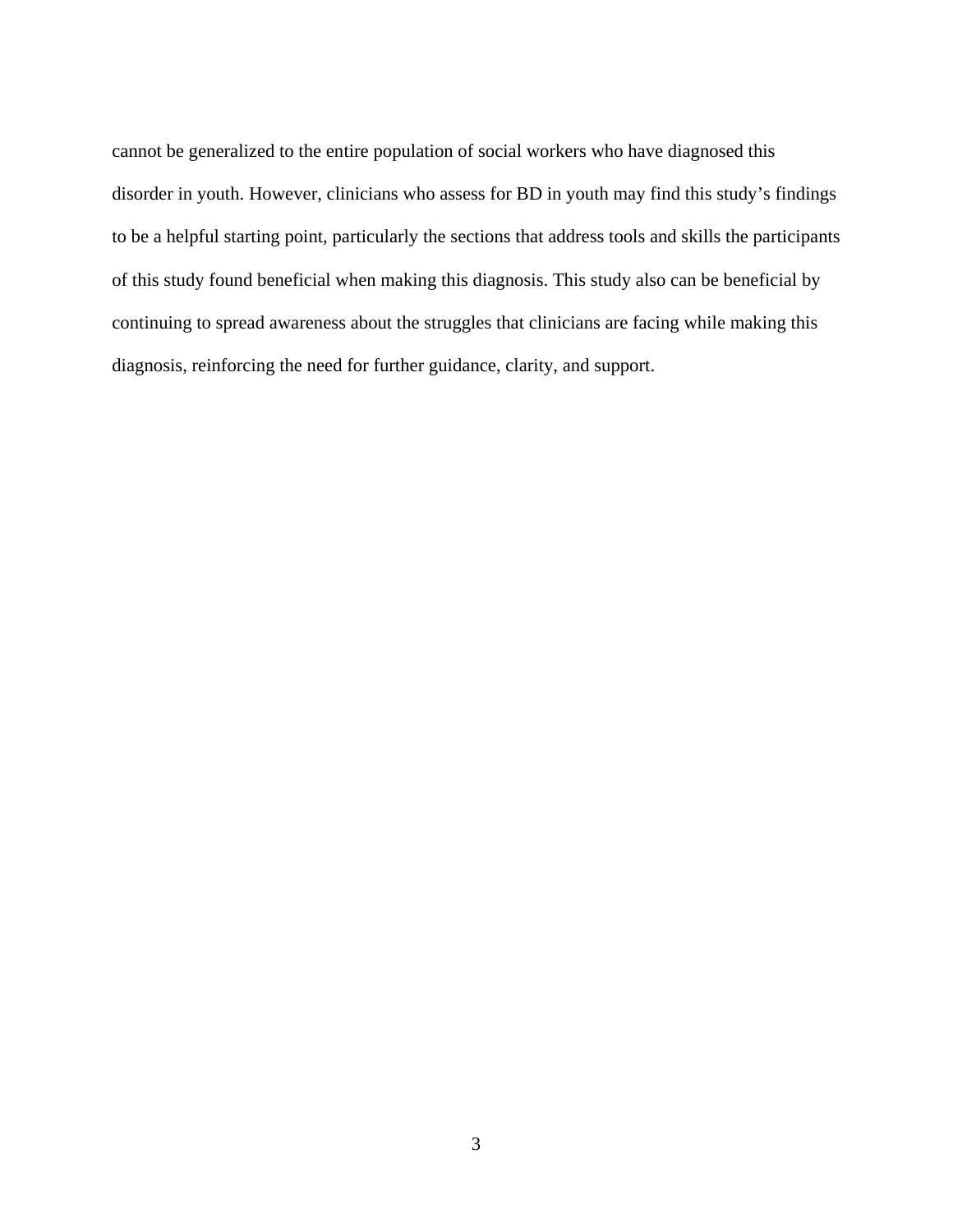#### **Chapter II**

#### **Literature Review**

The purpose of this chapter is to provide a succinct review of the literature that has been published on the topics of and related to the diagnostic phenomena surrounding Bipolar Disorder (BD) in children and adolescents. First, this investigator will provide a historical review, from the 1800s to present day of the evolution of the diagnosis of BD in children and adolescents. Second, the risk factors, symptoms, and course outcomes of BD in children and adolescents will be explored. Third, the role of the Diagnostic and Statistical Manual of Mental Disorders (DSM-IV-TR) in the diagnostic process, and the upcoming proposed changes for mood disorders in children and adolescents in the DSM-V will be discussed. Fourth will be an exploration of the proposed methods and tools, and costs and benefits of these, used in the assessment of BD in children and adolescents. Fifth, this investigator will explore the specific role and identity of social work clinicians who diagnose mental health disorders. Sixth, studies on the role of race, ethnicity, and culture in the diagnosis and treatment of mental health disorders will be reviewed. Lastly, the recommended treatment options for BD in children and adolescents will be discussed. Upon completing this chapter, readers will have a basis of knowledge to use in order to support their understanding of the chapters which follow.

### **History of Bipolar Disorder in Children and Adolescents**

According to Greves (as cited in Youngstrom et al., 2006, p. 989) cases of "pediatric mania" have been recorded as far back as the 1800s. Following Kraepelin's 1921 paper, which gave detailed descriptions of various forms of mania and depression, child psychiatrists began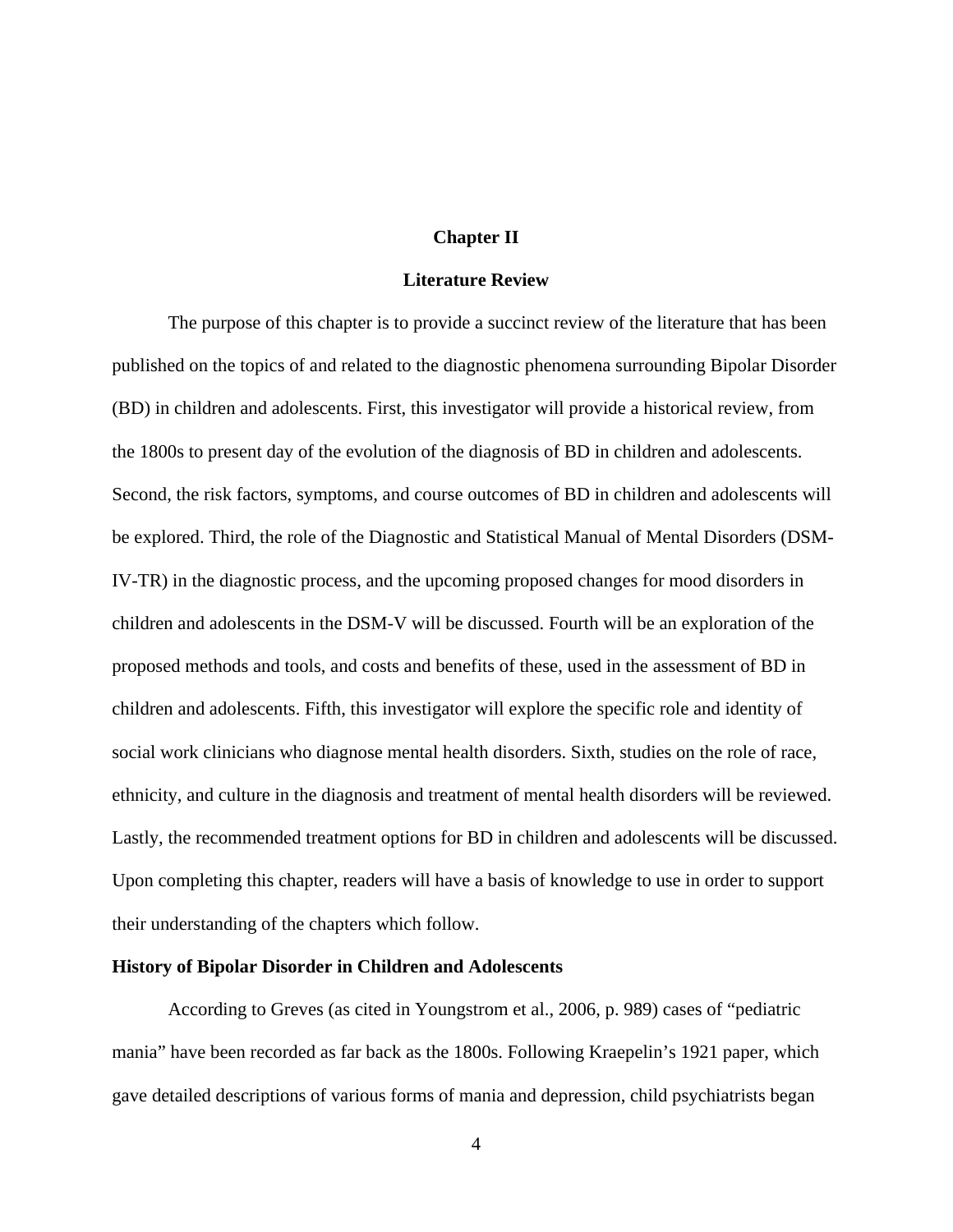looking for manic-depressive symptom presentations in their pediatric patients. Harms (as cited in Meyer & Carlson, 2010) speculated that perhaps this presentation had been missed previously because of symptom similarity to other childhood diagnoses.

In 1960, Anthony and Scott released an article that heavily influenced the child psychiatry community, stating that after reviewing the psychiatric literature from 1884 to 1954, they had concluded there had yet to be a demonstrated case of manic-depressive illness in a pediatric patient (Meyer & Carlson, 2010). This put a temporary halt to the research, but in 1976 Weinburg and Brumback began working on a symptom criteria for mania in childhood, based off of the newly standardized symptom criteria for mania in adults. In 1979, Davis was the first to solidify these criteria for what he referred to as "manic-depressive variant syndrome of childhood". These children were characterized as "exhibiting heightened reactivity to seemingly minor events, hyperactivity, and disruptions in interpersonal relationships" (Meyer & Carlson, 2010, p. 37).

By 1980 manic-depressive illnesses began to be referred to as "bipolar disorder" (BD) in the DSM-III, and there was an increasing acceptance that this disorder presented in children and adolescents, as well as adults (Meyer & Carlson, 2010). Despite the lack of studies or longitudinal data on this topic, the American Psychiatric Association showed how they agreed in their 1980 release of the DSM-III, which states that criteria for mania in adults could be used to diagnose children (American Psychiatric Association, 1980; Meyer & Carlson, 2010). And according to Greves (as cited in Youngstrom et al., 2006), the 1990s marked the first time that clinicians began assigning the diagnosis of bipolar disorder to children and adolescents.

Most of the research conducted in the 1990s and early 2000s focused on identifying the clinical characteristics and the different phenotypes of BD in children and adolescents. Several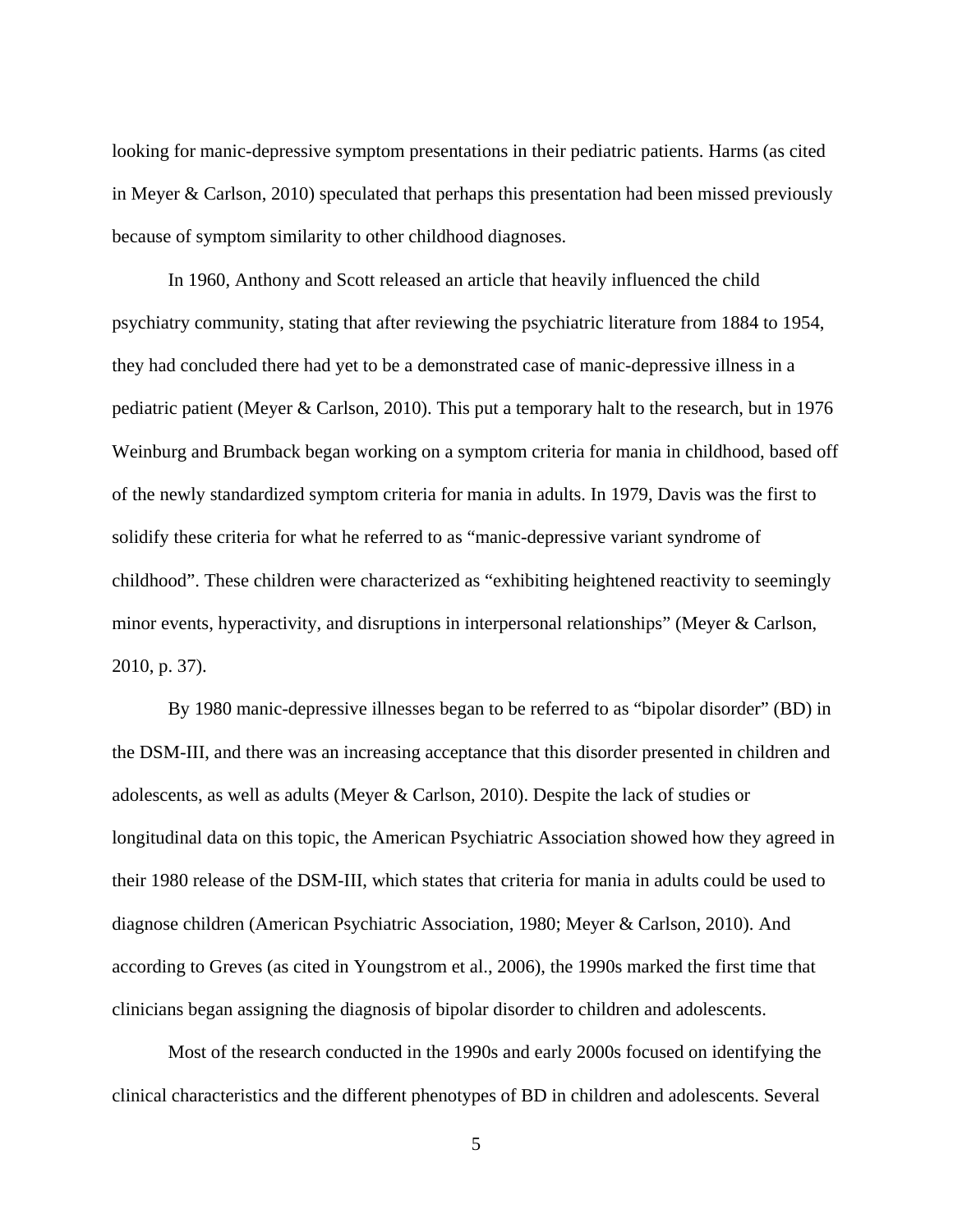researchers concluded that youth could be categorized into a "narrow" or "broad" phenotype. The "narrow" phenotype identifies youth who had more classic symptoms of mania, such as elated mood and grandiosity, and depression, congruent with the DSM-IV criteria, but who cycle more rapidly, falling short of the four to seven day requirement (American Psychiatric Association, 1994; Findling et al., 2001; Geller et al., 2002). The "broad" phenotype identifies youth with nonepisodic symptoms of irritability, depression, anxiety, hyperarousal, poor concentration, impulsivity, and uncontrollable temper (Biederman, Faraone, & Mick, 1996; Leibenluft, Charney, Towbin, Bhangoo, & Pine, 2003).

#### **Risk Factors, Symptoms and Course Outcome**

There are no conclusive studies that say exactly what causes a youth to develop BD, but many probable risk factors have been proposed. Numerous studies in the United States suggest that genetics plays a role pediatric BD. Having a first-degree relative with BD, increases a child's likelihood developing BD from 0-2% to 4-15% (Lapalme, Hodgins, & LaRoche, 1997). Youth who are at a higher risk of developing BD due to presence of BD in a parent, are also less likely to have supportive parenting due to the parent's own mental illness. Other psychosocial risk factors include: Physical and sexual abuse (Leverich et al., 2002), poor social supports (Pellegrini et al., 1988; Petti et al., 2004), family conflict (Chang, Blasey, Ketter, & Steiner, 2001), exposure to low maternal warmth, and high negativity parenting (Meyer et al., 2006).

One of the primary debates surrounding BD in youth is 'How is it defined?' According to Papolos and Papolos (2006), BD is a diagnosis commonly assigned to children and adolescents who are described as being "extraordinarily irritable," "inflexible and oppositional," who exhibit rapid cycling and periods of "explosive rage" (p. 6). But Youngstrom, Freeman, and Jenkins (2009, p. 374) state that "irritable mood is diagnostically nonspecific"; and there are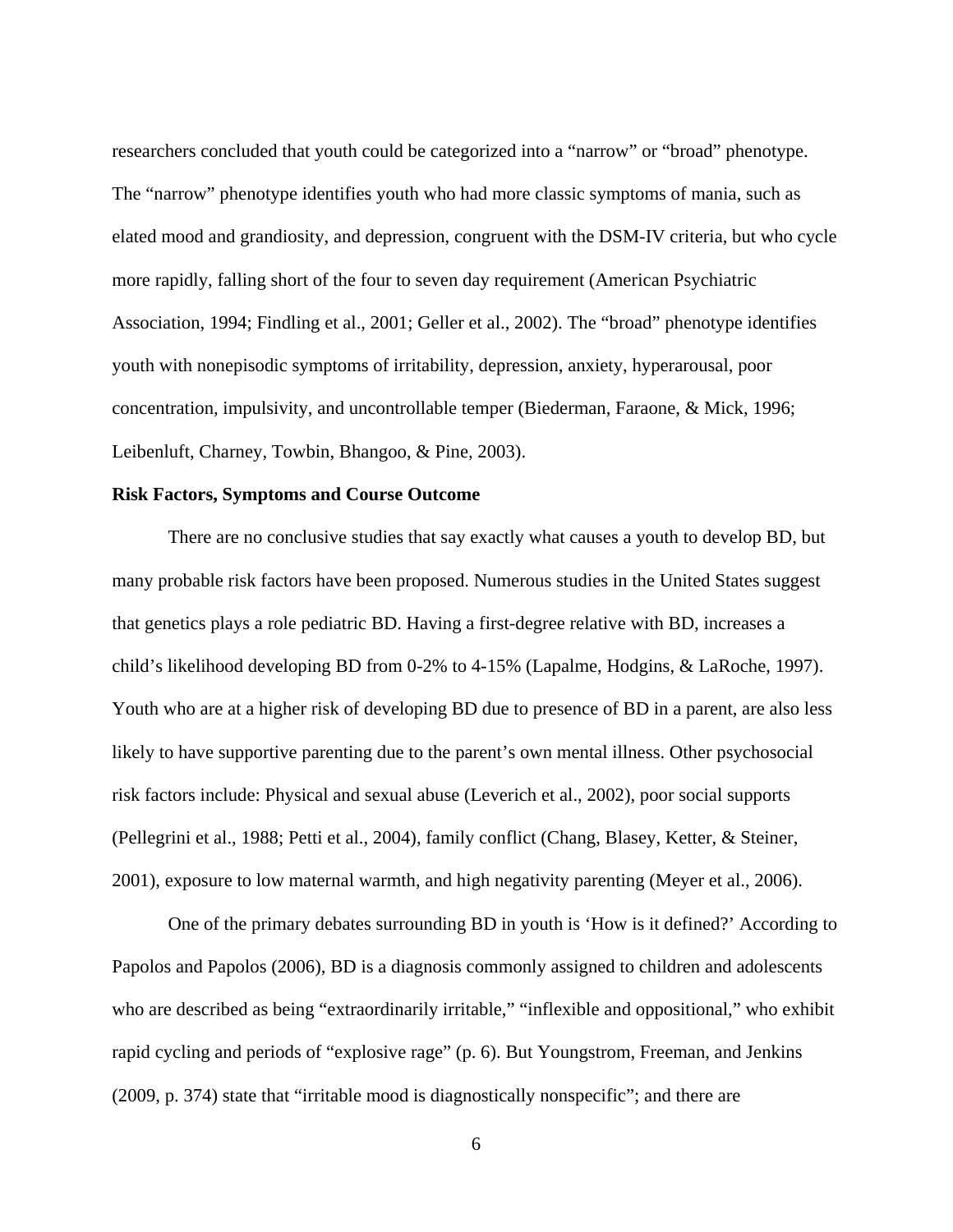"inconsistencies" in how clinicians define rapid cycling, which the DSM defines as "the occurrence of at least four or more distinct mood episodes (not changes in mood state within an episode)" (p. 357). Youngstrom, Birmaher, and Findling (2008) state that the following symptoms have shown to be more specific to BD in children and adolescents: Grandiosity, unstable self-esteem, decrease need for sleep, hypersexuality, racing thoughts, and psychotic symptoms.

Irritable mood is noted to be "one of the most distressing and impairing features" of BD in children and adolescents (Youngstrom et al., 2009, p. 378). However, there is yet to be a consensus regarding whether or not severe irritability and dysphoria are the hallmark symptoms of mania in children, as opposed to euphoria and elated mood, which is what the DSM-IV defines as the main characteristics of mania in adults (Baroni et al, 2009). While irritability is considered by some to be merely a sign that "something is wrong" (Kowatch et al., 2005), according to Youngstrom et al. (2008) if a youth is lacking these episodes of irritability, it should signal to clinicians that BD is not the correct diagnosis. Youngstrom et al. (2009, p. 357) also suggest that a better way of interpreting the "rapid changes in mood polarities, which [have] been well described in children, is...as a mixed episode rather than multiple episodes". Also, similarly to adults, youth with BD appear to have a deficit in their ability to "experience and express basic dimensions of emotion" (Youngstrom, 2010, p. 72).

Few studies have measured the differences between childhood-onset BD and adolescentonset BD, or between BD in males and BD in females, in a consistent and comparable manner. In a survey done by The Depression and Bipolar Support Alliance (as cited in Dunner, 2003), fifty-nine percent of adults with BD who completed this survey reported that they began first experiencing symptoms of BD during childhood or adolescents. According to Birmaher et al.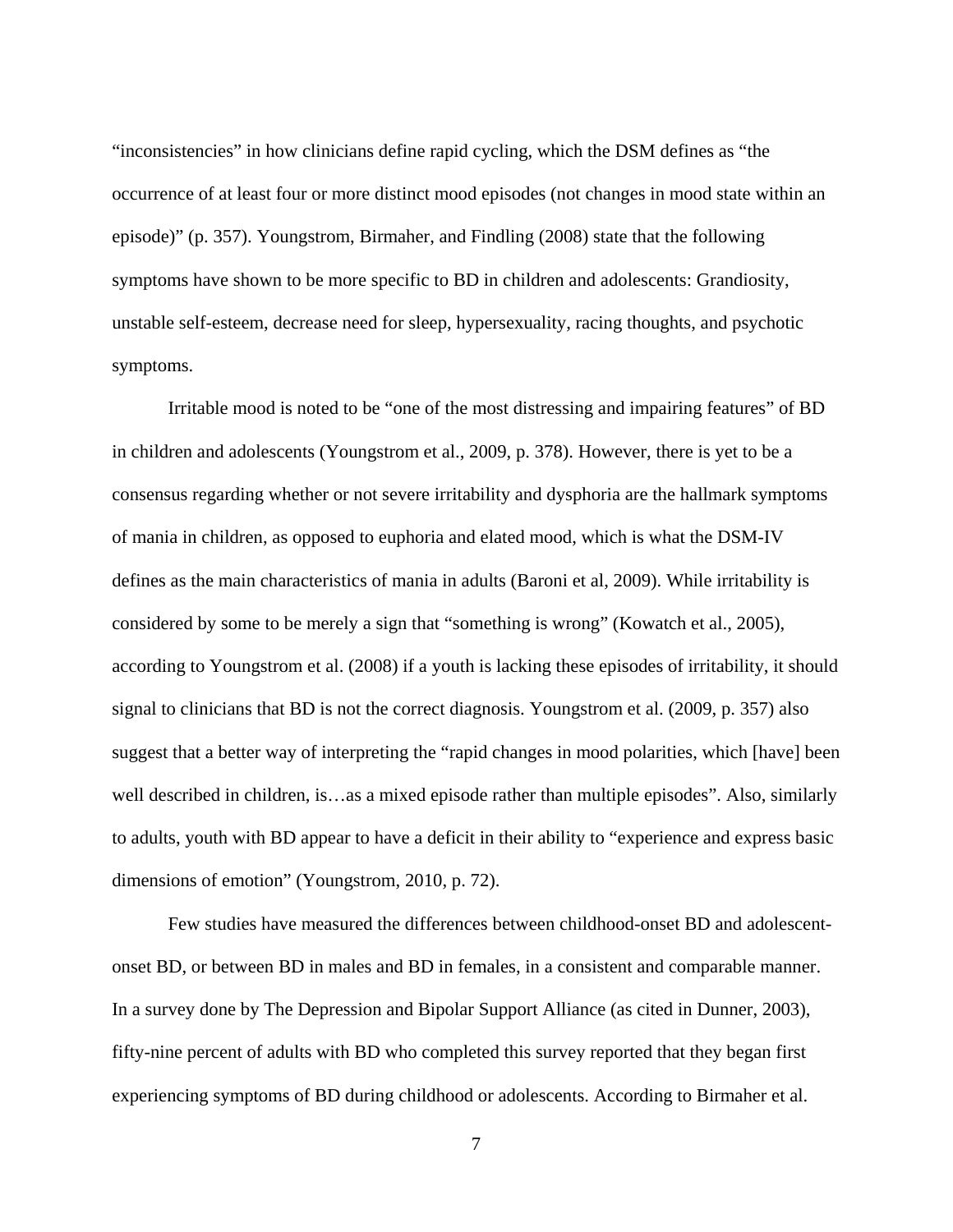(2009b), depression is more common in adolescent-onset than in childhood-onset BD, and adolescents present with increased severity and more adult-like symptoms, such as grandiosity and elation. This is consistent with the findings of a study conducted by Olfson, Crystal, Gerhard, Huang, and Carlson (2009), which examined the BD insurance claims for privately insured individuals, ages seventeen and younger, between the years of 2003 to 2006. This study found that fifty-two percent of adolescents who received a diagnosis of BD during the examined period had received a diagnosis of depressive disorder in the previous year; and most of children had a preceding diagnosis of disruptive disorder (Olfson et al., 2009). Other studies have reported that it is also more common to see children diagnosed with ADHD in addition to BD, as opposed to adolescents (Biederman et al., 2005; Findling et al., 2001; Masi et al., 2006). While rates of BD diagnosis appear to increase with age, childhood-onset BD has been found to be significantly more common in males, and adolescent-onset BD significantly more common in females (Olfson et al., 2009). According to Daly (1997) and Achenbach and Rescorla (as cited in Diler, Birmaher, & Miklowitz, 2010) females experience more symptoms of depression, while males experience more symptoms of mania, hyperactivity, and impulsivity.

Researchers are now just beginning to follow children with early-onset BD into adulthood to see if the symptoms of BD persist. In 2009, Birmaher et al. (2009a) published a four-year study assessing the longitudinal course of children and adolescents, ages seven to eighteen years old, with BD spectrum disorders. The researchers in this study used the Longitudinal Interval Follow-Up Evaluation to seek information about the week-by-week symptomology of the participants and the rates of recovery and symptom recurrence. The study made the following findings. The participants as a whole spent 60%-80% of their time experiencing mood fluctuations. Of the time spent in a symptomatic period, more time was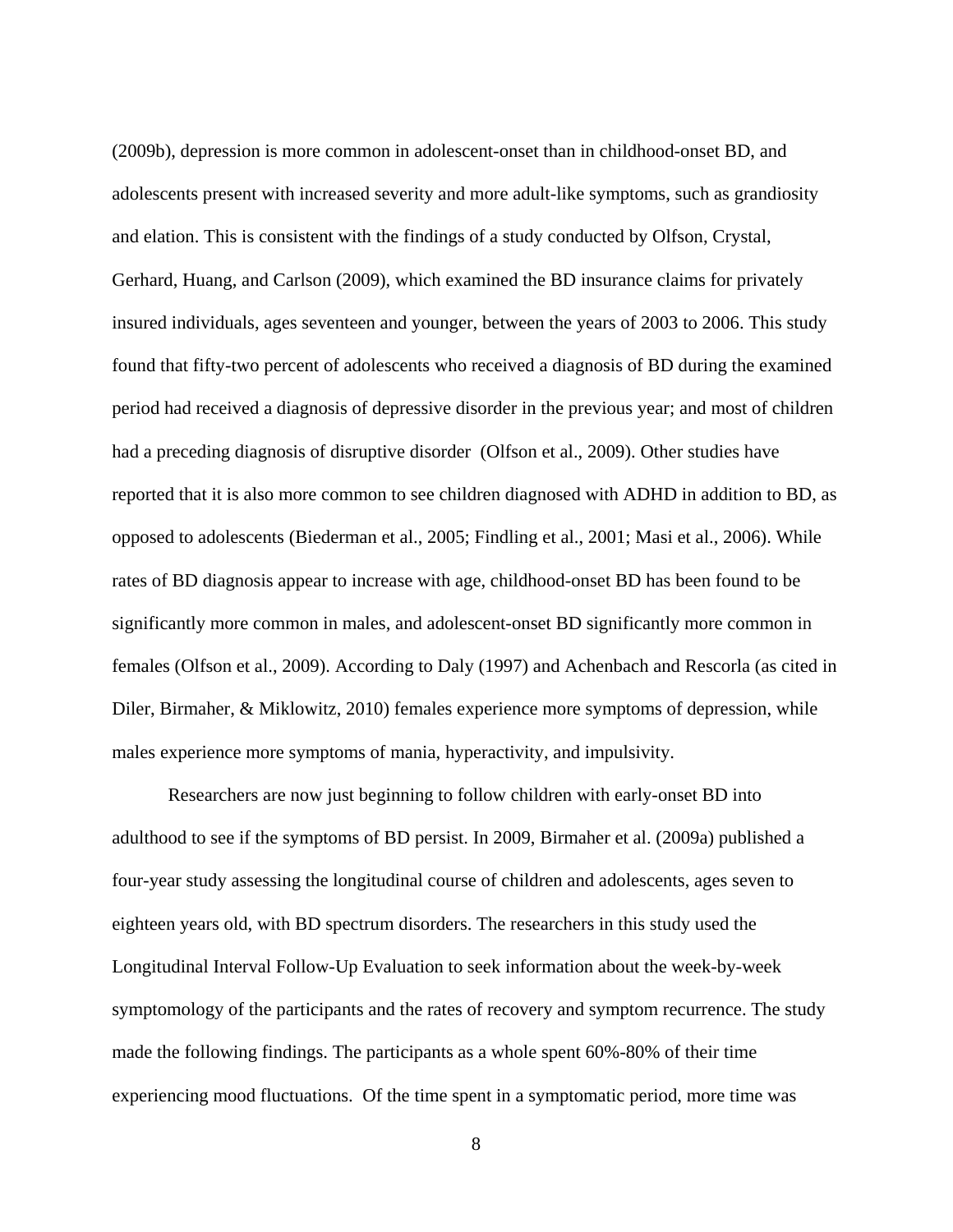spent in depressive or mixed episodes than in manic or hypomanic episodes. Approximately 80% of the youths in the study achieved full recovery, defined as eight consecutive weeks with minimal or no mood symptoms, roughly 2 ½ years after their first episode. However, 60% of the youths experienced a relapse in symptoms 1 ½ years after they were said to have fully recovered. Other studies have had similar findings that between 44% and 73.3% of youths relapse after a period of remission. Factors that are associated with poorer recovery outcome are earlier age of illness onset, longer duration of illness, rapid cycling, presence of mixed episodes, psychosis, a family history of mood disorders, presence of comorbid disorders, low maternal warmth, presence of family conflict, poor adherence to pharmacological treatment, low socioeconomic status, and non-Caucasian race (Birmaher et al., 2006; Birmaher et al., 2009a; Carlson, Bromet, Driessens, Mojtabai, & Schwartz, 2002; Geller, Tillman, Craney, & Bolhofner, 2004; Lewinsohn, Klein, & Seeley, 1995; Strober, Schmidt-Lackner, & Freeman, 1995).

## **DSM Criteria and Upcoming Changes**

According to the DSM-IV TR, there are three categories of Bipolar Disorder: Bipolar I Disorder, Bipolar II Disorder, and Bipolar Disorder Not Otherwise Specified (American Psychiatric Association, 2000). Bipolar I Disorder is distinguished by the "occurrence of one or more Manic Episodes or Mixed Episodes" (p. 382). Bipolar II Disorder is distinguished by the "occurrence of one or more Major Depressive Episodes accompanied by at least one Hypomanic Episode" (p. 392). Bipolar Disorder Not Otherwise Specified "includes disorders with bipolar features that do not meet criteria for any specific Bipolar Disorder" (p. 400). "A Manic Episode is defined by a distinct period during which there is an abnormally and persistently elevated, expansive, or irritable mood" that "must last at least 1 week" (p. 357). A Hypomanic Episode shares the same definition of a Manic Episode, with the following exceptions: It must last at least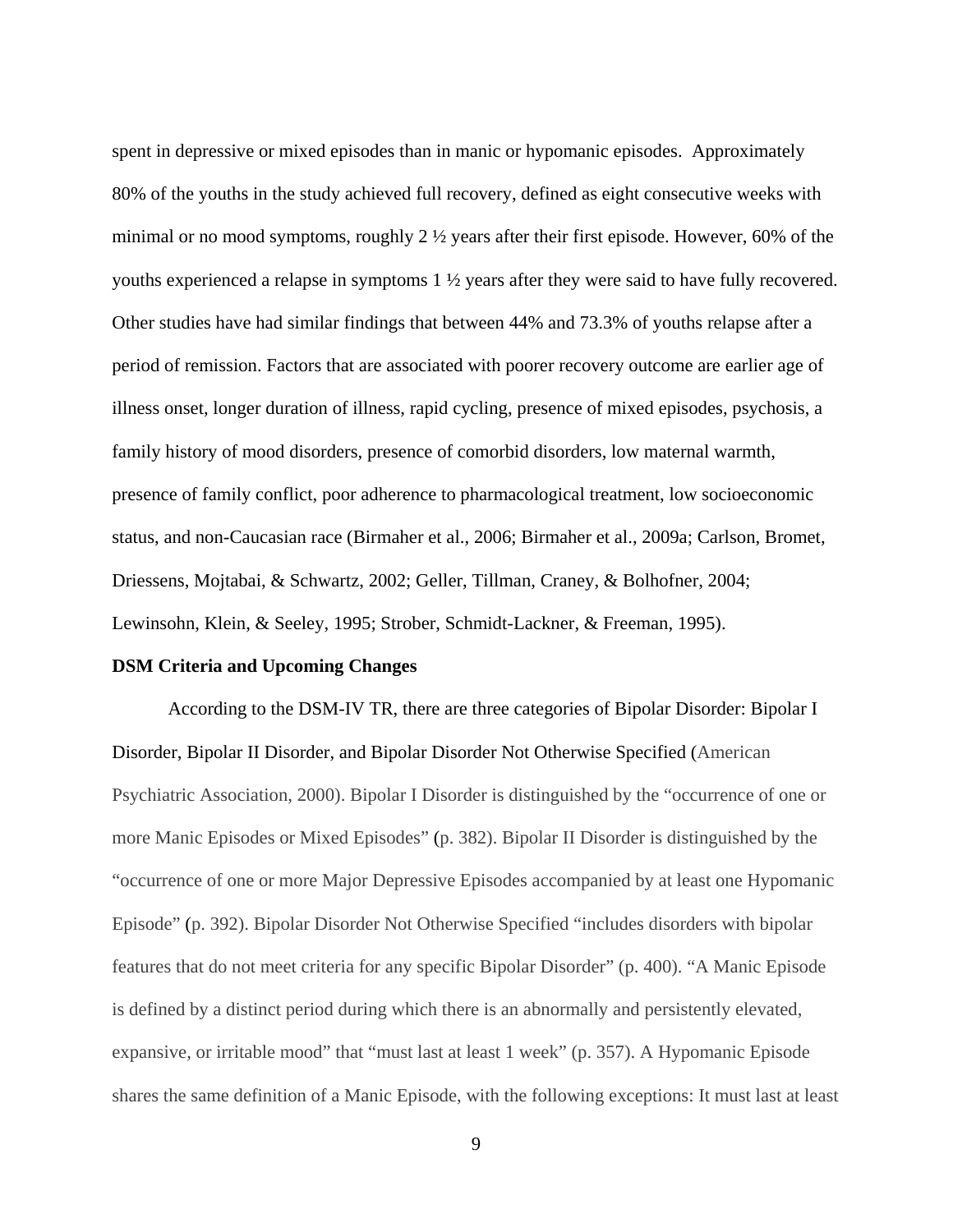four days, it is "not severe enough to cause marked impairment in social or occupational functioning or to require hospitalization, and there are no psychotic features" (p. 365). A Major Depressive Episode is defined by "a period of at least 2 weeks during which there is either depressed mood or the loss of interest or pleasure in nearly all activities" (p. 349). A Mixed Episode is defined as a "period of time (lasting at least 1 week) in which the criteria are met both for a Manic Episode and for a Major Depressive Episode nearly every day" (p. 362).

In 1999, the American Psychiatric Association began the initial planning for the creation of the DSM-V. To facilitate the changes being made, a Steering Committee was created, and thirteen DSM-V Work Groups were establish, each co-chaired "by a leading U.S. expert in a given diagnostic area and a distinguished investigator in the same field from a country other than the U.S." (American Psychiatric Association, 2010a, p. 1). A conference series, funded by the National Institutes of Health and the World Health Organization, were held regarding relevant research for changes to the DSM (American Psychiatric Association, 2010a).

One such conference called, "Externalizing Disorders of Childhood (Attentiondeficit/Hyperactivity Disorder, Conduct Disorder, Oppositional-Defiant Disorder, Juvenile Bipolar Disorder)" was held on February 14-16, 2007 (First, 2010). Boris Birmaher, MD, Barbara Geller, MD, and Ellen Leibenluft, MD were three of the researcher in attendance, each of whom presented research relevant to the topic of "Juvenile Bipolar Disorder". Each of these three researcher presented unique findings regarding this topic, but there was a general consensus between them that the same diagnostic criteria for BD should be used for children and adults and that no current evidence exists to "justify a BD diagnosis for children who do not meet adult criteria" (First, 2010, para. 30). However, they also agreed that although BD is not the correct diagnosis for many children, diagnostic options need to be created so that these "severely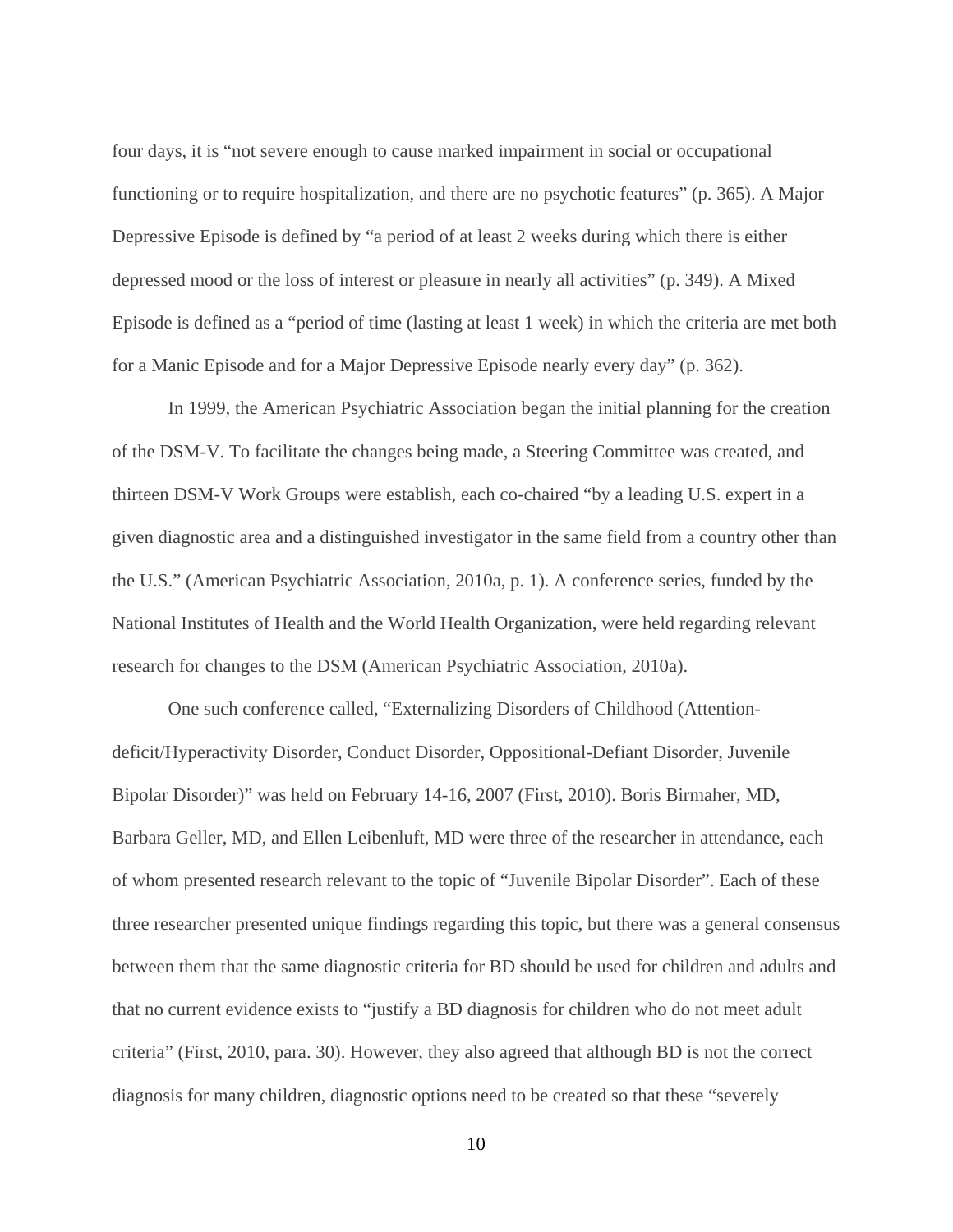impaired children" are not left behind (First, 2010, para. 30). To follow are the presentation specifics of each of the above researchers, along with their additional recommendations for diagnosing BD in children.

Boris Birmaher, MD presented findings of the Course and Outcome of Bipolar Youth (COBY) Study. Given these findings, Birmaher recommended that the following changes be made to the DSM criteria for pediatric BD: Symptoms should be interpreted using "developmental appropriate examples"; "symptoms should be present in more than one setting" and when coinciding with other disorders, symptoms should worsen in order to be counted. Birmaher also recommended "lowering the number of days required for a manic or hypomanic episode" (First, 2010, para. 4).

Barbara Geller, MD presented on how current diagnostic criteria allows for frequent overlap in criteria for BD and ADHD. Dr. Geller also cautioned against basing a diagnosis for mania in children specifically on the presence of "aggression/irritability", stating that "95% of irritable children do not have a mood disorder" (First, 2010, para 13).

Ellen Leibenluft, MD presented research "on the clinical and pathophysiological differences between non-episodic irritability and childhood bipolar disorder", by exploring "two possible clinical phenotypes of pediatric bipolar disorder" (First, 2010, para 14). The first is a "narrow phenotype" and the "broad phenotype", as discussed earlier. Leibenluft called the "broad phenotype" "severe mood dysregulation" (SMD), and classified it as having "nonepisodic symptoms, irritability…baseline anger or sadness, at least three ADHD-like symptoms…and an impairment in at least two settings" (First, 2010, para. 14). Dr. Leibenluft's research shows that although these two phenotypes are "similarly impaired", it is too early to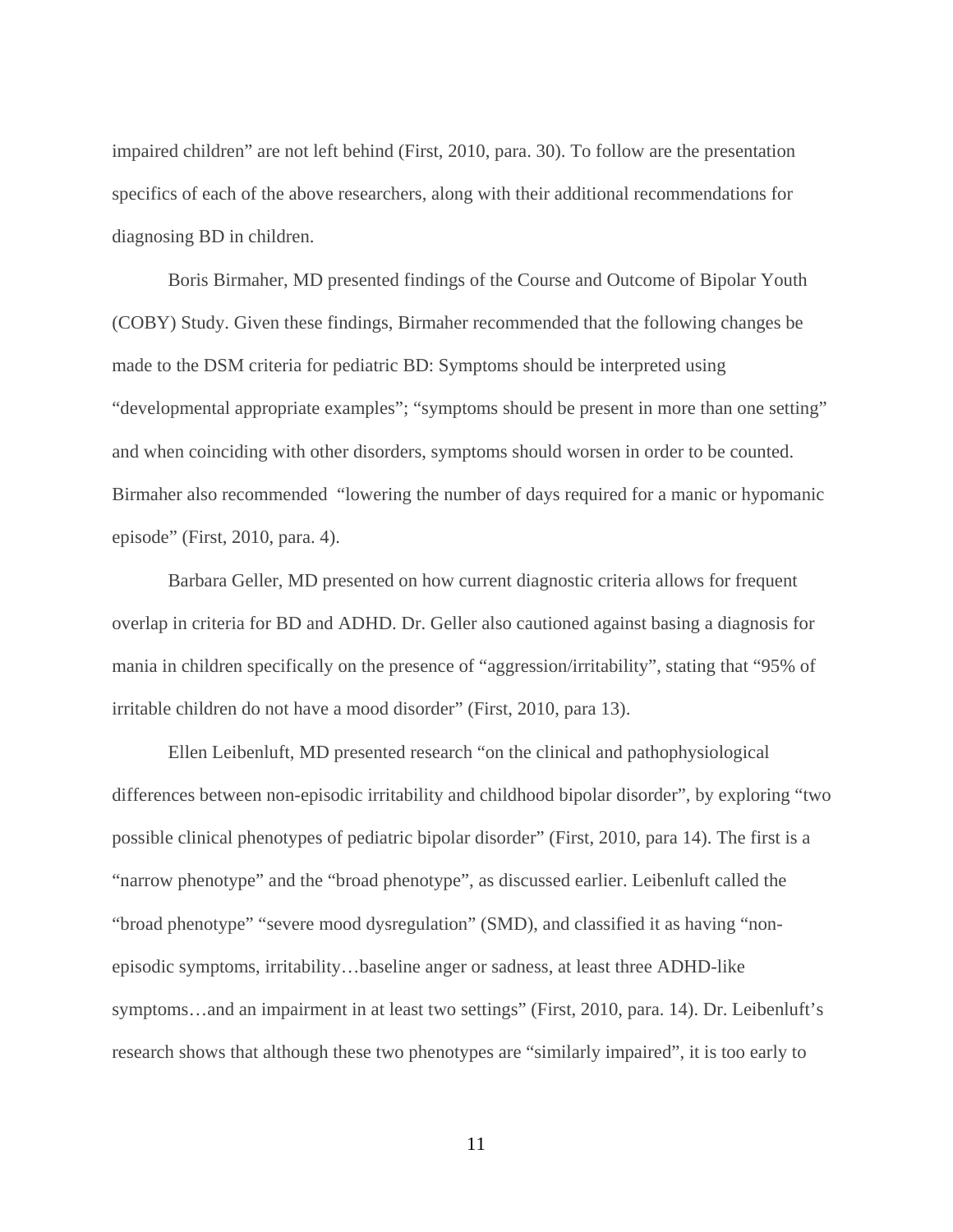"assume that SMD is a phenotype of BD" because the age of onset, family history, and area of brain deficits are different (First, 2010, para 14).

Each of the thirteen DSM-V work groups created were also asked to submit "research base" to supported recommendations for changes in DSM-5, which were published on www.DSM5.org for "public review and comment" in 2010 (American Psychiatric Association, 2010a, para. 2). The two work groups relevant to this topic are the Childhood and Adolescent Disorders Work Group and the Mood Disorders Work Group. These two groups released a collaborative paper in 2010, *Issues Pertinent to a Developmental Approach to Bipolar Disorder in DSM-5,* which presented their recommendations for changes to the diagnostic criteria for BD and their rationales for these suggested changes (American Psychiatric Association, 2010b). This paper reflects that recommendations of the above scientists and "a major focus in the DSM [revision] process…to maintain continuity between adult and child" diagnostic criteria (American Psychiatric Association, 2010c, p. 1).

The first recommendation is to "revise the wording of the criteria for manic and hypomanic episodes in order to operationalize episodicity more clearly" (American Psychiatric Association, 2010b, p. 1). The work groups stated that much of the "confusion and controversy" regarding what counts as an episode, particularly when diagnosing children, is likely due to the " wording of the DSM-IV criteria" (American Psychiatric Association, 2010b, p. 1). The following changes in wording are meant to clarify areas of diagnostic uncertainty, specifically related to the frequency and duration of episodes and the overlapping of symptoms in different disorders. It is suggested that, similarly to how major depressive disorder is defined in the DSM-IV, "most of the day, nearly every day" be added to the "DSM-IV 'A' criterion for a manic or hypomanic episode" (American Psychiatric Association, 2010b, p. 1). It is also suggested that 'B' criteria for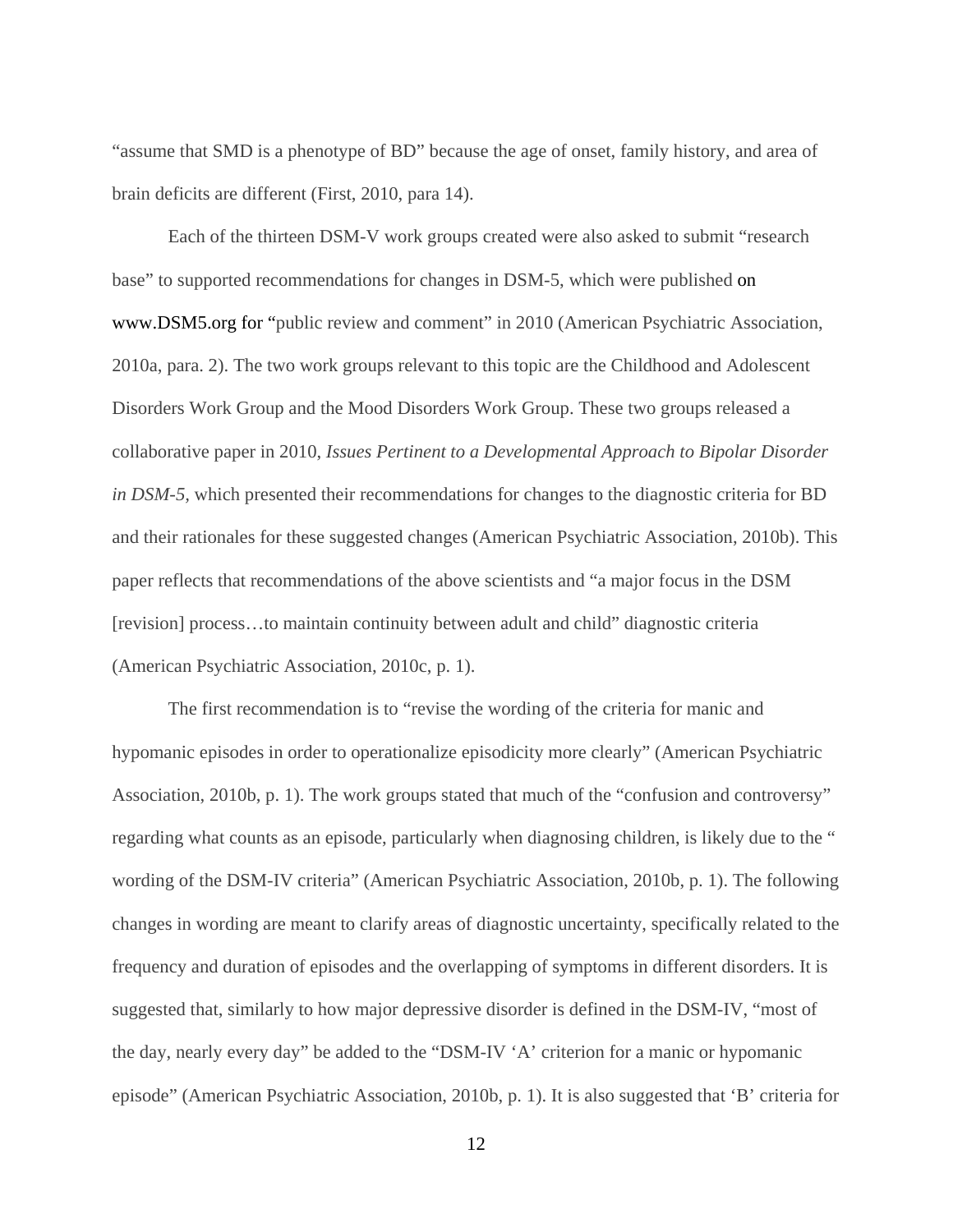(hypo)mania add language to clarify that the symptoms show a noticeable change from the person's baseline behavior.

The second recommendation is to "address the nosological status of hypomanic episodes shorter than 4 days" (American Psychiatric Association, 2010b, p. 8). While no specific proposal has been made as to how to change this, it is stated that a classification other than BD-NOS needs to be created for children and adults who have hypomanic episodes shorter than four days.

The third recommendation is the proposal of a new diagnosis in the Mood Disorder Section of DSM-V called "Temper Dysregulation Disorder with Dysphoria (TDD)" (American Psychiatric Association, 2010b). The rationale for this proposal is outlined in a paper released by the Childhood and Adolescent Disorders Work Group called *Justification for Temper Dysregulation Disorder with Dysphoria* (American Psychiatric Association, 2010c)*.* The criteria for TDD is based primarily off of Dr. Leibenluft's research done on SMD. Advocates for the addition of TDD as a DSM diagnosis, state that opposed to applying the BD label "broadly" to children and adolescents when there is still uncertainty about "what is really wrong", the " TDD label more accurately describes these children's behaviors…and acknowledges what we do not know, including the outcome of their condition." (Parens, Johnston, & Carlson, 2010, p. 1854).

The Childhood and Adolescent Work Group analyzed two options for creating a DSM home for children who present with severe, non-episodic irritability. The first was to create a specifier to oppositional defiant disorder (ODD), and the second was to create a new diagnostic category under DSM's Mood Disorders (American Psychiatric Association, 2010c). Despite the fact that "approximately 85% of SMD youth meet the criteria for ADHD and ODD", the work group chose to propose TDD as a new diagnostic category for the following reasons (American Psychiatric Association, 2010c, p. 6). A TDD category would "focus attention on the need to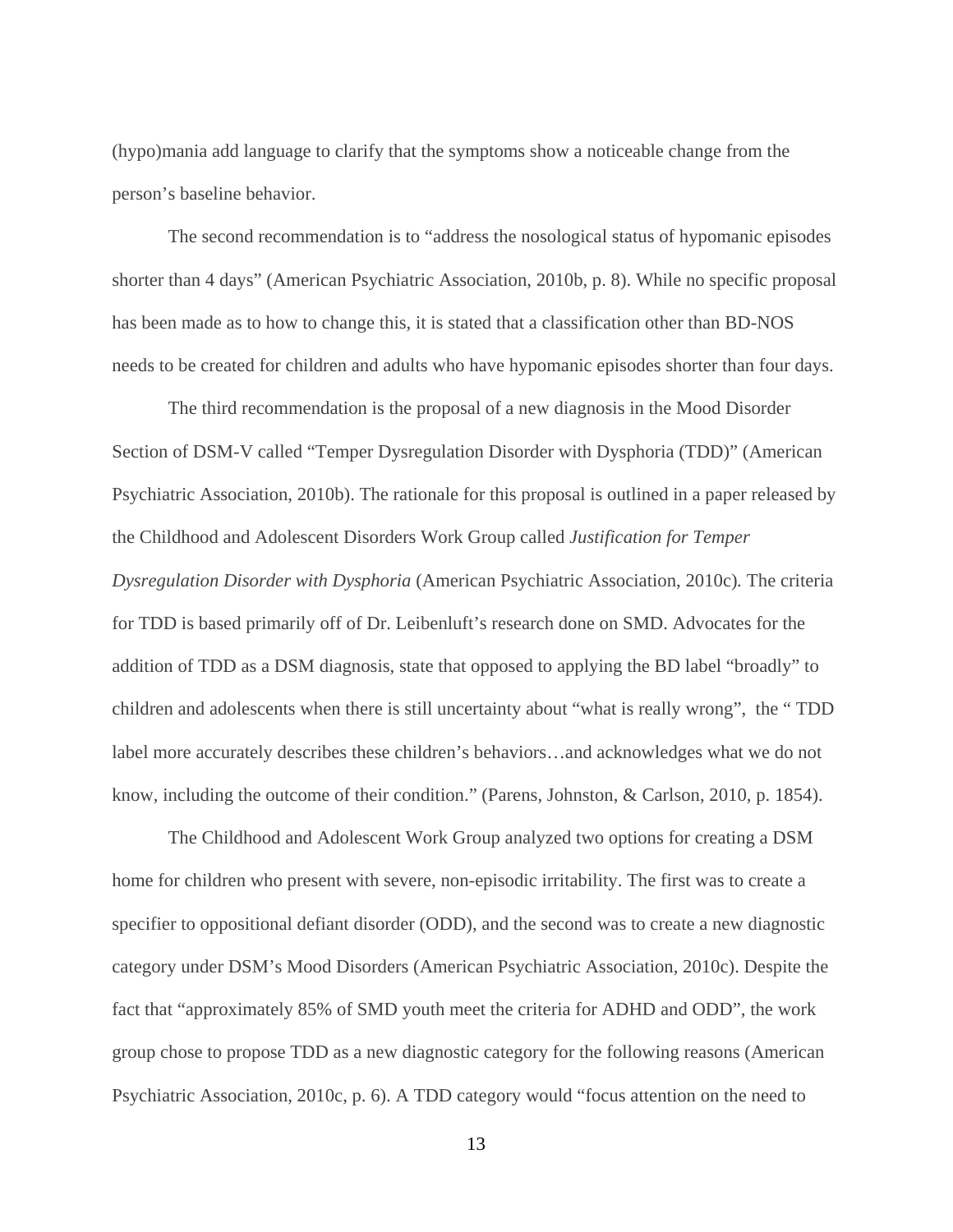generate effective biological, psychological, and social treatments for a neglected, but important, clinical syndrome" (American Psychiatric Association, 2010c, p. 8). A specifier under ODD would not account for the "significant impairment of SMD youth", or mood disturbances of these children, nor would it give these children "access to the intense level of services required" (American Psychiatric Association, 2010c, p. 4). The work group suspected that this would make it unlikely that providers would diagnose these children with an ODD specifier. The work group also looked at research that compared SMD and BD. Two post-hoc analyses showed that chronic irritability or SMD in childhood predicated increased risks for unipolar depressive disorders, major depression, generalized anxiety disorder, and dysthymia adulthood, but not BD or manic episodes (American Psychiatric Association, 2010c; Brotman et al., 2006; Leibenluft, Cohen, Gorrindo, Brook, & Pine, 2006). According to the American Psychiatric Association (2010c, Tier 2: Biological markers, para. 1), studies have also shown "difference in brain function between SMD and BD", including differences in "amygdala activity" and "neural circuitry mediating…emotional reactivity" (Brotman et al., 2010; Guyer et al., 2007; Rich, Grimley, Schmajuk, Blair, Blair, & Leibenluft, 2008). While gender distributions of BD youth appear to be even, SMD is seen more frequently in boys than girls (American Psychiatric Association, 2010c; Brotman et al., 2006). The work group did acknowledge the faults and limitations of their research, including the fact that research regarding SMD has only been conducted by one research group, participants of the longitudinal studies were "drawn from the community, and few were treated in mental health clinics", and research regarding biological markers is only in the preliminary stages (American Psychiatric Association, 2010c, p. 5). Currently, each work group is conducting field trials to test the suggested diagnostic criteria work in real-working settings (American Psychiatric Association, 2010a).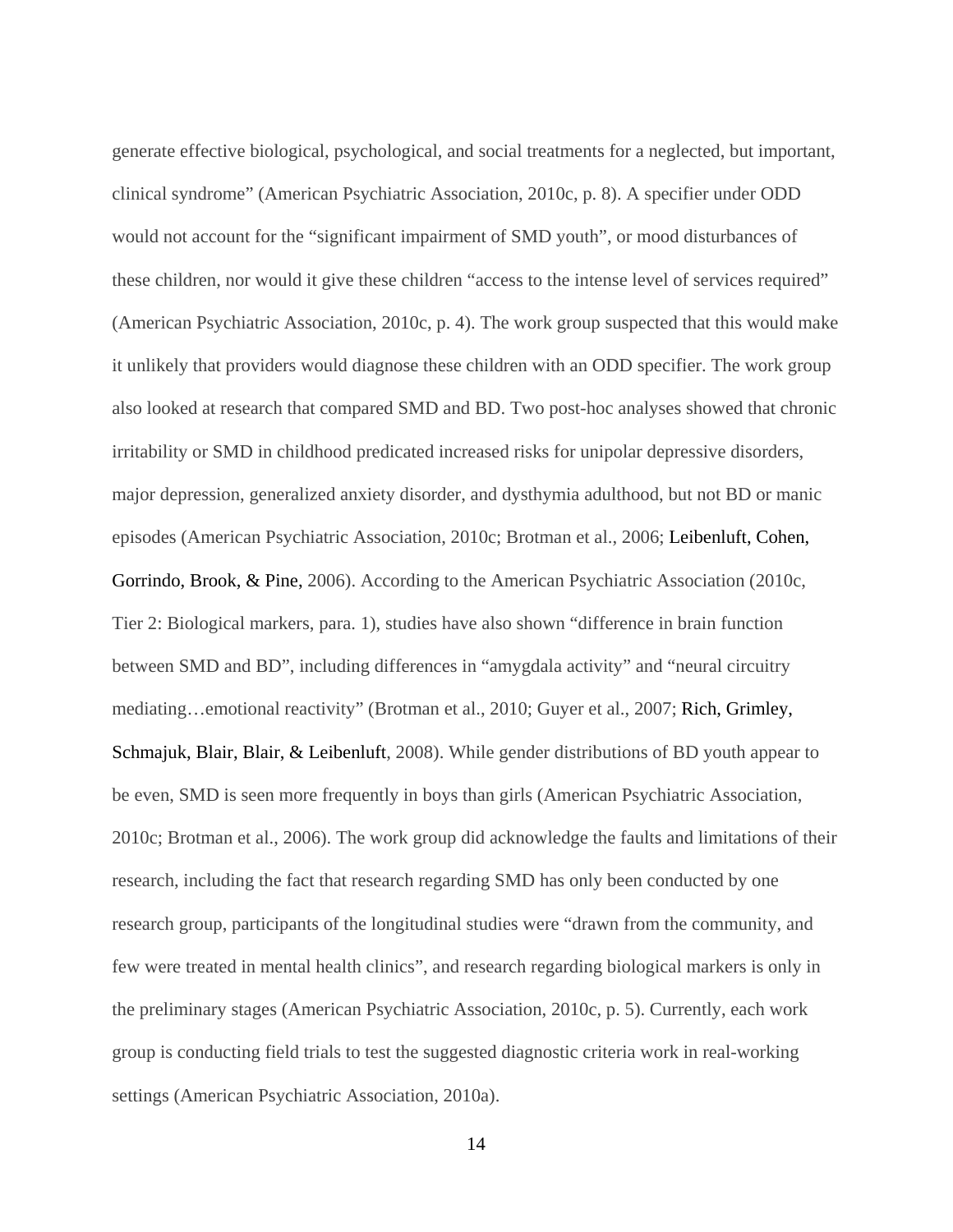#### **Making a Bipolar Disorder Diagnosis**

According to the National Depressive Manic-Depressive Association (as cited in Singh & Rajput, 2006, p. 58), "69% of patients with bipolar disorder are misdiagnosed initially and more than one-third remained misdiagnosed for ten years or more." Although these statistics are not specific to youth, they exhibit the difficulty that exists in assessing for BD. Bipolar Disorder is a particularly difficult diagnosis to make for the following reasons: Comorbidity of numerous disorders (i.e. ADHD, CD, ODD, and BD); younger people can struggle to accurately portray their symptoms to clinicians; it can be hard to differentiate between developmentally appropriate behavior and symptoms of BD; it is unclear what constitutes "mania" in children; the episodicity of BD in children appears to be much different than in adults; and the DSM-IV does not address BD in individuals under 18 years of age (Papolos & Papolos, 2006; Parens & Johnson, 2010).

Bipolar disorder in children and adolescents shows high comorbidity with several other psychiatric diagnoses, such as ADHD, conduct disorder, anxiety disorders, oppositional defiant, depressive disorder, and disruptive behavior disorder. Because the symptom presentations for many of these disorders are very similar, it increases the difficulty that many clinicians face in making this diagnosis. For example, "mood [dis]regulation, stress intolerance, and hyperactivity and impulsivity" are symptoms associated with both BD and ADHD (Atmaca, Ozler, Topuz & Goldstein, 2009, p. 197). In Biederman et al.'s 1996 study (as cited in McIntosh & Trotter, 2006, p. 453), they found that "96% of children who meet the criteria for [early onset bipolar spectrum disorder] also meet the criteria for ADHD." According Olfson et al. (2009), most children and adolescents who are diagnosed with BD were previously diagnosed with a separate mental health disorder, most commonly depressive disorder and disruptive disorder. They also found that most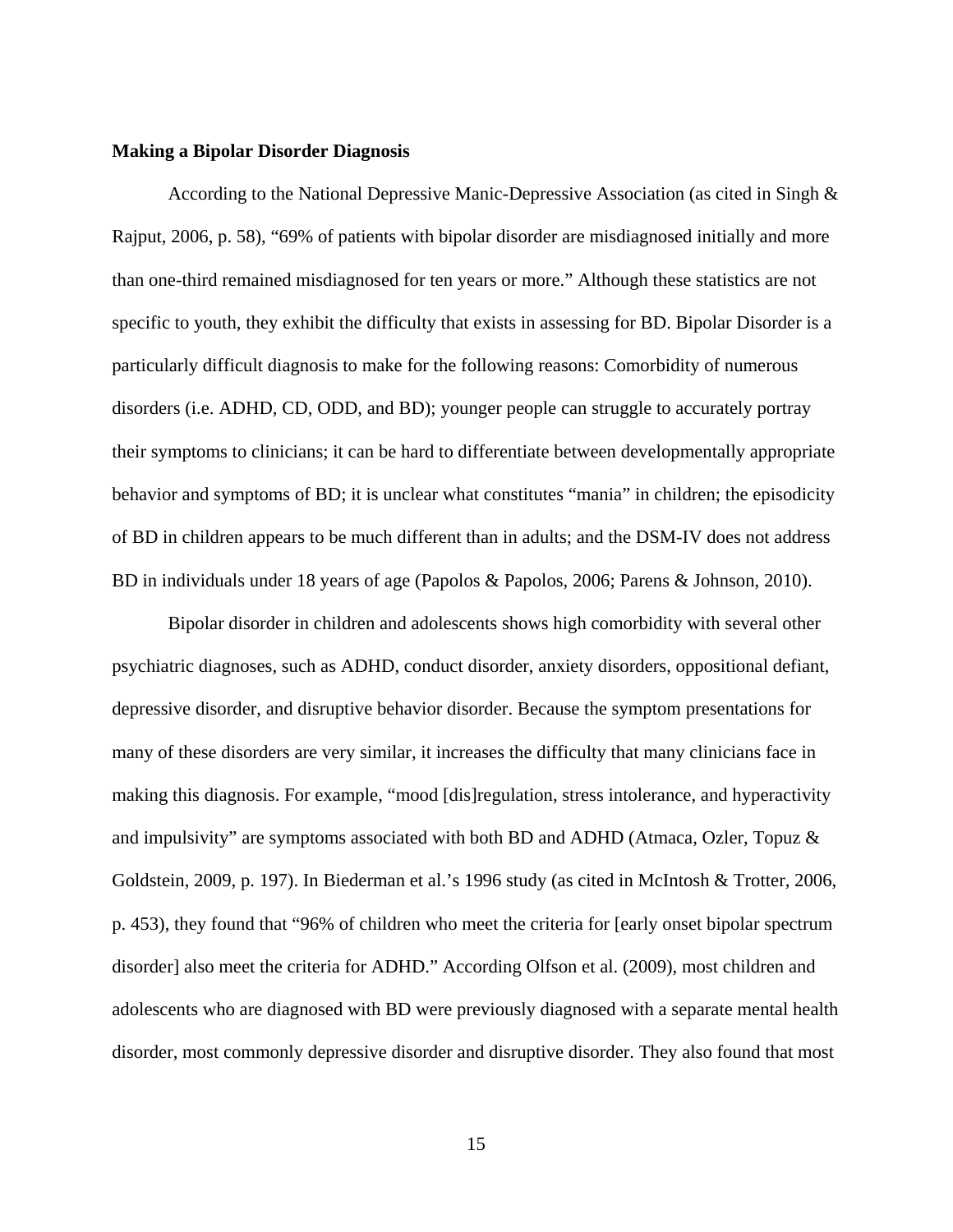of these youth had filled prescriptions for psychotropic medications prior to receiving the BD diagnosis.

According to Baroni et al. (2009, p. 203), in keeping with the recommendations from the American Academy of Child and Adolescent Psychiatry, the BD diagnosis "should be reserved for youth who have a history of one or more distinct episodes of mania or hypomania meeting full DSM-IV duration criteria" and that BD NOS should not be assigned to youth who do not meet this duration criterion. Papolos and Papolos (2006, p. 32) agree that the BD NOS diagnosis is "not an accurate description of the condition as it presents in childhood", but also acknowledge that this is the category that most children diagnosed with a type of BD fit into.

According to Galanter, Goyal, Jenna and Fisher (as cited in Meyer & Carlson, 2010, p. 39), in identifying these episodes "there should be a clear onset, offset, and return to premorbid level of functioning". This means that symptoms, particularly those where there is comorbidity to another psychiatric illness, should not be counted as symptoms of mania unless they increase at the onset of an episode (Kaufman et al., 1997; Birmaher, et al., 2009b).

Baroni et al. (2009) note that what is important when diagnosing mania in children and adolescents is to distinguish whether there is a distinct change in behavior from a baseline behavior and whether the new-onset symptoms occur concurrently. To do so, collateral information, academic achievement, a longitudinal history of symptoms, and a physical examination should also be included in assessments (Singh & Rajput, 2006; Youngstrom, 2010). Clinicians must rule out the possibility that the symptom presentation is not due to other mental health disorders, general medical conditions, or substance induced. In making this diagnosis, Youngstrom et al. (2006) also encouraged the integration of family history into the child or adolescent's assessment. Family history is helpful for establishing whether the youth has been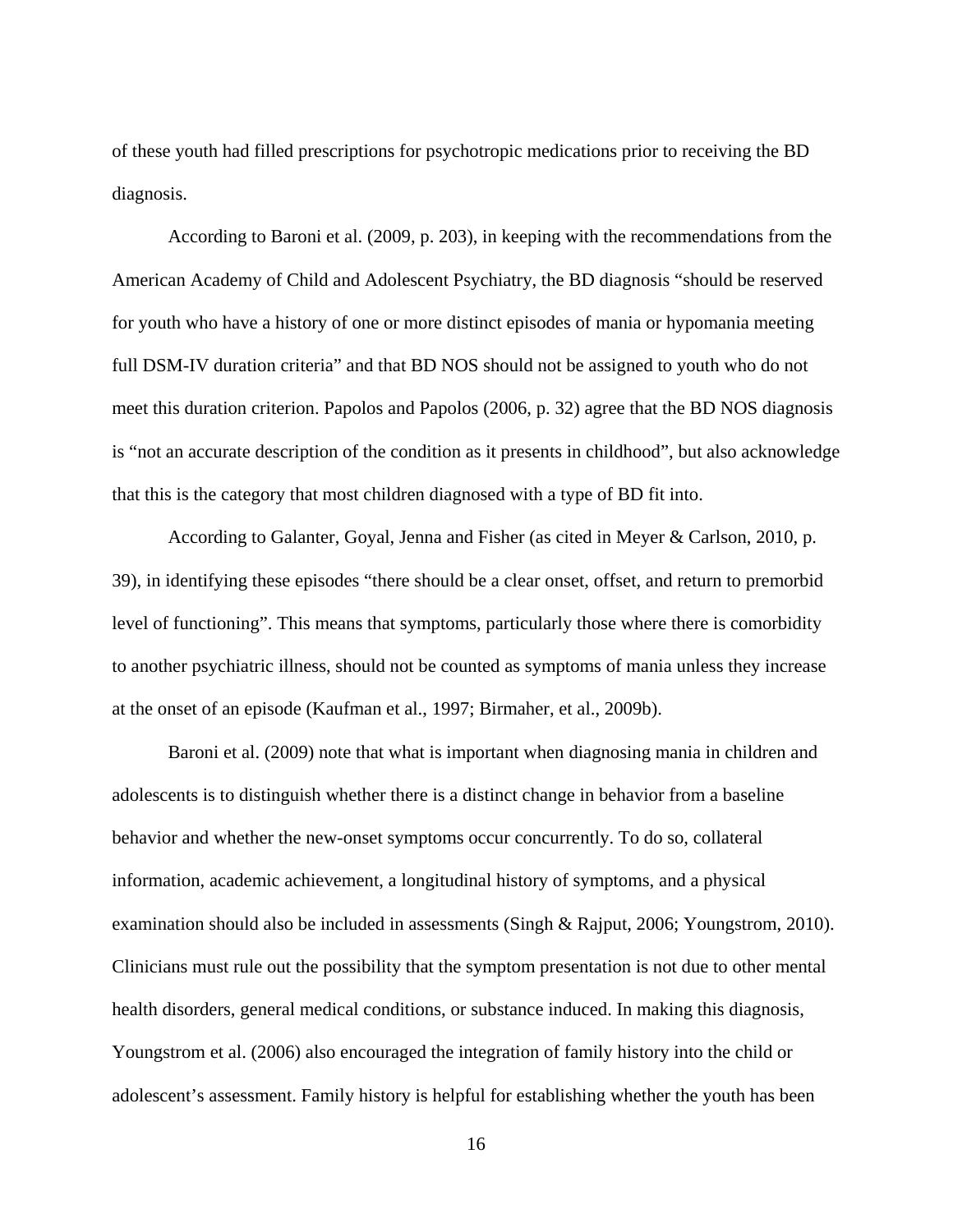genetically predisposed to BD, understanding the youth's environment, and knowing how family members have responded to pharmacological interventions in the past (Youngstrom et al., 2006). And clinicians should rediagnose children with an early-onset BD as they continue to age to reassess the diagnosis in relation to developmental growth (Meyer & Carlson, 2010).

There are several tools that can be used in the process for assessing the presence of symptoms of BD in youth. Kiddie-Schedule for Affective Disorders and Schizophrenia for School-Age Children (K-SADS) is one of the most commonly used tools for assessing for pediatric bipolar disorder (Nottelmann et al. as cited in Youngstrom et al., 2004). The original K-SADS and the epidemiological version (K-SADS-E) have a validity rate between 95% and 97%, where the diagnosis was confirmed by expert clinical interviewers (Youngstrom et al., 2004; Wozniak, Biederman, Monuteaux, Richards, & Faraone, 2002).

Between 1997 and 2002, Youngstrom et al. (2004) compared the diagnostic efficiency of six index tests in their ability to recognize BD in children ages of five to ten years old and eleven to seventeen years old in two outpatient samples. For a baseline diagnosis, semistructured interviews were conducted using K-SADS. This study found that the two most efficient index tests were the Parent Young Mania Rating Scale (P-YMRS) (Gracious as cited in Youngstrom et al., 2004), an eleven-question survey which asks parents to rate their child's symptoms of the past week; and the Parent General Behavior Inventory (P-GBI) (Youngstrom as cited in Youngstrom et al., 2004), which asks parents to rate their child's depressive, hypomanic, manic, and biphasic symptoms. The tests that were least efficient, in order from best to worst, were the General Behavior Inventory (A-GBI), Child Behavior Checklist (CBCL), the Achenbach Teacher Report Form (TRF), and the Youth Self-Report Form (YSR). Volk and Todd (2007, p. 117-118), similarly found in their study of the CBCL that none of the subjects that met the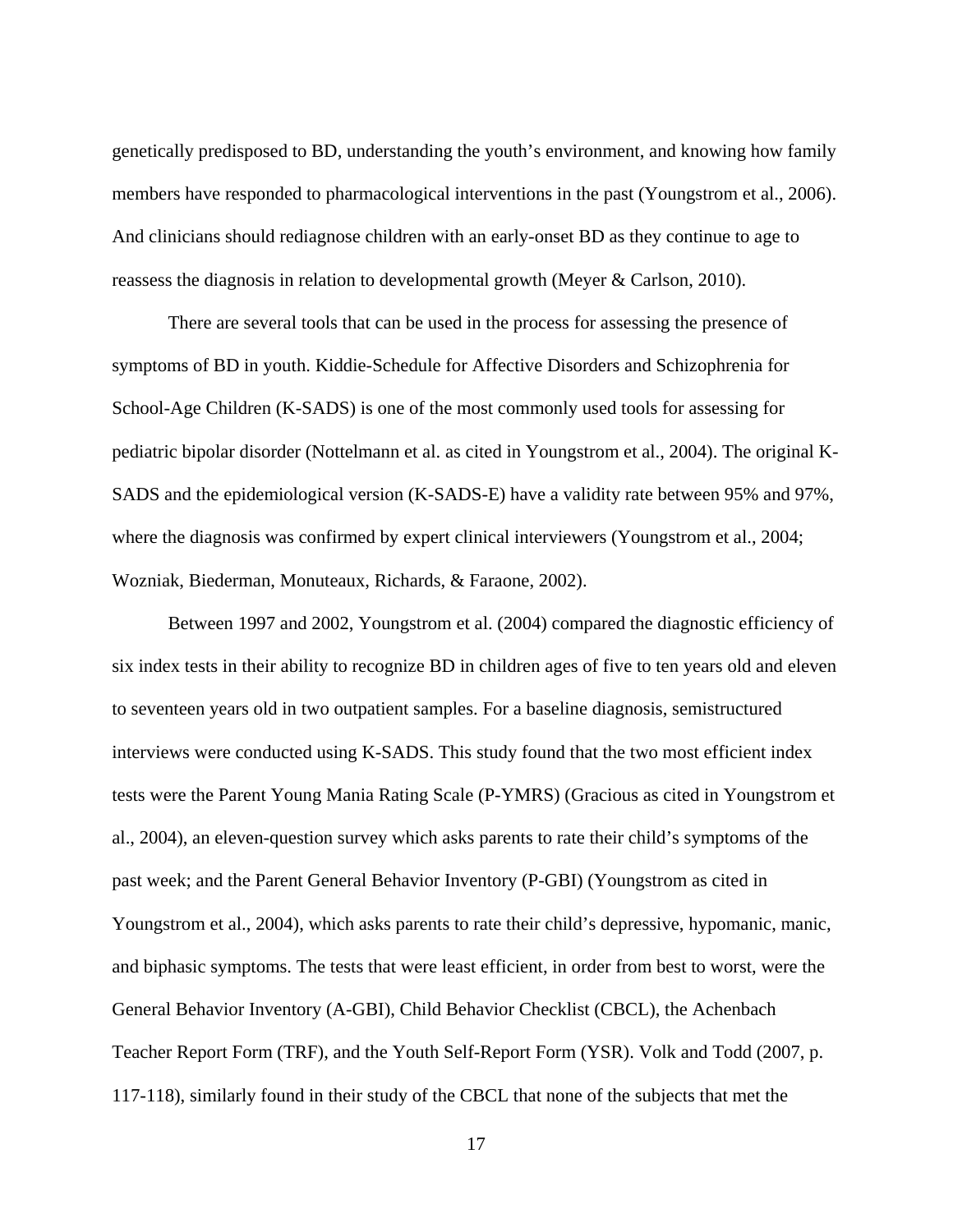criteria for Juvenile Bipolar Disorder on the CBCL test "met the criteria for any DSM-IV bipolar disorder." Youngstrom et al.'s (2004) results showed that parent reports provided very reliable and valid information for the assessment of BD. However, McDermott and Weiss (as cited in Youngstrom, 2010) argue that, as opposed to parents, clinicians and teachers who have seen a wide array of children at different developmental levels may be more skilled at distinguishing what is and is not developmentally appropriate behavior when assessing for BD.

According to the American Psychiatric Association (as cited in Youngstrom et al., 2004, p. 855) index tests "cannot substitute for a thorough evaluation by a trained professional familiar with the diagnostic criteria for bipolar disorder". And Youngstrom et al. (2004, p. 854) cautioned that "these questionnaires were not originally intended to be diagnostic instruments", but they can be used to differentiate BD from another diagnosis. Index tests have several other benefits over reliance on clinical interviews and judgment, such as being less expensive and time consuming, requiring less staff and training, and the omitting the subjectivity of clinical judgments which makes it easier to compare the diagnosis across different agencies.

#### **Social Worker's Role in and Thoughts About the Diagnostic Process**

According to Corcoran & Walsh (2006, Chapter 2, Relationship Between Social Work and the DSM section, para. 5), "social workers are extensively employed in mental health settings, where clinical diagnosis is considered necessary prior to selecting appropriate invention. In fact, social workers account for more than half of the mental health workforce in the United States (Gambrill, 2002; O'Neill, 1999)".

As a social worker, an important part of the diagnostic process is knowing how to integrate knowledge of the DSM and biopsychosocial assessments with social work values and principles. Some of these values include "strength-based orientation, concern for the worth and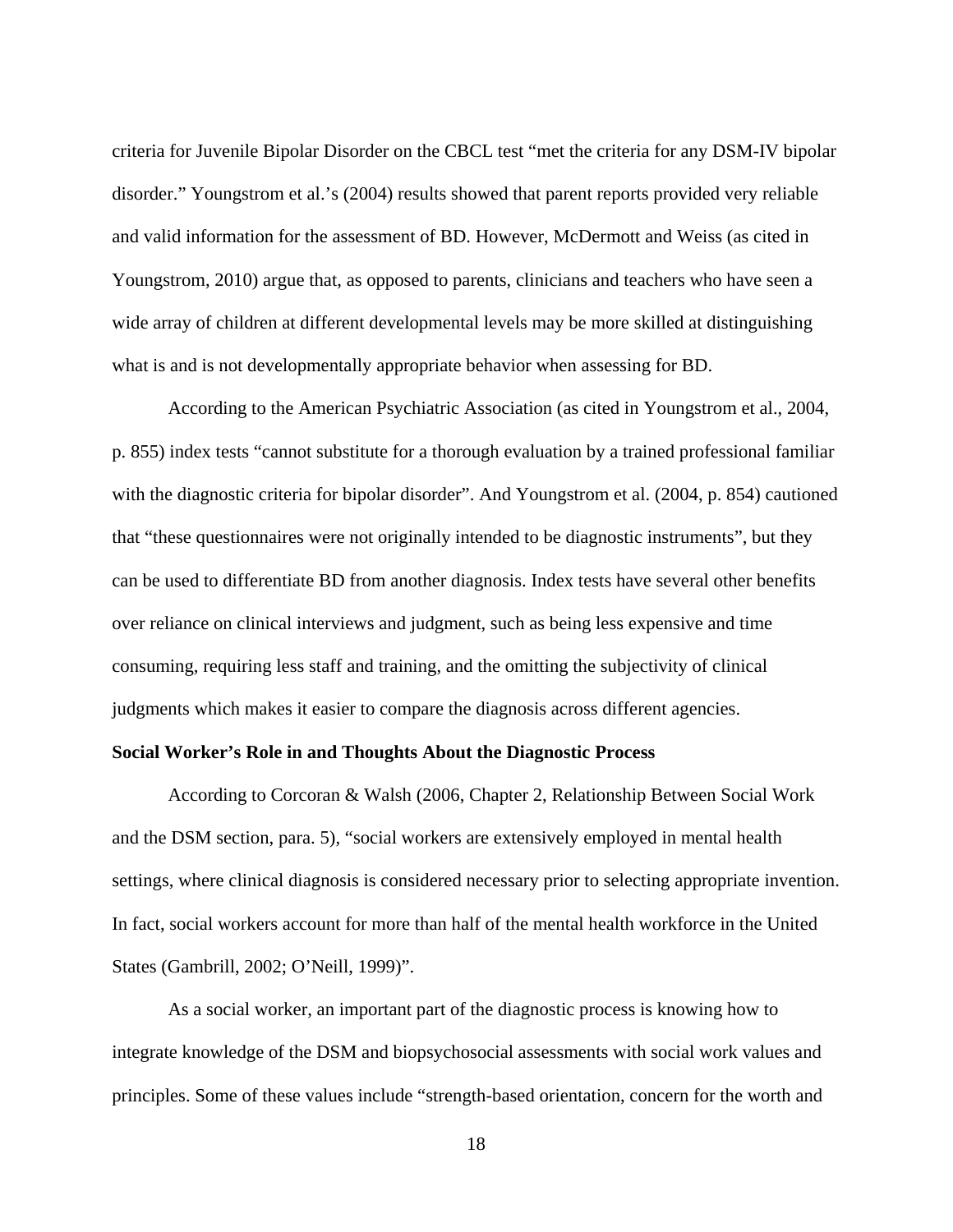dignity of individuals, and an appreciation for the environmental context of individual behavior" (Corcoran & Walsh, 2006, Chapter 1, para. 1). Social workers commonly take a biopsychocial framework approach to diagnosing. This framework integrates biological, social, and environmental factors, along with theories of human development, into the understanding of the person's functioning (Corcoran & Walsh, 2006). All of these factors make up a system of "reciprocal impact of people and their environments…on human behavior" (Andreae as cited in Corcoran & Walsh, 2006, Chapter 2, Social Work Perspective: Social Functioning, para. 1). The social work approach also takes into account the risk and protective factors of a persons life and how these factors contribute to a person's "resilience, or the ability to function adaptively despite stressful life events" (Corcoran & Walsh, 2006, Chapter 1, Risk and Resilience Biopsychosocial Framework, para. 1). Social workers are distinguishable from other mental health providers, in the fact that they view an assessment as an ongoing process that occurs throughout the course of treatment with a client, as opposed to a one time measurement (Corcoran & Walsh, 2006).

Similarly to other mental health fields, social work has become more focused on evidence-based practice over the past decade (Corcoran & Walsh, 2006). Evidence-based social workers incorporate treatment outcome studies and documentation of individual client progress into their practice in order to help inform them about what is the most appropriate and effective treatment to provide for a client (Corcoran & Walsh, 2006).

As stated above, DSM diagnoses are often required in mental health settings and the reason for their importance will be discussed here. The DSM used to be reserved for only psychiatrists, but now most mental health workers, including social workers, use DSM criteria to make diagnoses. The DSM gives providers a way to "consolidate [and] organize [a] description of client symptoms"; "classify or categorize mental disorders"; "communicate with other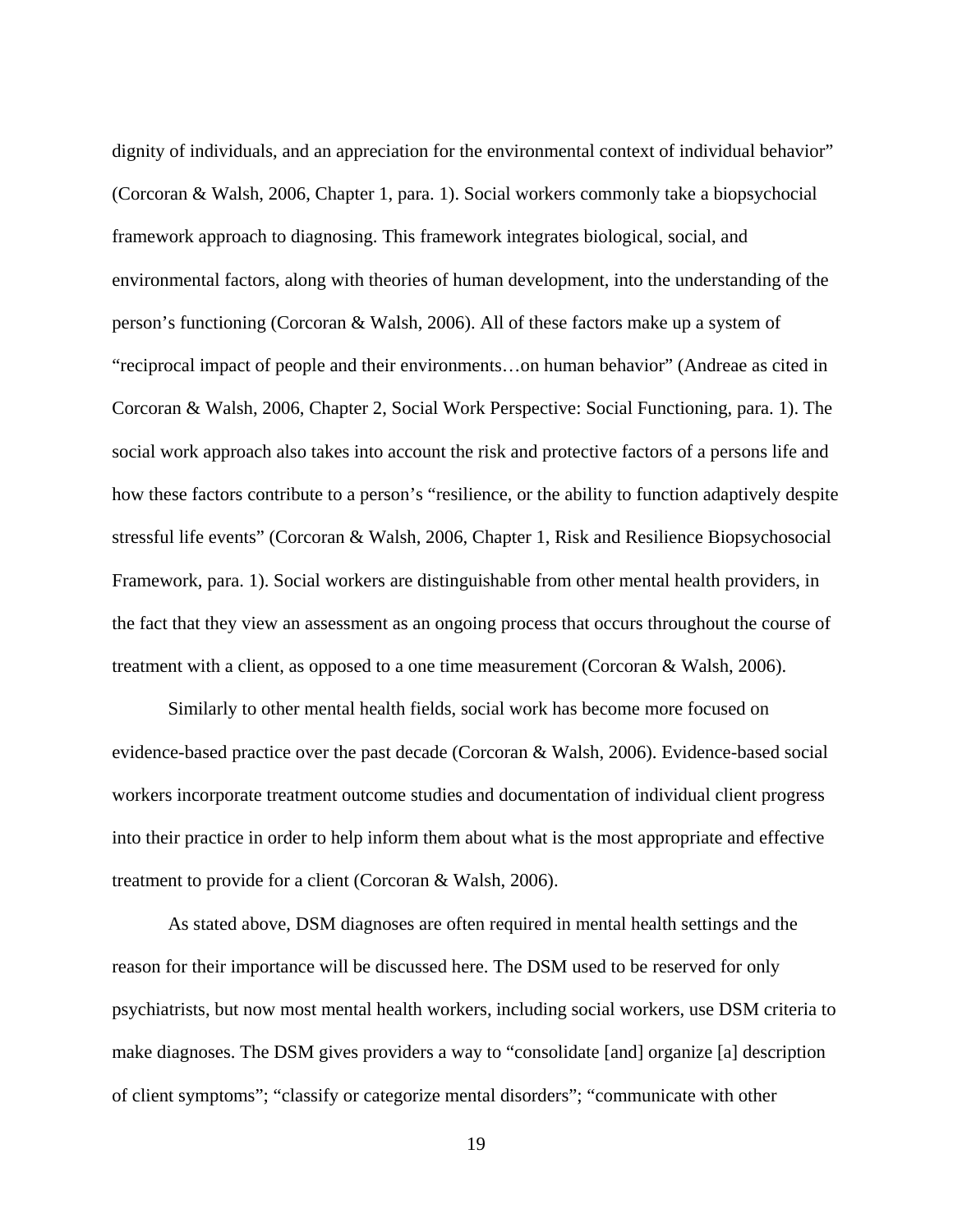professionals, insurance or managed care companies"; and "provide more appropriate and more effective treatments" (Sommers-Flanagan & Sommers-Flanagan, 2009, p. 283). Sommers-Flanagan and Sommers-Flanagan (2009) also argue that receiving a diagnosis is often a relief for clients and families. It allows them to put a name to their problems and gain reassurance that there are many other people who are suffering in a similar way. A diagnosis can also provide hope for recovery, which can encourage clients and families to become more engaged in the diagnostic and treatment process (Bucciarelli, 2005; Frank & Frank, 1991; Pierce, 2004; Sommers-Flanagan & Sommers-Flanagan, 2009). Lastly, DSM diagnoses are important because they are the means by which clients become eligible for mental health services and providers are reimbursed for the services provided.

Many social workers struggle with the diagnostic process and express resistance towards the use of the DSM. As opposed to social work's biopsychosocial framework, the DSM is based on a medical model. The DSM perceives clients as isolated entities; and biological causation and interventions are "overemphasized", giving little emphasis to possible environmental influences (Corcoran & Walsh, 2006; Kutchins & Kirk, 1997). The DSM also focuses mostly on the deficits of the individual, not taking into account the individual's strengths.

Many social work clinicians struggle with this model because they do not want to put labels on clients. Although it was argued above that some clients feel relief from receiving a diagnosis, other clients feel stigmatized because of the mental illness labels given to them. Stigmas are often assigned to people who suffer from mental illness by members of society, including clinicians, as a way of "judg[ing] or label[ing] someone who is different or disfavored" (Overton & Medina, 2008, p. 143). Stigma can also be assigned by oneself, in a process where an individual internalizes the negative messages he or she receives from society. Stigma often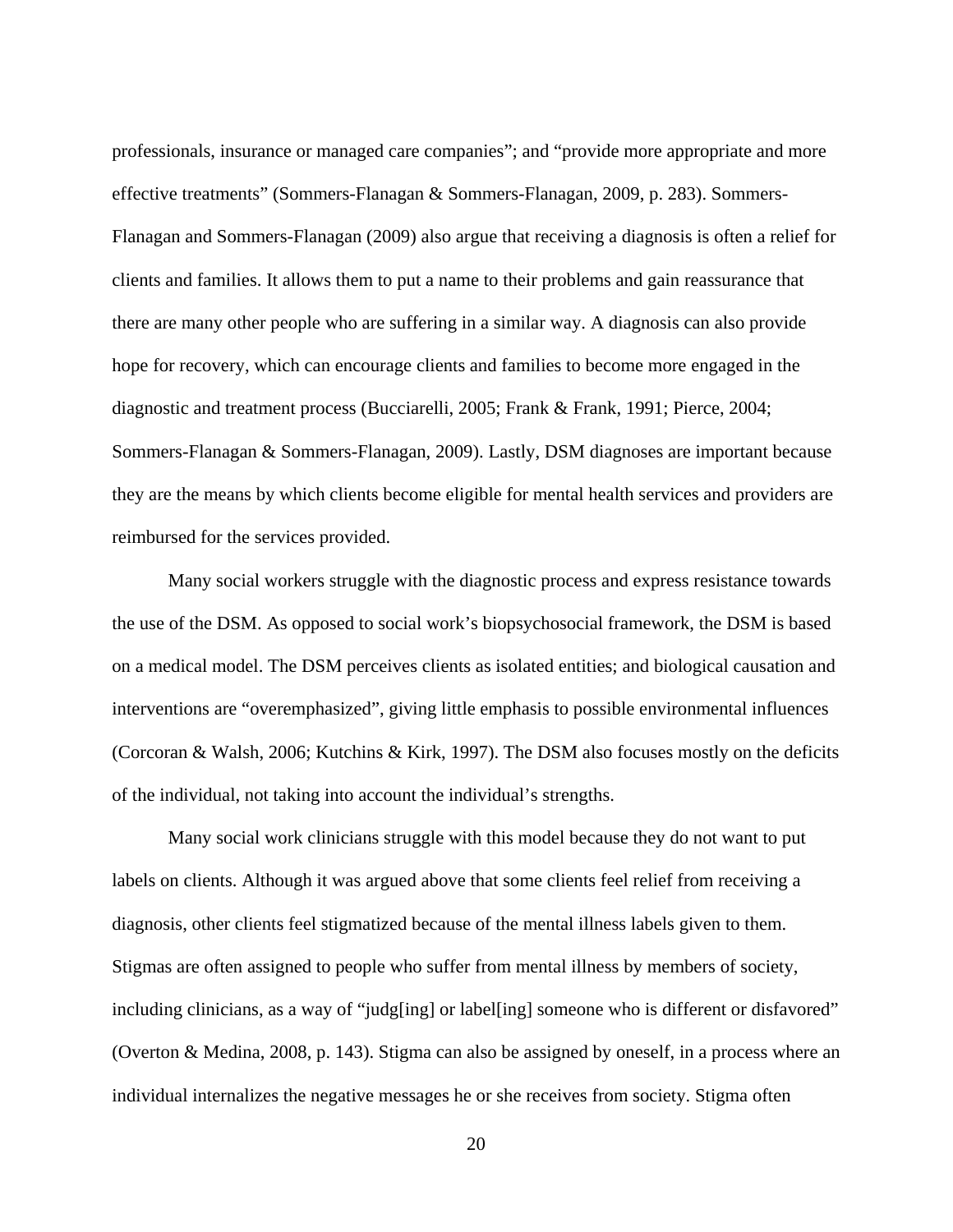follows people for their entire lives, limiting their opportunities, decreasing self-esteem and selfefficacy, and affecting how people interact with them in their schools, communities, careers, and families.

Sommers-Flanagan & Sommers-Flanagan (2009, p. 286) noted that social work clinicians frequently struggle with diagnostic comorbidity, which occurs when clients' symptoms "qualify [them] for more than one DSM diagnosis…[and] with regards to children, diagnostic comorbidity occurs more often than not (Rounsaville, 2007; Wakefield, Schmitz, First, & Horwitz, 2007). Clinicians also struggle with the interplay of countertransference, which may cause them to lose "objectivity and/or distort information provided"; integrating cultural considerations; the accuracy of and discrepancy between client, family, school, and provider description of symptoms; and "client deceit". (Sommers-Flanagan & Sommers-Flanagan, 2009, p. 286). According to Bowden (as cited in Singh & Rajput, 2006, p. 59), clinical misdiagnosis of BD can result in "increase[d] risks of recurrence and chronicity of episodes" and inappropriate treatments, such as with antidepressants, which studies have suggested can trigger rapid cycling and manic episodes.

According to Garb (2005, p. 69), "little is known about the individual differences [in cognitive processes] among clinicians." But according to Youngstrom et al. (2009, p. 363), "emerging evidence indicates that clinical diagnoses often have low accuracy with regard to bipolar disorder". Studies suggest that one reason for this is that heuristics, or methods used to make judgments and decisions, play a significant role in the diagnostic process. Affect heuristics refer to when a clinicians' feelings or emotions affect their clinical judgment and decisions. These can play a positive role when they help clinicians to discriminate symptoms from developmentally appropriate behavior and gauge the responses of children and parents (Garb,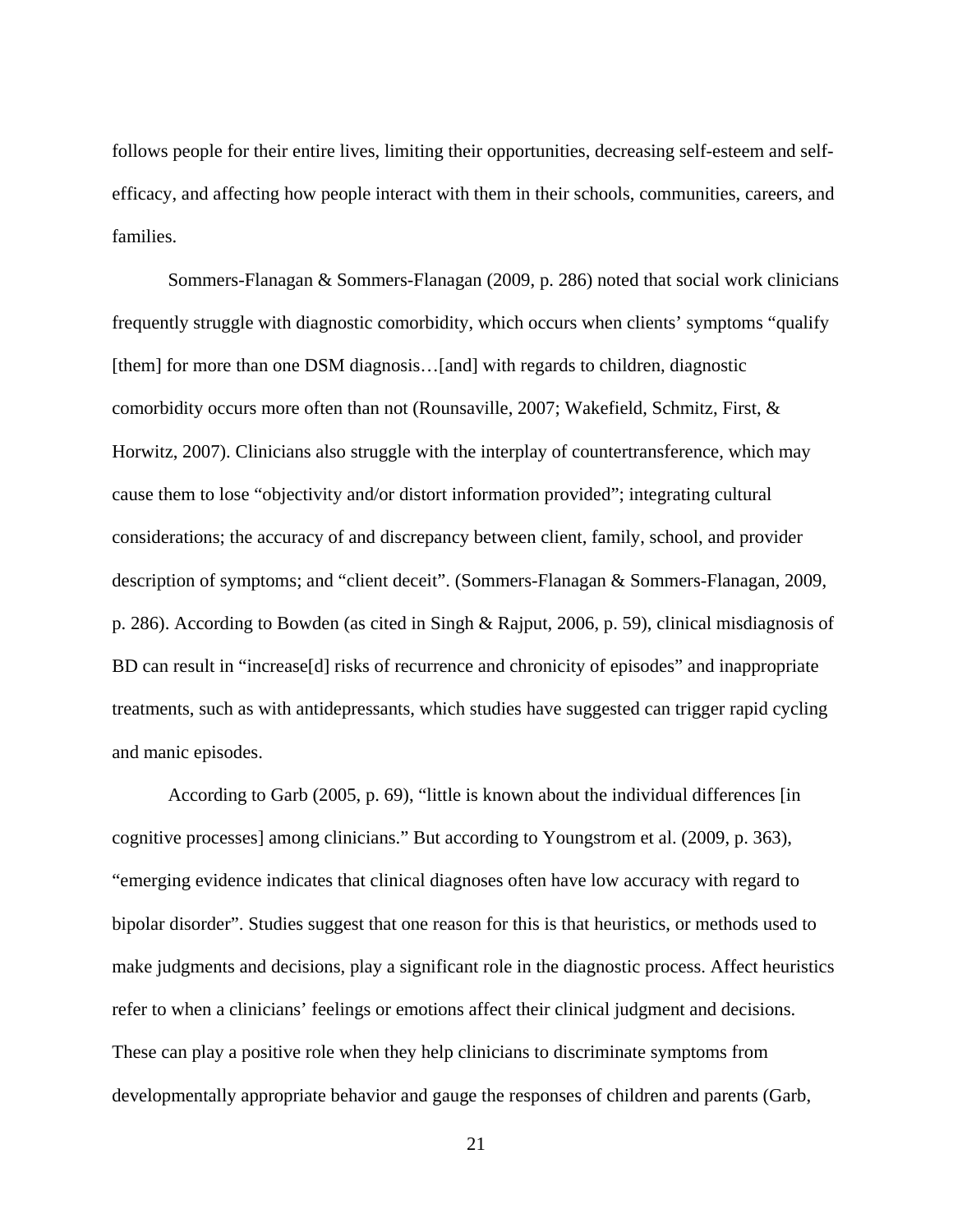2005; Youngstrom et al., 2006). However, affect heuristics can also have a negative affect on clinicians' judgments. One example of this would be if a clinician's decision to label a patient with a diagnosis was based on his or her fear that not assigning a diagnosis to a patient "could result in [a patient's] death" (Youngstrom et al., 2009, p. 363). Availability heuristics can also negatively affect a clinician's judgment by increasing the likelihood that he or she will assign a BD diagnosis simply because of the increasing amount of times they have heard it mentioned in recent times (Youngstrom et al., 2009). For these reason, clinicians need to take notice of how heuristics can lead to possible biases that may affect their clinical judgment and decision making (Drive & Garb, 1997).

According to Garb (2005, p. 71), several studies have found that clinicians often do not hold fast to diagnostic criteria, but "frequently make diagnoses by comparing clients to prototypes…of a hypothetical client who best exemplifies a particular disorder". According to Kim and Ahn (as cited in Garb, 2005), when clinicians do use diagnostic criteria, they frequently weigh criteria that are congruent with their theories of a particular disorder more heavily than criteria that an incongruent with these theories. However, Youngstrom et al. (2009) argue that "not all symptoms carry equal weight toward making the diagnosis mania" (p. 374). According to the DSM-IV, when elated mood is present, only three additional symptoms need to be documented to make the diagnosis of mania, as opposed to four additional symptoms when irritable mood is present.

Several steps have been proposed to limit the possible affects of clinical bias. Some of these include sticking closely to diagnostic criteria (Drive & Garb, 1997), having clients use daily self-rating scales to measure symptoms and behavior, collecting information from multiple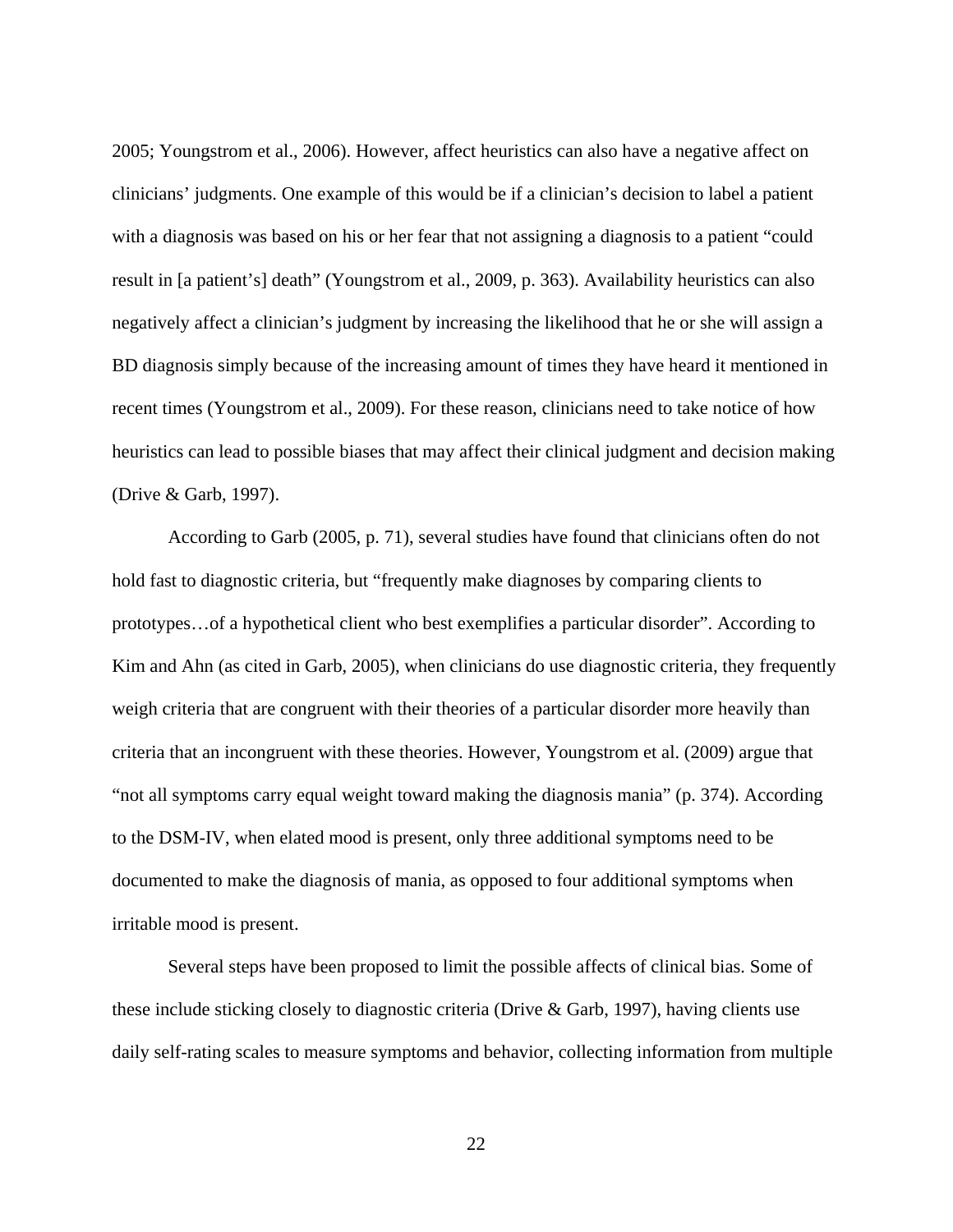sources and taking into perspective the nature by which each source knows the identified client, and using semi-structured interviews (Garb, 2005).

#### **Race, Ethnicity, Culture, and Diagnosis and Bias**

Many studies have found that a person's race, ethnicity, and culture affect the mental health diagnosis and treatment that a person receives. BD is one diagnosis that "has historically been underdiagnosed in minority groups in the United States" (Youngstrom et al., 2009, p. 358). The U.S. Census predicts that by 2020, fifty percent of all youth will be children of color; and the Surgeon General's Mental Health Report, released by the U.S. Department of Health and Human Services in 2001 (as cited in Muroff, Edelsohn, Joe, & Ford, 2008) stated that there is increasing concern that ethnic minority youth have unequal assess to mental health services.

Muroff et al. (2008) conducted an investigation to look at the influence of race and ethnicity on diagnoses given to children and adolescents who presented in an urban psychiatric emergency services (PES). To do this, the medical records of 2991 African-American, Hispanic/Latino and white children and adolescents who presented to PES were reviewed. The sample population was 64.3% African American, 14.3% Hispanic/Latino, and 21.4% white. The diagnoses in this study were assigned by PES psychiatrists. The findings showed that "African-American and Hispanic/Latino youth in this sample were more likely to be diagnosed with psychotic disorders and behavioral problems, whereas white youth were more likely to be diagnosed with depressive disorders and bipolar disorders" (Muroff et al., 2008). Bipolar disorder was one of the diagnoses that had the largest rate of difference between racial groups, showing that white youth were almost three times more likely to be diagnosed with BD than African-American youth. The authors of this study suggest two reasons for the diagnostic discrepancies, but also stated that this study was limited due its retrospective nature and inability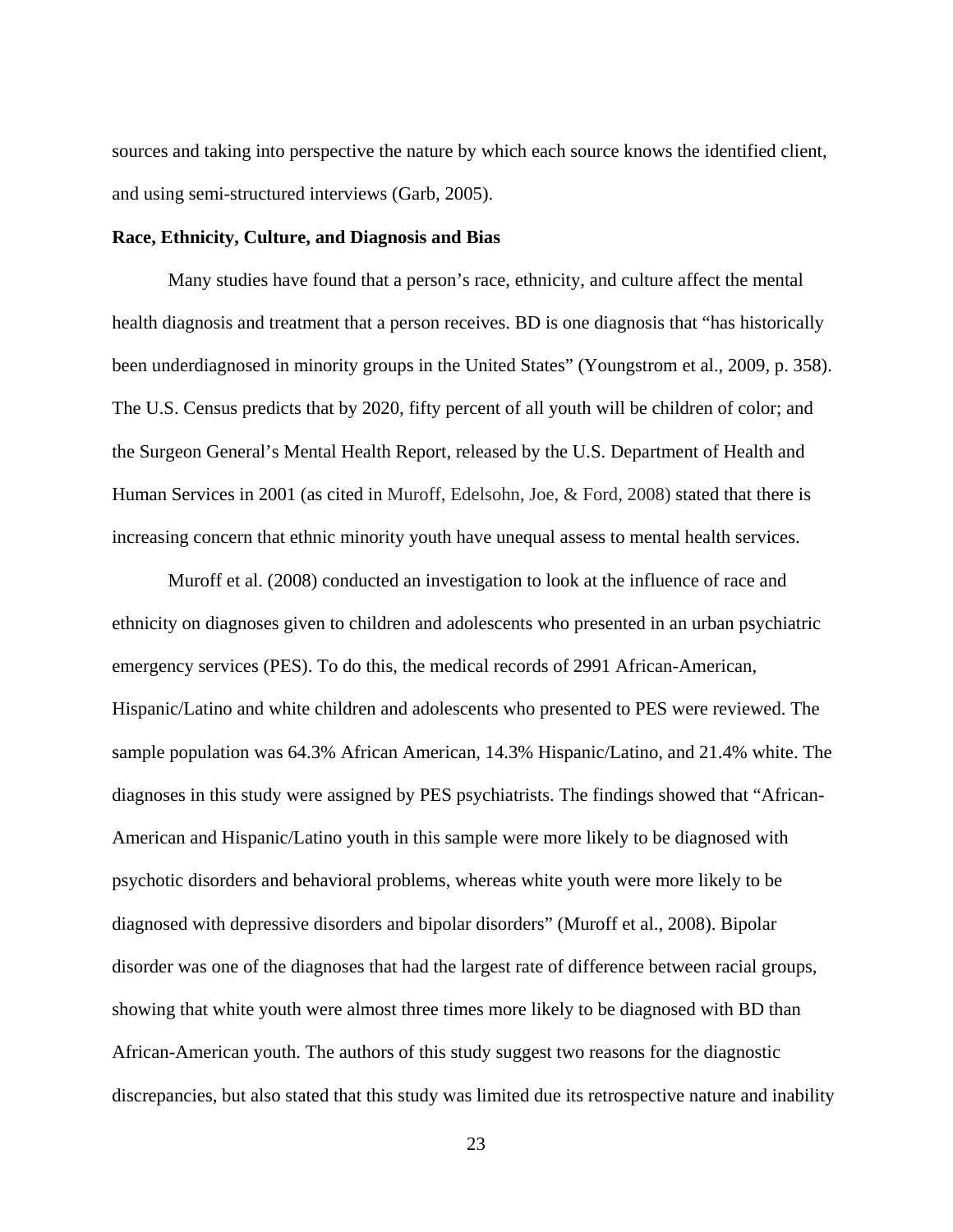to collect complete clinical information regarding the studied population, and the methods used to assign diagnoses. Murroff et al. (2008) stated that first possible reason for differences in diagnostic rates was that it reflected true prevalence rates between "African Americans, whites and Hispanics/Latinos who seek treatment [and]…those who are randomly included in epidemiological samples" (p. 8). It was further suggested that since ethnic minorities are less likely to seek "formal mental health services", the delay in seeking treatment meant that when treatment was eventually sought, the diagnosis had become more severe (p. 8). The second suggested reason for these differences was "diagnostic errors, and misdiagnosis which may result from [such things as] clinician bias", differences in cultural experience, and "mistrust" (p. 8)

Another study that explored the relationship between race and diagnosis was conducted at a state psychiatric facility in Detroit, Michigan (Neighbors, Trierweiler, Ford, & Muroff, 2003). In this study, third and fourth year psychiatric residents were asked to use DSM-III-R criteria to assign diagnoses. Similar to the previously mentioned study, this study also examined the difference in rates of diagnoses between races and found that white patients were much more likely to be diagnosed with BD than African-American patients. This study went more in-depth to try and uncover the "location of diagnostic divergence" and how clinicians' uncertainty, judgment, and bias played a role (Neighbors et al., 2003, p. 239).

The study found that there were few differences in the symptom profiles between racial groups, but large differences in diagnoses given, leading the authors of this study to conclude that differences in diagnoses rates between racial groups could only be attributed to the clinicians' influence. In examining clinicians' biases, the study concluded that it was unlikely that the clinicians assigned diagnoses to patients of different races and ethnicities "with no conscious consideration of how the person's race…might influence the clinician encounter"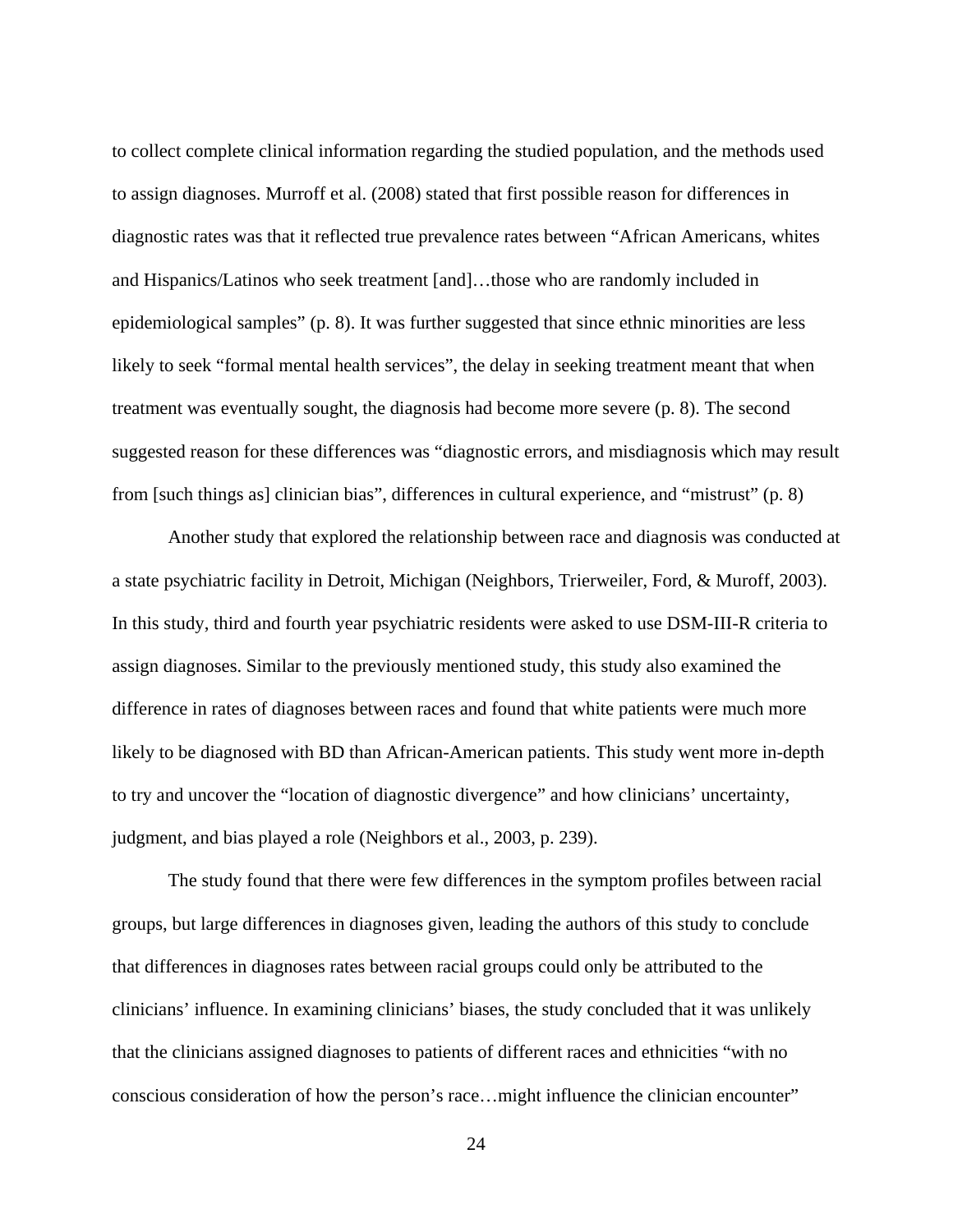(Neighbors et al., 2003, p. 248). In fact, Abreu (as cited in Neighbors et al., 2003, p. 249) found evidence that some clinicians make a conscious effort to resist "influence of racial stereotyping".

This study also found that clinical judgment played a role in how clinicians perceived "subtleties of communication and cultural context" while making a diagnosis (Neighbors et al., 2003, p. 249). Specifically, the study cited concern about how accurate the psychiatric residents were in assessing patients "affective states and in judging its appropriateness"; and their ability to distinguish symptoms of poor reality testing from "culturally governed interpretations of subjective experiences" (Neighbors et al., 2003, p. 250). Neighbors et al. (2003) concluded that a DSM criterion does not "eliminate racial disparities in diagnostic outcomes" and that more research needs to be conducted to examine how clinical judgment affects the diagnostic process (p. 251). The study also made a call for clinicians to become better trained on how to make clinical interpretations through a more culturally sensitive lens. This study had limitations in the fact that they used outdated DSM criteria, had restrictions on time and resources, looked at only one clinical setting, used psychiatric residents as clinicians, and the data is only preliminary.

In regards to the role that race, ethnicity and culture play in the psychiatric treatment, the following findings have been made. African Americans psychiatric patients are more likely than Caucasian psychiatric patients to be forced to wear restraints, be placed in seclusion, and receive antipsychotic medications, at higher doses (Flaherty & Meagher, 1980; Strakowski, Shelton, & Kolbrener, 1993). According to a study done by DelBello, Soutullo, and Strawoksi (2000, p. 838), "African American adolescents with bipolar disorder were nearly twice as likely to receive treatment with an antipsychotic as were Caucasians". Warren (2007, p. 33) highlights the important role that culture plays in the "development, expression, and treatment" of mental health patients and the importance of providers taking a more cultural competent approach to the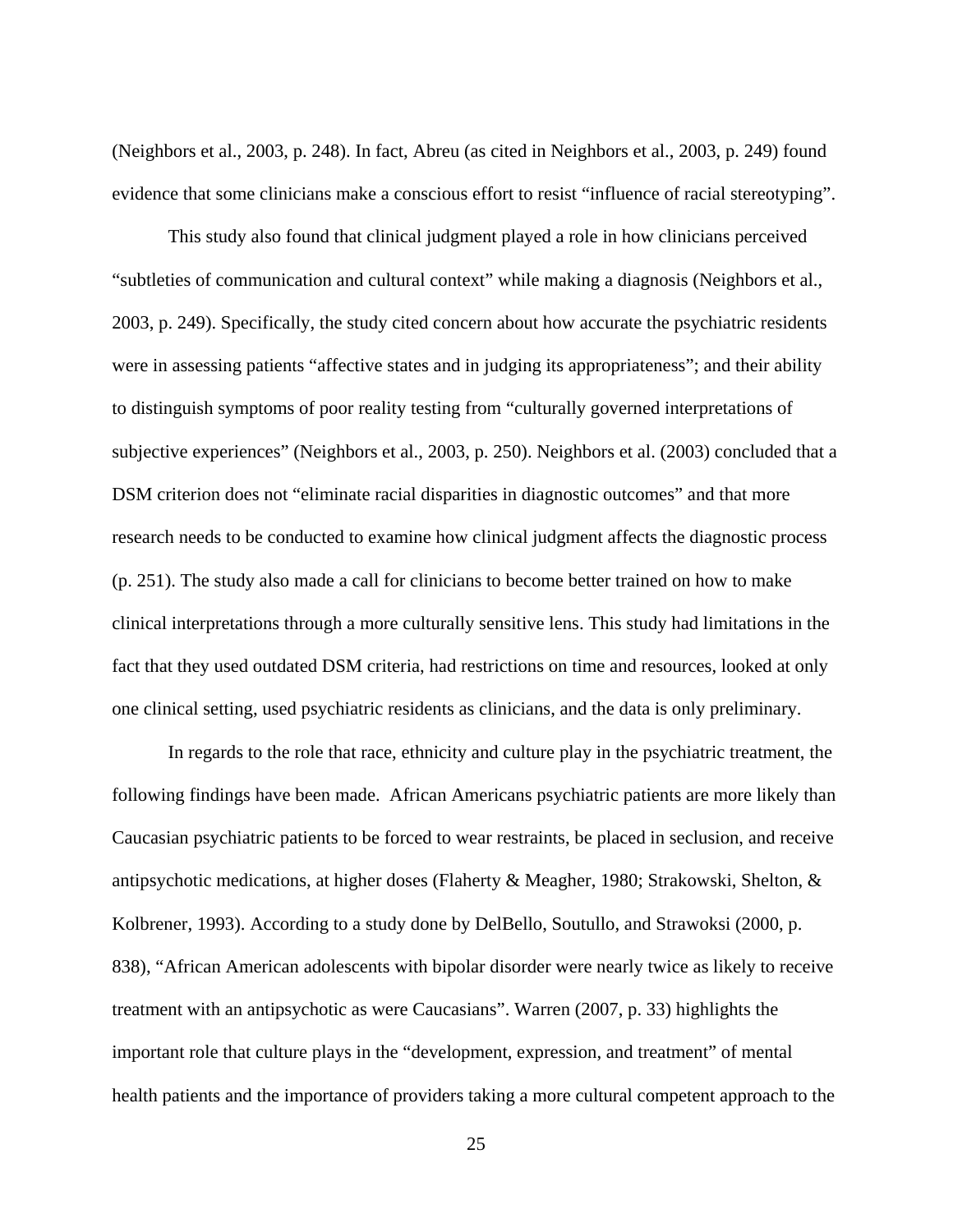care given to these patients (Perlis, Vornik, & Hirschfeld, 2005; Warren as cited in Warren, 2007). Research shows that racially and ethnically diverse patients have worse treatment outcomes and higher mortality rates, especially when diagnosed with another physical illness, such as cancer or cardiovascular disease (Warren, 2007, p. 34). Warren (2007) offers suggestions for how to provide better treatment for racially and ethnically diverse populations, such as having providers examine their own cultural frameworks, as well as the cultural frameworks of their patients; being more attuned to differences in behavior and terminology when diagnosis and treating for mental illness; and being aware of the metabolic differences between patients when prescribing medications.

#### **Treatment Options for Bipolar Disorder in Children and Adolescents**

There are two different categories of treatment that will be discussed in this section: Pharmacotherapy and psychosocial. Some therapies for pediatric BD have been adapted from models used to treat BD in adults and others from models used to treat similar pediatric disorders. The research consistently states that youth treated two or more treatments have better recovery outcomes than youth treated with only one type of therapy. Specifically, the research shows that the use of "medications alone is seldom sufficient" and that "psychotherapeutic treatments should accompany medications for almost all children diagnosed with bipolar disorder" (Parens et al., 2010, p. 1855).

Pharmacological treatment can be difficult when working with children and adolescents with BD. Developmental changes in biological and psychological systems often complicates the ability to treat pediatric BD with psychotropic mediations (Cicchetti & Rogosh, 2002; Spear, 2000 as cited in Kowatch, Strawn, & DelBello, 2010). Also, medications, such as antidepressants or psychostimulants, that are used to treat disorders with similar symptom presentations, such as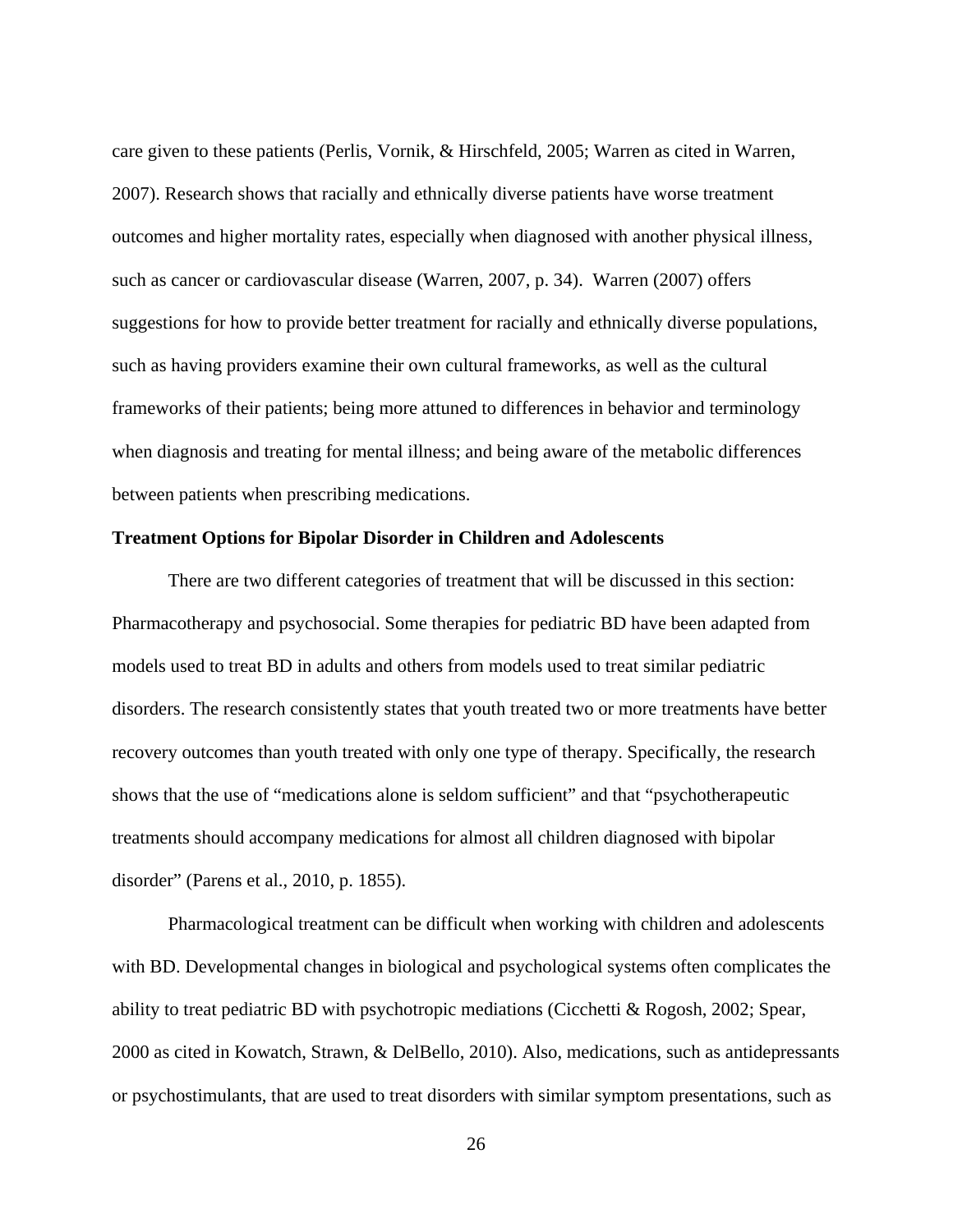ADHD and depression, can exacerbate the symptoms of a youth with BD (Kowatch et al., 2010). However, findings in Olfson et al. (2009) showed that most children and adolescents who had previously been diagnosed with depressive and disruptive disorders and been receiving antidepressants, stimulants, or atomoxetine continued these medications even after the diagnosis of BD was added.

Studies have been conducted to examine the effectiveness of "traditional and novel mood stabilizers/antiepileptics" and found lithium to be the most effective, followed by valproate (Kowatch et al., 2010, p. 425). Studies testing lithium's effectiveness in treating youth with BD date back to 1972. More recent studies suggest that 40-50 % of youth with BD will improve with lithium monotherapy (Findling et al., 2003; Kowatch et al., 2000; Youngerman & Canino, 1978). "Lithium is [also] the only mood stabilizer approved by the U.S. Food and Drug Administration (FDA) for the use in treatment of mania in adolescents (ages 12-18)" (Kowatch et al., 2010, p. 420). However, lithium has severe side effects, that are often more severe in youth, such as "nausea, polyuria, polydipsia, tremor, acne, weight gain", "renal, hematological, thyroid, and other endocrine changes", which must be all be closely monitored (Kowatch et al. 2010, p. 421). Atypical antipsychotics are also commonly prescribed to youth with BD, including risperidone, olanzapine, ziprasidone, quetiapine, and aripiprazole. The side effects of these medications include "extrapyramidal effects, tardive dykinesia, obesity, hyperlipidemia, increased prolactin levels, and cardiac QTc changes" (Kowatch et al., 2010, p. 427).

Pediatric BD "can be extremely impairing for both the children and their families", particularly since the children are still dependent on their families for their survival (Mendenhall & Fristad, 2010, p. 494). Likewise, family relationships and parenting styles can have significant effects on the course and outcome of BD. For these reason, it is important to have families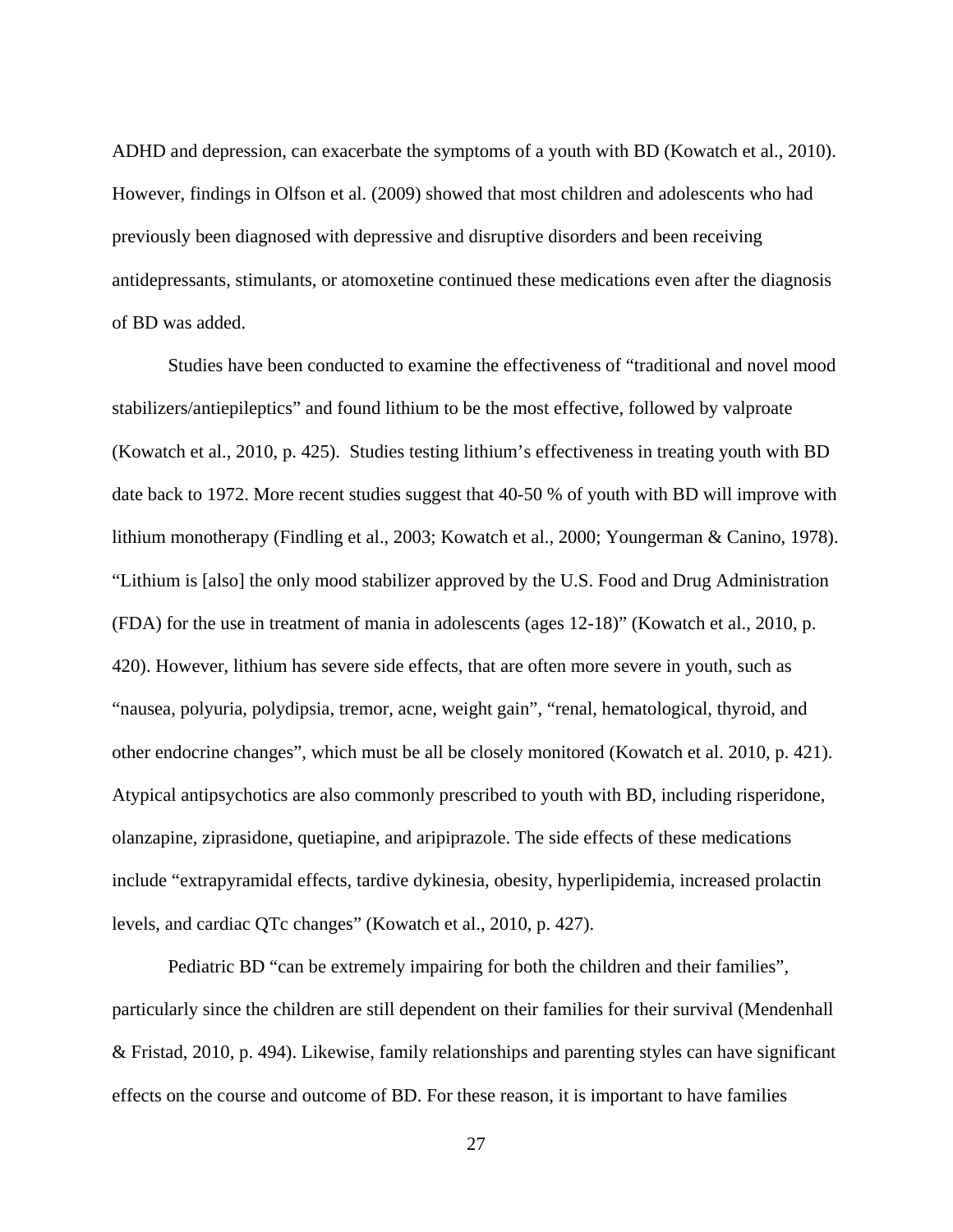involved in the treatment. It is also critical for parents to understand the importance and possible side effects of the medications their children are being prescribed, since the parents are frequently the ones monitoring, reporting and in the best cases, encouraging their child's adherence (Miklowitz & Goldstein, 2010).

Many researchers prominently state the importance of psychoeducation as a part of treatment for children, adolescents, their families and teachers. Psychoeducation can help families better understand the biological nature of BD and the behaviors that accompanies it, which can lead to more empathic responses from family (McIntosh & Trotter, 2006). It can also help families to know how to monitor and address symptoms, regulate affect, and problem solve (McIntosh & Trotter, 2006).

Psychoeducational psychotherapy is one approach that is recommended for families, which involves "intensive, long-term treatment that combines education with individual, group, and/or family therapy" (Mendenhall & Fristad, 2010, p. 495). Two branches of this approach are family-focused treatment, child- and family-focused cognitive-behavioral therapy. Each vary in the way the material is presented, but in all of them both parents and children are educated about the specifics of BD; the importance of medication adherence; and skills for problem-solving, symptom management, and communication. In addition, children are taught "age-appropriate affect regulation" and social skills (Mendenhall & Fristad, 2010, p. 501). Another key component of these approaches is coming up with a plan to maintain or reestablish stability when youth's symptoms increase, their moods become unstable, or they become suicidal (Miklowitz & Goldstein, 2010).

A similar approach to the above mentioned, but aimed more toward adolescents is dialectic behavioral theory (DBT) (Miller, Rathus, & Linehan, 2006). DBT is instituted through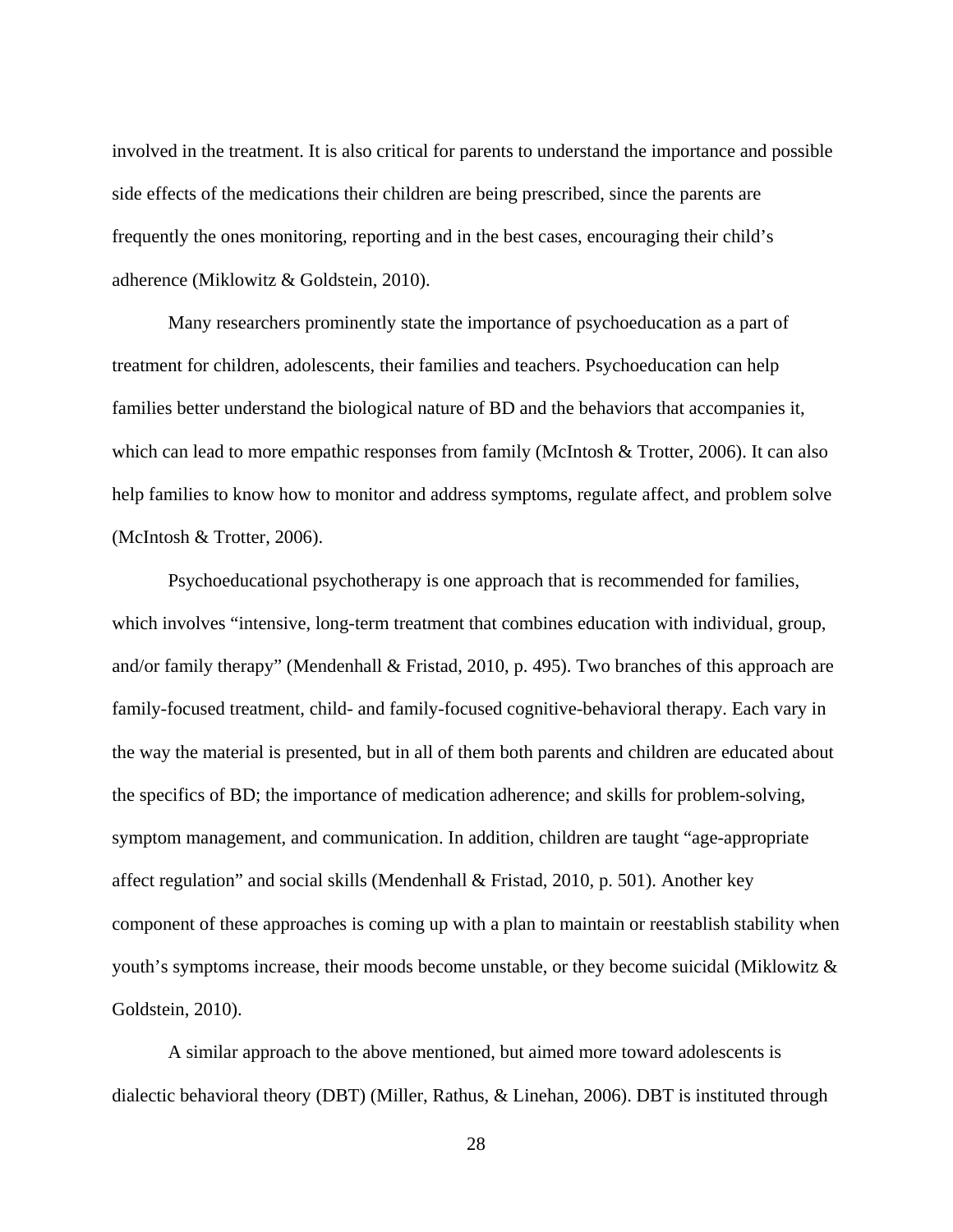family skills training and individual therapy. DBT uses the following skill modules: Psychoeducation, mindfulness, distress tolerance, emotion regulation, interpersonal effectiveness, and walking the middle path. Each of these modules is targeted to treat the following areas: Confusion about bipolar disorder, confusion about self, impulsivity, emotional instability, interpersonal problems, and teenager and family dialectical dilemmas. In a treatment trial by Goldstein, Axelson, Birmaher, and Brent (2007), adolescents who engaged in DBT and pharmacotherapy for one year exhibited "significant improvement from pre- to post treatment in suicidality, nonsuicidal self-injurious behavior, emotional dysregulation, and depressive symptoms" (Miklowitz & Goldstein, 2010). Although this trial only involved 10 adolescents, a similar larger scale trial is currently being completed.

The research presented in this chapter has demonstrated a number of things with regards to the diagnosis and treatment of children and adolescents with BD. It has provided a symptom picture of BD in youth, but also shown that there is still much controversy over how to define and assess for this disorder. Because of this there is a greater tendency for clinical bias to affect the diagnostic process. The varying roles that the DSM, diagnostic tools, and social work clinicians play in this process have also been explored. However, no literature was found discussing the specific experiences of social work clinicians in diagnosing BD in youth. For this reason, this study will seek to combine two of the areas in which researchers agree that more studies need to be conducted: The existence of BD in youth and the diagnostic practices of social work clinicians.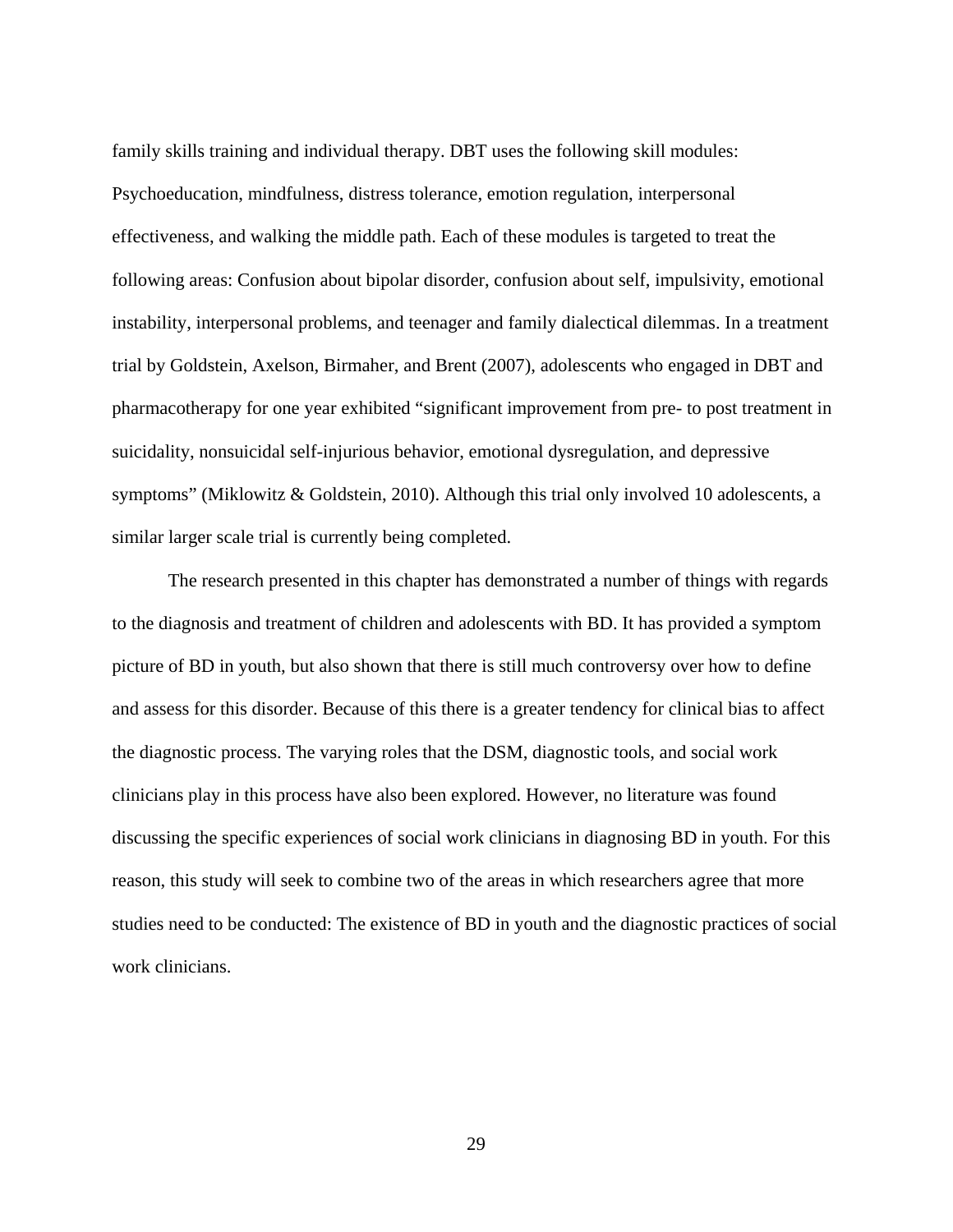#### **Chapter III**

#### **Methodology**

This is an exploratory study that looked at the experiences of clinical social workers who have diagnosed bipolar disorder (BD) in children and adolescents. The research question being asked was: How is bipolar disorder in children and adolescent identified and diagnosed by clinical social workers and how does their own understanding of the disorder affect their treatment planning process? This included identifying what steps were taken to make this diagnosis, what specific symptoms were looked for, what things clinicians found helpful when making this diagnosis, what problems were encountered, how this diagnosis helped clinicians further understand the client, and how this diagnosis affected the treatment that was recommended for the client.

## **Research Design**

A qualitative exploratory research design was used to for this study. An exploratory methodology is generally used when "a researcher is examining a new interest, when the subject of study is relatively new and unstudied…" (Rubbin & Babbie, 2007, p. 29). A review of the literature shows there have been many quantitative studies looking at BD in children and adolescents, including studies that have tested individual diagnostic tools against each other; however no literature was found containing narratives from social work clinicians describing their experiences or methods used when diagnosing BD in children and adolescents (Youngstrom et al., 2009). According to Moreno, Laje, Blanco, Jiang, Schmidt, and Olfson (2007, p. 1037):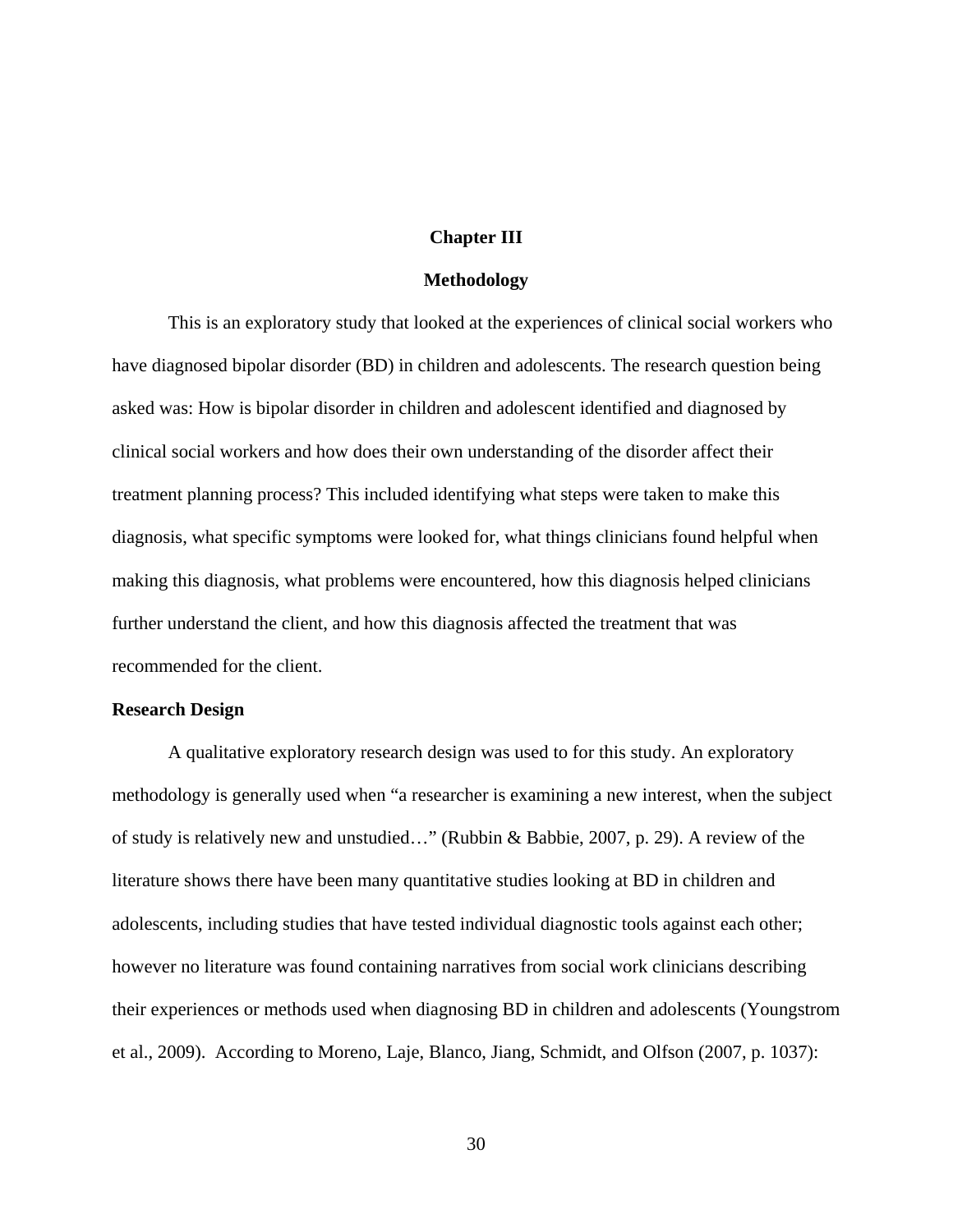As a separate line of research, it may be helpful to probe the diagnostic processes [for diagnosing youth with BD] used in routine clinical practice. For example, it might be informative to assess whether clinicians give more weight to particular clinical presentations, such as high levels of aggression, than to specific DSM-IV symptoms.

## **Sample**

The sample size for this study was eleven participants. This investigator initially had the goal of interviewing twelve to fifteen participants. However, this was not achieved due to the difficulty this investigator encountered while trying to recruit willing participants. Participants for this study were recruited via word of mouth, in a snowball method, using social networking websites, e-mail requests, telephone calls, and face-to-face interactions. This investigator also contacted the clinical directors of a number of social service agencies and requested that they pass the recruitment information along to their colleagues and other social workers in the agencies. Most of the clinical directors were willing to do this, however only once did this result in a potential participant contacting this investigator. The feedback that this investigator received about why people were unwilling to participate was that people were either too busy or they had worked with children and adolescents with bipolar disorder, but not made the diagnosis.

The inclusion criterion for participants of this study follows. Each participant needed to have a Master's of Social Work (MSW) degree; must have worked in a clinical social work position for a minimum of one year following the acquisition of their MSW degree; must currently be working in a clinical social work position with clients ages nineteen and younger; and must have had experience diagnosing at least one child, twelve years old or younger, or adolescent, thirteen years old to nineteen years old, with BD. No clinician was excluded from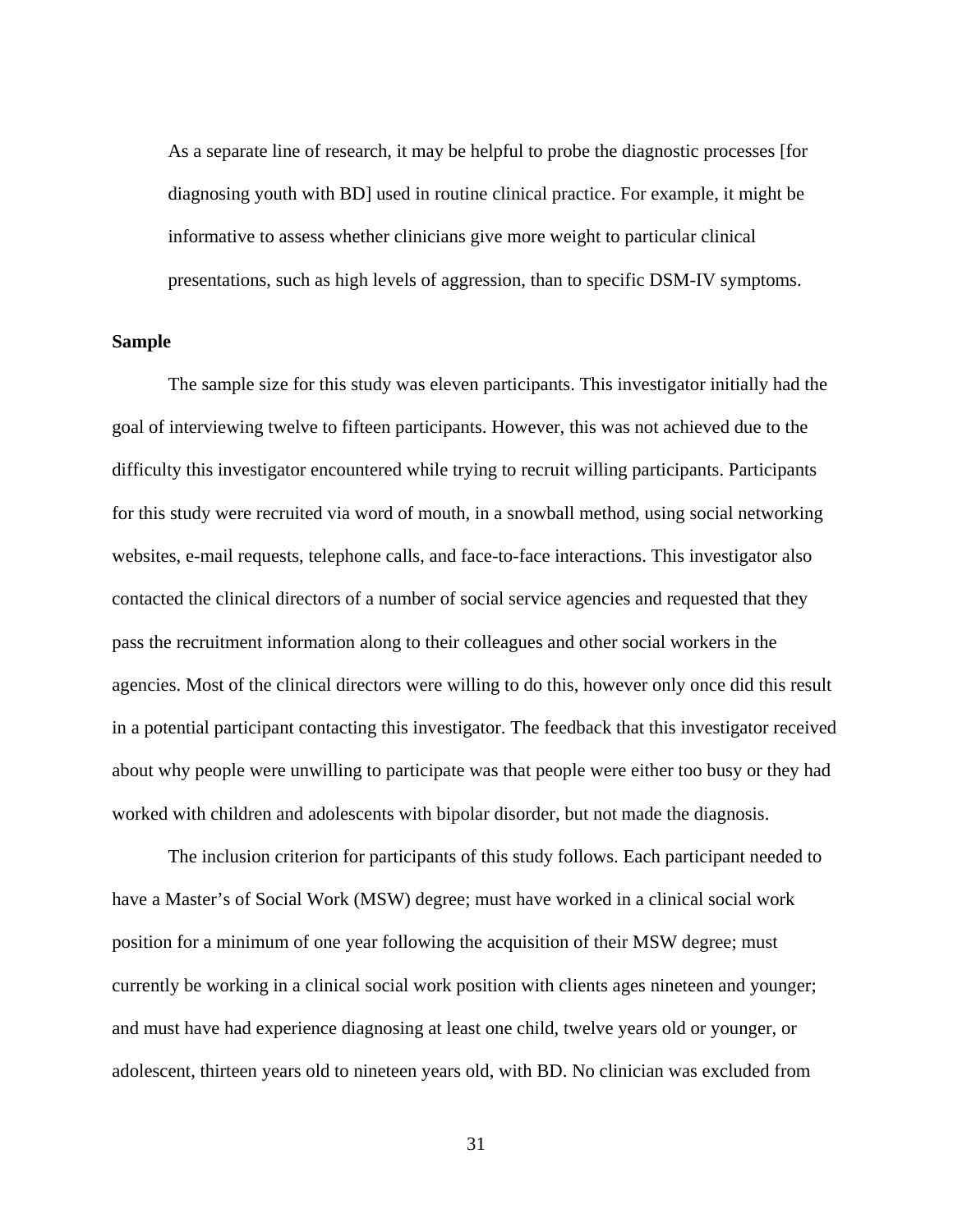participating in this study due to his or her own or his or her clients' race, ethnicity, gender, age, or socioeconomic status.

In the initial part of each participant's interview, a series of demographic questions were asked of each participant (Appendix E). The data was obtained from these questions is located in Table 1 and a written description of the data follows.

## Table 1

Participant Age Range Gender Race Socioeconomic Status Total Years of Clinical Experience 1 41-50 Female Caucasian Middle 16 2 41-50 Male Caucasian Middle 17 3 41-50 Female Caucasian Middle 23 4 51-60 Female Caucasian Middle 24 5 51-60 Female Caucasian Middle 30 6 20-30 Female Caucasian Middle 8 7 20-30 Female Caucasian Middle 9 8 41-50 Female Caucasian N/A 20 9 41-50 Female African American N/A 20 10 51-60 Female Caucasian Upper-Middle 31 11 20-30 Female Caucasian Middle 2

*Description of Participants' Demographic Information: Age, Gender, Race, Socioeconomic Status, Total Years of Clinical Experience, and Agency Setting* 

Ten of the participants are female and one is male. Three of the participants are between the ages of twenty and thirty years old, five of the participants are between the ages of forty-one and fifty years old, and three of the participants are between the ages of fifty-one and sixty years old. When asked about race and ethnicity, ten of the participants identified themselves as Caucasian, including one who identified as Caucasian and Jewish, and one participant identified as African American. Regarding socioeconomic status, eight participants identified themselves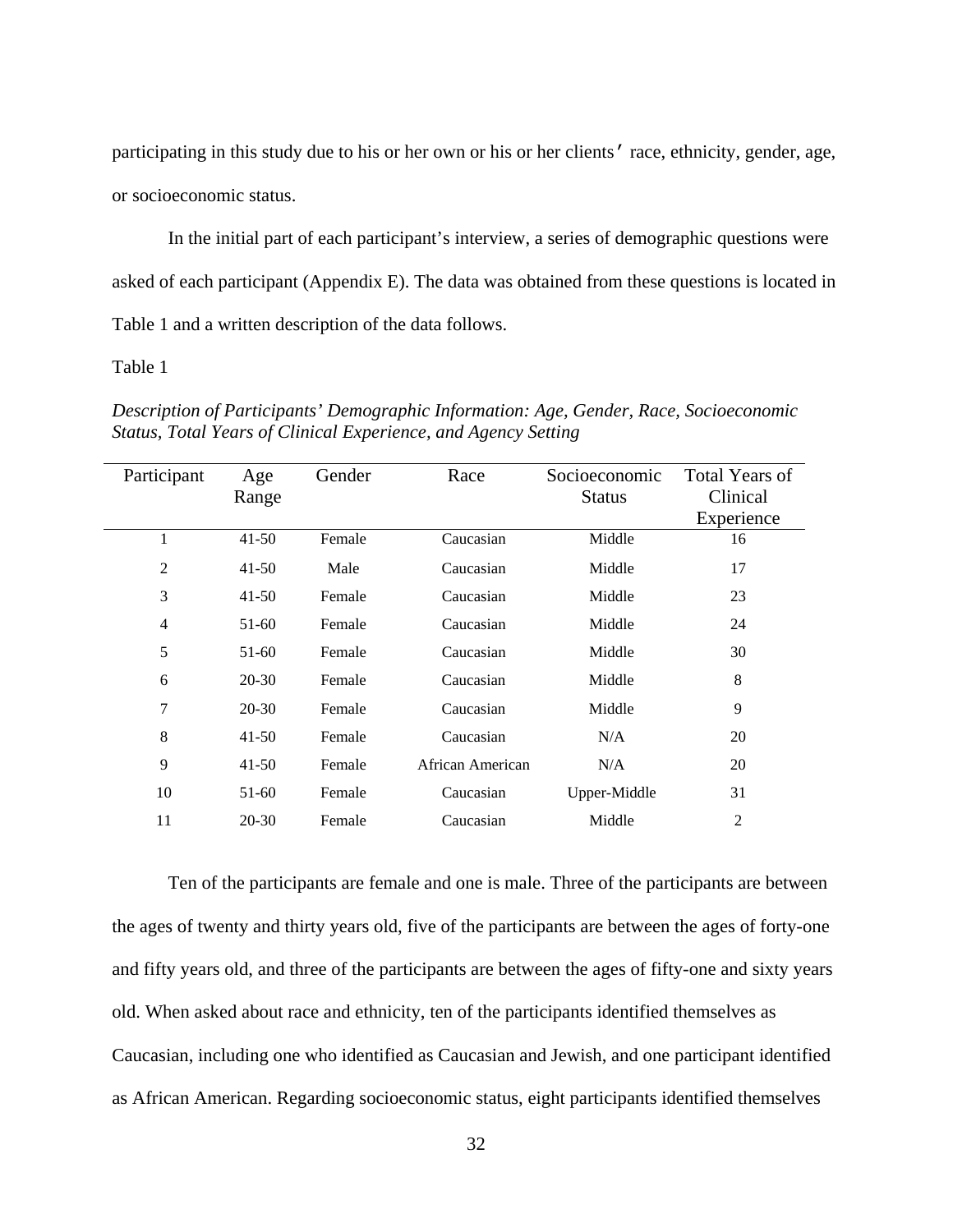as middle class, one participant identified his or herself as upper-middle class, and the remaining chose to abstain from answering. Participants reported having a total of two to thirty-one years of clinician experience, including zero to seven years of social work experience prior to obtaining their MSW degrees, and one to thirty years of social work experience since obtaining their MSW degrees. Seven of the eleven participants also reported having other degrees or certificates above the bachelors and associates level. These included:

- Certificate of Psychoanalytically Oriented Treatment of Children, Adolescents, and Families;
- Master in Speech Pathology;
- Master in Clinical Psychology;
- Master in Counseling;
- **Licensed Independent Chemical Dependency Counselor;**
- In the process of obtaining Ph.D.

## **Recruitment and Interview Procedures**

Prior to individuals being recruited for this study, an application for approval of this study was submitted to The Smith College School for Social Work Human Subjects Review Committee. Once this investigator was given a letter of approval (Appendix A), the recruitment process was able to begin. Participants for this study were recruited in a snowball method, via word of mouth, social networking websites, e-mail requests, telephone calls, and face-to-face interactions. Efforts were made to recruit participants working in diverse settings, including: Community mental health agencies, public and private schools, therapeutic schools, hospitals, medical settings, and private practice. This was done by contacting employees and program directors of a wide variety of these agencies. Letters of recruitment (Appendix B) were also sent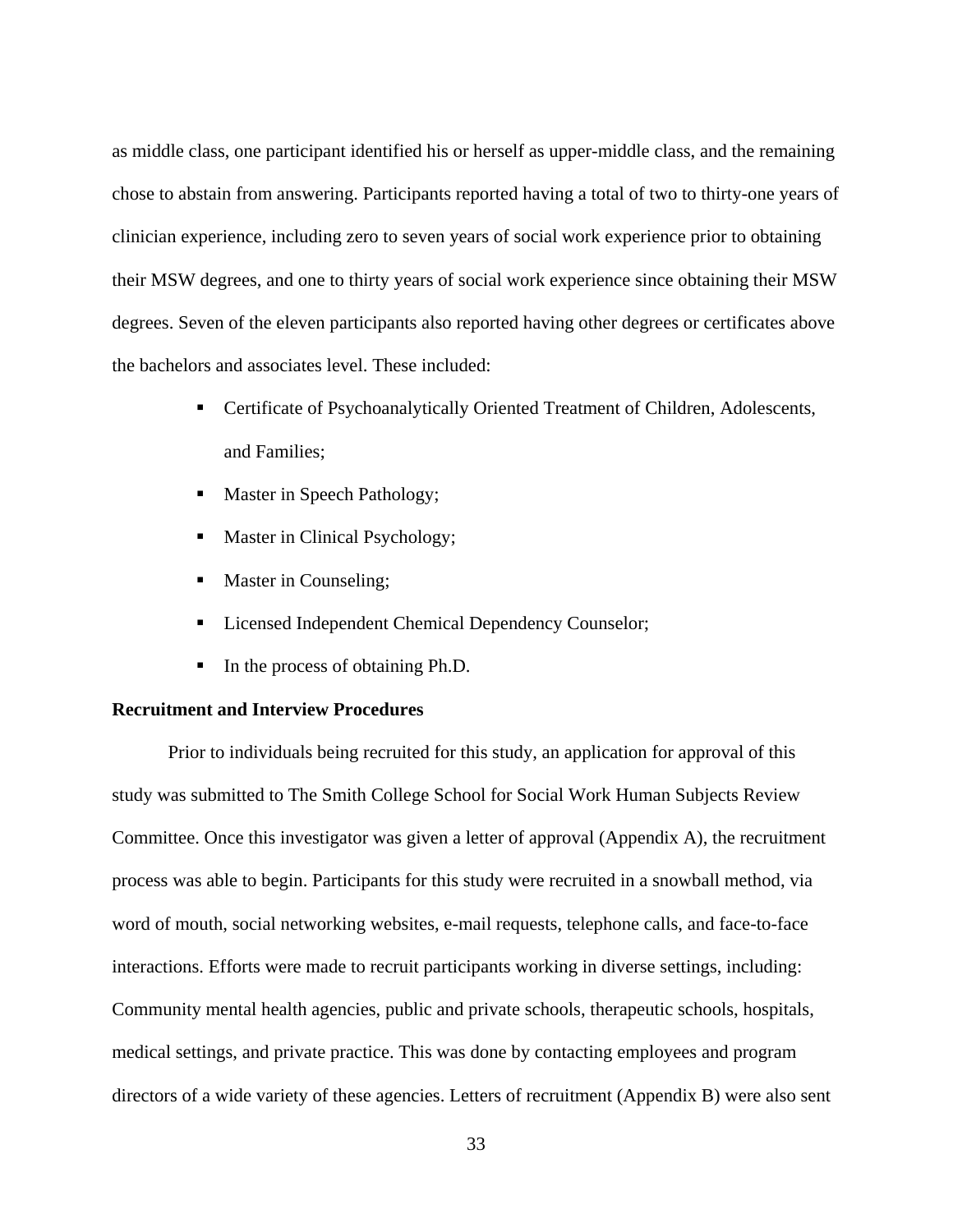to known contacts who were suspected of meeting the inclusion criteria for this study. In the letter of recruitment, individuals who wished to participate in this study were asked to contact this investigator using the contact information provided and were asked to forward the letter of recruitment to any colleagues they thought may be interested in participating.

Once an individual made contact with this investigator, stating that he or she would like to participate in this study, a preliminary screening was done to ensure that the volunteer met all of the inclusion criteria (Appendix C). The preliminary screenings were done via phone and email. If the volunteer did not meet the criteria, they were informed of such and thanked for their time. If the volunteer did meet the criteria, they were informed and sent the Informed Consent form for this study (Appendix D). Each participant was either e-mailed one copy or mailed two copies of the Informed Consent with a self addressed, stamped envelope. Participants were asked to sign one copy of the Informed Consent and either send it back to this investigator using the self-addressed envelope provided to them, e-mail, or fax it back to this clinician. Once this investigator had received a signed copy of the consent form, contact was made with the participant to schedule an interview time.

All of the interviews for this study were completed over the telephone and recorded using Audio Acrobat. This interviewer facilitated each interview on a one-on-one basis. Participants were informed that if they felt uncomfortable with any of the questions, they would not be required to answer them and were asked to say 'pass'. Participants were also informed that if they had any questions during the course of the interview that they should not hesitate to ask them. During the initial part of the interview, participants were asked a series of demographic questions, identifying information, and agency information questions (Appendix E). The interview followed using a standardized open-ended interview guide, which is included in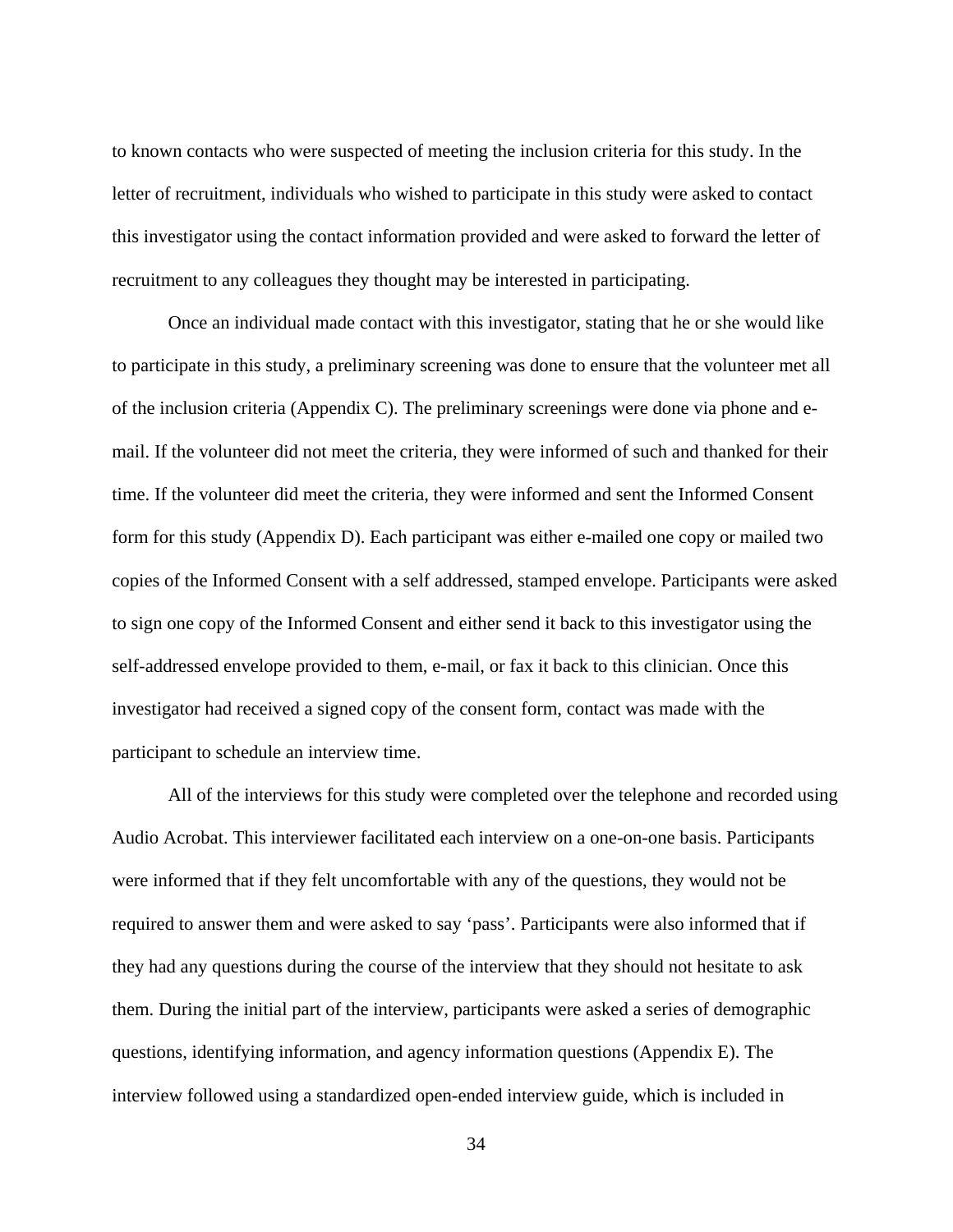Appendix F. There were two sets in interview questions – one set for clinicians who worked with children, twelve years old or younger, and the second for clinicians who worked with adolescents, ages thirteen to nineteen years old. If participants only had experience diagnosing BD in one of these age groups, they were only asked the questions from that age group. The questions asked required each participant to answer subjectively, depending on the basis of her or his own experiences. The questions addressed the diagnostic experiences, processes, tools, and obstacles that each clinician has faced when diagnosing a youth with BD. The questions also addressed how the diagnosis made affected the treatment that was recommended for the client. Each interview lasted between twenty to thirty-five minutes, depending on the depth of each participant's answers to the questions. This investigator transcribed all of the interviews from their audio recordings at a later date.

Although participation in this study was not anonymous, several steps were taken to ensure the confidentiality of each participant in this study. All participant responses were coded and each participant was given a subject number identifier so that identifiable information could be kept separate from participants' responses. When direct quotations were used, they were carefully disguised to remove any identifying information prior to publication. The audio files of the interviews and the corresponding transcriptions were stored on this investigator's computer, under password protection. All signed consent forms and other correspondence from participants were kept in a separate and secure location. All data collected, including audiotapes, notes, and transcripts will be kept in a secure location for a period of three years, as required by Federal regulations and data stored electronically will be protected. All data and materials will be destroyed after three years or, if kept beyond three years, will be destroyed when they are no longer needed.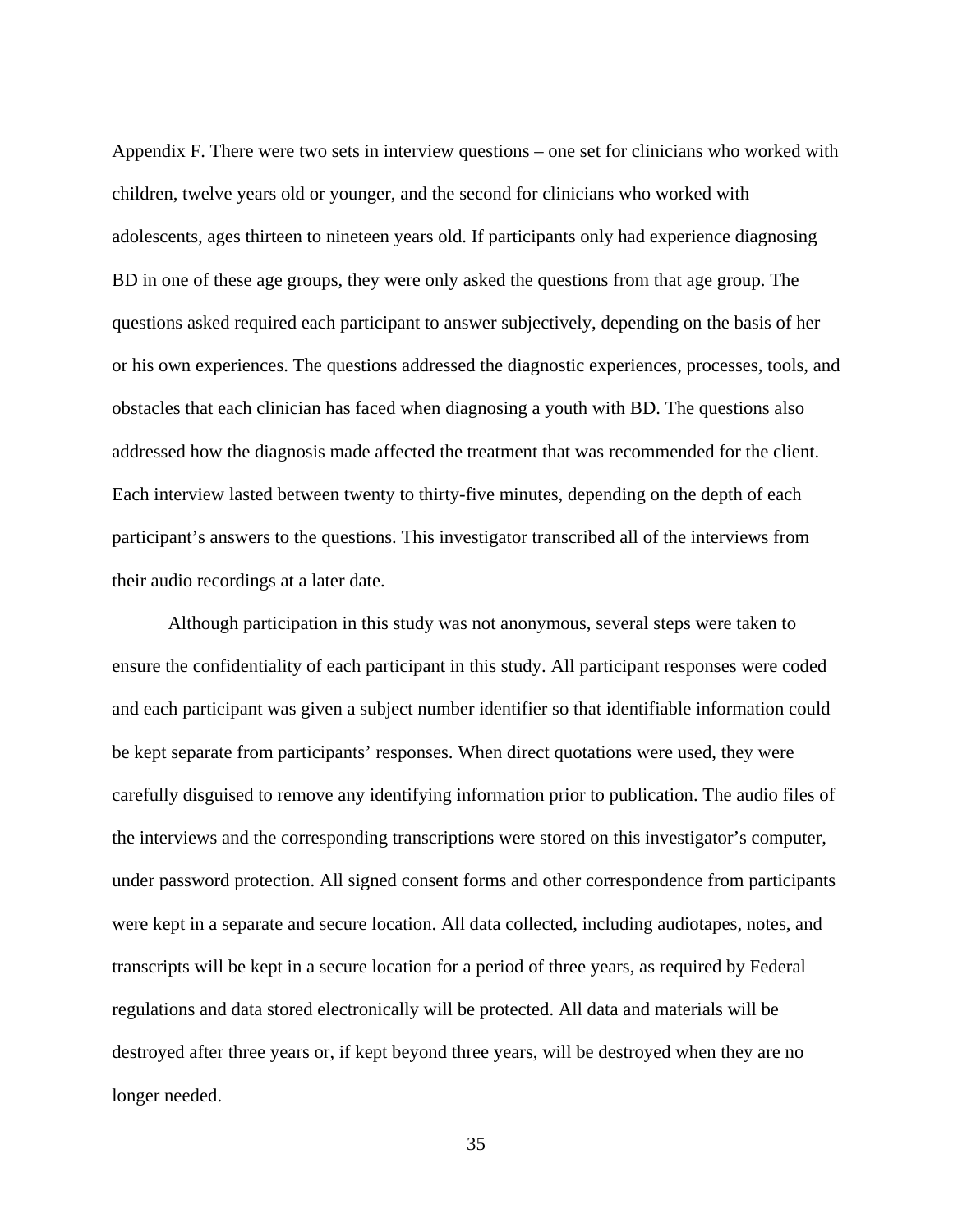#### **Data Analysis Procedures**

All of the data used for this study was taken from the interviews that this investigator conducted and then transcribed. Using the transcribed interviews, the data was entered into an Excel spreadsheet. The spreadsheet organized the data by participant and interview question, and also included all of the demographic information that was obtained in the first part of the interviews. Participant's assigned number served as the primary identifier for each participant and their corresponding interview for the entire analysis process. The demographic data could be entered into the spreadsheet verbatim because of the short and direct nature of participants' responses. However, due to the length of participants' responses, the narrative answers were shortened and coded in order to make them more viewable in the spreadsheet. Using the spreadsheet, this investigator was able to easily see patterns and potential themes that arose in the responses to each question, as well as across questions based on participants' agency settings, years of experiences, and client population. An outline was then created, further sorting the patterns and potential themes that arose in response to each question. Significant and telling quotations were then pulled from the interviews to enhance the depth of the revealed data.

## **Reliability and Validity**

Reliability and validity are two areas that are not easily assessed in qualitative studies. According to Lincoln and Guba (as cited in Padgett, 2009) a qualitative study can be assessed for reliability by how trustworthy it is. "A *trustworthy* study is one that is carried out ethically and whose findings represent as closely as possible the experiences of participants" (Padgett, 2009, p. 102). This study was created to gather up and report on those very experiences that Padgett mentions. To the best of her ability, this investigator has tried to relay the information as accurately as possible, based on how each participant presented it to this investigator. To help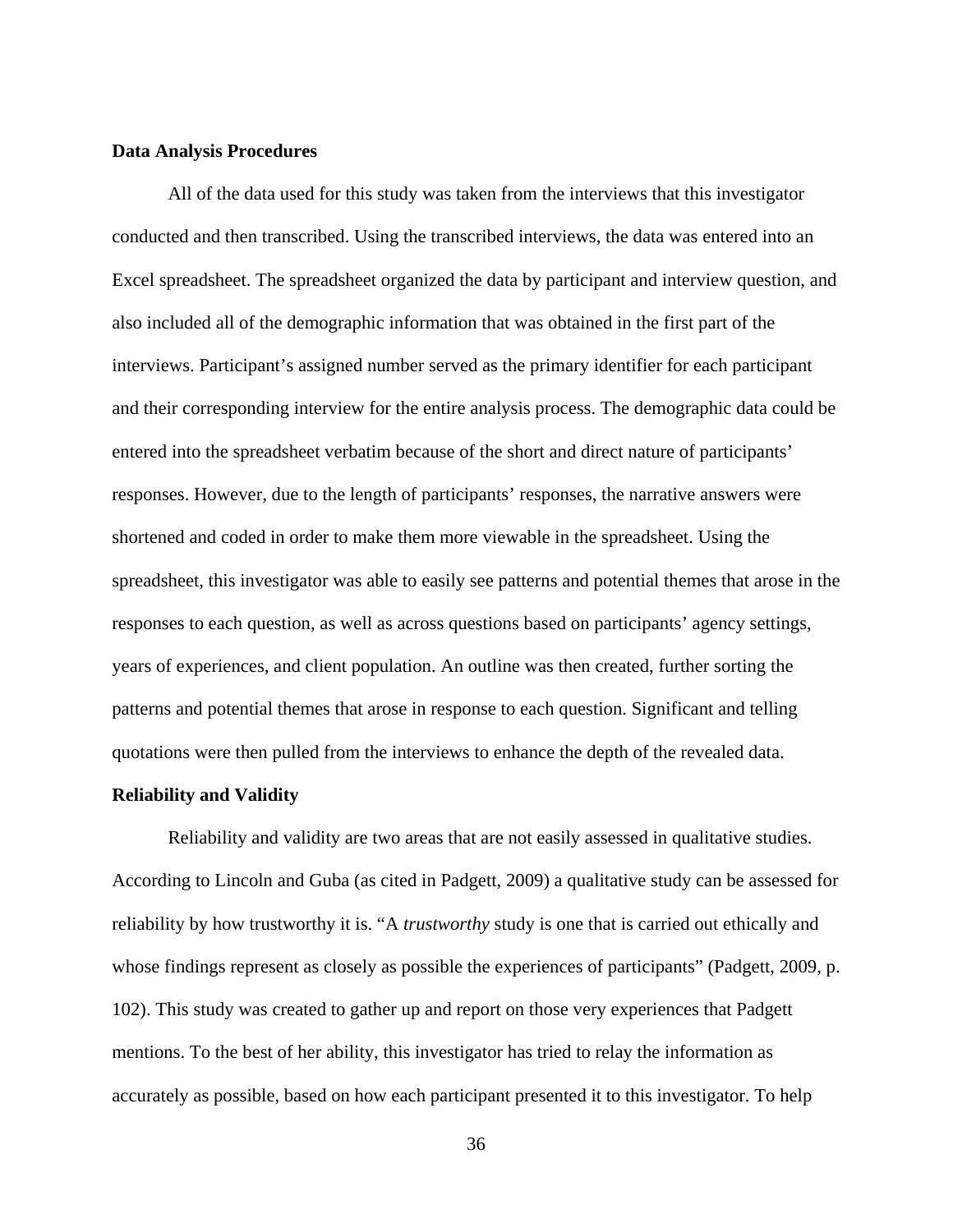with this, interviews were transcribed word-for-word and direct quotations have been inserted into the data analysis frequently.

## **Bias and Limitations of Study**

There are some limitations to this study. Two of the most significant are the small sample size and lack of diversity among participants. Due to the small sample size of this study, this investigator does not feel that it would be correct to say that the results of this study can be generalized to all social worker clinicians. As you will read in the findings and discussion sections, although there were themes that arose, the experiences of each participant varied greatly. And while the findings of this study will likely not affect the clinical social work population as a whole, this researcher does hope that it incites critical thinking and curiosity in the people who read this study.

Participants for this study were also recruited using snowballing methods, so it is likely that some of the participants of this study know each other and/or have worked together. Therefore, it is possible that a participant may have discussed his or her answers to the questions in the interview for this study with other participants prior to them being interviewed. It is also possible that participants referred colleagues who have similar assessment and practice styles as their own. And if there are participants who previously or currently work in the same agency, it is possible that they could have similar answers due to agency guidelines and trainings.

 There are also a few possible sources of investigator bias in this study. This investigator has previous experience working with youth who have received the diagnosis of BD. Part of the reason that this investigator was initially interested in conducting this study was because of this previous work and her concern that many of her clients who were given the diagnosis of BD were possibly misdiagnosed. The second motivating factor behind this investigator's desire to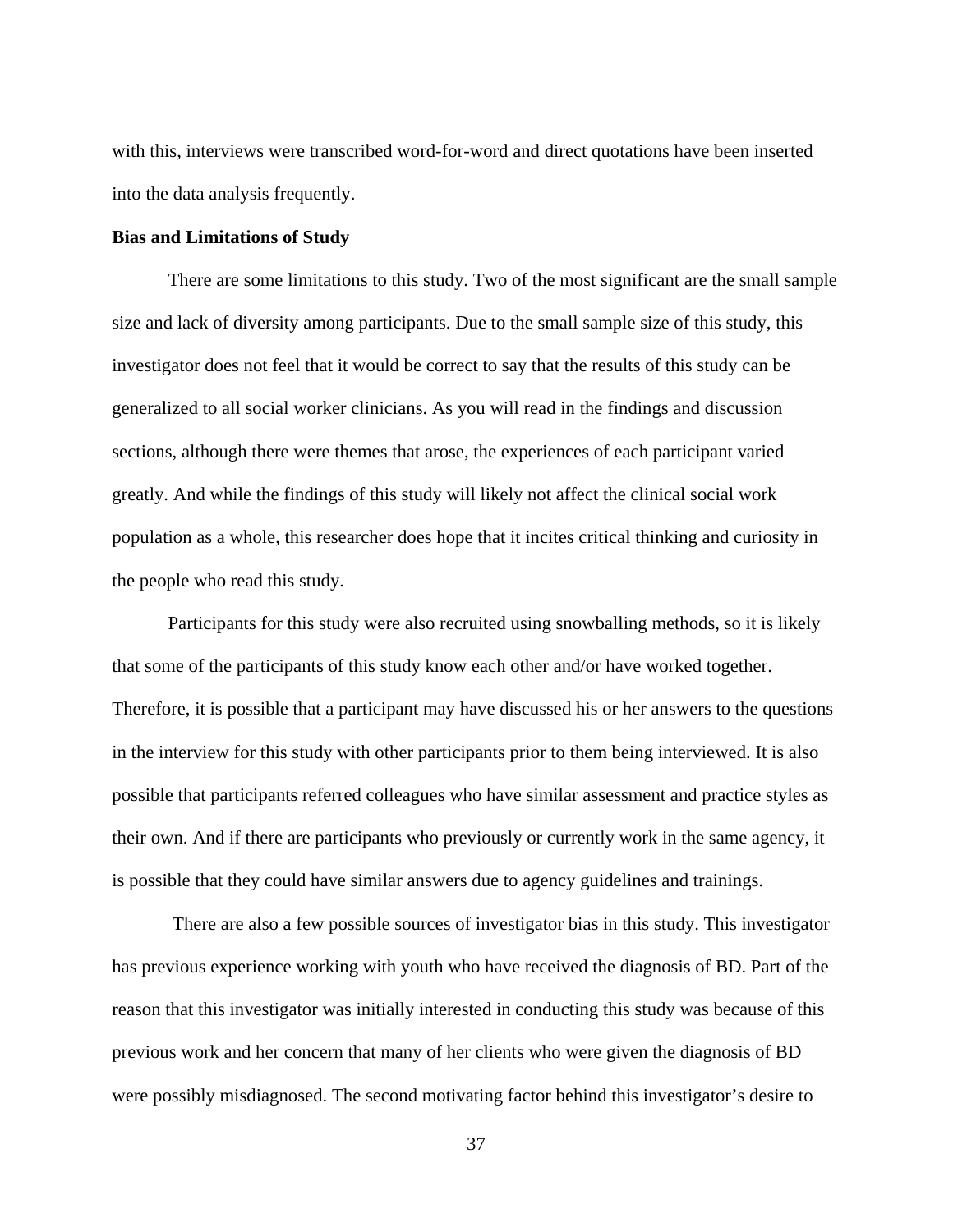study this topic was that an adolescent member of her family was recently diagnosed with bipolar disorder, so there is a fair amount emotion tied to this topic.

Knowing both of these things, this investigator attempted to be as objective as possible and not let her own biases become known or affect any of the participants or interviews. One way this investigator did this was by creating a structured interview guide for the interviews. However, during the interviews, this investigator occasionally asked the participants follow-up questions. This investigator only did so when she felt unsure of what a participant meant by their response. When this investigator began analyzing each participant's response, it became apparent that this clinician's own knowledge or lack there of had affected what follow-up questions were or were not asked to each participant. Other ways this investigator tried to limit bias was by recruiting from a wide array of agencies, familiar and unfamiliar to this investigator and responding to participant's answers as little as possible, with as much neutrality as possible. This investigator also reviewed her findings with her research advisor, so as to have a second perspective.

Due to various limitations of this study, such as small sample size and lack of diversity among the sample population, this research would like to reinforce that the findings of this study cannot be generalized to all social work clinicians. However, the qualitative nature of this study is meant to add depth and understanding, where there may have been none before, through narrations of individual clinical experiences.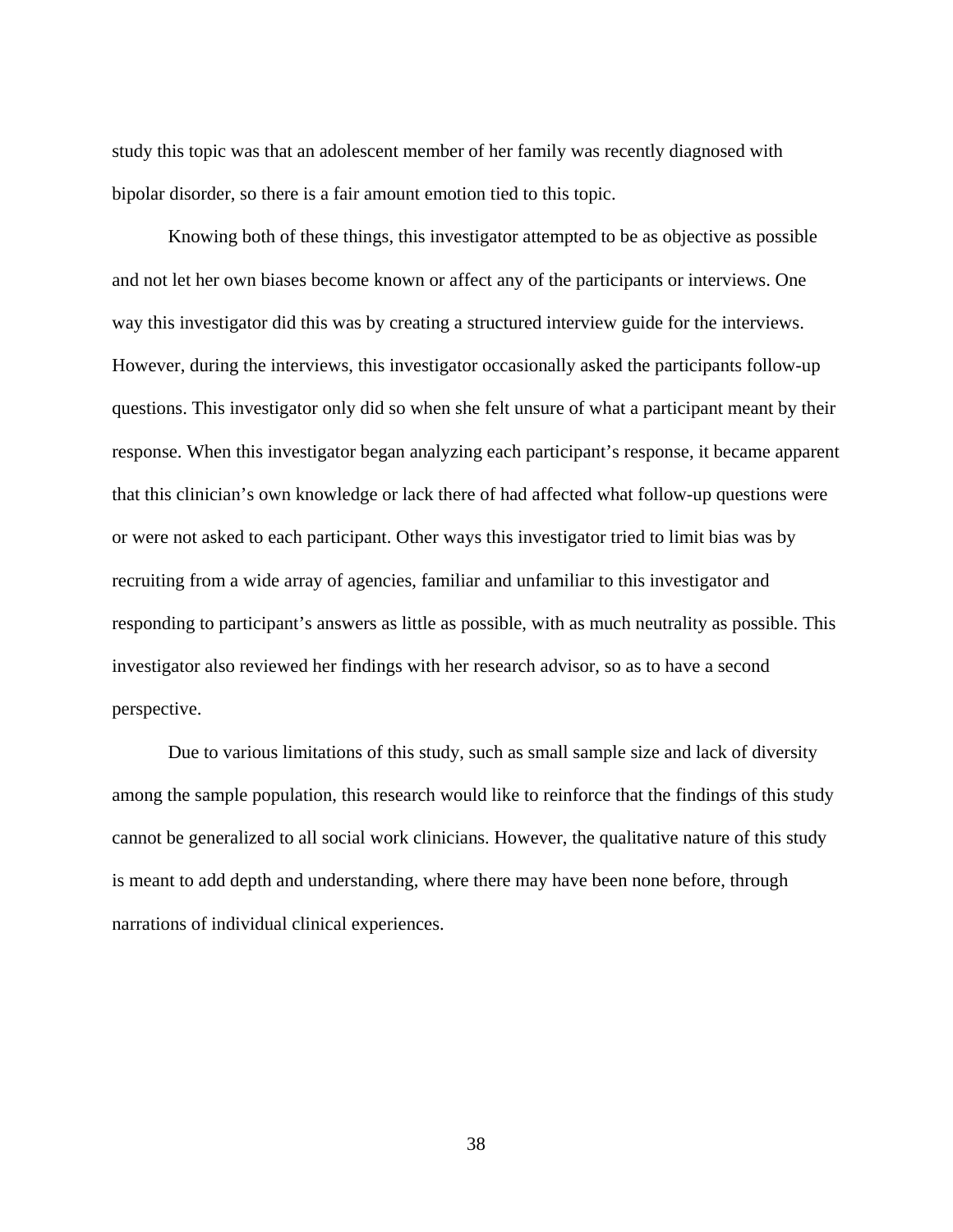## **Chapter IV**

### **Findings**

This qualitative study sought to answer the question: How is Bipolar Disorder in children and adolescent identified and diagnosed by clinical social workers and how does their own understanding of the disorder affect their treatment planning process? This chapter summarizes the findings obtained from interviews with eleven clinical social workers who had had experience diagnosing bipolar disorder (BD) in children, ages twelve or younger, and adolescent, ages thirteen to nineteen. A summary of the responses to each topic will be subdivided into responses that were specific to children, responses that were specific adolescents, and those that were common to both groups.

## **Demographic Description of the Study Sample Population** -

The demographic description of the participants, the agencies they work in can be found in Table 1. Table 1 shows that the majority of the participants are employed doing private practice. It is also apparent that the participants who are employed in medical settings and residential treatment facilities have the fewest years of clinical experiences, as opposed to those employed in private practice and community mental health agencies, who have the most years of clinician experiences. Participants reported performing the following duties at the agencies they are currently employed:

- therapy with children and/or adolescents;
- completing diagnostic assessments;
- working with and providing support to parents;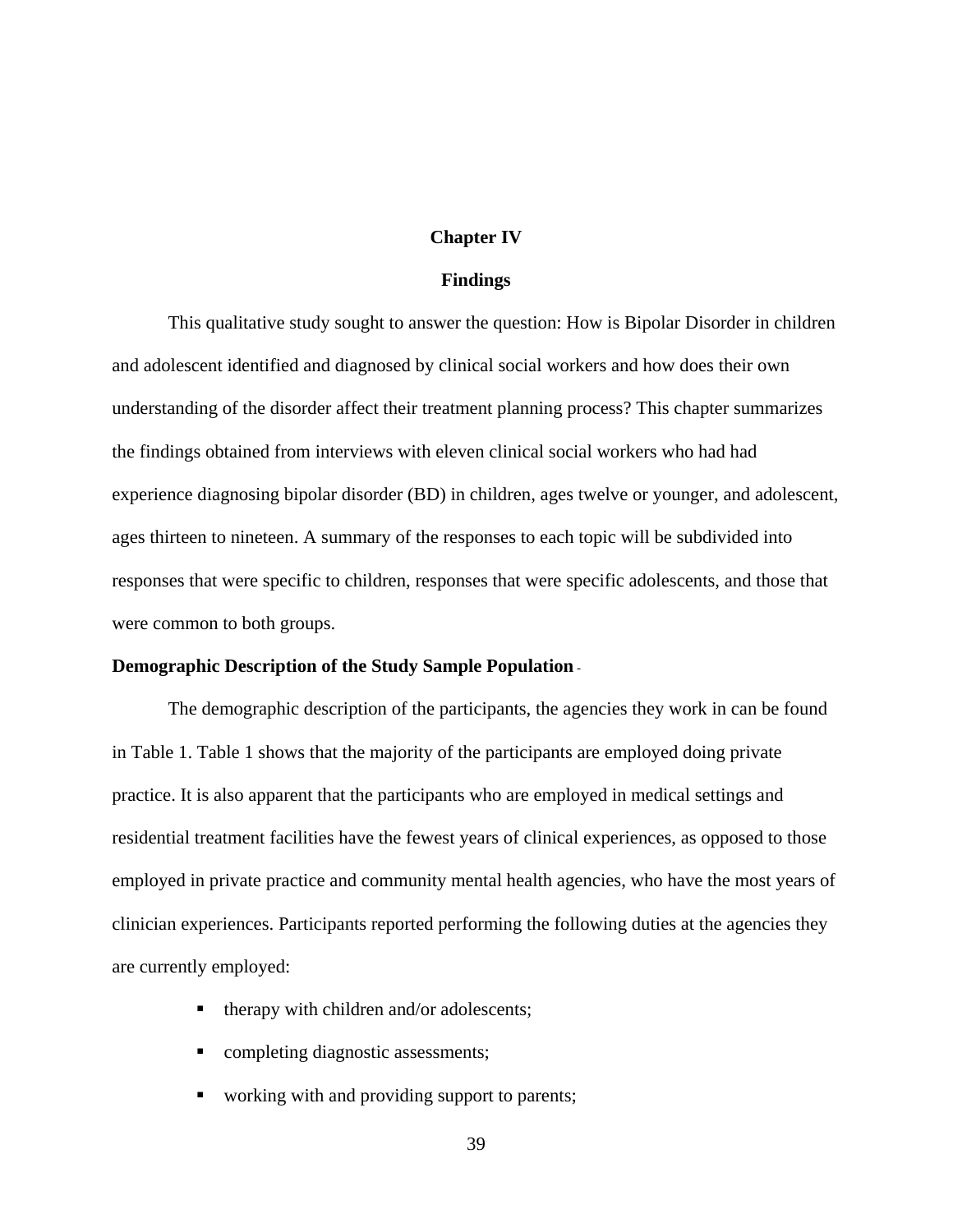- $\blacksquare$  making referral and discharge recommendations;
- crisis management;
- case management;
- serving as a supervisor to other clinicians;
- **serving as a faculty member;**
- **running therapy groups;**
- conducting research.

Participants were also asked to estimate the age, gender, socioeconomic status, race and ethnic distribution of their client population at their respective places of employment. These findings are displayed in Table 2.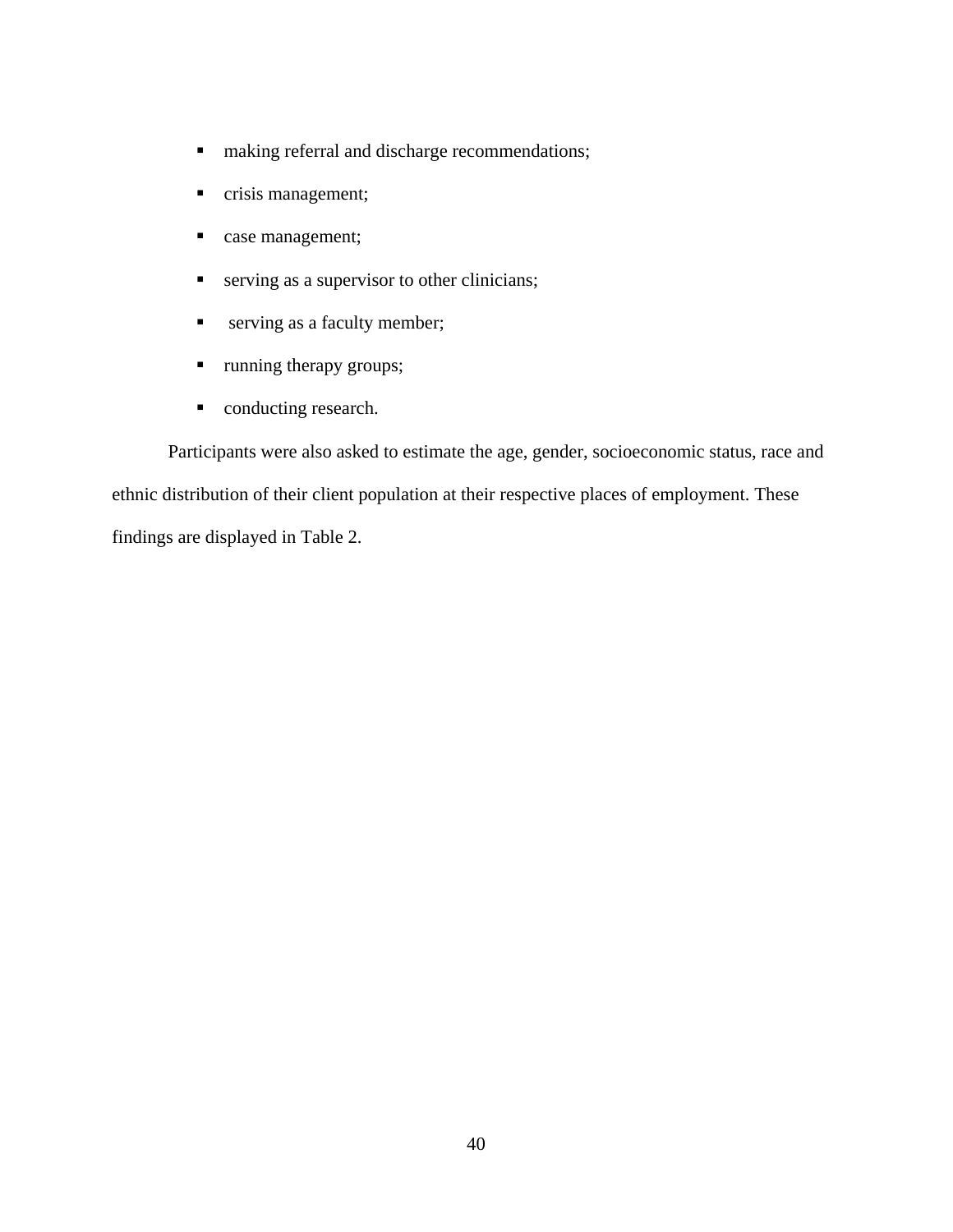## Table 2

| Participant    | Agency<br>Setting             | Distribution of<br>Genders in<br>Participants'<br><b>Total Client</b><br>Population | Distribution of<br>Ages of<br>Participants'<br><b>Total Client</b><br>Population | Distribution of<br>Socioeconomic<br>Status in<br>Participants' Total<br><b>Client Population</b> | Distribution of<br>Race/Ethnicity in<br>Participants' Total<br><b>Client Population</b>  |
|----------------|-------------------------------|-------------------------------------------------------------------------------------|----------------------------------------------------------------------------------|--------------------------------------------------------------------------------------------------|------------------------------------------------------------------------------------------|
| $\mathbf{1}$   | Private<br>Practice           | <b>Mostly Female</b>                                                                | 1/2 younger than<br>20 years old; $\frac{1}{2}$<br>older than 20<br>years old    | Mostly Low-<br>Middle SES                                                                        | <b>Mostly Caucasian</b>                                                                  |
| $\overline{c}$ | Private<br>Practice           | Equally split<br>between males<br>and females                                       | Mostly 20 year<br>olds or older;<br>Some 13-19<br>year olds                      | Mostly Low SES                                                                                   | Mostly Latino; or<br>Native Hawaiian or<br>Other Pacific Islander                        |
| 3              | Private<br>Practice           | Equally split<br>between males<br>and females                                       | Mostly 5-17<br>year olds                                                         | <b>Mostly Low SES</b><br>or Middle SES                                                           | African American or<br>Black; Caucasian;<br>Latino                                       |
| 4              | Private<br>Practice           | <b>Mostly Females</b>                                                               | Mostly 20 year<br>olds or older;<br>13-19 year olds                              | $\frac{1}{2}$ Low SES; $\frac{1}{2}$<br>Middle SES                                               | Mostly Caucasian                                                                         |
| 5              | Private<br>Practice           | <b>Mostly Females</b>                                                               | 13-19 year olds;<br>20 year olds or<br>older                                     | <b>Mostly Middle</b><br><b>SES</b>                                                               | 75% Caucasian; 15%<br>African American or<br>Black; 5% Latino                            |
| 6              | Medical                       | <b>Mostly Males</b>                                                                 | Mostly 20 year<br>olds or older                                                  | <b>Mostly Middle</b><br><b>SES</b>                                                               | <b>Mostly Russian</b><br>Immigrant; Caucasian                                            |
| 7              | Medical                       | Equally split<br>between males<br>and females                                       | All 13-19 years<br>olds                                                          | Mostly Low SES                                                                                   | 33% Caucasian; 33%<br>Latino; 33% African<br>American or Black                           |
| 8              | Medical                       | Equally split<br>between males<br>and females                                       | $\frac{1}{2}$ 6-12 year<br>olds; 1/2 13-19<br>year olds                          | Mostly Low SES                                                                                   | <b>Mostly African</b><br>American or Black                                               |
| $\overline{9}$ | Community<br>Mental<br>Health | <b>Mostly Males</b>                                                                 | Mostly 5-19<br>year olds                                                         | Mostly Low SES;<br>Some Middle SES;<br>Very Few High<br><b>SES</b>                               | <b>Mostly African</b><br>American or Black                                               |
| 10             | Community<br>Mental<br>Health | <b>Mostly Females</b>                                                               | Mostly 6-12<br>year olds                                                         | Mostly Low SES                                                                                   | African American or<br>Black; Caucasian;<br>Native Hawaiian or<br>Other Pacific Islander |
| 11             | Residential<br>Treatment      | All Females                                                                         | All 13-19 year<br>olds                                                           | <b>Mostly Middle</b><br><b>SES</b>                                                               | Very diverse                                                                             |

## *Description of the Composition of Participants' Client Populations: Gender, Age, Socioeconomic Status, and Race/Ethnicity*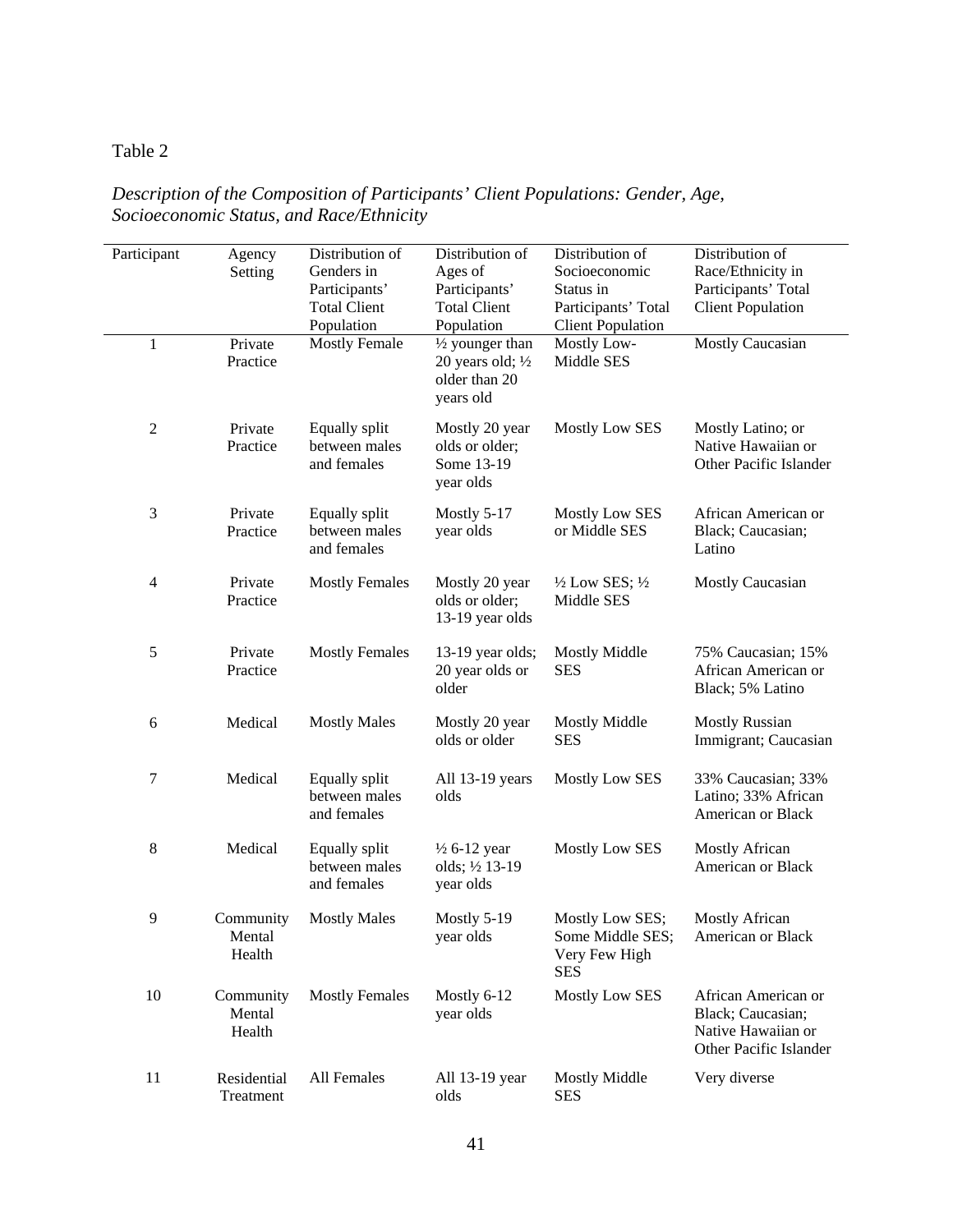The majority of participants reported that adolescents, ages thirteen to nineteen years old, make up the majority of their clients, followed by an equal amount of participants reporting that either children, ages six to twelve years old, or adults, ages twenty years old or older, make up the majority of their clients. Regarding gender, five participants reported that the majority of their clients identify as female, two participants reported that the majority of their clients identify as male, and four participants reported that their client population is equally split between males and females. There was equal distribution between participants who reported that the majority of their client population identifies as lower class, participants who reported that the majority of their client population identifies as lower-middle class, and participants who reported that the majority of their client population identifies as middle class. There also appeared to be a correlation between some agency settings and the reported socioeconomic status of the clients served. Both participants employed in community mental health centers reported that the majority of their client population identifies as lower-middle class. Two of three participants employed in medical settings reported that the majority of their client population identifies as lower class, the third reported that the majority of their client population identifies as lowermiddle class. Although not all participants employed in private practice reported this, most of the participants employed in private practice, along with the one person employed in a residential treatment facility, were the only participants who reported that the majority of their client population identifies as middle class. The majority of participants reported that the majority of their client population identifies as Caucasian, which is also the race that ten out of the eleven participants identify with. Two participants, one of whom is employed in a medical setting and the other whom is employed in a community mental health agency, reported that the majority of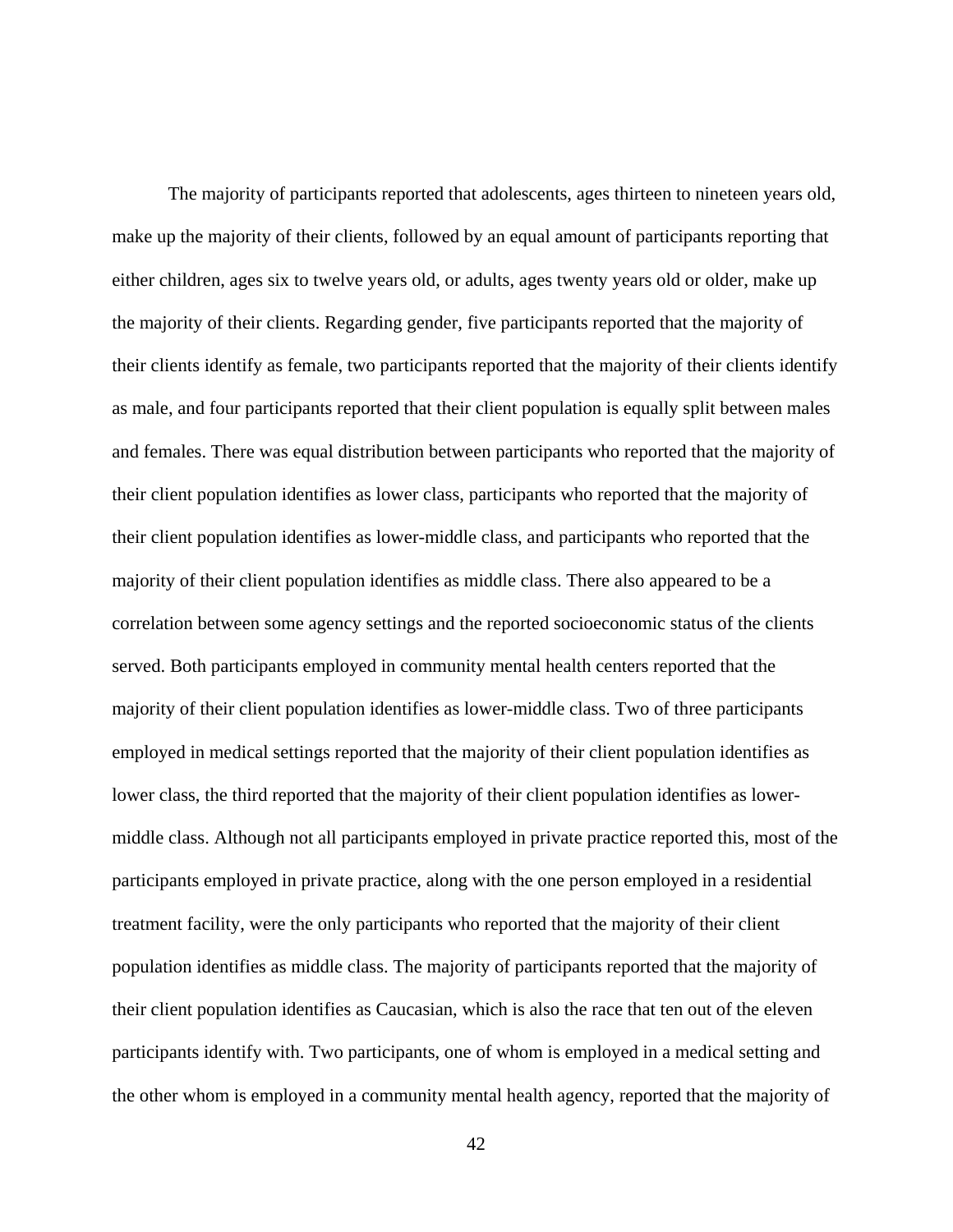their client population identifies as African American, and most other participants stated that people who identify as African American make up at least some part of their client population. One participant, who works in private practice, stated the majority of their clients identify as either Latino or Puerto Rican and three other people, two of whom also work in private practice and one is works in a medical setting, stated that people who identify as Latino or Hispanic make up some portion of their client population. Lastly, one participant employed in a medical setting stated the majority of their clients identify as Russian and another participant who is employed in a community mental health agency reported that people who identify as Pacific Islander make up an unspecified percentage of the clients worked with.

## **Description of Participants' Agency Settings and Diagnoses Made Over Time**

Of the eleven participants interviewed, six of them reported having diagnosed BD in at least one child, age twelve years old or younger. These participants represented three of the four agency settings, three work in private practice, two work in a medical agency, and one works in a community mental health agency. Their total years of clinical social work experience ranged from nine to thirty-one years. When each participant was asked how many children he or she had diagnosed with BD, the responses varied from one child to ten children. When asked how many children each participant had diagnosed with BD in the past twelve months, the responses ranged from zero to five. See Table 3 for participant's specific response.

A total of ten participants reported having experience diagnosing BD in adolescents. Of these, five participants also had experience diagnosing children with BD, and five of the participants only had experience diagnosing adolescents with BD. The agency locations of these ten participants varied, four in private practice, three in medical settings, two in community mental health agencies, and one in a residential treatment facility. The responses of these ten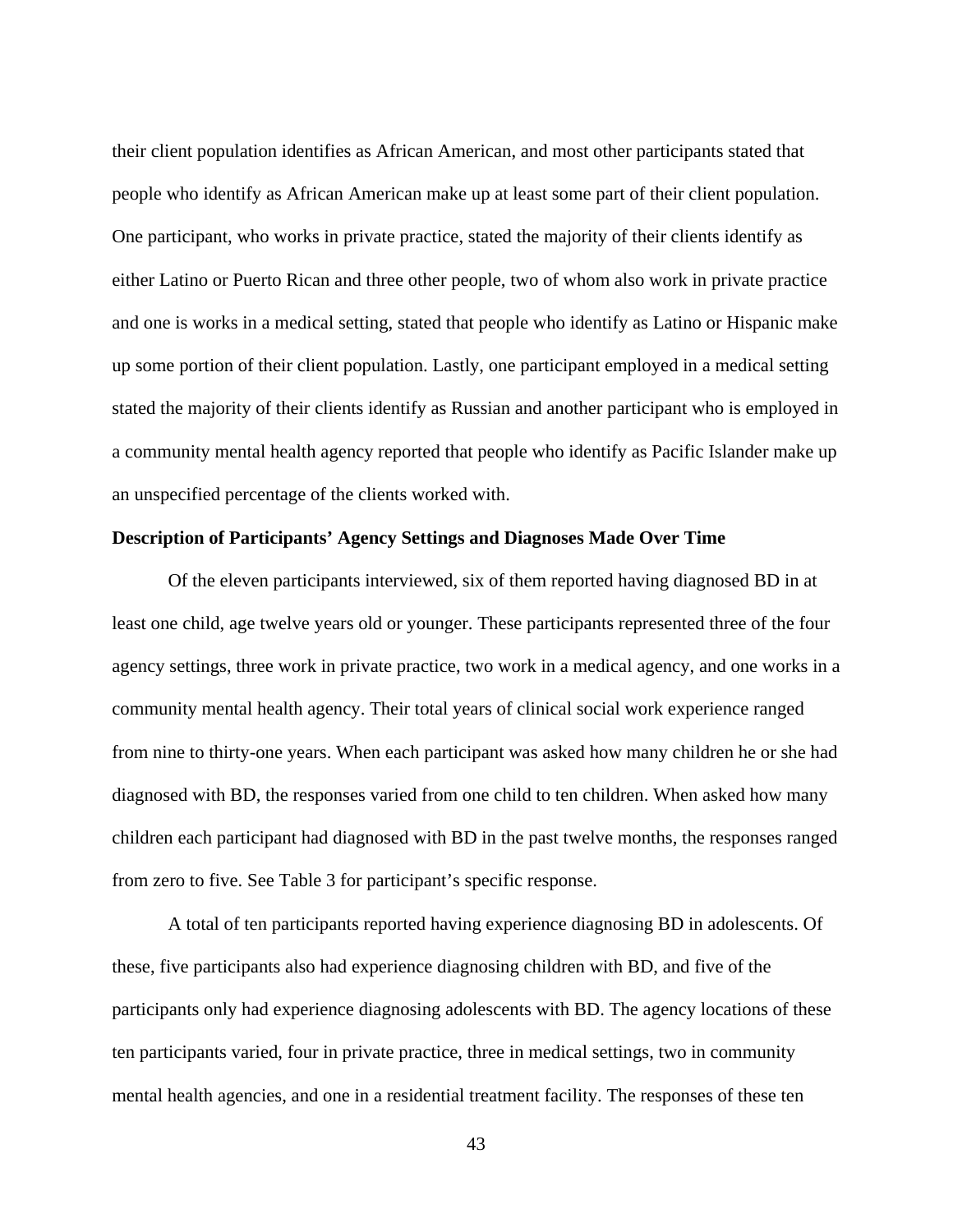participants varied greatly when asked how many adolescents each of them had diagnosed with BD, ranging from four adolescents to several hundred. And when asked how many adolescents each participant had diagnosed with BD in the past twelve months, the responses again varied greatly from zero to "between forty and one-hundred".

## Table 3

| Participant      | Agency        | Number of      | Number of        | Number of   | Number of           |
|------------------|---------------|----------------|------------------|-------------|---------------------|
|                  | Setting       | Children       | Children         | Adolescents | Adolescents         |
|                  |               | Diagnosed      | Diagnosed        | Diagnosed   | Diagnosed           |
|                  |               | with BD        | with BD: In      | with BD     | with BD: In         |
|                  |               |                | Past 12          |             | Past 12 months      |
|                  |               |                | months           |             |                     |
| $\mathbf{1}$     | Private       | $\mathbf{1}$   | $\overline{0}$   | N/A         | N/A                 |
|                  | Practice      |                |                  |             |                     |
| $\sqrt{2}$       | Private       | N/A            | $\rm N/A$        | "A lot"     | $1\ \mathrm{or}\ 2$ |
|                  | Practice      |                |                  |             |                     |
|                  |               |                |                  |             |                     |
| 3                | Private       | $10\,$         | $\sqrt{5}$       | 20          | 2 or 3              |
|                  | Practice      |                |                  |             |                     |
| $\overline{4}$   | Private       | N/A            | N/A              | 3 or 4      | 2 or 3              |
|                  | Practice      |                |                  |             |                     |
| 5                | Private       | 5 or 6         | $\mathbf{1}$     | 30-40       | $\sqrt{6}$          |
|                  | Practice      |                |                  |             |                     |
|                  |               |                |                  |             |                     |
| 6                | Medical       | 4 or 5         | 3                | 4 or 5      | $\overline{4}$      |
|                  |               |                |                  |             |                     |
| $\boldsymbol{7}$ | Medical       | 6              | $\mathbf{1}$     | "Several    | 40-100, "at least 1 |
|                  |               |                |                  | hundred"    | per week"           |
| $8\,$            | Medical       | N/A            | N/A              | "Unsure"    | $\mathbf{1}$        |
|                  |               |                |                  |             |                     |
| 9                | Community     | $\rm N/A$      | $\rm N/A$        | 4 or 5      | $\boldsymbol{0}$    |
|                  | Mental Health |                |                  |             |                     |
|                  |               |                |                  |             |                     |
| 10               | Community     | $\overline{2}$ | $\boldsymbol{0}$ | 5           | $\boldsymbol{0}$    |
|                  | Mental Health |                |                  |             |                     |
| 11               | Other:        | N/A            | N/A              | 12          | $\,1$               |
|                  | Residential   |                |                  |             |                     |

*Participants' Agency Settings and Number of Child and Adolescent BD Diagnoses Made*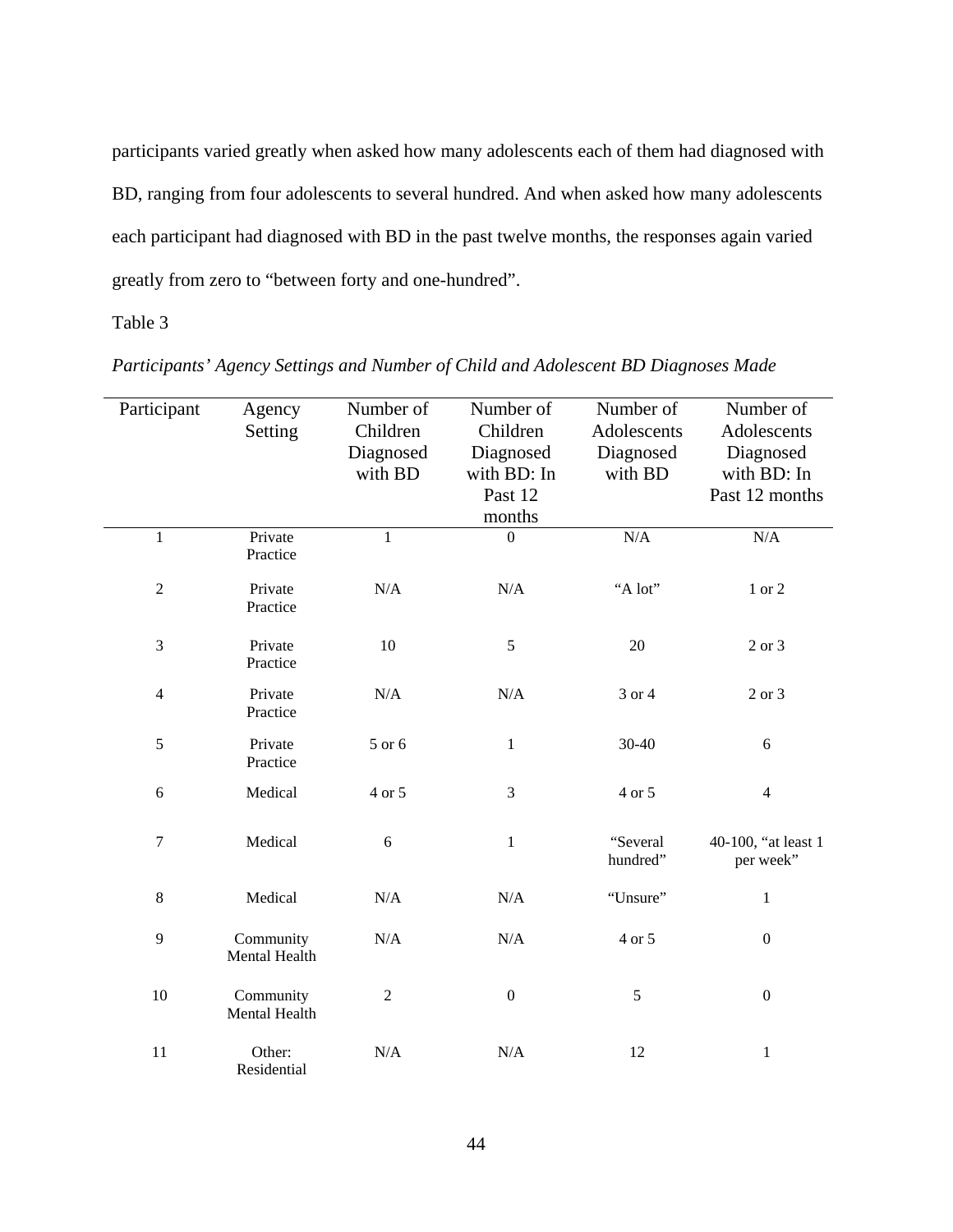It is clear that in this sample that participants have more experience diagnosing adolescents with BD than children. Of the six participants who had diagnosed both children and adolescents, five of them reported that the number of adolescents they had diagnosed with BD were at least one hundred percent higher than the number of children they had diagnosed with BD. Regarding the agency setting, four of the six participants who reported having diagnosed children with BD work in private practice. This is a strong majority and much different from the variety of treatment settings where adolescents were being diagnosed.

Two participants, both of whom work in private practice, also remarked that they have worked with youth who had already "carried the diagnosis of bipolar disorder" when they began working with them. Another participant, who works in a residential treatment facility, stated that, "many of the [adolescents] come to the agency with a bipolar diagnosis, but then we also make our own diagnosis after a [period] of assessment." This participant then went on to respond to another question by stating:

[I find it difficult] how frequently the diagnosis is used inaccurately because then if a child actually does have bipolar disorder it's harder to necessarily tell, at first, because I wouldn't necessarily look at the diagnosis and think that it's accurate.

## **Description of Elements Participants' Found Helpful in Arriving at a Diagnosis of BD**

Participant's responses about what they found helpful when deciding that a diagnosis of BD was warranted were generally the same when working with children and adolescents. However, one participants who had diagnosed both children and adolescents reported that, "it's easier to diagnose [BD] in adolescents because the symptoms are clearer and more apparent". Another participant who had also diagnosed both children and adolescents stated that,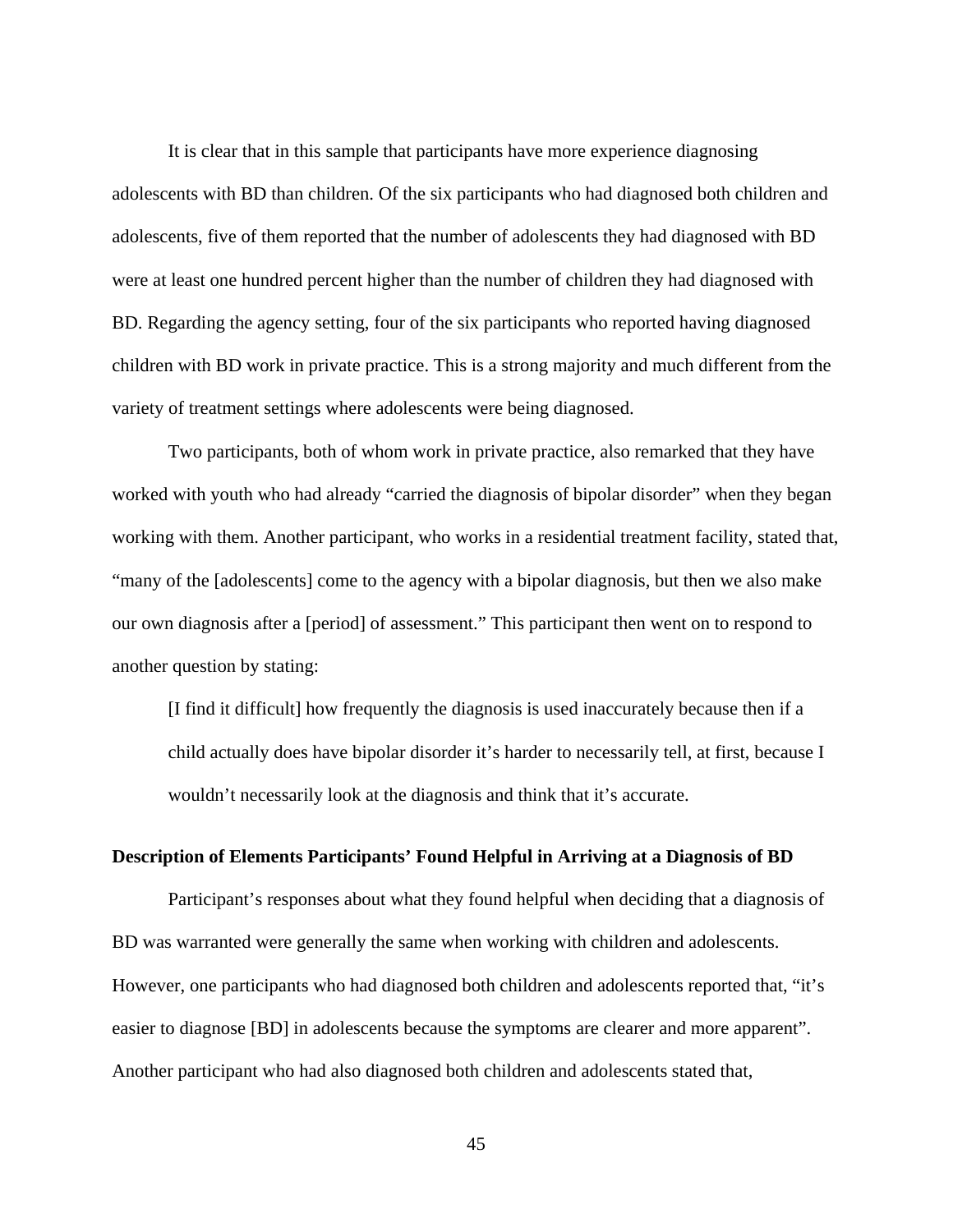"adolescents are often able to self-observe better than children, so often I get very helpful information about what their subjective experience is and that helps me makes a diagnosis."

Most participants reported that consulting with collaterals, such as other providers, psychiatrists, pediatricians, therapists, school counselors, and teachers was something they found useful when making this diagnosis. Three of six the participants who had diagnosed children, all of whom work in private practice, and nine of ten participants who had diagnosed adolescents reported finding consultation with others to be helpful. Two of the participants who have diagnosed both children and adolescents listed collateral consultation as something they found helpful when diagnosing adolescents, but they did not list this as something they found helpful when diagnosing children.

Several participants stated that they find collaboration with a psychiatrist to be particularly helpful and that they often refer their clients for a "psychiatric consult [to] see what the doctor thinks". One participant remarked that this is because, " I don't really like diagnosing that disorder by myself because it's such a serious diagnosis".

One participant who cited consultation with the youth's school as something that was helpful stated that they often found collaterals, such as teachers, to be "less-biased reporters". Another participant said that they broaden who they speak to when diagnosing an adolescent as opposed to a child, for example by speaking to an adolescent's school counselor. Another participant reported:

Talk[ing] to high school counselors and finding out how [the adolescent] is functioning at school, [helps me] tease out, 'Is this an adolescent acting out or this more intense than normal adolescent behavior?'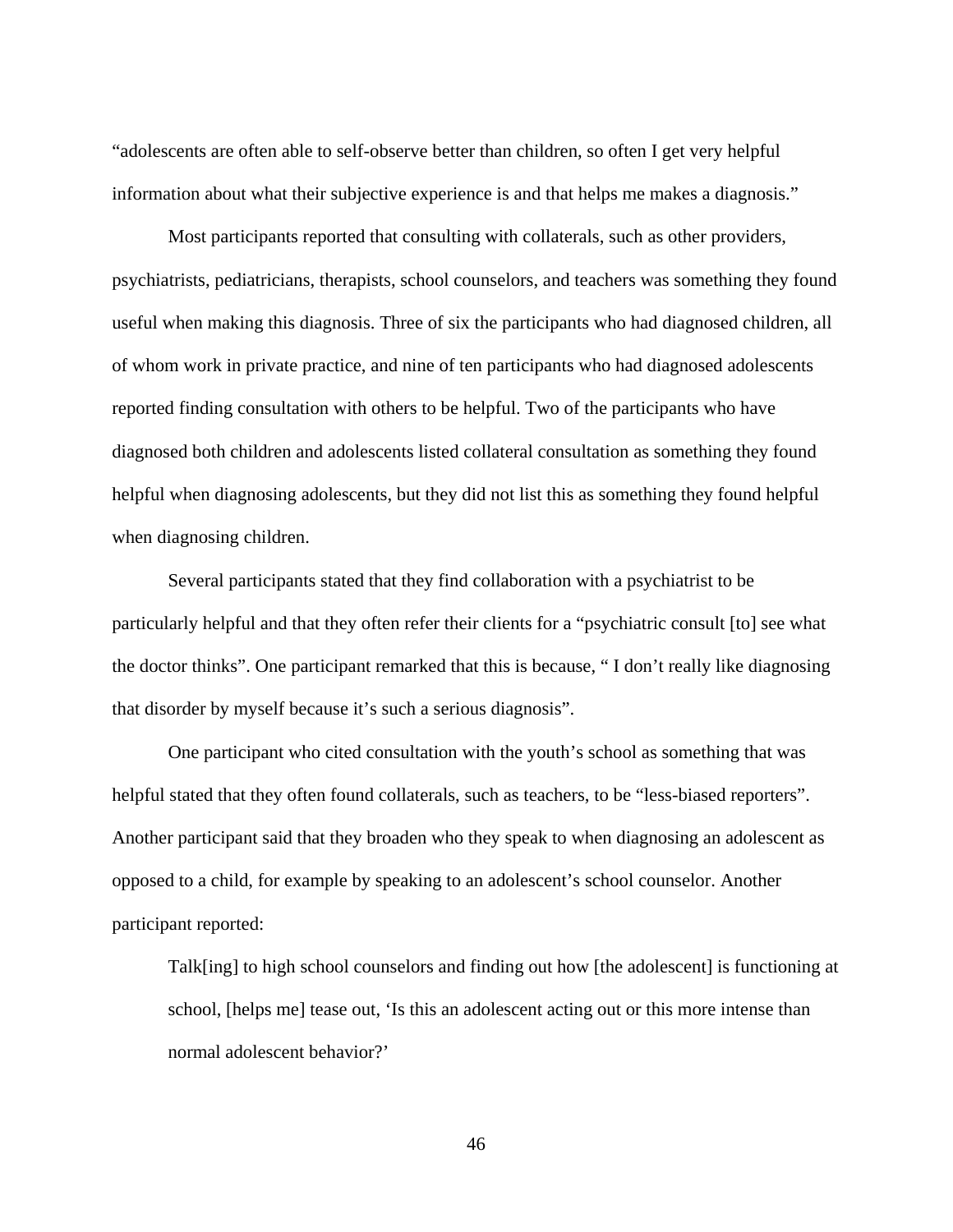Two participants who work with children and four participants who work with adolescents noted collaboration with youths' families and "people who have known the child over time" to be something that is helpful. According to one participant:

Also talking to parents and hearing about the history of the child and how they've seen the mood develop over time and hearing from other providers that the child has worked with [is helpful].

Another common response for things that participants found helpful was use of the DSM-IV, which one participant stated, "is like [my] bible". More participants reported using the DSM-IV while diagnosing adolescents than while diagnosing children. Similarly, a few participants in each category found psychological tests and/or mood rating scales or charts to be helpful. Three participants who diagnose adolescents, but only one participant who diagnoses children responded that client "self-report measures such as mood charts that I had created and taught parents and kids to use" were helpful. Most of these had at least twenty years of clinical experience. Another one of these participants reported:

I [do] interviews with the mothers and children using K-SADS, as well as self-scoring tests, such as Young Mania Rating Scale, Child Behavior Checklist, Family Environment Scale, General Behavior Inventory, that both the mother and child completed.

Gathering longitudinal information or looking at a client's history at their agency was mentioned as something that could provide participants with some clues, and the participants who reported using this while working with adolescents were also the participants with the fewest number of diagnoses made. One participant stated, "I also look at [the adolescents] previous track record in the hospital to see if there's any kind of pattern with what they're saying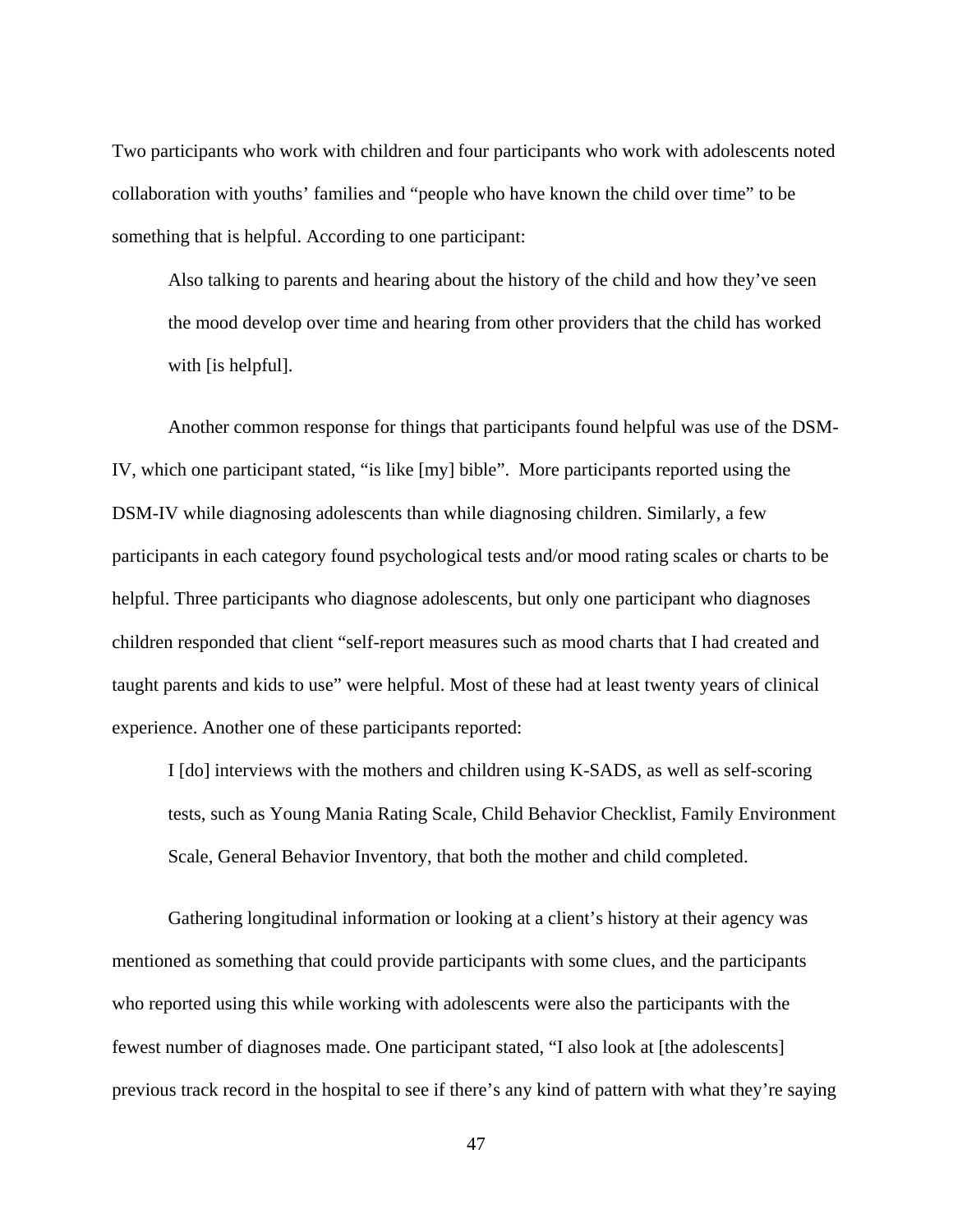and how they're presenting." Observing a client's behavior was cited as being helpful when working with both age groups. Half of the participants diagnosing children cited this. And only three participants diagnosing adolescents mentioned this, but those three also reported the lowest number of BD diagnoses made.

There were other participants who cited things that were unique to just them. One participant went into detail about a standardized form the social workers in his or her agency have created:

We don't have any kind of specific assessment forms at the hospital, so it's kind of just doing our own assessments. So the social workers in the ER actually came up with a generalized form of things that we look for to determine whether it's more depression or manic or what other features are present. It's split up into categories, so one section will say 'Mood' and then it will ask 'Were they exhibiting depressive features?', 'Were they exhibiting manic features?', 'Was there suicidal ideation?', 'What kind of eye contact were they making?', 'Are they having tremors?', that sort of stuff. But no one else in the hospital uses it, just the social workers in the ER.

Another participant, the same one who talked about using psychological tests above, stated that: Training on how to look at test items and interviews and integrate them into the diagnosis process [has been helpful]. On-site trainings have been particularly helpful. These gave me a more logical way to figure out whether a child really fits into this category and they help me feel comfortable diagnosing the child, even if they didn't show all of the characteristics.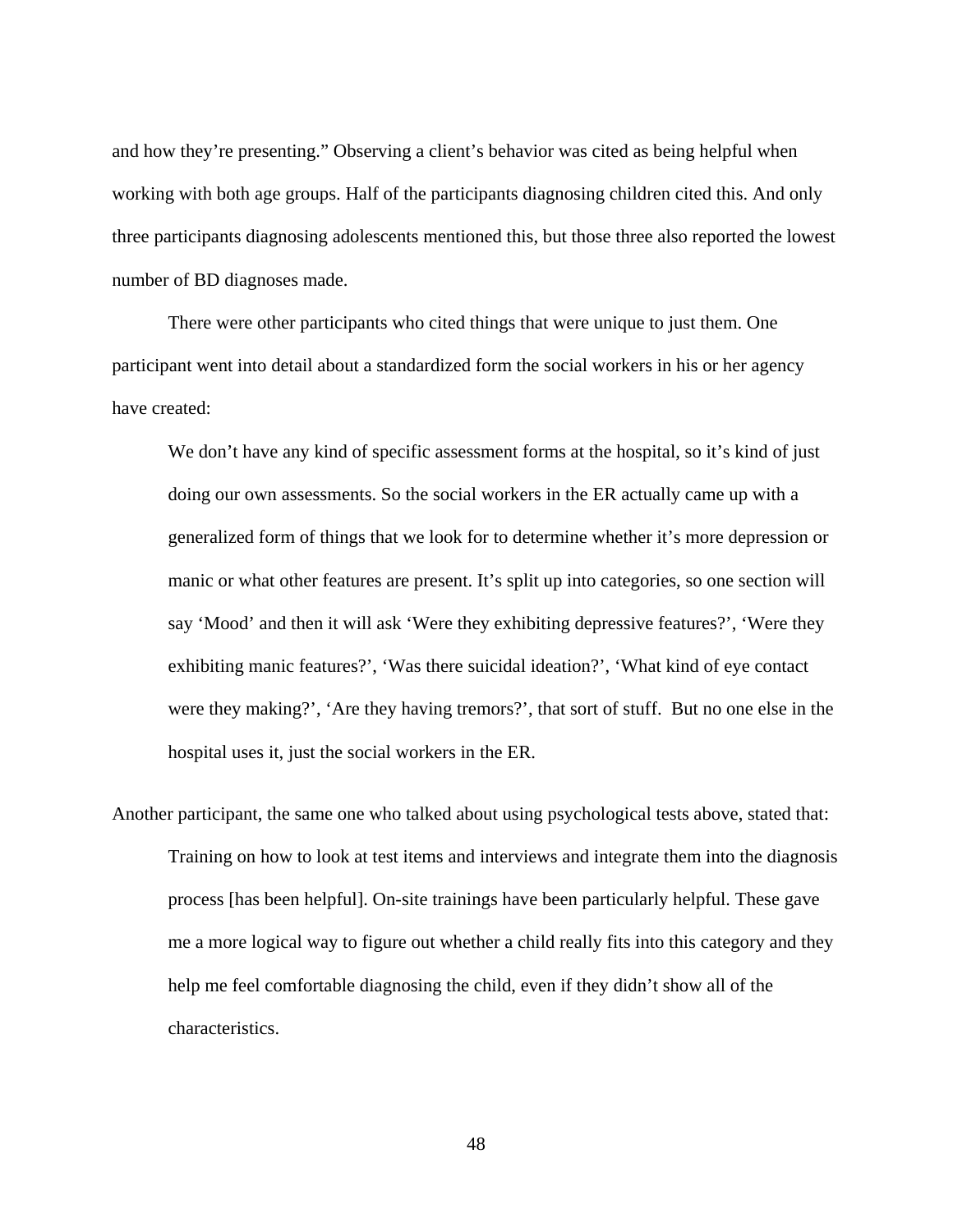Some other responses that came up in reference to both age groups, but were mentioned by only one or two participants, were "past experience…because you know it's easier to diagnose something once you've seen it", family history, making the diagnosis over an extended period of time, and doing research.

The one response that only occurred in the adolescents group, but was reported by three participants in this group, was the use of a client's previous diagnosis as a tool. For one participant:

Basically all of the kids I diagnose with bipolar disorder had a previous diagnosis of ADHD and had been diagnosed with ADHD around age five or six, when they started school. Then they went on medications for ADHD and what I noticed in some of the clients that I had for a couple years, was that when they hit pre-adolescents, beyond twelve or thirteen years old, their medications didn't seem to be working as well. And I began to notice some of the key features of a mood disorder, which made me very concerned.

The two participants who did cite collaboration with family to be something they found helpful when diagnosing children were the two participants with the most years of clinical experience, one with thirty years and the other with thirty-one years. And the only participant who did not cite collaboration as something that was helpful while diagnosing adolescents was the participant who reported making the most BD diagnoses of the whole participant sample. Despite whether participants found collaboration helpful, these findings signal that for participants who diagnose adolescents there is a relationship between the use of collaboration and number of diagnoses made.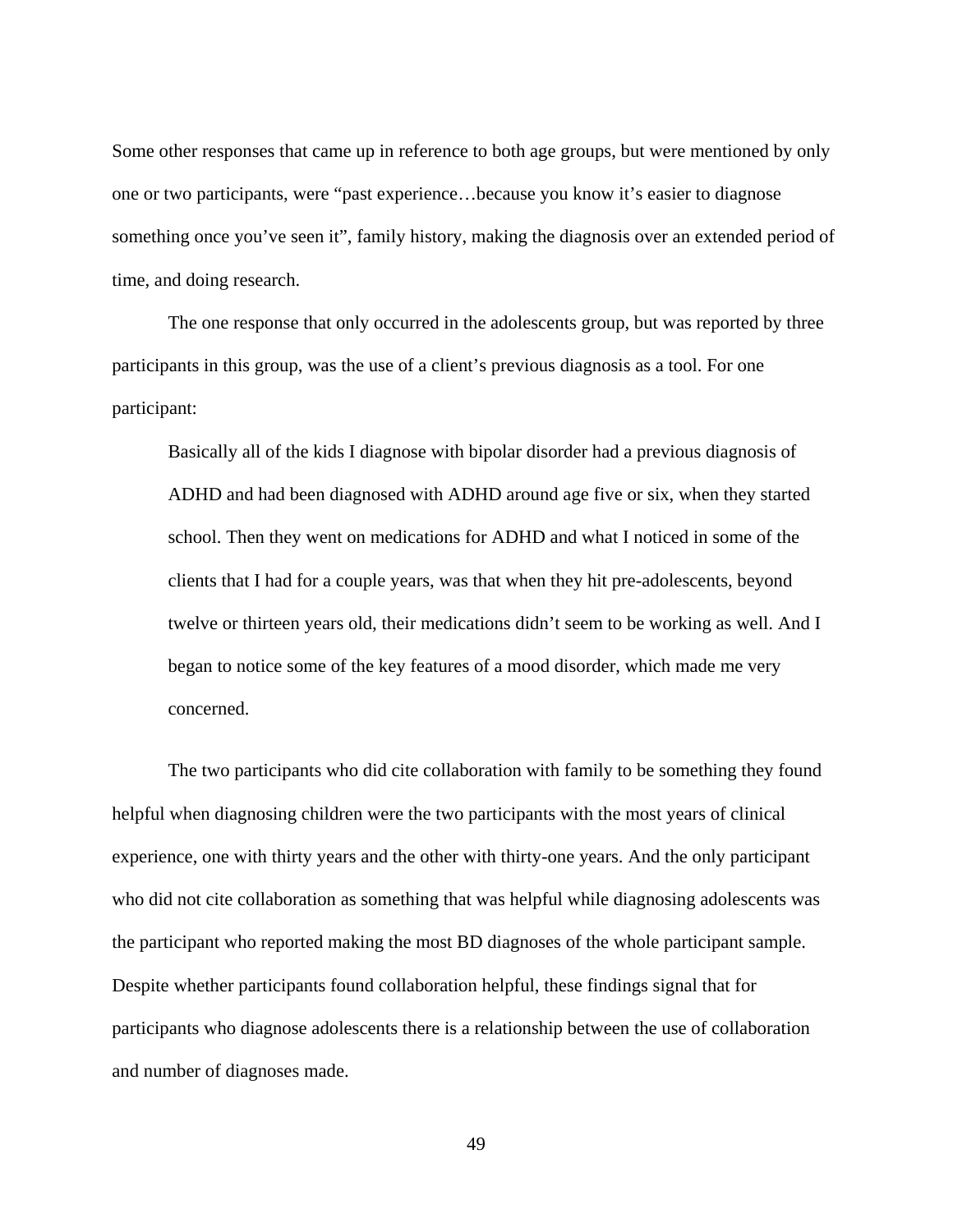While the use of the DSM-IV was commonly mentioned as a helpful tool, only half of the participants who work with adolescents, and only two of the participants who worked with children, reported this. There did not appear to be any relationship between participant's finding the DSM-IV helpful and their agency setting, number of diagnoses made, or years of experience. Participants with the lowest number of adolescent diagnoses did, however, cited observing the adolescent's behavior and looking at longitudinal information as two things that were helpful. And using a youth's previously assigned DSM-IV diagnosis was said to be helpful by several clinicians when working with adolescents. It was also apparent in this sample that participants with a higher number of years of clinical experience were the only ones to report using psychological tests, mood charts, and rating scales.

## **Description of Issues Participants Struggled with While Diagnosing BD in Youth**

Participants were asked whether or not there was anything they struggled with when making this diagnosis. In the words of one participant, "Yeah! I think it's an incredibly complex diagnosis." Participants were also asked about any implications they thought were attached to making or not making this diagnosis. Many of the answers to that question have been tied into this section because of the commonality in responses that arose. Although there was some overlap in the struggles that participants spoke about in both age groups this investigator has chosen to discuss each struggle under the age group where people raised the concern the most.

## **Issues specific to diagnosing children.**

All but one of the participants who have diagnosed children with BD stated that one of the things they struggle with is labeling such young children with such a severe diagnosis. One participant stated: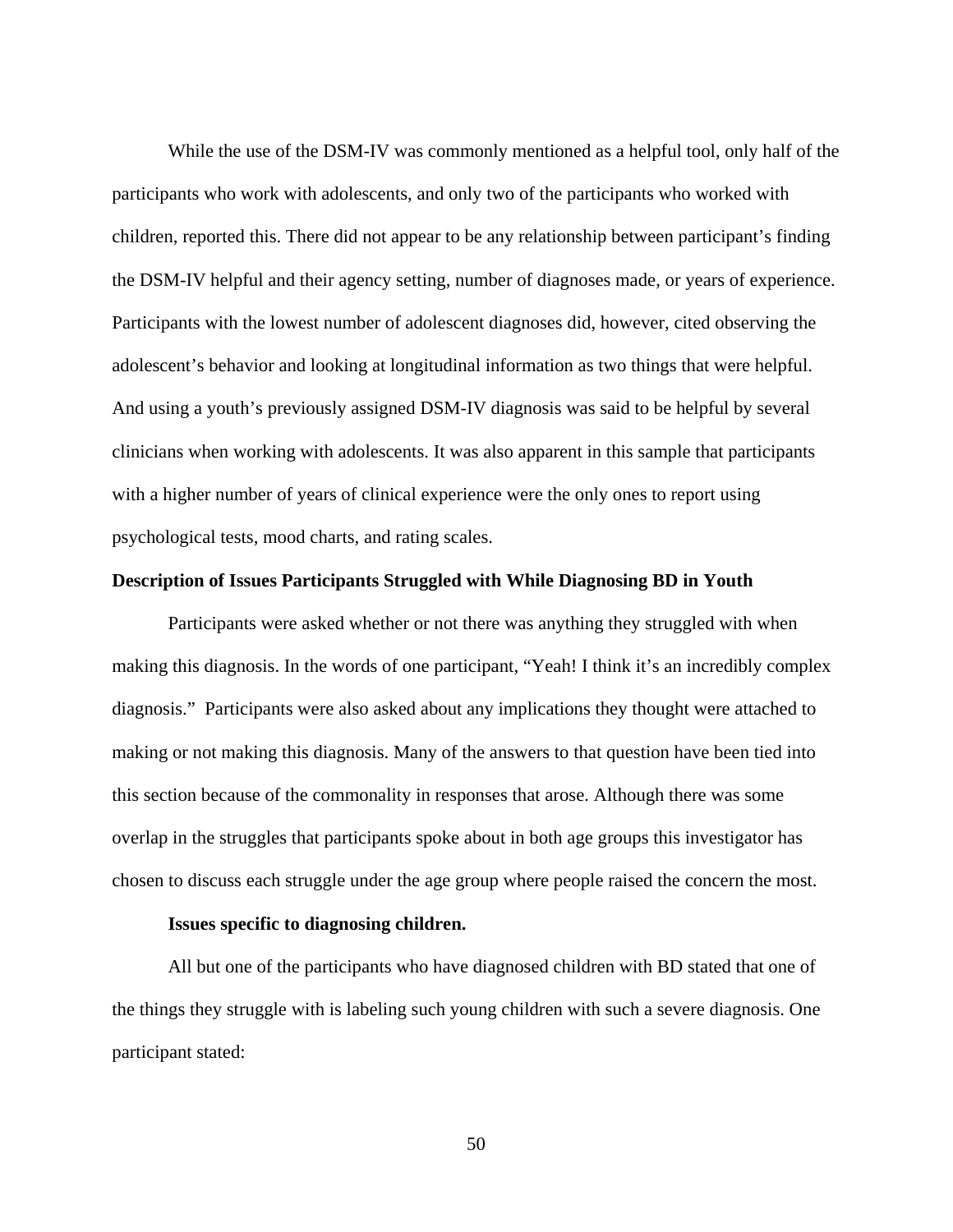My biggest struggle, particularly with children, is just that I have a hard time diagnosing children with such a severe disorder because I don't think children manifest certain types of symptoms or features at that age. I think sometimes if could be attributed to other things, so I really don't like diagnosing it.

Many participants reported struggling with differentiating BD from other disorders and behaviors that may have been triggered by a child's external environment.

For a lot of my clients, I would say about eighty percent, there is a trauma history, so it can be difficult teasing out what are the symptoms of trauma [versus BP], especially symptoms like anger, lashing out, and depression.

Half of the participants reported that ADHD was one of the disorders that they had a particularly hard time differentiating BD from.

Sometimes, at first glance, some of the symptoms can be hard to distinguish from ADHD. The impulsivity and hyperactivity can be difficult to tease out between ADHD and bipolar. And some kids I've worked with have both bipolar and ADHD, so it's a matter of figuring out which symptoms are from which disorder.

Other participants expressed concerns about the possible negative effects for children if given such a strong diagnosis, including facing stigma and implications for the future. One participant reminisced about a recent diagnosis she had made, where she questioned, "Am I just putting another label on this child?"

Another participant stated, "Sometimes I don't want to label a child too early, but then sometimes they need to have the label to be eligible for services." And another: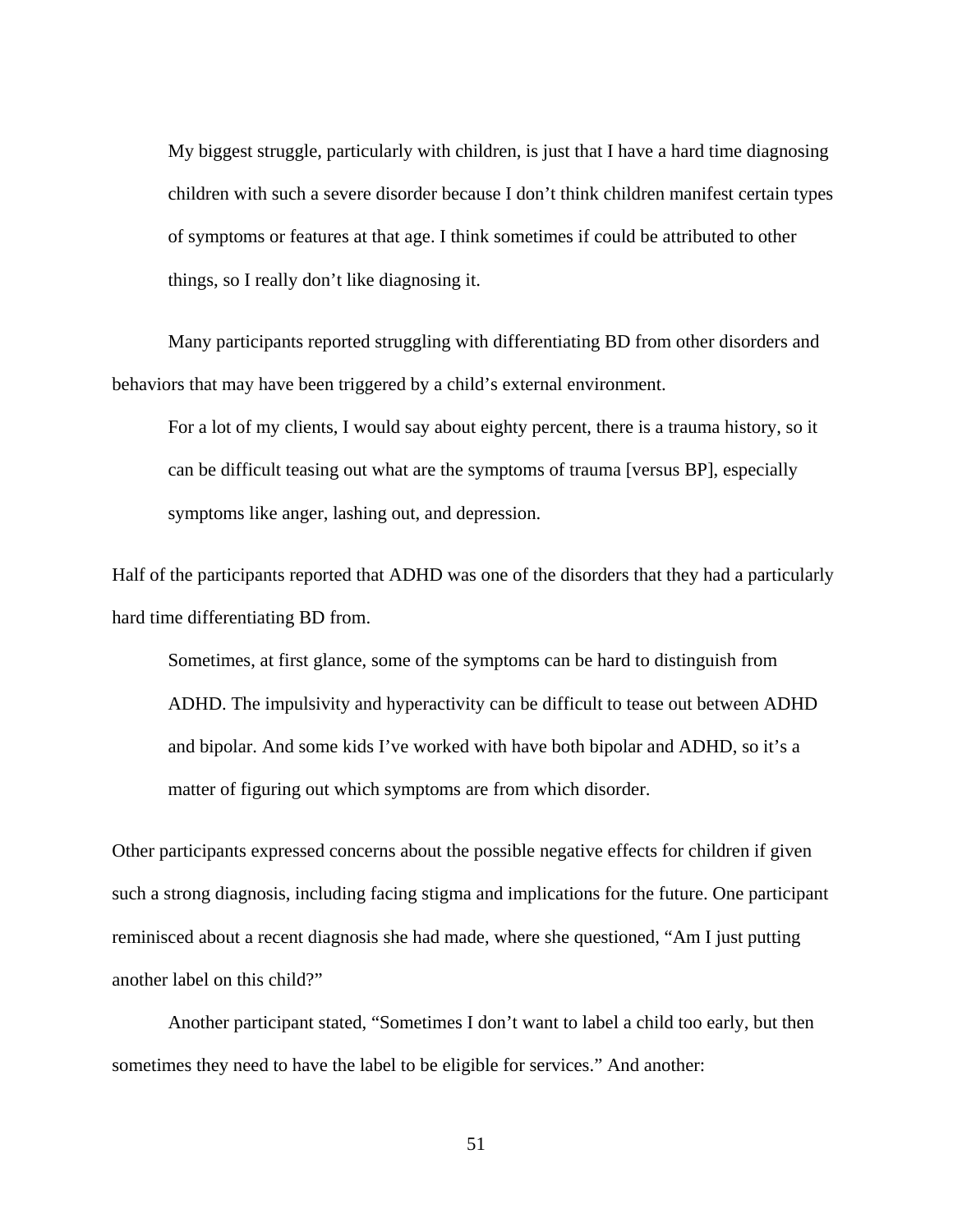Sometimes, yeah I would say [the diagnosis of BD is made] to get them admitted [to the hospital] under their insurance, to get them the help they need, if they can't necessarily afford it or have access to services otherwise, or if it's a really severe case that needs to be dealt with. Particularly for us, because we're in the ER and we don't have a psychiatric unit at our hospital. And there are very few pediatric [psychiatric] facilities in the area, so in order to get them admitted, they need to have a serious diagnosis. So, we either have to get them help or they go home.

The concern that accessibility to treatment funding and services increased more when children were given a more severe diagnosis, like BD, was raised by many participants. And so was the desire to do early interventions, such as with this participant:

I don't want to give a child a label that will interfere with his or her normal development, but I also want to do early intervention because that is what does the most good, being proactive. I look at some of my adult clients with bipolar disorder, who began showing symptoms in their childhood and I think if something had been earlier, they wouldn't be in such bad shape now.

Lastly, a few participants discussed how difficult they found it when "the parents seemed very invested in having their child be given a bipolar diagnosis". One participant explained the reason for this being:

There was a way in which the family took this [diagnosis] as relieving and said, 'Okay, [the child] has a severe disorder, kind of nothing we can really do and we can't be held accountable for his behavior.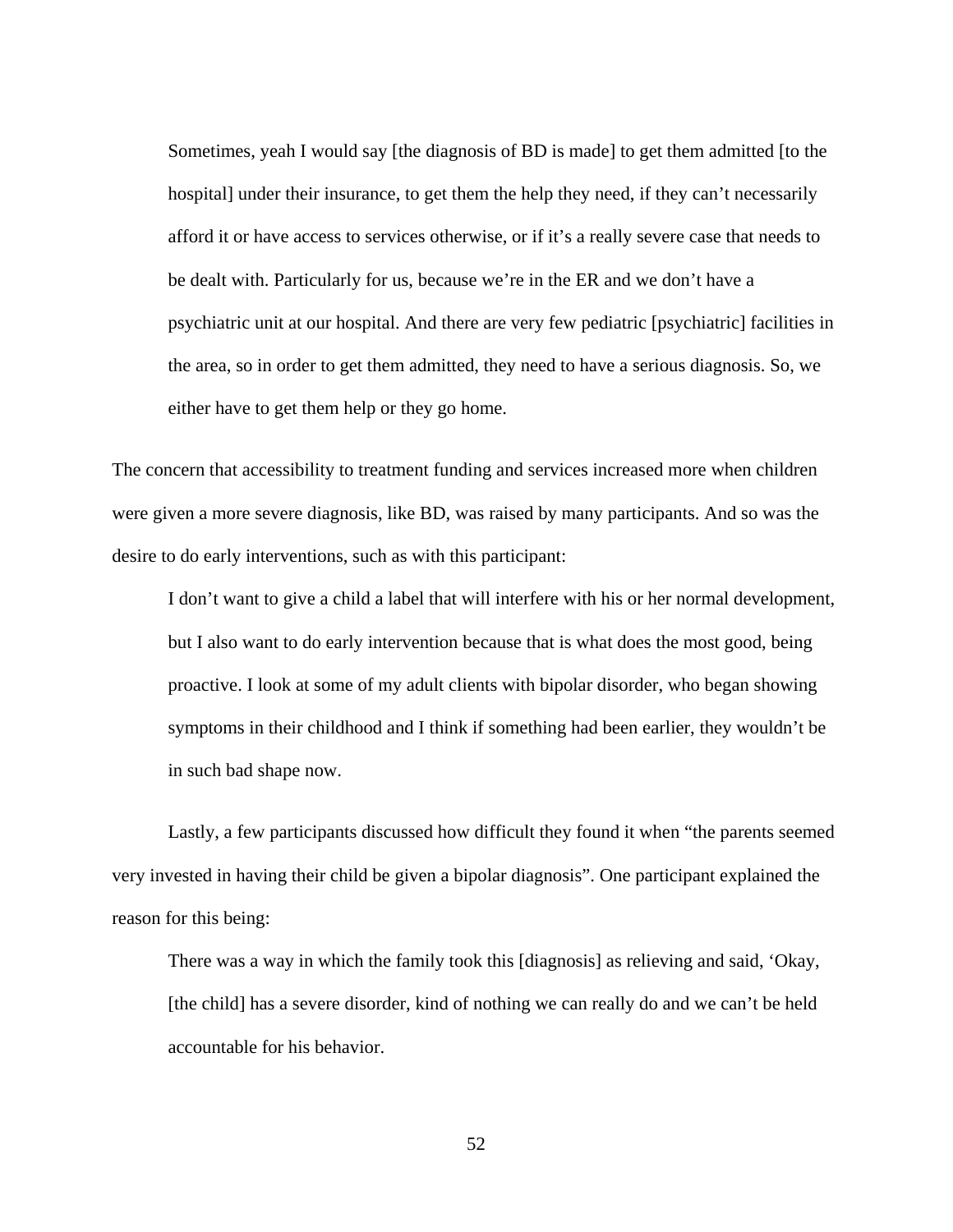A second participant had an even more alarming reason. "Some of our parents have motives when they come in and some parents believe that if their child has a certain diagnosis, they may be eligible for some type of financial assistance." While alarming, according to other participants these parent's impressions are completely wrong. It appears that their children and families are more likely to receive financial assistance if given a more severe diagnosis.

These findings speak to the number of external factors that play a role in how the social workers in this study made a diagnosis of BD. Specifically, it spoke to the dilemma that many of the participants of this study reported facing regarding the severity of this diagnosis. If they did label a child with this severe diagnosis, they risked interfering with the child's normal development and possibly exposing the child to a lifetime of stigma. But if they did not assign a severe diagnosis to a child, it often meant that they could not obtain access to the services that they needed and early interventions could not take place.

## **Issues specific to diagnosing adolescents.**

Although there were some commonalities, there was also a greater variety of response by participants when discussing the struggles that they had diagnosing adolescents, as opposed to while diagnosing children. One area of struggle that participants reported while diagnosing adolescents was distinguishing BD from other possible disorders and external factors. This was also mentioned in the child section, however there were two additional things that participants working with adolescents reported having to differentiate from: Substance induced behavior and normal "moody" adolescent behavior. One participant stated:

Environmental issues [make it difficult] because so many of the clients we see come from families that are pretty chaotic, that have lots of environmental stressors. Families that have histories of trauma, a lot of our clients have histories of trauma. I wanted to make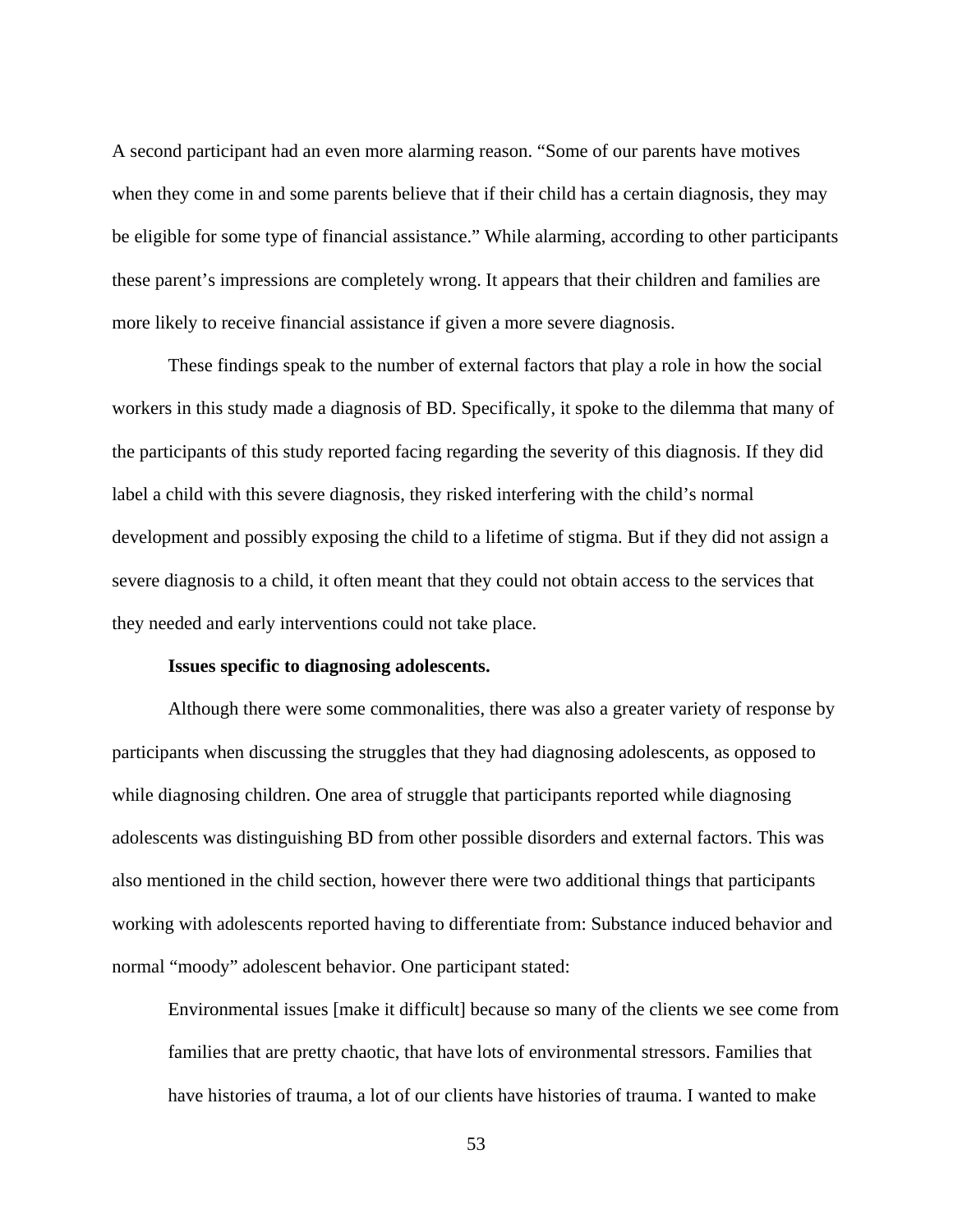sure this wasn't an issue related to environment, an issue that could have been related to possible PTSD. So just making sure that I'm ruling out other factors that could play a role in this behavior. And also ruling out drugs and alcohol…in addition to developmentally, teenagers are moody, not all but, generally teenagers can be moody and have mood swings, which doesn't necessarily make them bipolar. So just making sure that I'm ruling out other developmental issues and external factors is a challenge.

Another area of concern that participants shared was about "medications that could affect [the adolescent] severely if the diagnosis [given] is wrong." Both participants who mentioned this work in community mental health settings.

Although parent investment was raised as a concern when working with children, the concern raised by two people when discussing adolescents was the use of manipulation by the adolescents themselves in order to get a diagnosis of BD. One participant stated that, "With adolescents, bipolar can be sort of a cool diagnosis…so I want to make sure there is not some sort of social component to [the symptoms they present with]." Another participant described the "manipulation" and "attention seeking" behaviors of adolescents who "present with specific symptoms to get a certain diagnosis" as a way to "get out of school, or to get out trouble if they're coming in…with legal problems. They have been through the ringer so many times that they know what gets them what they want."

The final concern mentioned was about over diagnosis, under diagnosis, and misdiagnosis of BD. This topic will continue to be discussed in *Description of Participants' Suggestions for Changes for Diagnosing Youth with BD*.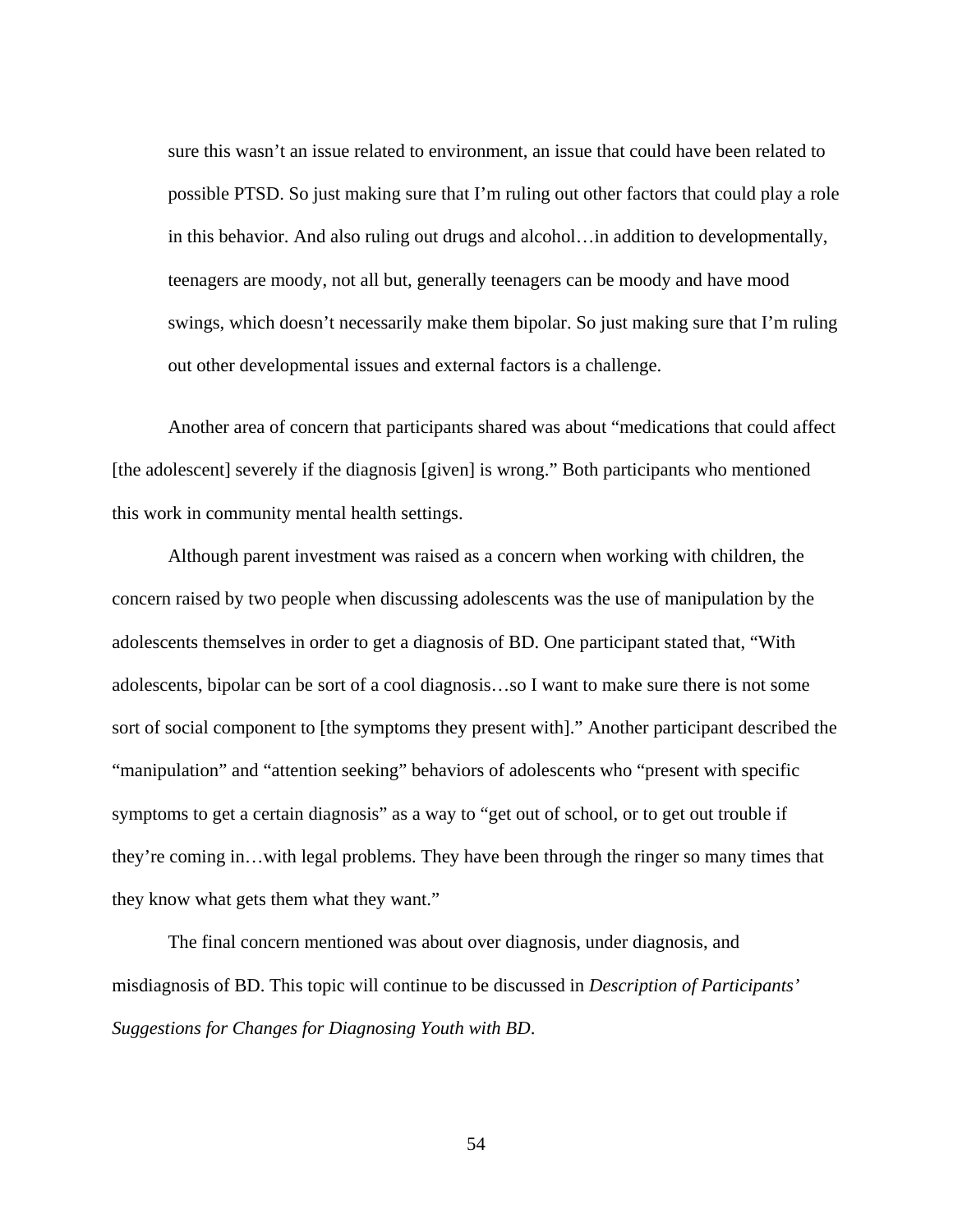After reviewing the struggles that participants reported having while diagnosing children and adolescents, one particular pattern arose. This was that, with the exception of differentiating BD from other disorders and external factors, the things that participants struggled with the most were not necessarily related to the actual process of diagnosing BD. Instead, they were concerns about the effects that may or may not occur as a result of the diagnoses being made, like access to care, stigma, and the effects of medication.

## **Description of Symptoms Participants Looked for While Diagnosing BD**

When participants were asked for the specific symptoms that each of them look for when making the diagnosis of BD in children and adolescents, they responded with a greater variety of responses than to any of the other questions asked. Not only was there a range in responses in what is looked for in children versus adolescents, but there was also a huge range of symptoms mentioned within each of these age groups, with varied in levels of descriptiveness. For example, some participants gave very little detail about the symptoms they reported looking for, like one participant who stated, "For bipolar I's, [I look for] more manicky symptoms, like more acting out and you could tell it was not psychosis or any kind of psychotic disorder."; and another participant who responded that they look for "classic hallmark symptoms". Other participants provided a fuller list of symptoms, like this one who said they used DSM to diagnose youth:

[I look for] mood and emotional disregulation; irritability and dysphoria; vegetative changes in sleep, appetite, and circadian rhythm; changes in thought process and content; paranoia; and agitation.

Symptoms that were mentioned most often in both children and adolescent categories will be discussed first. The first of these was changes in sleep. "If a [child or adolescent] tells me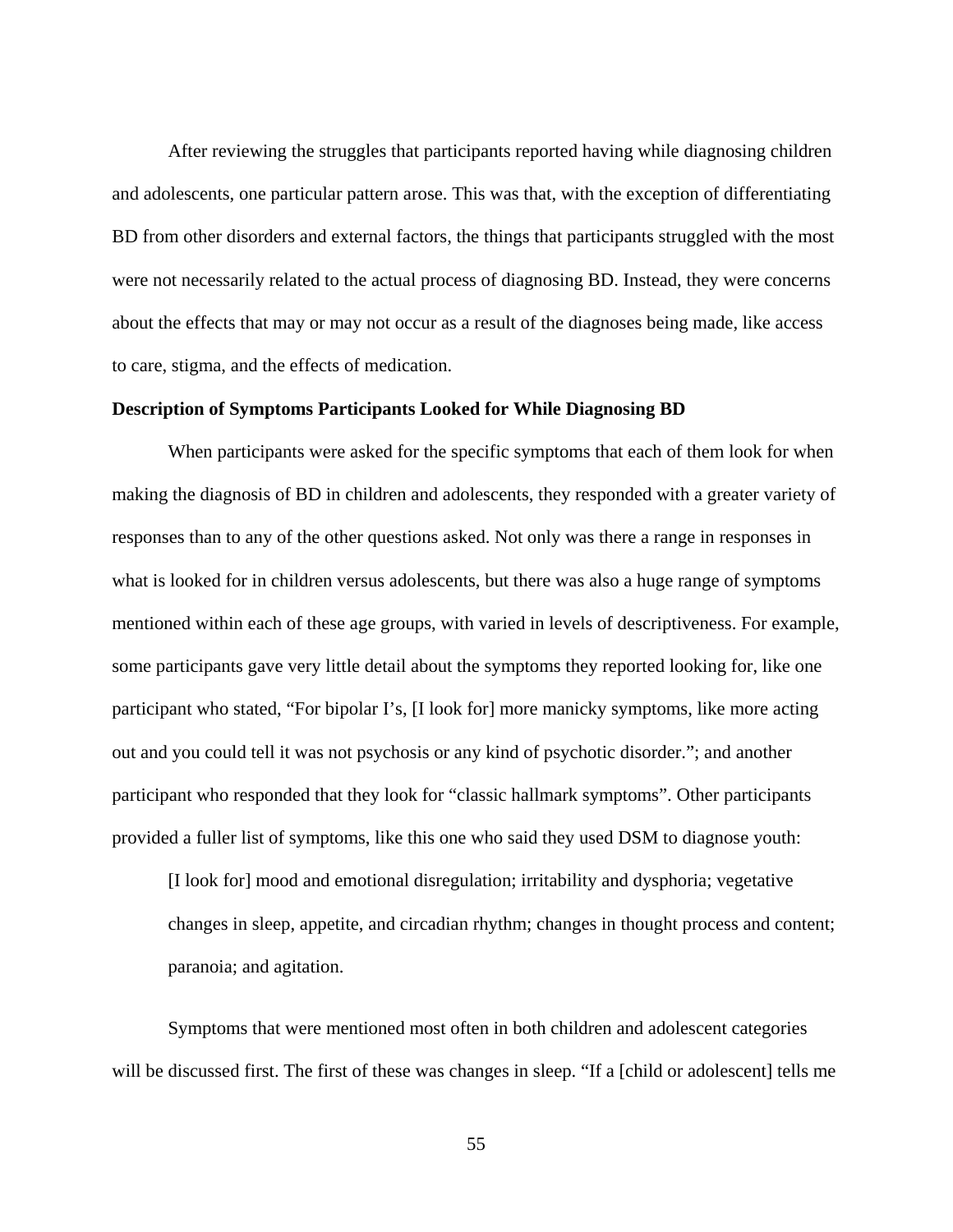they've gone two or three days without sleeping and still feel revved up…that's the easiest key for me to know they're bipolar." When making reference to changes in sleep, two participants made reference to the importance of looking for changes in circadian rhythms.

The second most common symptom was changes in mood. These included mood swings, erratic moods, instability, severity and lability of moods, and mood disregulation. The third most common thing that participants reported looking for was "manic" symptoms or symptoms of "mania". However, most participants did not expand on the specifics of what they referred to as "manicky symptoms" or "classic symptoms of mania".

There were also a series of symptoms that were mentioned for both children and adolescents, but with much less infrequency. The following symptoms were only mentioned by one or two participants in both child and adolescent symptom profiles, and often they were the same two participants in both categories. These symptoms were:

- Aggression;
- risky or reckless behavior;
- difficulty slowing down or self-soothing;
- changes in thought process or content;
- lack of insight;
- **grandiosity**;
- outbursts of anger;
- **I** impulsivity;
- lack of psychosis;
- changes in appetite;
- paranoia;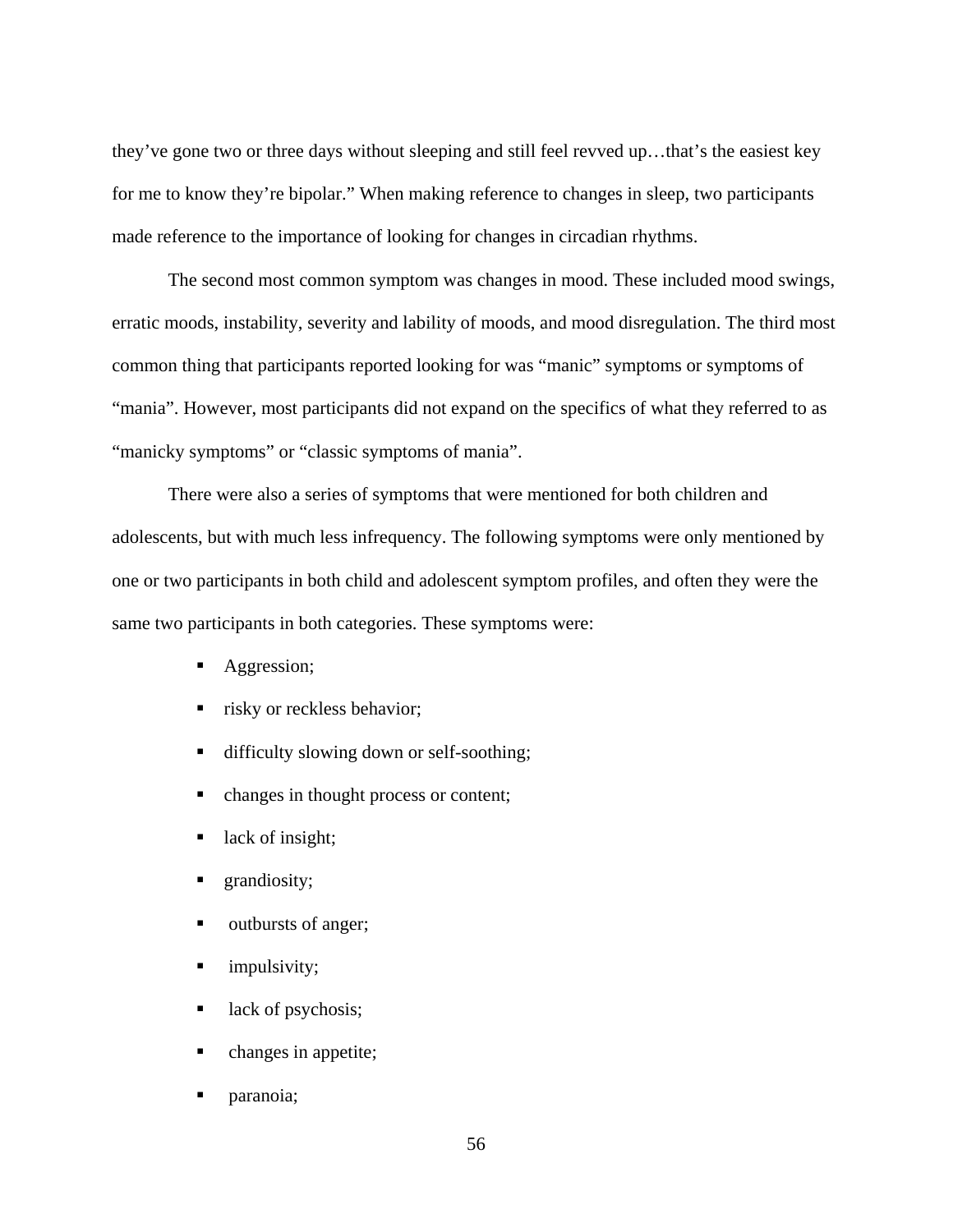- acting out;
- symptoms similar to ADHD and responses to trauma;
- difficulty functioning in their environment.

### **Symptoms specific to children.**

There were two symptoms that were mentioned frequently in both age groups, but more so in children than in adolescents. The first was the presence of depression, which was in fact the most commonly mentioned symptom in the children's category. One participant stated, "in children and teenagers, often there is a dysphoric presentation." However, other participants stated that they generally do not see any symptoms of depression. Irritability and agitation were the other commonly mentioned symptoms in both categories, but more so in reference to children. Both of these terms describe unpleasant feelings of arousal or over arousal, possibly in responses to stimuli. Although these words mean very similar things, interestingly, participants used agitation more commonly to describe this symptom in children and irritability to describe this symptom when referring to adolescents.

The one participant who had diagnosed only children, responded that he or she looks for many of the above mentioned symptoms, including: Mood lability, depression, agitation, and "seemingly manic states". When this participant was asked to expand on what they meant by "seemingly manic", they responded with the following, "Yeah, impulsive, silly, laughing inappropriately, anxious, a lot of difficultly slowing down". None of these are listed in the DSM-IV criteria for a manic episode, although "difficulty slowing down" could arguably be the same as a few of the DSM-IV listed symptoms. Also, with the exception of impulsivity, these symptoms were unique to this participant's response.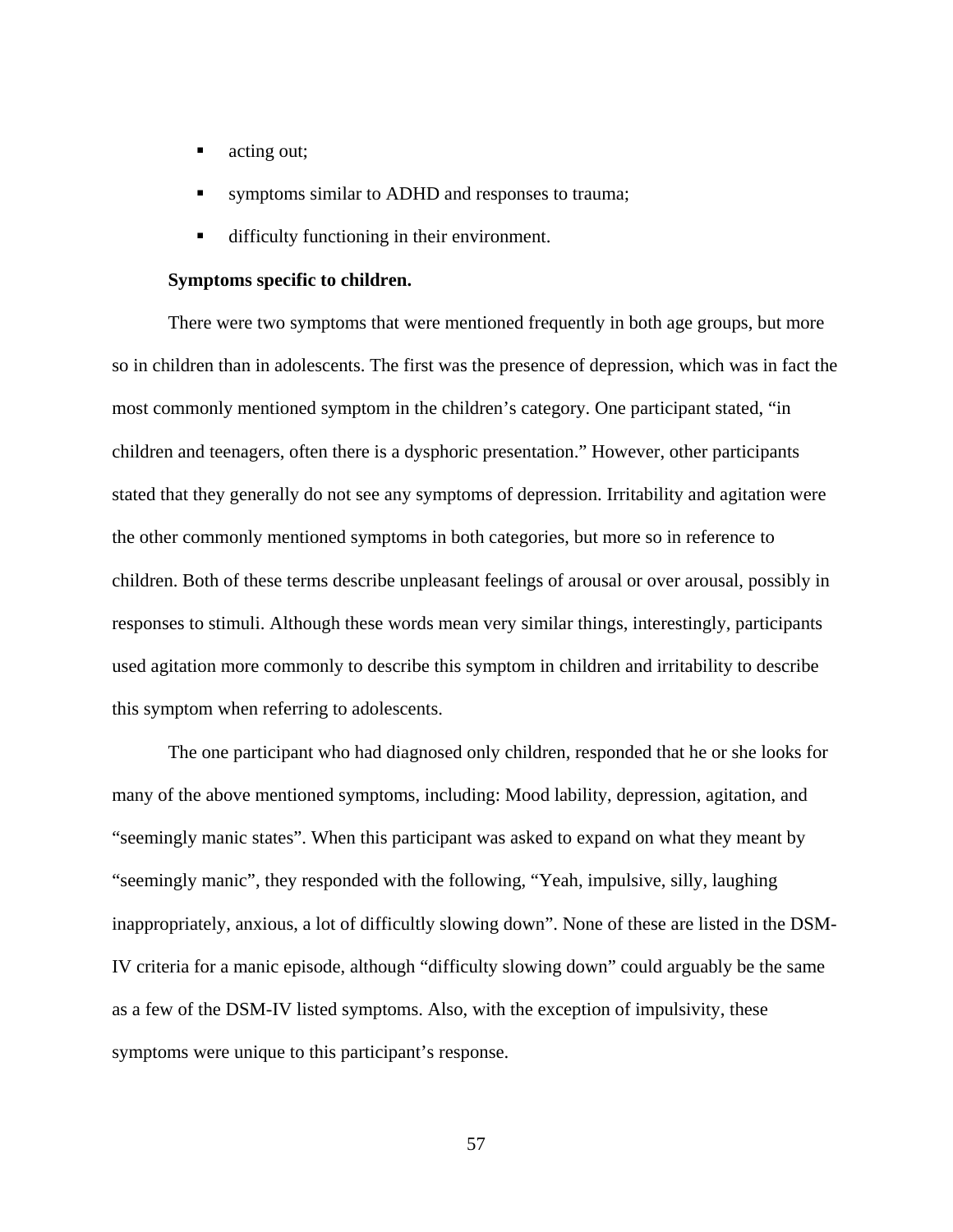### **Symptoms specific to adolescents.**

Participants listed many common symptoms that were specific to adolescents. One commonality that arose repeatedly was how participants looked for behavior that was "over the top compared to other adolescents", "extreme diversions from baseline behavior", or "above and beyond the normal realm". Many participants made reference to having to distinguish this behavior from normal adolescent behavior, particularly when looking at things like acting out, irritability, and moodiness. Some participants helped distinguish the two by looking at the intensity and duration of the behavior and symptoms. For example, several participants made reference to life threatening behavior, such as suicidal ideation, as a symptom they look for.

Risky behavior was made reference to in both age groups, but participants who had diagnosed adolescents went more in depth into what this behavior may look like. Some of these descriptions included hypersexuality and promiscuity, which was mentioned by half of the participants, overspending, and shoplifting. Another symptom noted only in reference to adolescents was pressured speech.

Although perhaps not a symptom, family history of mental illness, in particular the presence of a first-degree relative with BD was also commonly noted. However, as one participant described how:

Even with family history, I think some of the young people that we see come in with the belief that they are destined to be bipolar. And I think what we try to do is let them know that it does increase their chances, but does not necessarily mean that they will have bipolar.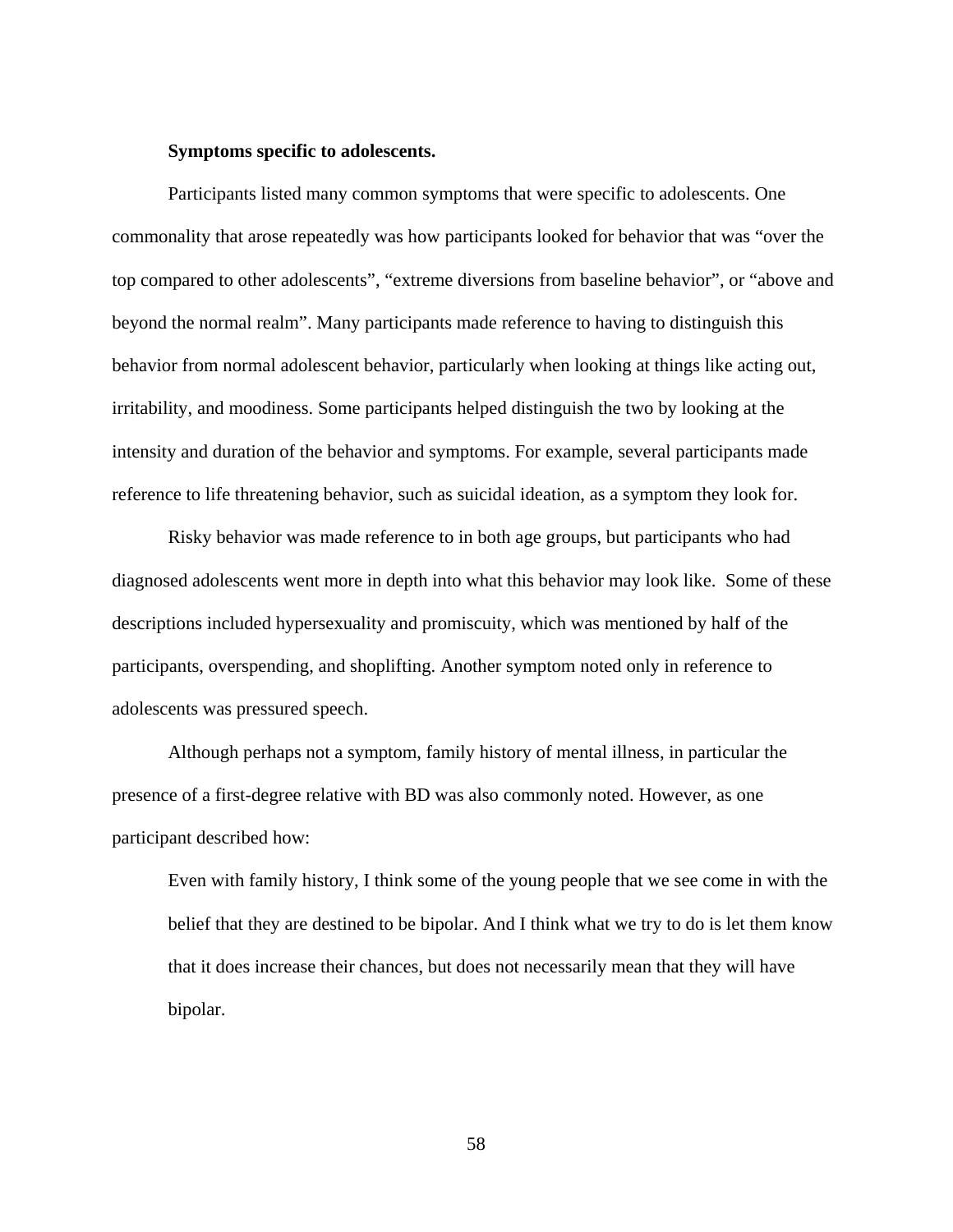In children, the wide range of symptoms was demonstrated, but in adolescents, some responses given by participants were opposing. Three examples of this follow: One participant stated that moods must occur in "definitive cycles" and another listed "continuous agitation" as a symptom; one participant stated that "really bipolar people have a psychotic component", but another participant listed "the absence of psychosis" as a symptom; and one participant listed "drug and alcohol use" as a symptom, while another reported "ruling out drug and alcohol use [as a factor]".

# **Description of How Participants Found this Diagnosis to be Helpful in Understanding Their Clients**

Despite the level of concerns and struggles that participants reported about making this diagnosis, an overwhelming number reported that after the diagnosis was made, it did in fact either help them understand the client, or helped them help others understand the client. A majority of the participants answered that the diagnosis of BD helped them either help the child or adolescent help themselves or helped them help the family understand the child or adolescent better. Several participants made comments similar to this participant's response about how it was helpful for the youth's family. "It helped me to explain to families and other people that it's a chemical imbalance and it's not just [the youth] being mean or lazy." Another participant stated:

It's helpful for the family to understand the behavior better and why these kids might be having anger outbursts or mania symptoms. Once we get a firm diagnosis of bipolar, we can demonstrate to the family that this is cyclical. If they write down some data on the mood, that can also be helpful…for predicting later periods of mania and depression.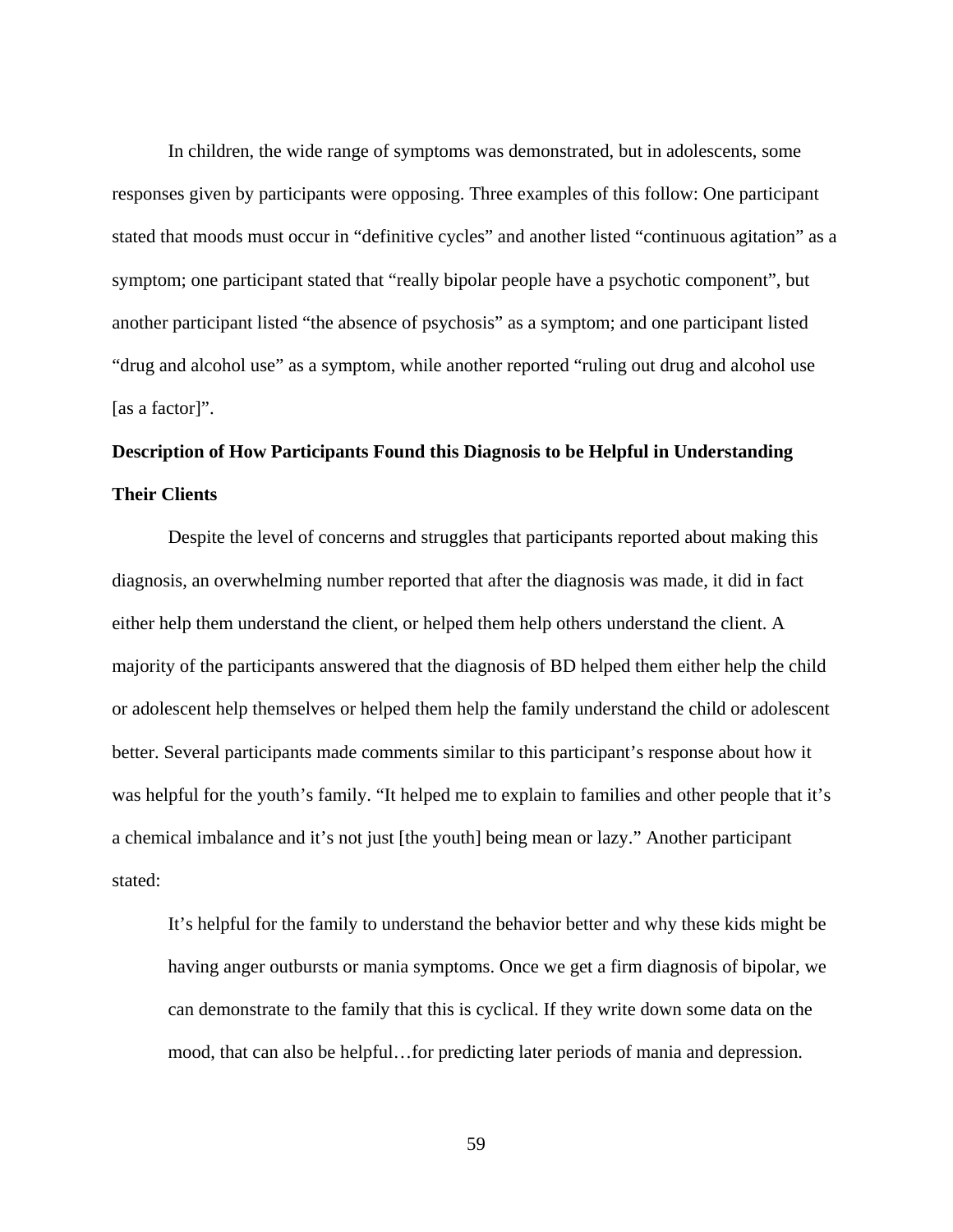Similarly to how the above participant made reference to how having the diagnosis can help families in the future, several other participants made reference to how having the diagnosis helped them facilitate conversations with children, adolescents, and their families about how to be "attuned to what symptoms can precede a manic episode" and "learn ways to deal with those behaviors".

Some participants discussed specifically how having this diagnosis was helpful to the client themselves. Like this participant, who stated:

I don't think the diagnosis per say helped me understand the child, but I think understanding the spectrum of disregulation that can occur helped me help the child understand themselves better.

And another participant who stated:

When properly diagnosed, I've also found it to be tremendously liberating to kids, to have a name and vocabulary for their experiences and understand that they're not alone. I think also for families, it can be a great relief just to have some rubric of understanding.

The next highest percentage of participants responded that assigning this diagnoses was particularly helpful for them in understanding the child or adolescent they were working with. Participants who had diagnosed adolescents gave this response more often than those who had diagnosed children. The most commonly mentioned reason was that it was helpful in conceptualizing the client's behavior and being able to distinguish between what was BD and what was adolescent behavior. One participant also commented that, "Having the diagnosis opened a door to thinking about treatment in a different way."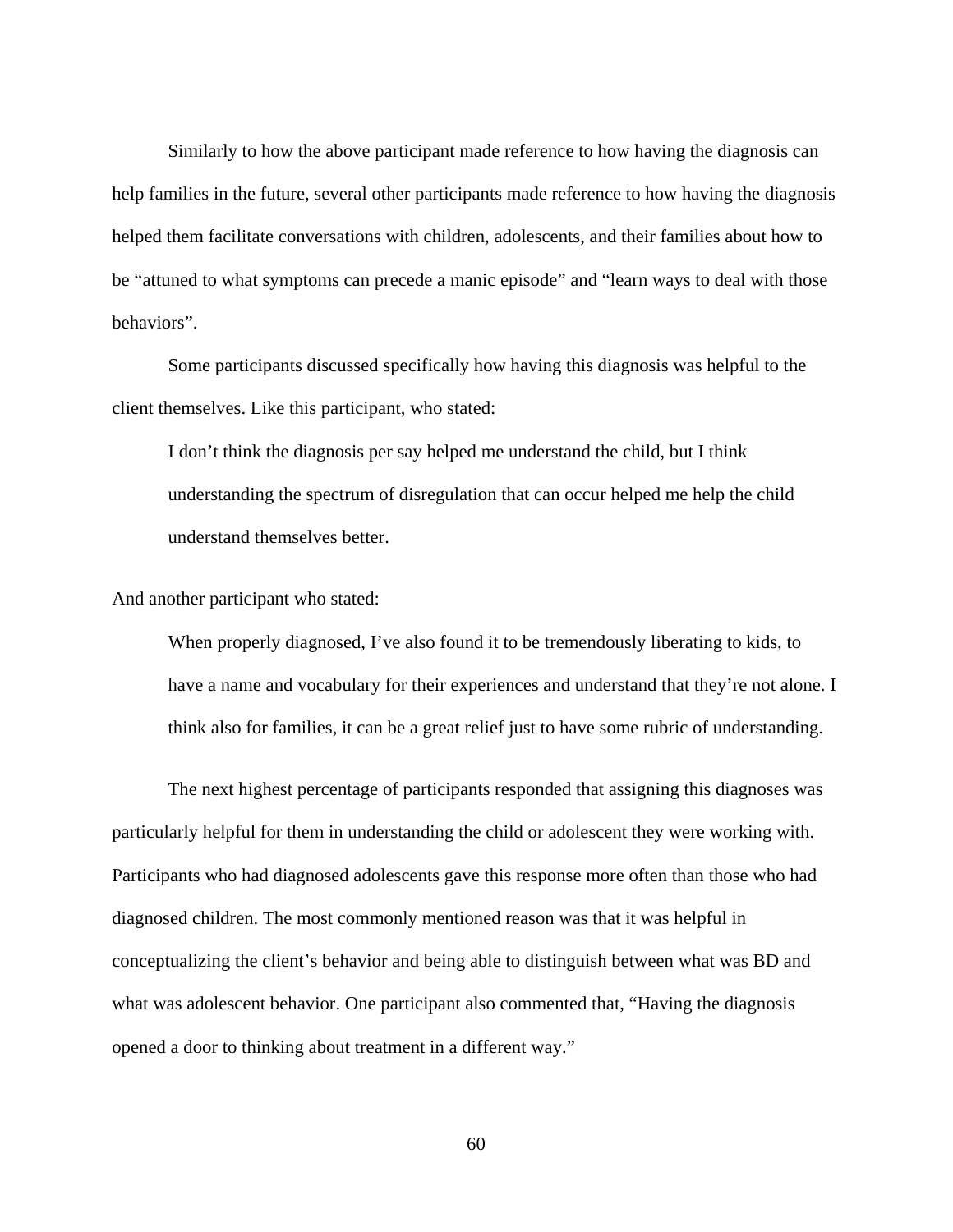Two participants responded that they found assigning this diagnosis to only occasionally be helpful in understanding the client. The main reason was that, "Sometimes this can become an identity…and this would give them the freedom to act out."

# **Description of How the BD Diagnosis Affected the Treatment Participants Recommended or Provided**

Participants working with children were evenly split between those who responded that making the BD diagnosis did affect their treatment and those who responded that their treatment stayed the same. Of those working with adolescents, eight out of ten participants responded with something similar to, "How could [my treatment] not be influenced by that?" versus only two participants who reported that the treatment would stay the same. For those who responded that their treatment methods would not change, most reported that it was because they were "trying to work with the symptoms, not the diagnostic label." However, of the five participants who reported that their treatment would not be affected by the diagnosis, three of them continued on to comment on changes that they would make to the treatment.

In general, the treatment changes that participants made for children and adolescents following assigning the BD diagnosis were primarily the same in both age groups. Participants spoke about the importance of psychoeducaiton for both the client, family, and school. This included teaching them how to chart behaviors to find patterns and anticipate future symptoms. One participant stated the following about her treatment with children:

 A major factor was more parent education and trying to get the school in on the picture and getting the school's point of view. Sometimes I have contacted the school to have them rate the child's behavior every so often in order to get more feedback about how the child was doing. I also do a lot of educating the child himself about his behaviors so he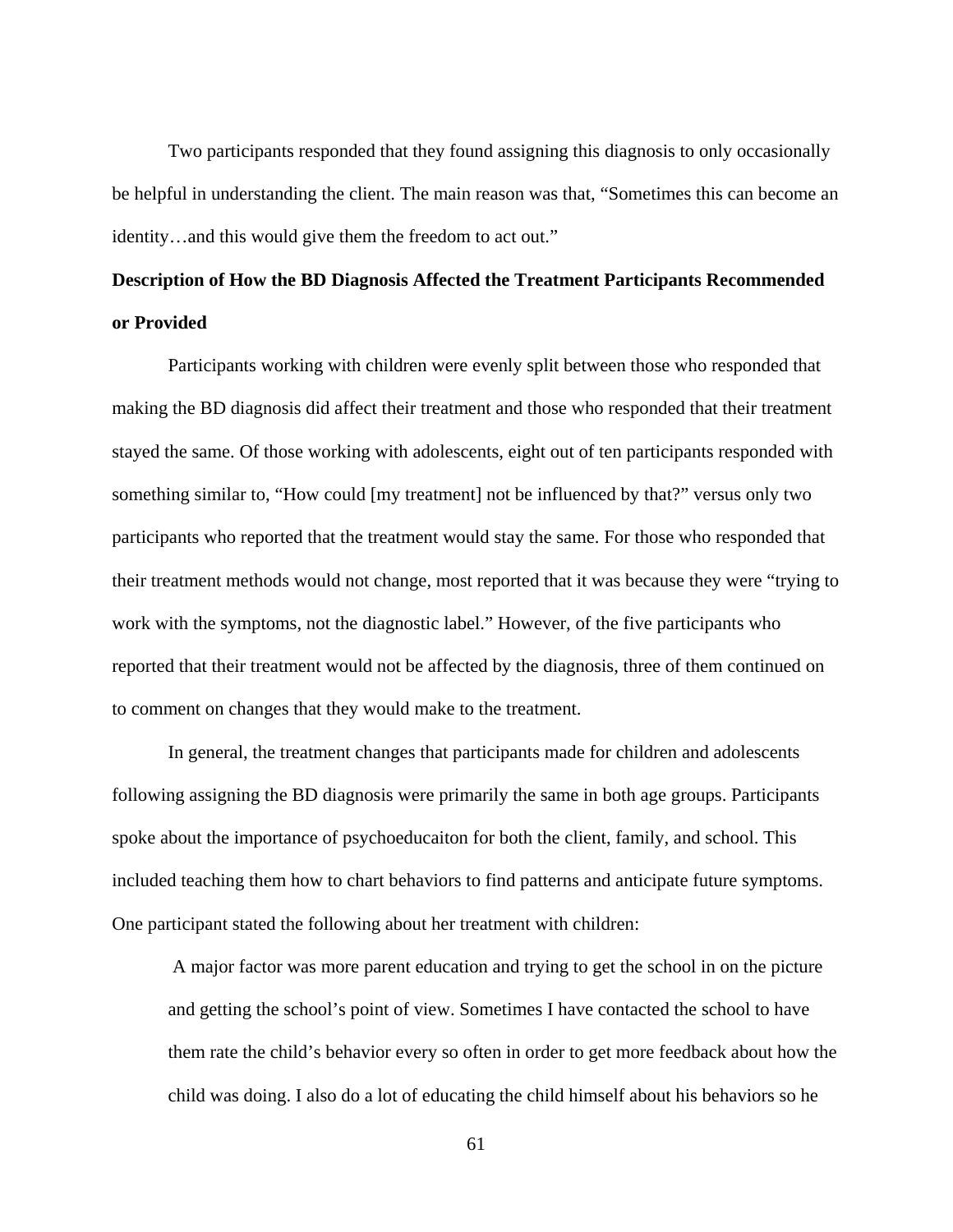could begin to understand how things that he sees as positive, at times might have a negative outcome.

Another participant stated that:

Part of my recommendation is always talking with teens about how they will need to stay on medications for the rest of their lives. I explain how the medications work and that it's not like antibiotics or antidepressants, where you take them for a period of time and the symptoms go away.

Several other participants stated that with this diagnosis, they make sure to refer the youth to a psychiatrist and medications are added as another line of treatment, if these are not already part of the treatment the youth was receiving.

There were three areas of treatment that were only brought up by participants when speaking about their work with adolescents. The first was the use of evidence-based practice, such as dialectical behavior therapy (DBT) and cognitive behavior therapy (CBT). One participant stated that their treatment was affected:

Tremendously because I knew the importance of using some sort of evidence based practice. I wanted to make sure, if the client was able to do it, that I used manualized treatment that our agency came up with as part of a study we participated in regarding youth with bipolar disorder. So our manualized treatment is a CBT protocol that we have it laid out for each session, such as psychoeducation of the disorder, goal setting, anticipating stressors, problem solving. So it made me know that I had to be very specific and target certain behaviors and cover certain areas in treatment.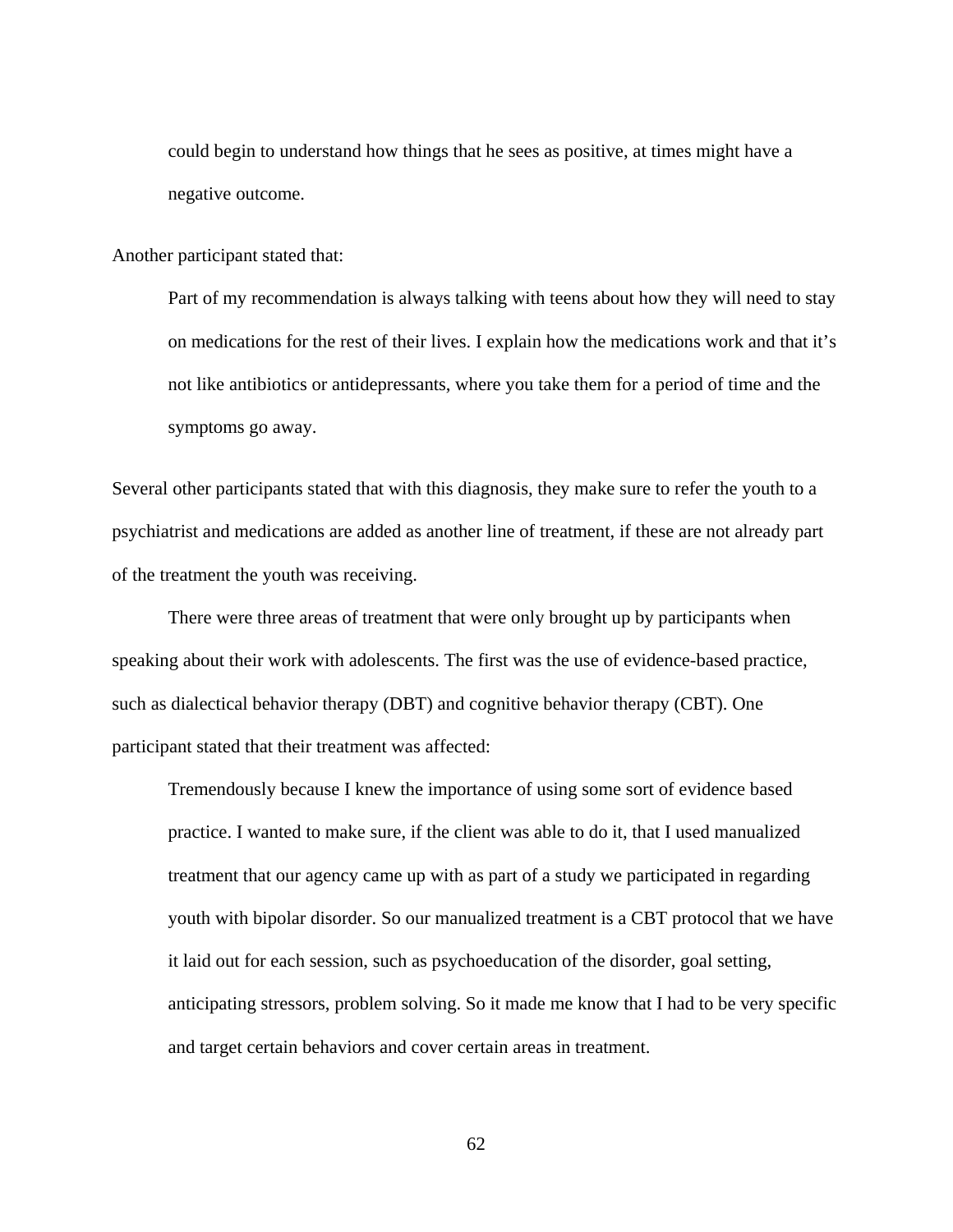The second area of treatment that was mentioned only when speaking about adolescents was the importance of avoiding alcohol and substance use. The third was focusing on identity development. One participant stated:

I think with adolescents one of the crucial issues is that because of normal development they are developing their identity, it's really key to help them, if they are truly bipolar, to sort out what is who they are versus what is an illness that they have. It's so easy for them to being to define themselves in terms of their symptomology, as opposed to who they are separate from these fluctuating, intense, overwhelming moods. I think that it is the greatest challenge, but also the most important piece as a therapist, to at least help them to begin to sort that out and have language for that.

## **Description of Participants' Suggestions for Changes for Diagnosing Youth with BD**

At the conclusion of each interview, participants were asked if there were any changes they felt that should be considered in making the diagnoses of BD in children and adolescents. This question was different from all the questions previously asked because it was not just reflecting on their past experiences, but it was asking for each of their opinions about future practice. The major theme of these findings was that participants want to see some changes made.

Although this is not necessarily a suggested change, the most common responses that participants, three of whom work in outpatient settings and one in a residential treatment facility, started out with was their concern that BD was either being over diagnosed or misdiagnosed in children and adolescents. One participant stated, "I think people should use [BD] less as a diagnosis if it's not indicated." And another reported: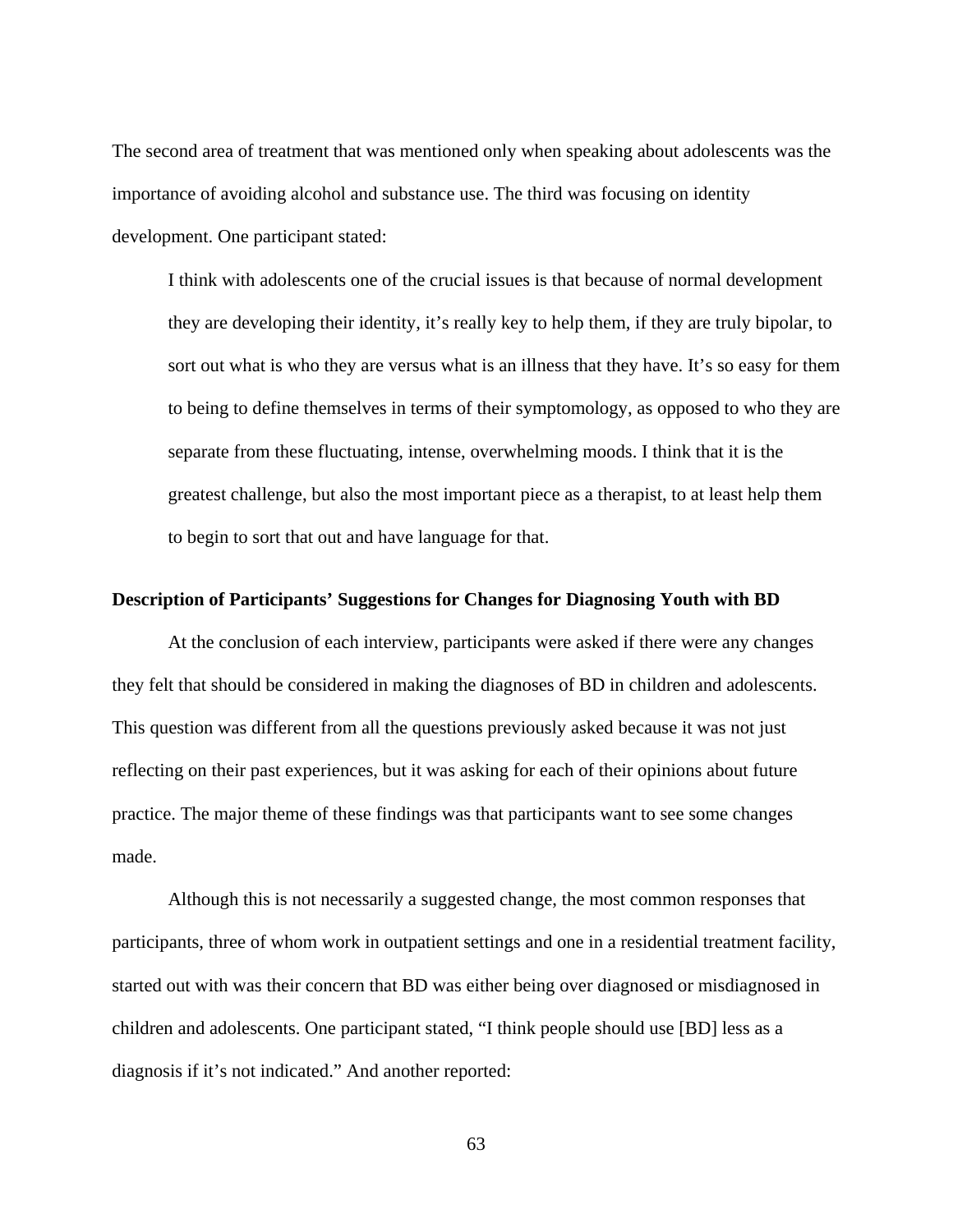My concern, just in the past several years, is that more children and adolescents are being over diagnosed with bipolar disorder. I think that it's more well-known in the community and I just don't want to misdiagnose someone without being careful and cautious.

There was also one participant, who works in a medical setting and reported the highest number of BD diagnoses made, who expressed concern about under diagnosis.

I think psychiatrist don't diagnose with bipolar disorder in cases where they should because they don't spend enough time with patients, they don't ask all the questions about symptomology, and they think that just because the kid doesn't look manic or depressed at the time they see them means that they are fine, but they don't take into account that there is a baseline period. I see a lot of kids who are diagnosed with ADHD and depression instead and given medications that end up making it worse.

Several participants also made comments about how they would like to see this diagnosis be made with less haste and more caution, prudence, and discretion.

Overall, I think what would minimize children being misdiagnosed, is that I think the protocol really should be that if a clinician has concerns about bipolar disorder, that before they make that formal diagnosis, they should more so have it as just a rule out and then order further testing, such as psychological testing and a psychiatric evaluation.

Three participants discussed how they would like to see the symptoms of BD in children and adolescents be clarified. Many of these same participants want to see better diagnostic instruments introduced, like this one:

I would like to see more clarification around the distinctions between a moody or difficult kid with strong mood swings and bipolar disorder; and I'm concerned about over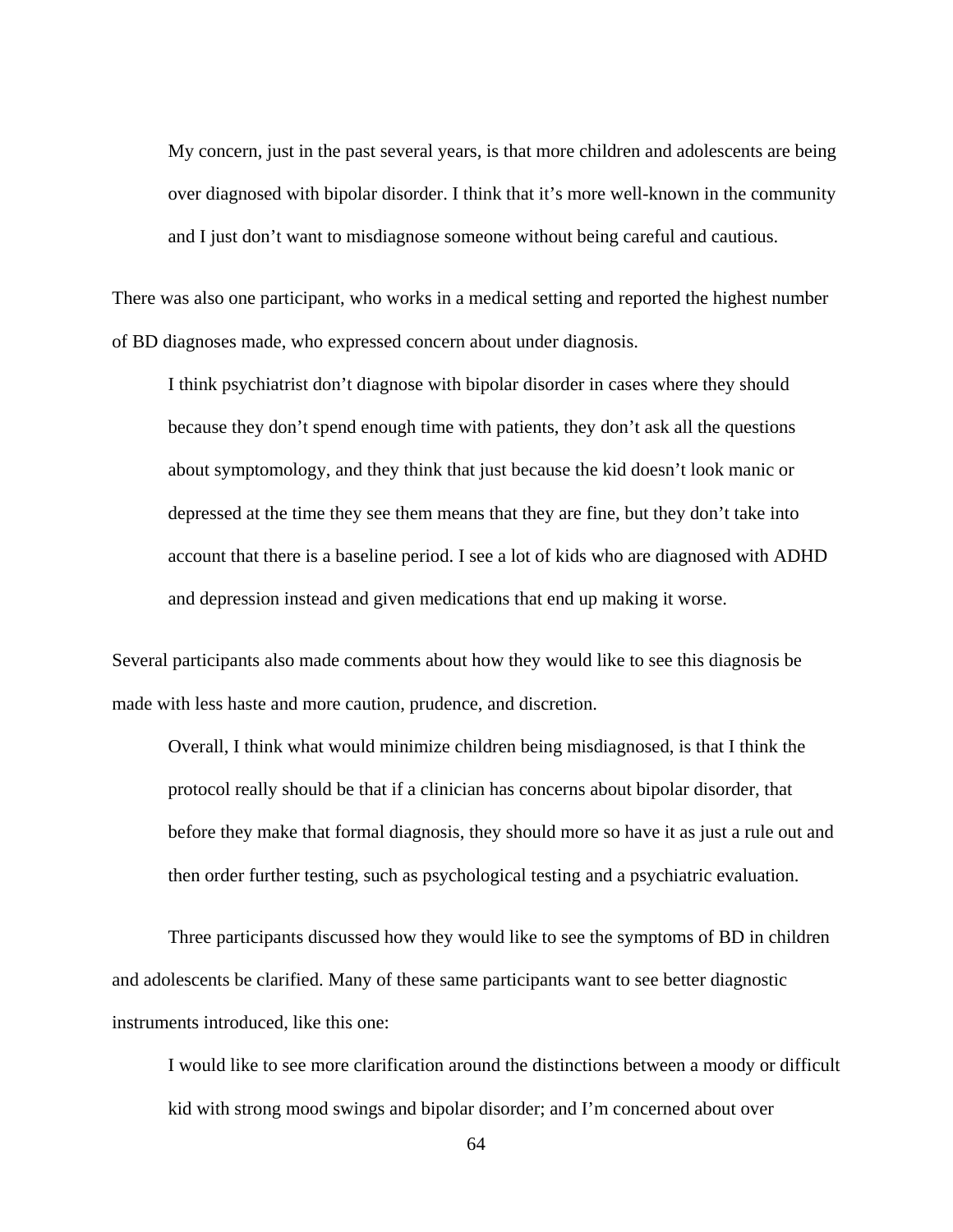diagnosis of bipolar disorder in children. It's actually, as you know now, a very rare diagnosis in childhood and yet kids can be really tough and really really moody, and I think there needs to be perhaps better instruments to be used to distinguish between a really tough kid, a really fussy kid and a kid with bipolar disorder, that kind of thing.

Two participants said they would like to see clinicians receive more education around how to diagnosis BD in children and adolescents. And the following participant even asked this investigator to send some instruments along if any other participants mentioned ones that they found useful.

 I think there has to be better clarification about the difference between symptom presentation with adults versus kids, particularly little kids. I think the DSM-IV bases most diagnoses on adults and I almost wish there was a separate section for children that outlined specific symptoms as they present in adolescents and children. It would be great to have a section in the DSM that just focusing on how these disorders presents in little kids, that would be helpful. I have seen, particularly with the cycling stuff, adults that have more discrete periods of cycling through mania and depression; and I wonder if kids can cycle through those same moods in a day.

Like the participant above, a few participants make reference to things they would specifically like to see changed in the DSM, such as having a "diagnosis of mood instability" or having a "category be created that is similar to bipolar in its symptoms, but can be used if the kid does not necessarily meet all the criteria".

The following is a list of other suggested changes participants thought should be considered in making the diagnosis of BD: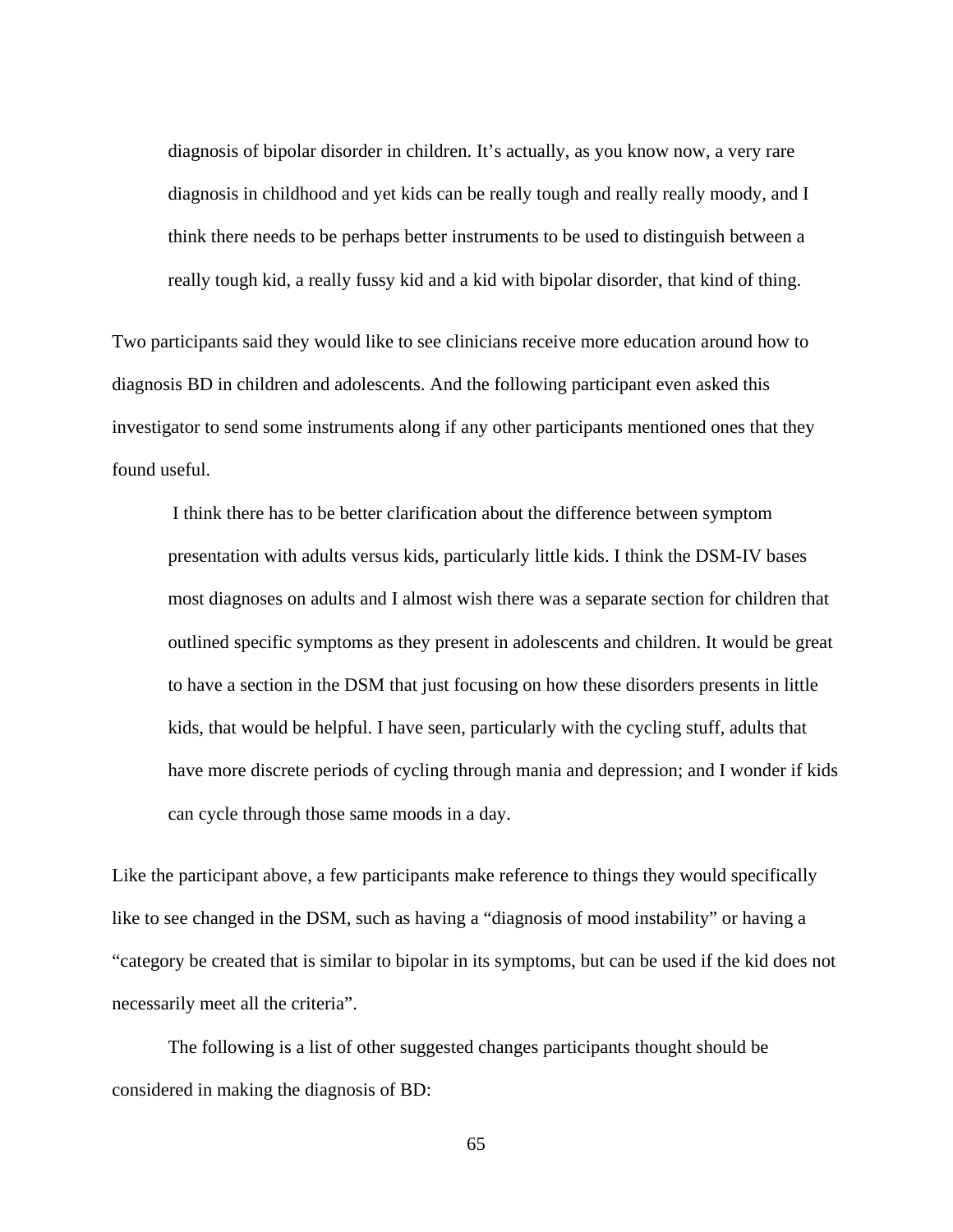- "[Increased] consultation with a large range of people who interact with the kid, taking one's time, consulting with other professionals, [and] supervision."
- "If we can do early interventions, it is more helpful."
- "I don't always want to have to diagnose a child or adolescent [in order to] get them access to services."

And finally, there was one participant who responded to this question with, "Oh I think we pretty much need to scrap the whole thing." When this investigator asked this participant if he or she could expand on this, the participant asked for a few moments to gather their thoughts and responded with this:

I think it's really important to not only look at mood aspect of bipolar diagnosis in children and adolescents, but also to really frame it in terms of stimulation and responses to stimulation, so that kids begin to understand that there's a dimension of sensitivity to all kinds of things. And my experience in beginning to frame it that way, not only can they begin to identify what over stimulates them or is likely to make them become more disregulated, but also its less stigmatizing. So I think that a lot of the language that we use is really important and has real consequences that often are negative. For example, moody is something inherently nobody wants to be and is pejorative in some ways, but if you talk to kids about how some people are more permeable, and they respond and do things in a much more sensitive way this may not have such a negative effect on the kid. So I think we need to rethink our language and really talk about this in terms of a spectrum disorder, in which we need to include mood, but also really look at the circadian rhythms that are involved to really broaden it.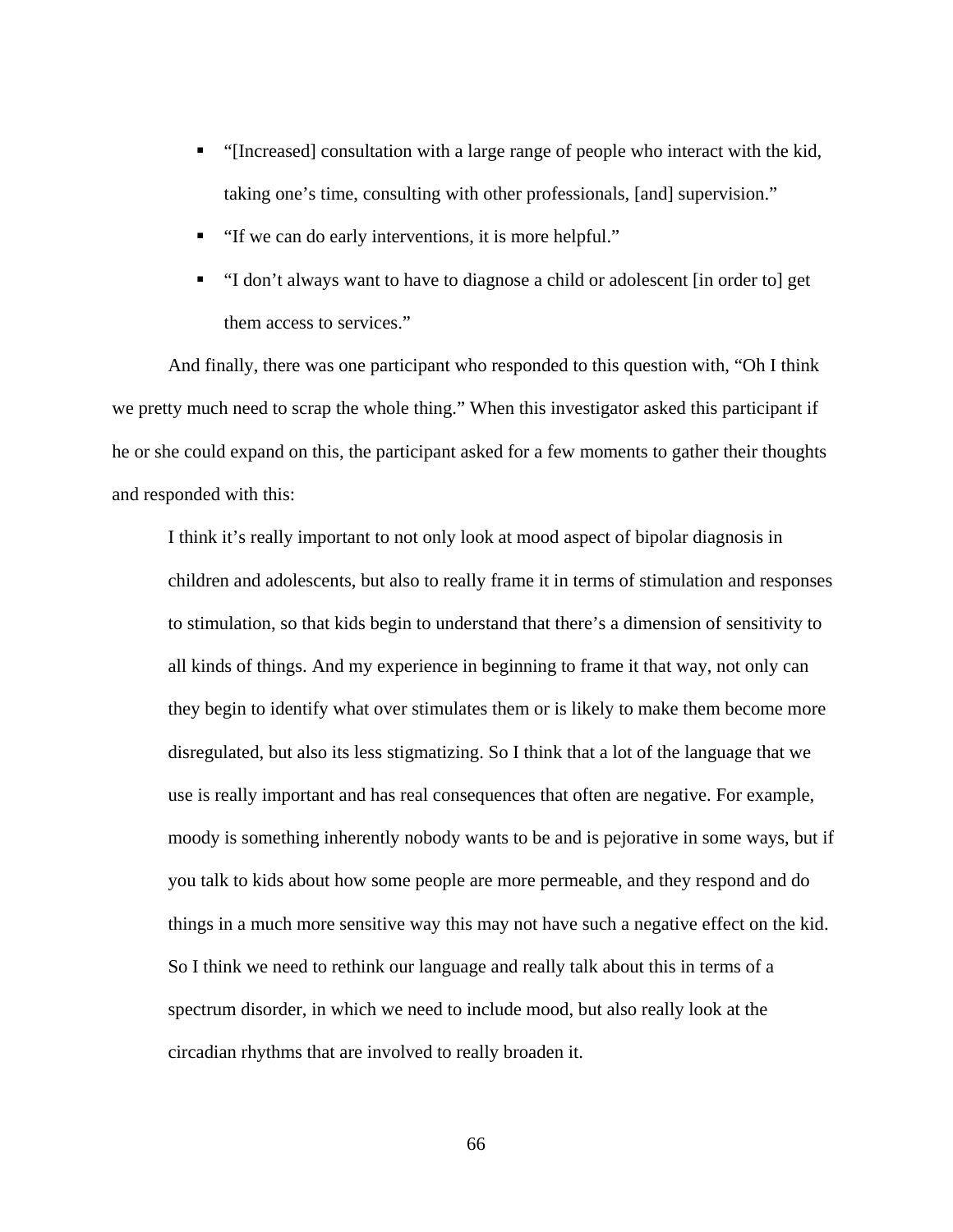In summary these findings provide a first hand perspective regarding provide a first hand perspective regarding the experiences of this sample of social workers who have diagnosed BD in children and adolescents. The findings demonstrate that there were things that there are things that participants have found helpful in making this diagnosis, like collaborating with other providers and family, looking at longitudinal information about the youth, and observing the youth's behavior. There are also an equal number if not more things that participants reported struggling with while making this diagnosis, like the fear of labeling, access to services, and differentiating BD from other disorders. With this being said, most participants reported that after the diagnosis was made, it did have some positive influence on their understanding and treatment of these children and adolescents.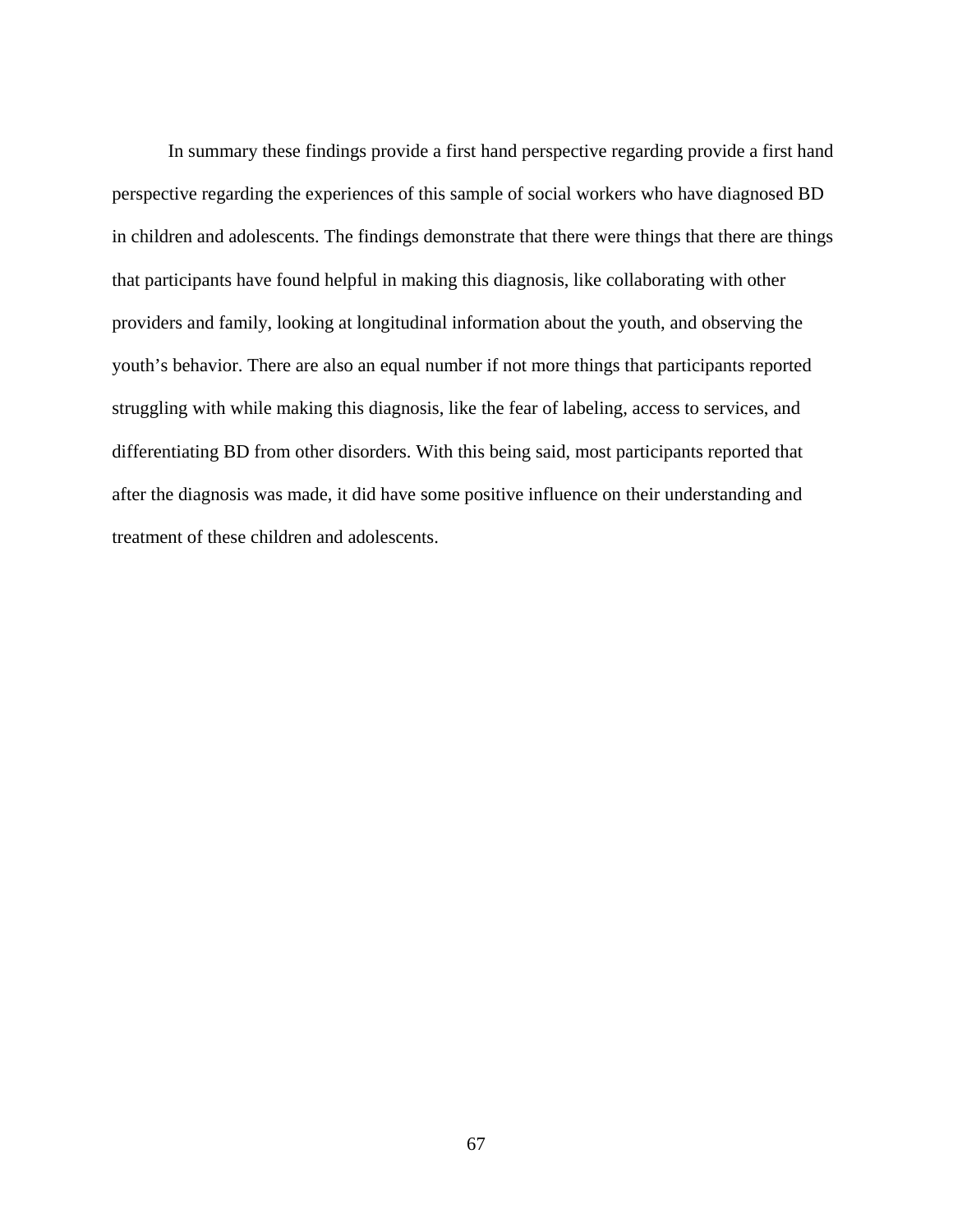#### **Chapter V**

#### **Discussion**

The previous chapter presented the findings of this study. This chapter will now compare these findings to previously published literature on this topic. The implications of these findings in relation to clinical social work practice will be discussed. The limitations of this study will be addressed, and the questions and possible areas of further research that were derived from these limitations will be proposed.

#### **Comparison of Study's Findings With Existing Literature**

This investigator has identified several different patterns that emerged in the findings of this study that can be compared to previously published literature. The following are topics that will be addressed in this section. First, this section will address the concerns with the appropriate diagnosing of BD and the symptoms that are looked for when making a BD diagnosis in youth. The difference in number of children versus adolescent diagnoses made by the participants in this study, and possible reasons for this will be explored. This section will then compare some of the struggles of making this diagnosis with some things that might be helpful. The role of bias in the diagnostic process with be discussed. This will be followed by a discussion of how this diagnosis can be helpful and treatment options that are available to youth who have been diagnosed with BD. Finally, possible changes for this diagnosis and the process of making this diagnosis will be addressed.

Concerns with over diagnosis, under diagnosis, and misdiagnosis were raised frequently by this sample population. These concerns appear to be valid, since the literature reports that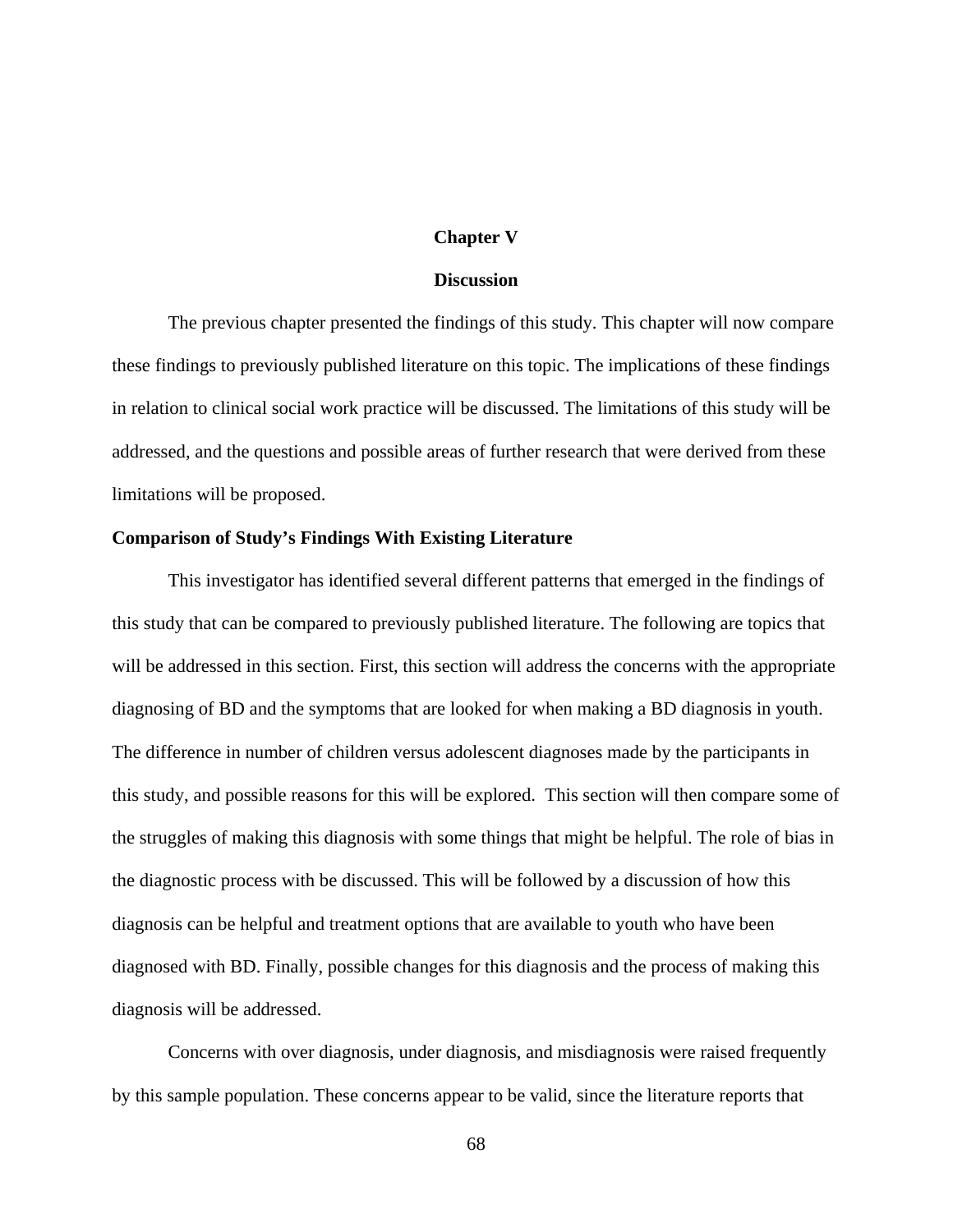"clinical diagnoses often have low accuracy with regard to bipolar disorder" (Youngstrom et al., 2009, p. 363). And according to Signh and Rajput (2006), sixty-nine percent of patients with BD are initially misdiagnosed. Fear of misdiagnosing, which could result in inappropriate and possibly harmful treatment was a concern raised by two participants who have diagnosed adolescents, both of whom work in community mental health settings. Although this sample is very small, it is fair to question whether either it is common for adolescents to be misdiagnosed and given medications that negatively affect the client when seen in community mental health agencies, or whether adolescents come to community mental health agencies as a result of having received a misdiagnosis and treatment from another setting. Regardless, the literature supports this concern, stating that misdiagnosis can lead to inappropriate treatment with antidepressants and psychostimulants, which can exacerbate symptoms (Kowatch et al, 2010; Singh & Rajput, 2006).

The wide range of symptoms listed by participants is a clear demonstration of the controversy that exists between social workers around what are and are not considered symptoms of BD in youth. According to First (2010), a BD diagnosis should not be assigned to a youth unless they meet the DSM criteria for adults. However, most of the symptoms listed by participants either did not fit into this category or participants did not list enough symptoms to meet the full criteria. The following were the most frequently mentioned symptoms when diagnosing either children or adolescents: Changes in sleep, changes in mood, mania, depression, risky behavior, and agitation or irritability. Each of these symptoms were independently mentioned by previous researchers as a criterion for BD in youth, but these symptoms as a whole did not reflect an one study or researcher's suggested symptom criteria for BD with youth.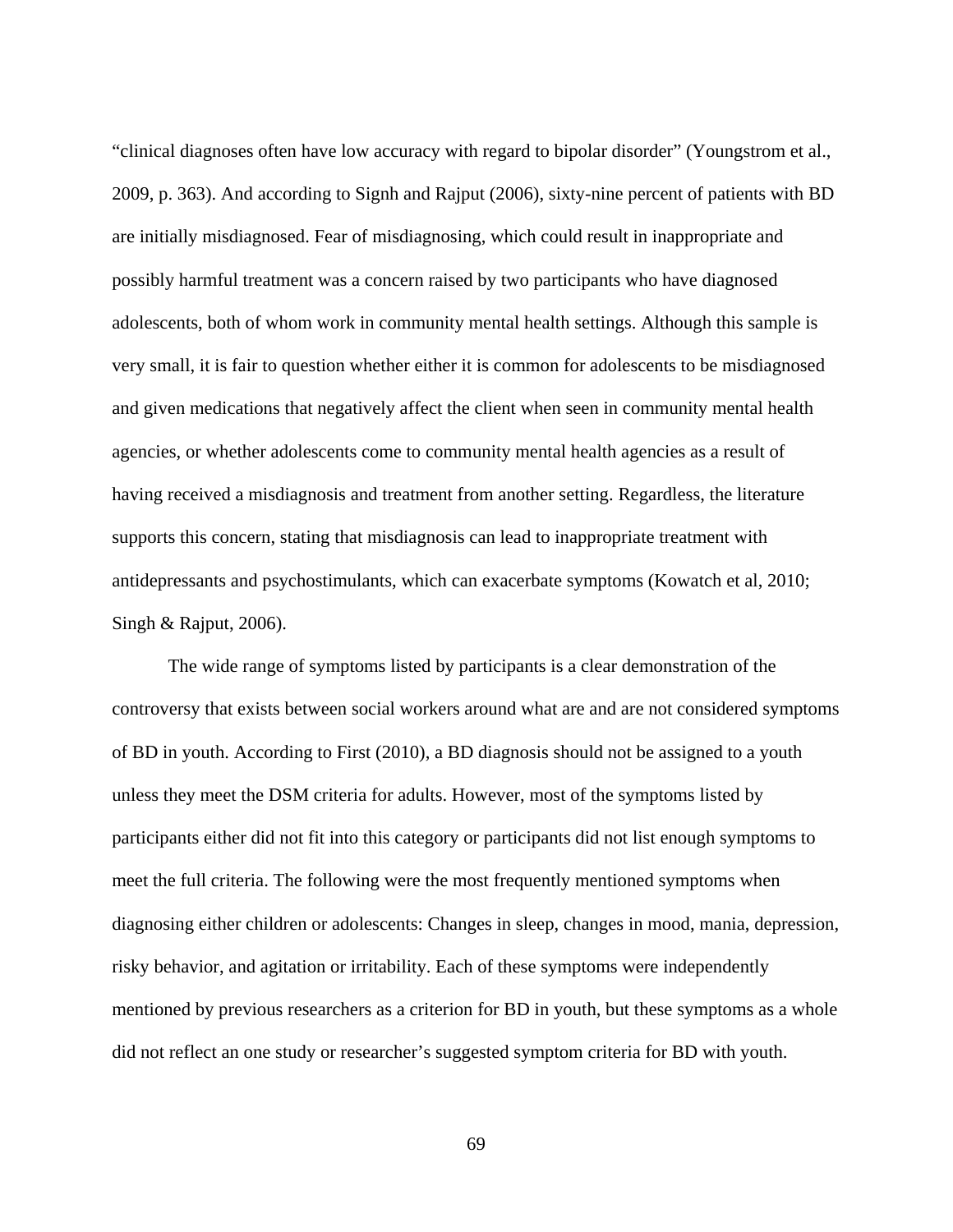Only five participants listed irritability or agitation as a symptom they look for, but according to Youngstrom et al. (2008), if irritability is not a presenting symptoms, then BD is not the correct diagnoses. Depression was the most commonly mentioned symptom when speaking about children, and only three participants listed this as a symptom when discussing adolescents. This was incongruent with the literature (Baroni et al., 2009), which stated that depression is more common in adolescent-onset BD than in childhood-onset BD, and that adolescents diagnosed with BD spend most of their time in depressed or mixed episodes. More participants listed mania when describing adolescent symptoms. Some literature (Baroni et al., 2009) suggested that an important part of looking at symptoms of mania is looking for "distinct episodes" that meet "full DSM-IV duration criteria", but only four participants in this study mentioned looking at frequency or duration of symptoms (p. 203). Other literature (Baroni et al., 2009; First, 2010) suggested that what is important is distinguishing symptoms from baseline and developmentally appropriate behavior, which some participants reported doing, but found difficult. These findings suggested that perhaps BD is not the correct diagnosis for many children and adolescents, and that changes need to be made to the DSM so that these youth can have a diagnostic home (First, 2010).

Another definitive finding of this study was that the number of adolescents diagnosed with BD by participants in this sample was much higher than the number of children diagnosed with BD. This was consistent with Olfson et al. (2009), who reported that BD diagnoses increase with age. The findings of this study suggested that a possible reason for this is that adolescents are easier to diagnose with BD than children. Participants' reasons for this were similar to Parens and Johnston's (2010) report that, "Younger persons can have difficulty noticing and describing symptoms and providing accurate accounts of time of onset and duration of symptoms" (p. 5).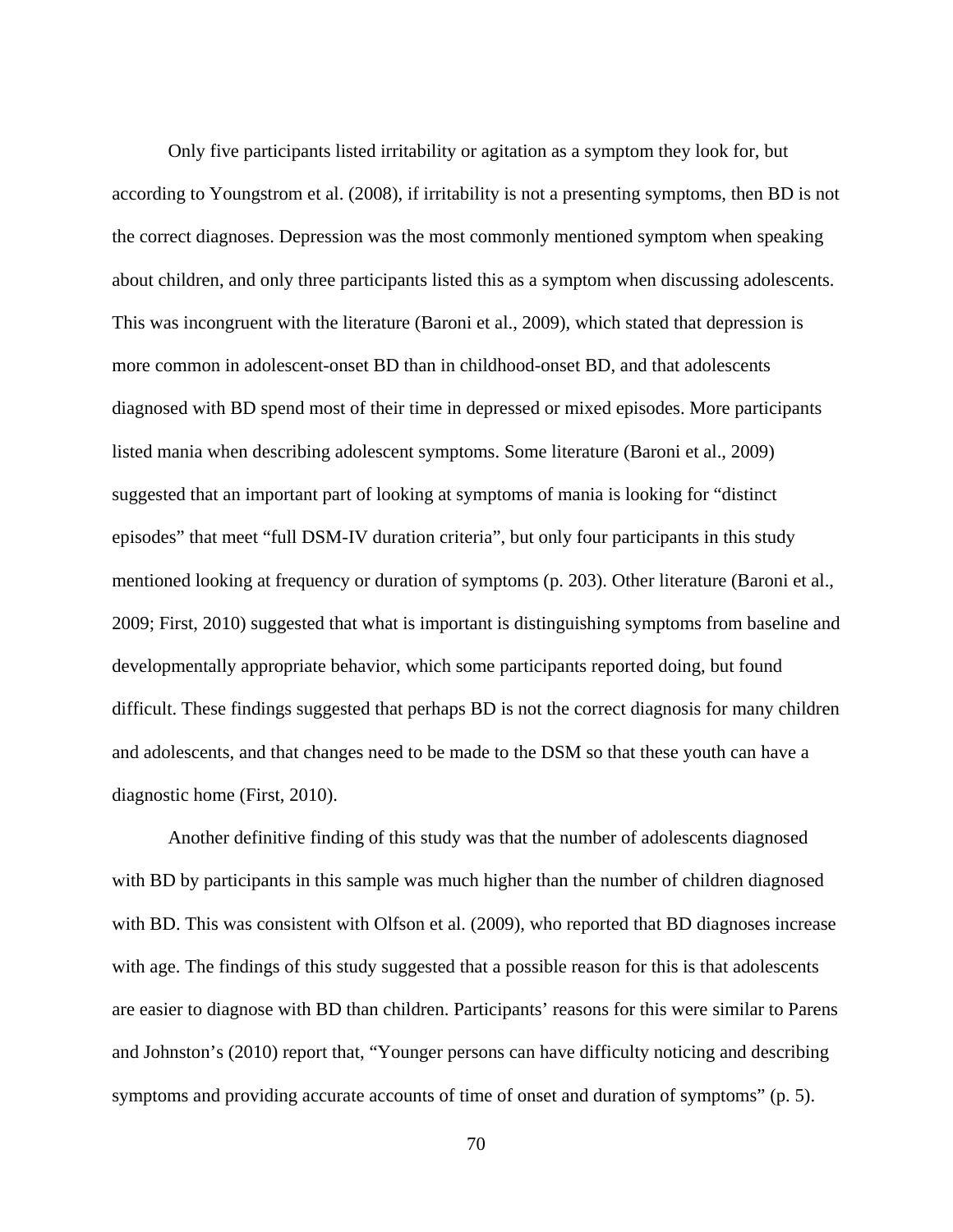Given that several participants commented on the increased difficulty of diagnosing children, as opposed to adolescents, one might hypothesize that participants would report utilizing family reports and consultation with collaterals who have known the child over time and in other contexts more when diagnosing children as opposed to adolescents. While this study found that collaboration with other providers and family members was one of the most commonly mentioned helpful elements, and appeared to correlate which fewer number of diagnoses made, more participants reported using this when diagnosing adolescents, not children. Participants who more commonly mentioned using collaboration were also the participants who reported having more years of clinical experience, suggesting that perhaps this is a skill that is learned with experience.

Participants in the study frequently mentioned struggling with being able to differentiate BD symptoms from behavior that could be caused by environmental factors or symptoms of other disorders, particularly ADHD. According to Sommers-Flanagan and Sommers-Flanagan (2009), diagnostic comorbidity is something that social work clinicians struggle with frequently. And to add to this struggle, the current DSM-IV TR criteria of BD and ADHD have many overlapping symptoms (First, 2010) and it is common for children to be diagnosed with ADHD and BD (Biederman et al., 2005; Findling et al., 2001; Masi et al, 2006).

The literature makes two suggestions for easing this struggle. Birmaher (as cited in First, 2010) stated that when making the diagnosis of BD in youth who already have another diagnosis with similar criteria, like ADHD, clinicians should not count symptoms as criteria for BD unless there is evidence that they have worsened since the initial diagnosis. Youngstrom et al. (2004) stated that diagnostic questionnaires, such as K-SADS, can also be particularly helpful in ruling out other diagnoses. However, only one participant reported using K-SADS and two other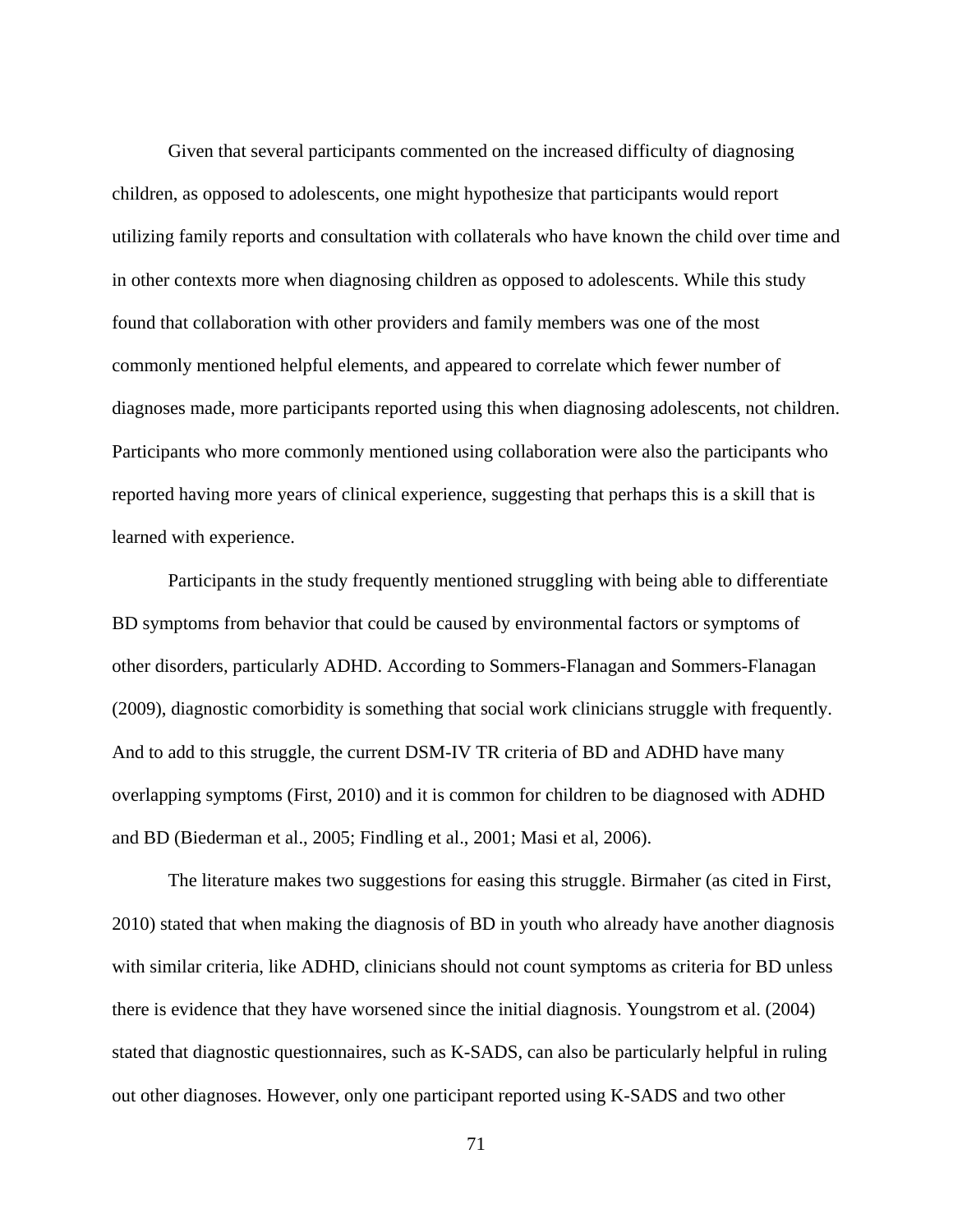participants cited other types of diagnostic questionnaires to be helpful in making this diagnosis. All of the participants who mentioned using these tools practice in outpatient settings, such as private practice and community mental health agencies. It is possible that so few participants reported using these tools because of the amount of time that a clinician must put into learning how to use these tests.

Participants appear to have had a variety of different experiences with and reactions about the helpfulness of using the DSM-IV TR in making a diagnosis of BD. The purpose of the DSM-IV TR is to help clinicians "consolidate", "classify", and "communicate" symptoms, creating a universal language and coding system for clinicians between agencies (Sommers-Flanagan & Sommers-Flanagan, 2009, p. 283). However, only half of the participants who work with adolescents, and only two of the participants who have diagnosed children, reported finding the DSM-IV TR to be a helpful tool. Given that the DSM-IV TR is supposed to be the guide that social work clinicians use to diagnose mental health disorders, these numbers seem low. This is consistent with the literature, which states that social workers are often resistant to using the DSM because it is based on a medical model, gives little emphasis to possible environmental factors, and focuses more on client's deficits than their strengths (Corcoran & Walsh, 2006; Kutchins & Kirk, 1997).

Another struggle of participants was parent and client investment or interest in having this diagnosis be assigned to the client. This included participants' reference to possible manipulation from adolescents and families in order to get a diagnosis and how some families used the diagnosis as a way of shifting accountability from themselves to the disorder with. According to Parens and Johnson (2010), this has been a common trend since the publication of *The Bipolar Child* (Papolos & Papolos, 2006) and the *Time* magazine's cover store about bipolar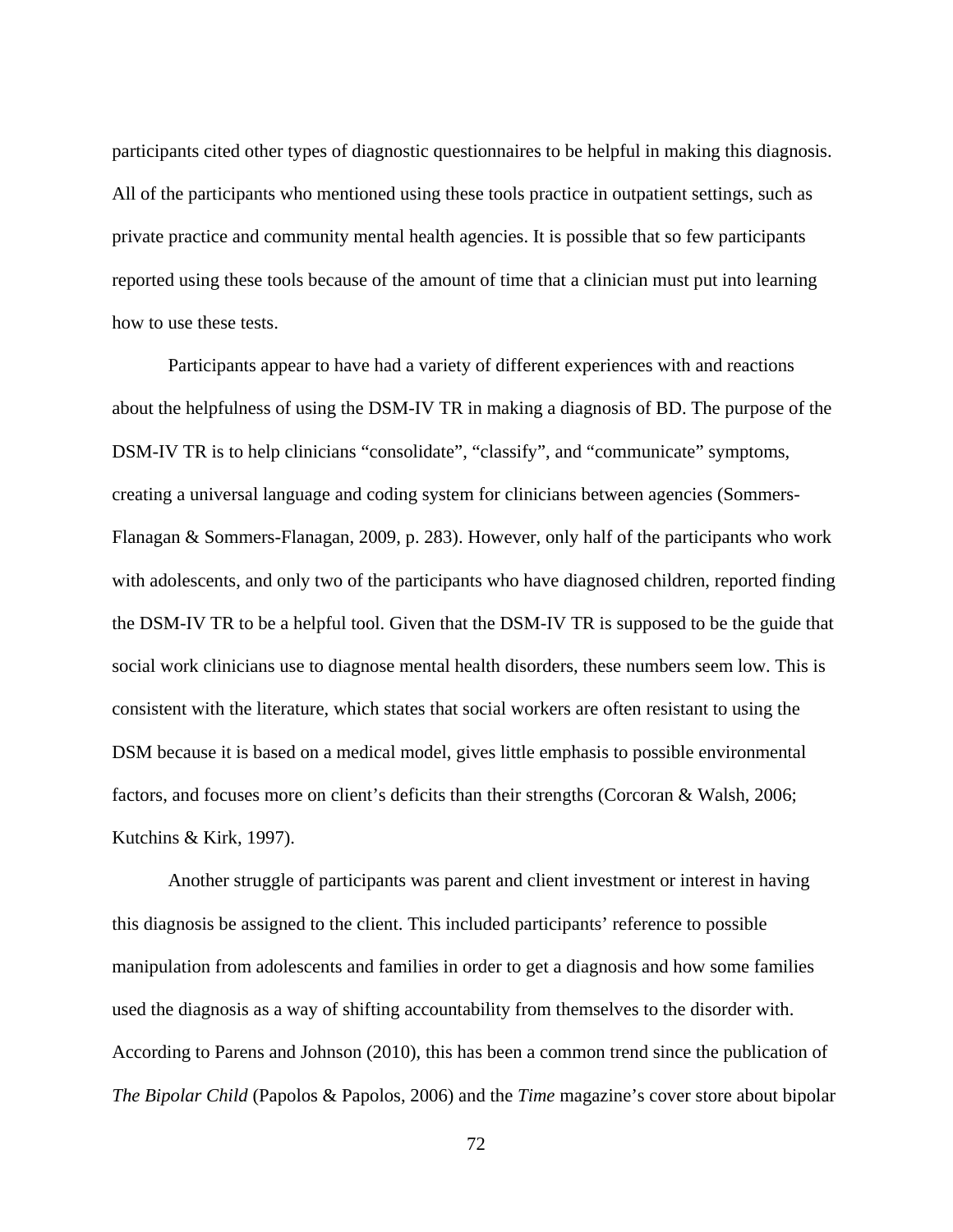disorder in youth in 2002. The participants of this study suggested that parent and self-interest in having this diagnosis be assigned is often driven by the desire to receive financial assistance or funding for treatment, or to have an excuse for behavior. But Parens and Johnson (2010) also argue that "an ill-fitting diagnosis can sometimes be more helpful to children, families, and researchers than no diagnosis at all" (p. 11). This finding also demonstrates the power of availability heuristics, in that with increasing media exposure about BD in youth comes increasing parent and self-interest in having this diagnosis be assigned to clients (Youngstrom et al., 2009).

Of the participants who have diagnosed children with BD, one theme that arose in their stated struggles was around the positive and negative implications of assigning such a severe diagnosis to such a young child. Their concerns were consistent with the literature, which stated that assigning this diagnosis could result in a lifetime of stigma (Overton & Medina, 2008), but not assigning it could mean that the child does not get access to the services that they need (American Psychiatric Association, 2010c).

These findings suggested that personal bias played a significant role in the diagnostic process. Not only were client and family biases pushing participants to make this diagnosis, but participant bias also appeared to be having an effect on the diagnostic process, by showing great concern for the implications of making or not making a BD diagnosis. In this way, the possible implications of having a BD diagnosis were actually affecting whether or not a BD diagnosis was being assigned. But this incorporation of a client's biological, social, environment, risk and protective factors also demonstrates these participants' tendencies to incorporate a biopsychosocial framework. These findings were congruent with previous studies (Garb, 2005; Neighbors et al., 2003), which have shown that clinicians often do not hold fast to diagnostic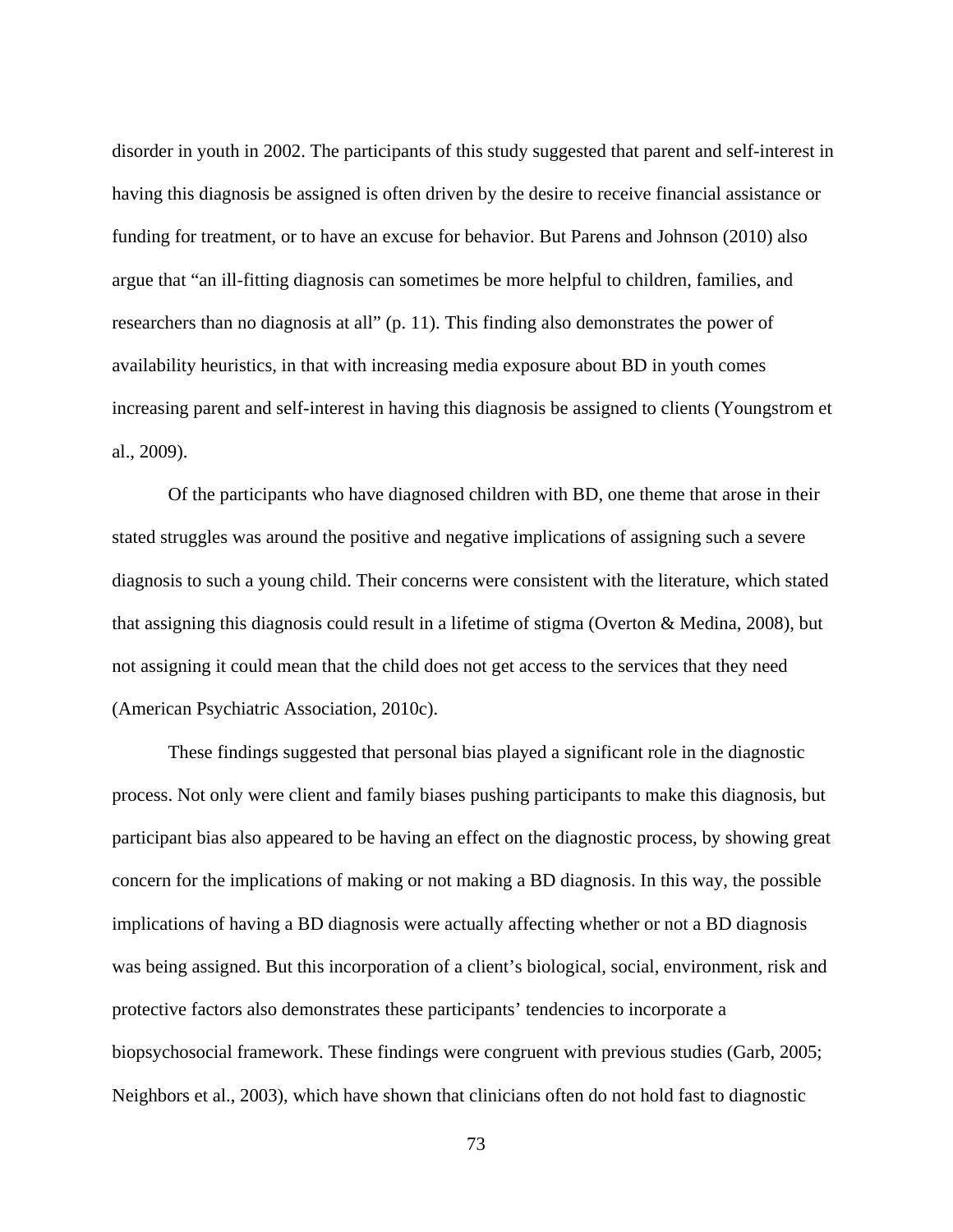criteria, and instead "frequently make diagnoses by comparing clients to prototypes…of a hypothetical client who best exemplifies a particular disorder" (p. 71).

Drive and Garb (1997) suggested that one way to limit this bias is by sticking closely to the diagnostic criteria. However, given the wide range of symptoms that participants reported looking for when making this diagnosis, it is clear that there is a lack of clarity and consensus about what the diagnostic criteria actually are, leaving even more room for participants' own biases to affect the diagnoses made.

Most of the participants in this study reported that making this diagnosis either helped their own understanding or helped the client and families' understanding. This was consistent with Sommers-Flanagan and Sommers-Flanagan's (2009) literature, which stated that receiving a diagnosis can often be a relief for clients and families because it allows them to name what they have been struggling with and lets them know that they are not alone in this struggle.

Given that so many participants responded that the diagnosis was helpful in some way, it is logical to assume that the diagnosis would then have some affect on the treatment provided. Although participants were initially split between saying their treatment changed and saying their treatment did not change, most did say something about the treatment they provided. Their reports of using psychoeducation with clients and families, as well as making referrals to psychiatry for medication, were consistent with the literature (McIntosh & Trotter, 2006). However, the literature (Corcoran & Walsh, 2006; Miklowitz & Goldstein, 2010) also stated that social workers are becoming increasingly focused on using evidenced-based therapy, particularly as a line of treatment for BD, but only two participants mentioned evidenced-based treatment as something they use with these youths.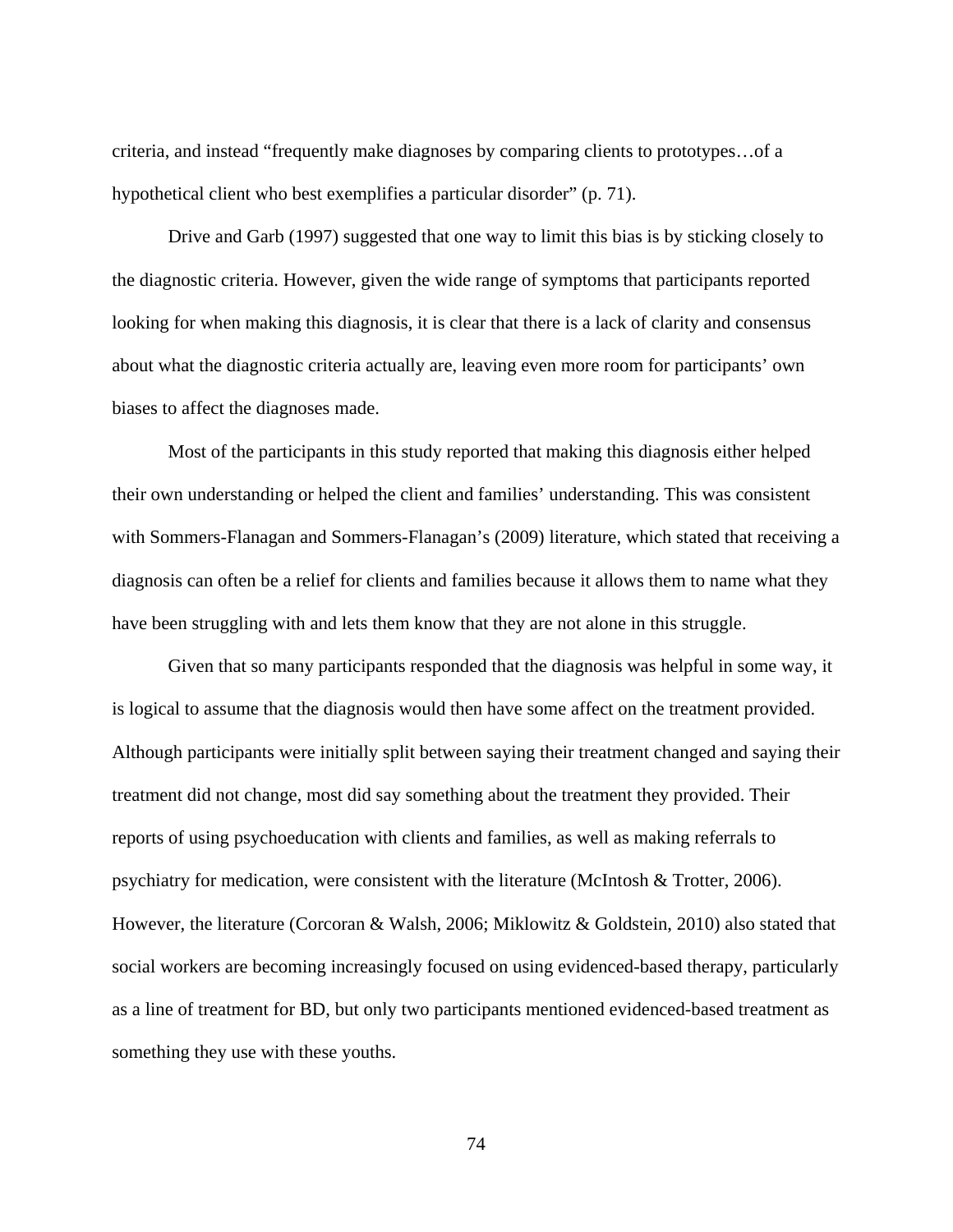There were several things that stood out about participants' responses to things they would like to see changed. The first was that these responses were fairly evenly divided between things participants wanted others to change when making this diagnosis, like using more caution, and things they would like to see changed that would assist them in making the diagnosis, like clarifying symptoms. For the number of things and depth that participants went into about struggles they faced when making this diagnosis, it was surprising to see there were not more responses focused on how they would like to see these struggles resolved. For example, many participants discussed earlier how they struggled with labeling a youth with a severe diagnosis, but not one participant discussed this when answering this last question. Many participants also made earlier reference to their struggle with the fact that access to mental health services was dependent upon them diagnosing youth with a more severe mental illness, like BD; however, only one participant mentioned this as a change they would like to see occur.

Access to services was something that the American Psychiatric Association (APA) (2010c) appeared to be concerned about when considering how to revise the DSM. Participants and the APA also appeared to agree that they both want to have more clarification about the symptoms of BD in youth. One participant stated that they would also like to see the DSM have a different diagnostic section for children and adolescents, but this was not congruent with the APA's (2010c) focus of "maintain[ing] continuity between adult and child" diagnostic criteria.

## **Implication of Findings for Social Work Practice**

Given that social workers hold a large percentage of mental health positions where making clinical diagnoses is an important part of the work, this study holds many implications for social workers (Corcoran & Walsh, 2006). Social workers who work with children or adolescents will likely come in contact with someone who has been diagnosed with BD. For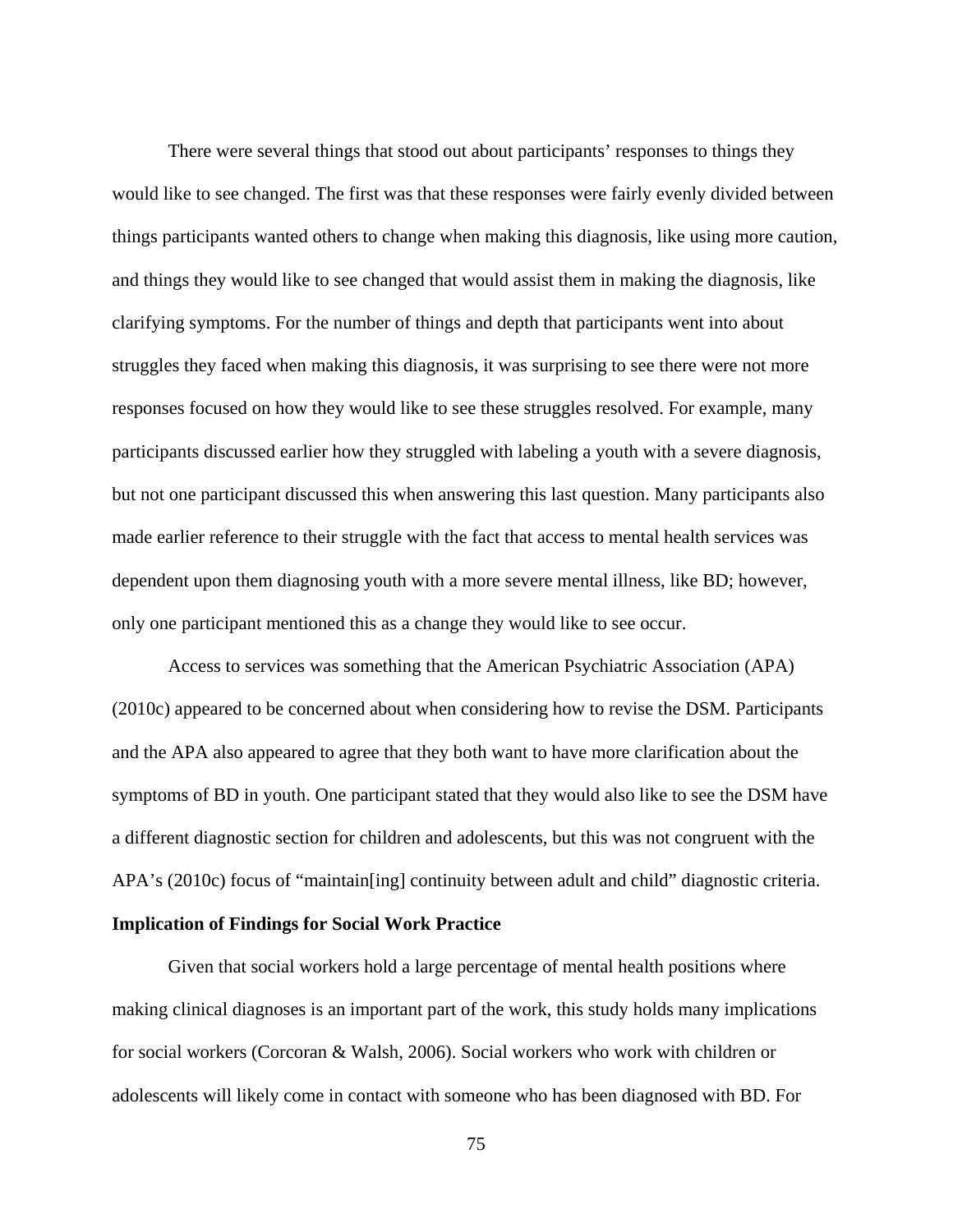social workers who have no experience working with this population, these findings can be helpful for obtaining a basic understanding of how to diagnosis and treat children and adolescents with BD. These findings can provide social workers with a range of symptoms to look for, a projection of possible struggles they may encounter, and tools they might find useful when making this diagnosis. These findings also suggested that for the participants of this study, personal bias about the implications of making a BD diagnosis played an important role in their actual decisions to make or not make a BD diagnosis. Social workers need to be aware of this and always keep in mind how their personal biases may be affecting the diagnoses they make. For social workers who have struggled to make this diagnosis before, they may feel that these findings normalize this experience for them and help them to see that they are not alone in this struggle.

#### **Limitations and Questions for Future Research**

After reviewing the findings of this study, this investigator realized that this study had many more limitations than initially thought. However, many of these limitations posed questions for future research and these will be discussed here. One of the most apparent limitations was the small and non-diverse sample of participants. Future studies may want to expand the sample population to incorporate greater diversity in the areas of gender, ethnicity, race, socioeconomic status, and agency setting.

Although this investigator initially asked participants about the demographics of their client population, this investigator was unable to integrate most of this demographic information for a number of reasons. This study did not differentiate between the general population of clients that participants serve and the population participants serve that have been diagnosed with BD. This study asked for participants to give rough estimates of their clients' demographic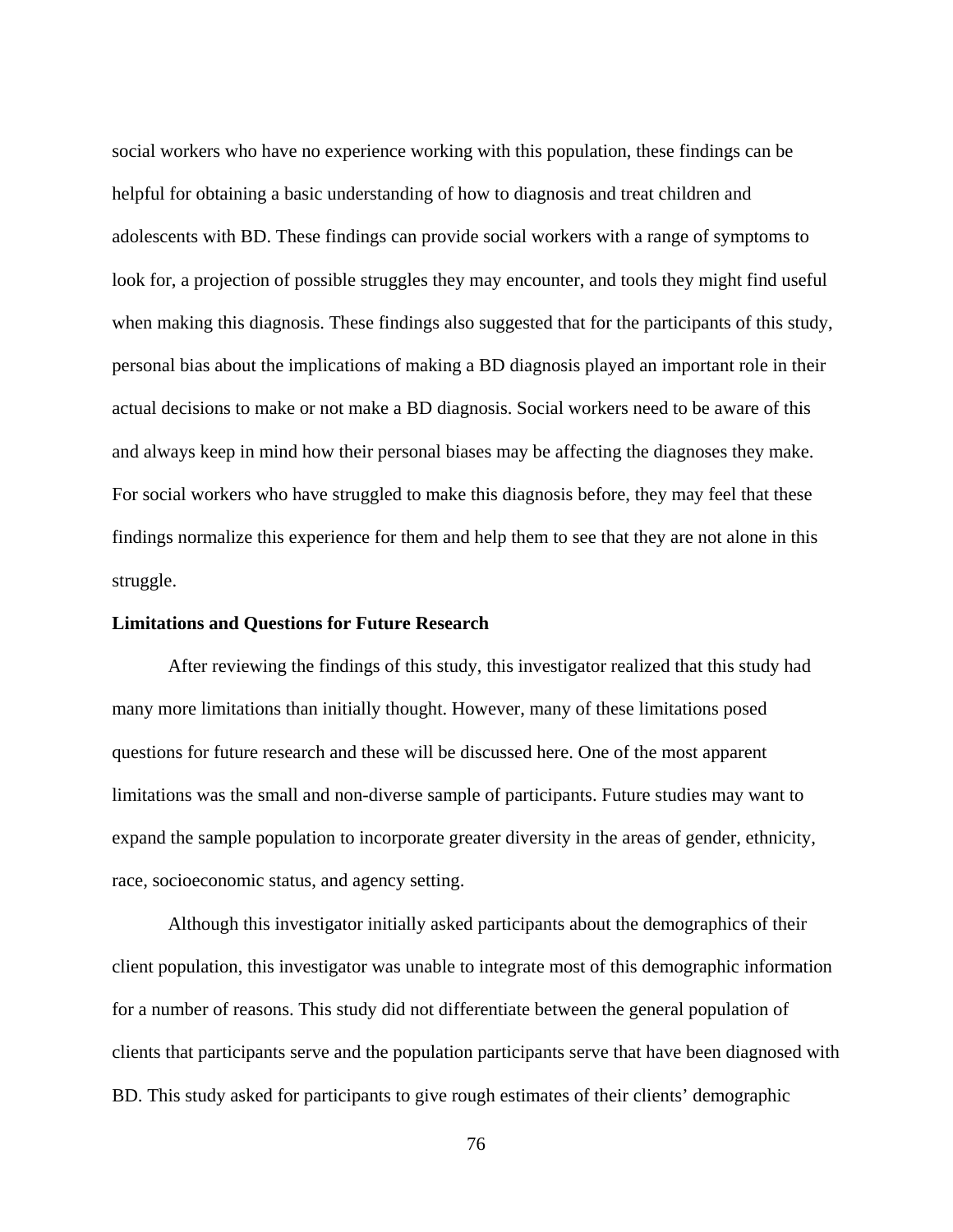information. And the questions asked were not separated out depending on specific populations of clients with BD. Future studies may want to look for differences in how social work clinicians diagnose BD in clients based on characteristics such as genders, races, ethnicities, and socioeconomic statuses.

This study also did not distinguish between BD I, BD II, or BD NOS. This may be useful to do in future studies. Future studies could also give clinicians a list of criteria to use for making this diagnosis and measure how this affects the number of diagnoses they make over time. When asking about treatment, this investigator did not thoroughly distinguish between treatment that may have already been provided versus treatment that was initiated following the diagnosis of BD. Future research should consider distinguishing between treatment being provided before the diagnosis was made and treatment that was provided after.

It is possible that this investigator's own biases had some effect on the findings. While this is always something that must be managed when doing qualitative interviews, some things that may help decrease this in the future are: Having pre-planned follow-up questions; always asking participants to clarify ideas that they have relayed that could be seen multiple ways; having more than one investigator conduct each interview; and using interviewers who have no personal attachment to this topic.

This study's findings also raised a number of questions for this investigator which include the following:

 Given the wide range of symptoms that participants reported looking for, this investigator found it difficult to believe that all of the children and adolescents who had been diagnosed with BD by these participants actually had the same disorder. If this is in fact the case, what would have been the correct diagnosis for these children, if there is one?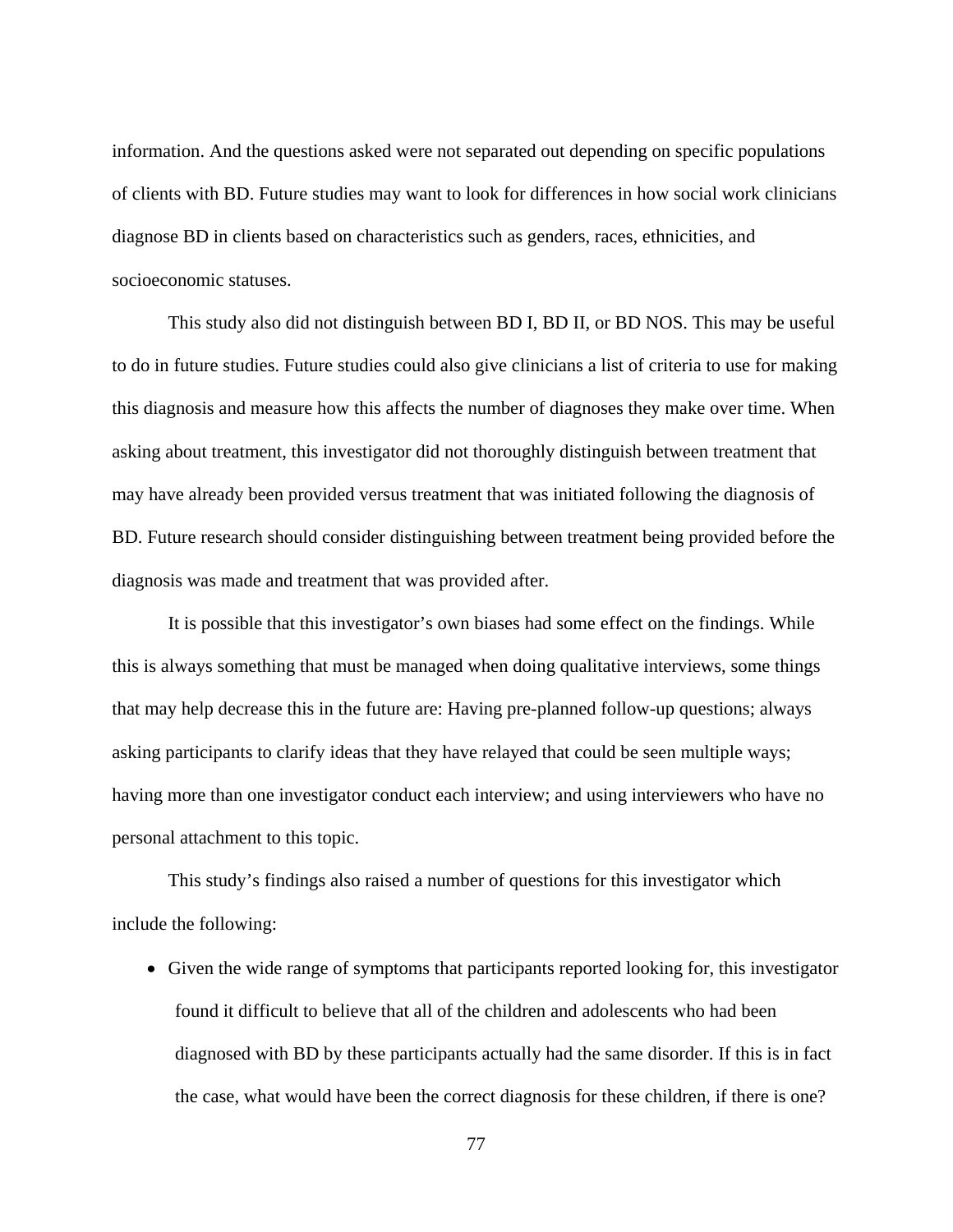- Were the participants of this study aware of how much their expressed concerns for future implications appeared to play a role in making this diagnosis?
- If social work clinicians felt more clear about what the symptom criteria are for diagnosing BD in youth, would these concerns about treatment and stigma play such an apparent role in the diagnostic process?
- Do social work clinicians consider future implications when making all DSM diagnoses? If not, which ones does this occur with?
- Is the suspected rate of high misdiagnosis of BD in youth due more to lack of clarity about the symptoms or clinical error?

#### **Summary**

This qualitative study sought to answer the question: How is Bipolar Disorder in children and adolescent identified and diagnosed by clinical social workers and how does their own understanding of the disorder affect their treatment planning process? The findings of this study revealed a number of things about this sample of social work clinicians. The findings showed that there was a wide range of different symptoms that participants looked for when making this diagnosis, including changes in sleep, changes in mood, agitation and irritability, risky behavior, and other symptoms of mania and depression. Many of these symptoms were mentioned individually in the literature, but the total array of reported symptoms did not parallel any one researcher's findings about what the symptom criteria for BD in youth is or should be. Also, the array of symptoms reported by participants were not consistent with the symptom criteria according to the DSM-IV TR. These findings also showed that participants found one or more of the following to be helpful in making a diagnosis of BD in children and adolescents: Consultation with collaterals and family members, the DSM-IV TR, observation of behavior,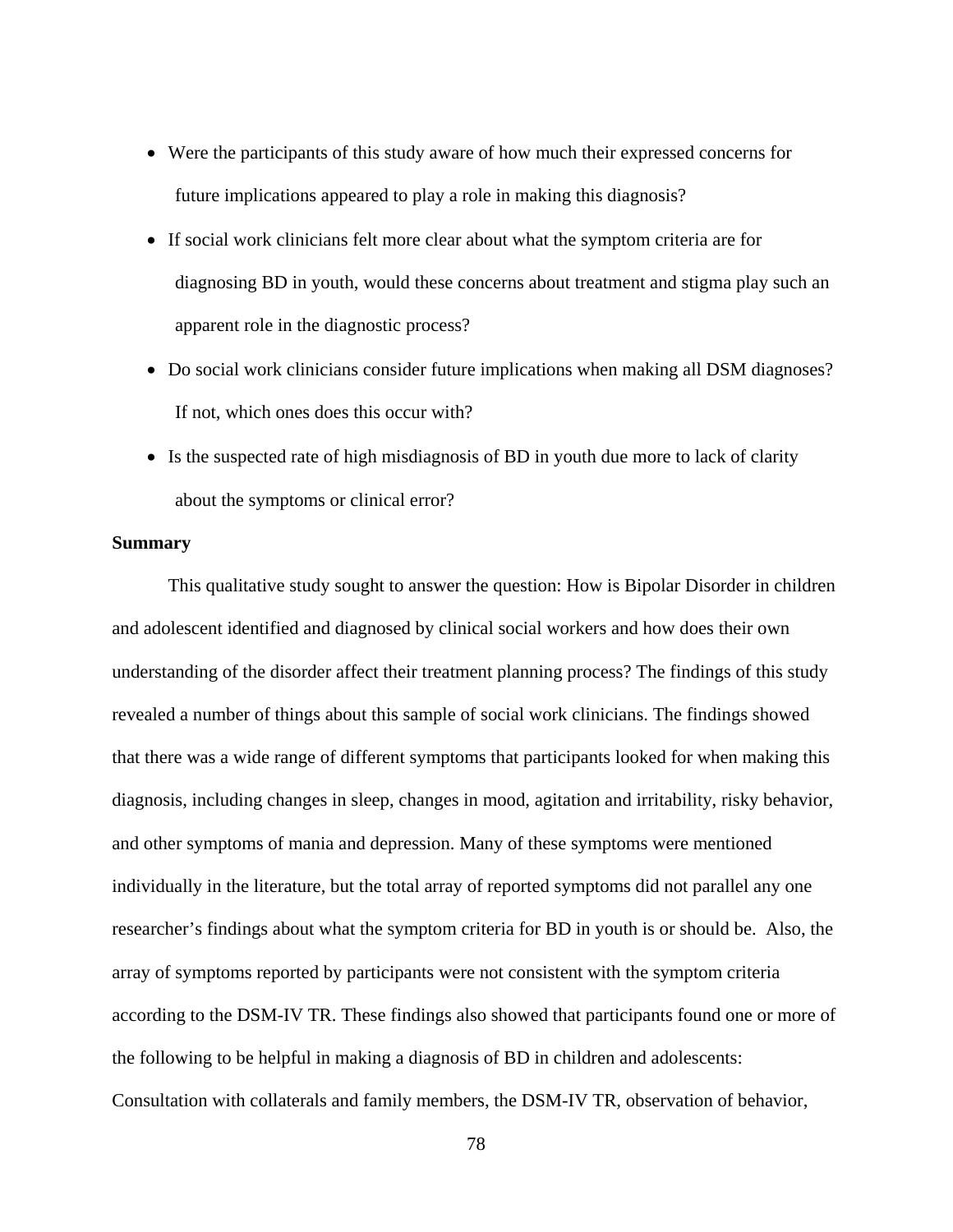longitudinal information about the client's history, a previous diagnosis, and psychological tests and mood rating scales to be particularly helpful while making the diagnosis of BD in children and adolescents. Most of these diagnostic related activities were congruent with the literature, although questions were raised about why some of these were more helpful with one age population than another. Some of the things that participants reported struggling with while making this diagnosis were: Differentiating symptoms of BD from symptoms of other disorders, the possible implications of labeling a child such a severe diagnosis, and parent or client investment in the BD diagnosis. These struggles showed that participants pay attention to a number of external factors when making a BD diagnosis in a child or adolescent. Most participants reported that making this diagnosis either helped them or helped the client or family better understand some element of the client's illness. Participants reported that this diagnosis increased their use of psychiatry, medications, and psychoeducation with the client, family, and other involved parties; all of which are described as effective means of treatment by the literature.

The findings of this study did suggest some answers to the question of how social work clinician's come to decide that a BD diagnosis is the appropriate diagnosis for a child or adolescent. Some of these, such as symptoms looked for and things found to be helpful, were consistent with the literature. However, these findings also illustrated the amount of difficulty the participants of this study encountered while making this diagnosis, and the amount of clarification that still needs to be made around what to look for when making a BD diagnosis in youth. It is the hope of this investigator that this study will encourage others to continue to do research and seek clarification around what BD looks like in children and adolescents and how social work clinicians should diagnosis and treat this condition in children and adolescents.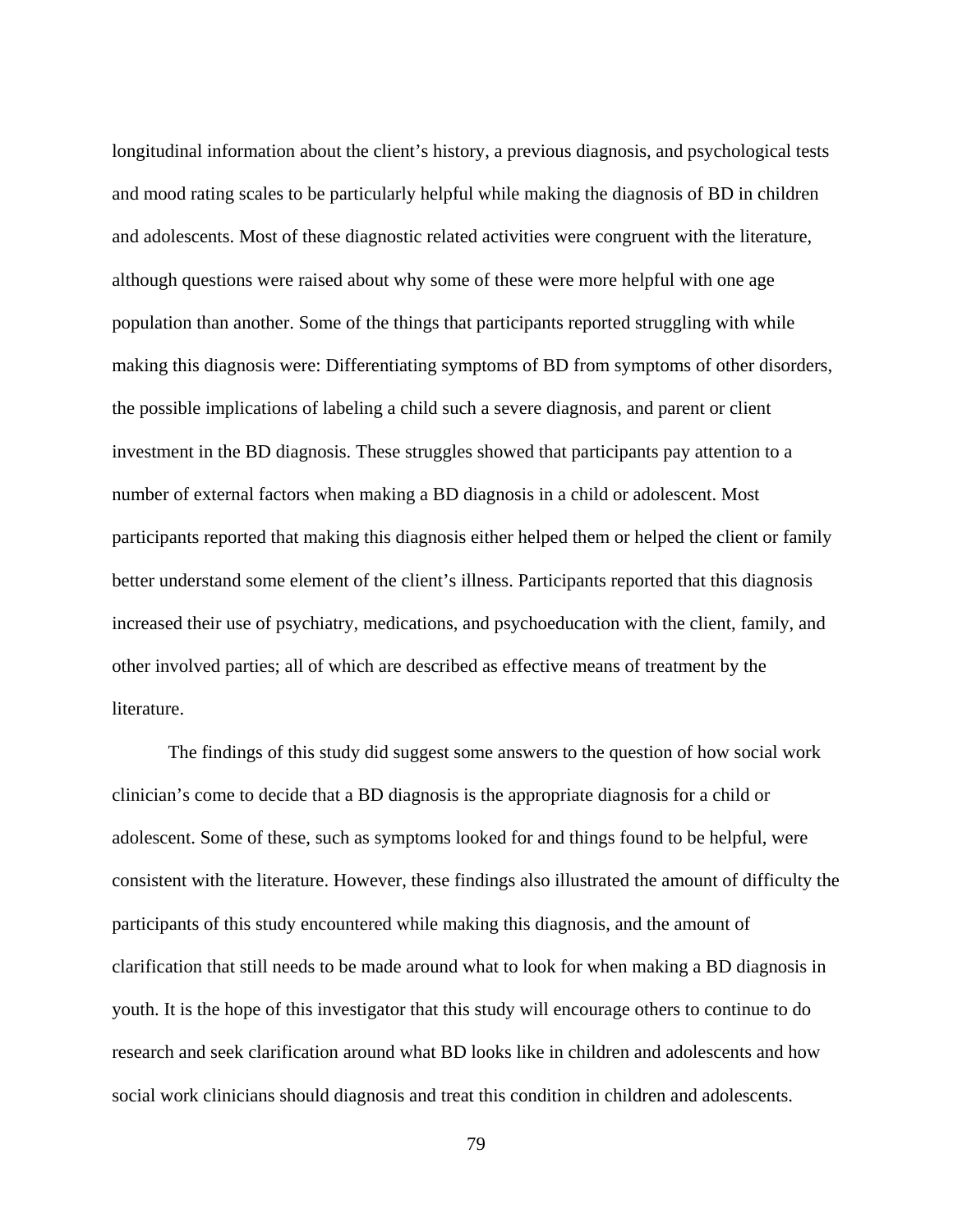#### **References**

American Psychiatric Association. (1980). *Diagnostic and statistical manual of mental disorders.* (3rd ed.). Washington D.C.: American Psychiatric Association.

- American Psychiatric Association. (1994). *Diagnostic and statistical manual of mental disorders DSM-IV.* (4th ed.). Washington D.C.: American Psychiatric Association.
- American Psychiatric Association. (2000). *Diagnostic and statistical manual of mental disorders DSM-IV-TR.* (4th ed.). Washington D.C.: American Psychiatric Association.
- American Psychiatric Association. (2010a). *DSM-5 research planning conference summaries and monographs.* Retrieved from

http://www.dsm5.org/research/Pages/ConferenceSummariesandMonographs.aspx

American Psychiatric Association. (2010b). *Issues pertinent to a developmental approach to bipolar disorder in DSM-5.* [PDF document]. Retrieved from

http://www.dsm5.org/proposedrevisions/pages/proposedrevision.aspx?rid=397#

American Psychiatric Association. (2010c). *Justification for temper dysregulation disorder with dysphoria.* [PDF document]. Retrieved from

http://www.dsm5.org/proposedrevisions/pages/proposedrevision.aspx?rid=397#

- Atmaca, M., Ozler, S., Topuz, M., & Goldstein, S. (2009). Attention deficit hyperactivity disorder erroneously diagnosed and treated as bipolar disorder. *Journal of Attention Disorders*, 13(2), 197-198. doi:10.1177/1087054709332407
- Baroni, A., Lunsford, J., Luckenbaugh, D., Towbin, K., & Leibenluft, E. (2009). Practitioner review: The assessment of bipolar disorder in children and adolescents. *Journal of Child*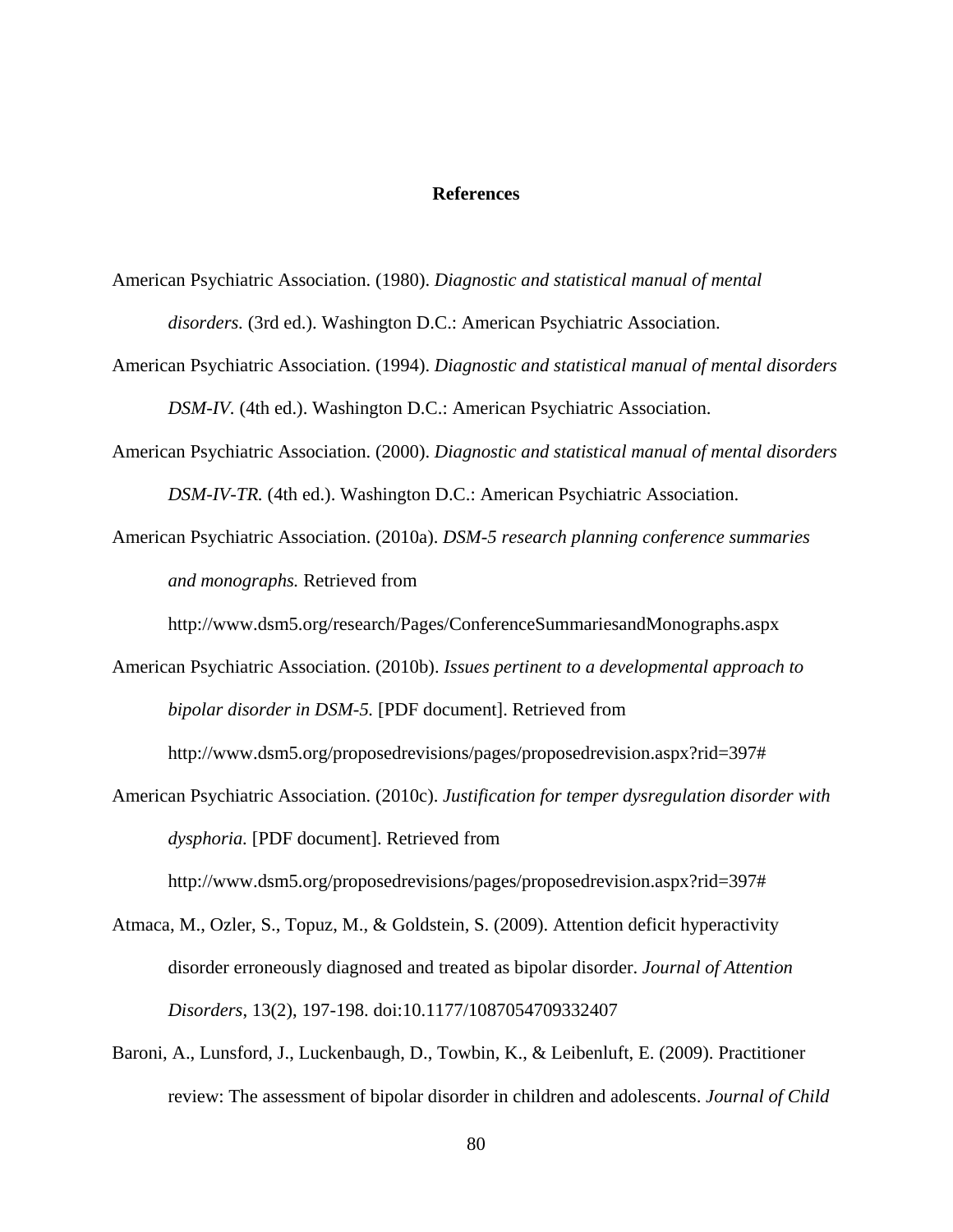*Psychology and Psychiatry, 50*(3), 203-215. doi:10.1111/j.1469-7610.2008.01953.x.

- Betts, L. (2005). *Social worker's perceptions of the diagnosis of bipolar disorder in children ages 6-12 years old.* MSW thesis, Smith College School for Social Work, Northampton, MA.
- Biederman, J., Faraone, S., & Mick, E. (1996). Attention-deficit hyperactivity disorder and juvenile mania: An overlooked comorbidity?. *Journal of the American Academy of Child and Adolescent Psychiatry*, *35*, 997-1008.
- Biederman, J., Faraone, S. V., Wozniak, J., Mick, E., Kwon, A., Cayton, G. A., & Clark, S. V. (2005). Clinical correlates of bipolar disorder in a large, referred sample of children and adolescents. *Journal of Psychiatric Research*, *39*(6), 611-622. doi:10.1016/j.jpsychires.2004.08.003
- Birmaher, B., Axelson, D., Goldstein, B., Strober, M., Gill, M., Hunt, J.,…Keller, M. (2009a). Four-year longitudinal course of children and adolescents with bipolar spectrum disorders: The Course and Outcome of Bipolar Youth (COBY) study. *The American Journal of Psychiatry*, *166*(7), 795-804. doi:10.1176/appi.ajp.2009.08101569.
- Birmaher, B., Axelson, D., Strober, M., Gill, M., Valeri, S., Chiappetta, L.,…Keller, M. (2006). Clinical course of children and adolescents with bipolar spectrum disorders. *Archives of General Psychiatry*, *63*(2), 175-183. doi:10.1001/archpsyc.63.2.175
- Birmaher, B., Axelson, D., Strober, M., Gill, M., Yang, M., Ryan, N.,…Leonard, H. (2009b). Comparison of manic and depressive symptoms between children and adolescents with bipolar spectrum disorders. *Bipolar Disorders*, *11*(1), 52-62. doi:10.1111/j.1399- 5618.2008.00659.x

Brotman, M. A., Rich, B. A., Guyer, A. E., Lunsford, J. R., Horsey, S. F., Reising, M.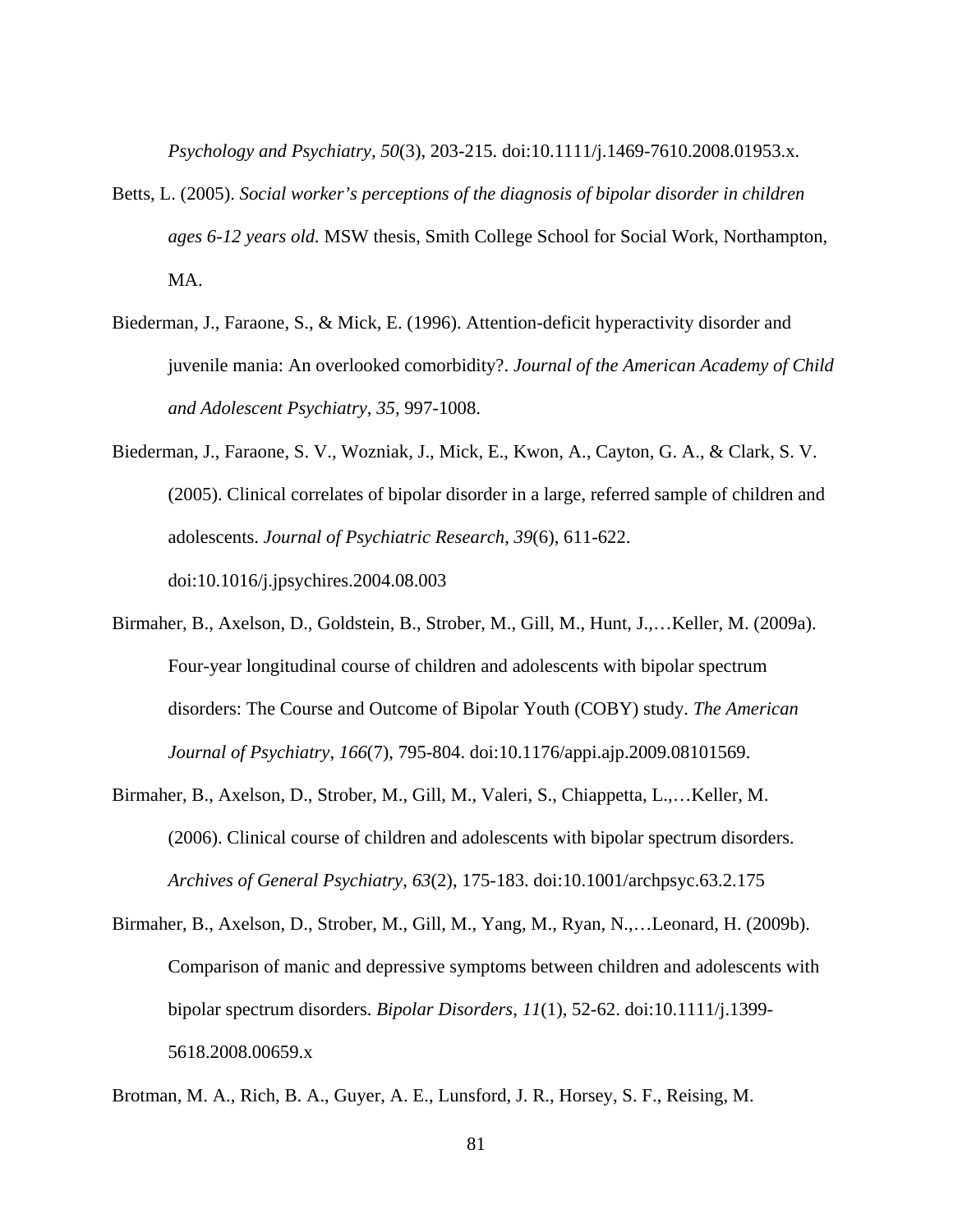M.,…Leibenluft, E. (2010). Amygdala activation during emotion processing of neutral faces in children with severe mood dysregulation versus ADHD or bipolar disorder. *American Journal of Psychiatry*, *167*(1), 61-69. doi:10.1176/appi.ajp.2009.0901 0043

Brotman, M. A., Schmajuk, M., Rich, B. A., Dickstein, D. P., Guyer, A. E., Costello, E.,…Leibenluft, E. (2006). Prevalence, clinical correlates, and longitudinal course of severe mood dysregulation in children. *Biological Psychiatry*, *60*(9), 991-997. doi:10.1016/j.biopsych.2006.08.042

- Bucciarelli, C. (2005). *Addicted and mentally ill: Stories of courage, hope, and empowerment.*  New York: Haworth Press.
- Carlson, G. A., Bromet, E. J., Driessens, C., Mojtabai, R., & Schwartz, J. E. (2002). Age at onset, childhood psychopathology, and 2-year outcome in psychotic bipolar disorder. *American Journal of Psychiatry*, *159*(2), 307-309. doi:10.1176/appi.ajp.159.2.307
- Chang, K., Blasey, C., Ketter, T., & Steiner, H. (2001). Family environment of children and adolescents with bipolar parents. *Bipolar Disorders*, *3*(2), 73-78. doi:10.1034/j.1399- 5618.2001.030205.x
- Cicchetti, D., & Rogosch, F. A. (2002). A developmental psychopathology perspective on adolescence. *Journal of Consulting and Clinical Psychology, 70*(1), 6-20. doi:10.1037/0022-006X.70.1.6
- Corcoran, J., & Walsh, J. (2006). *Clinical assessment and diagnosis in social work practice.*  [Kindle version]. Oxford : Oxford University Press.
- Daly, I. (1997). Mania. *The Lancet*, *349*(9059), 1157-1160. doi:10.1016/S0140-6736(96)07253-4
- DelBello, M. O., Soutullo, C. A., & Strakowski, S. M. (2000). Racial differences in treatment of adolescents with bipolar disorder. *The American Journal of Psychiatry*, 157(5), 837-838.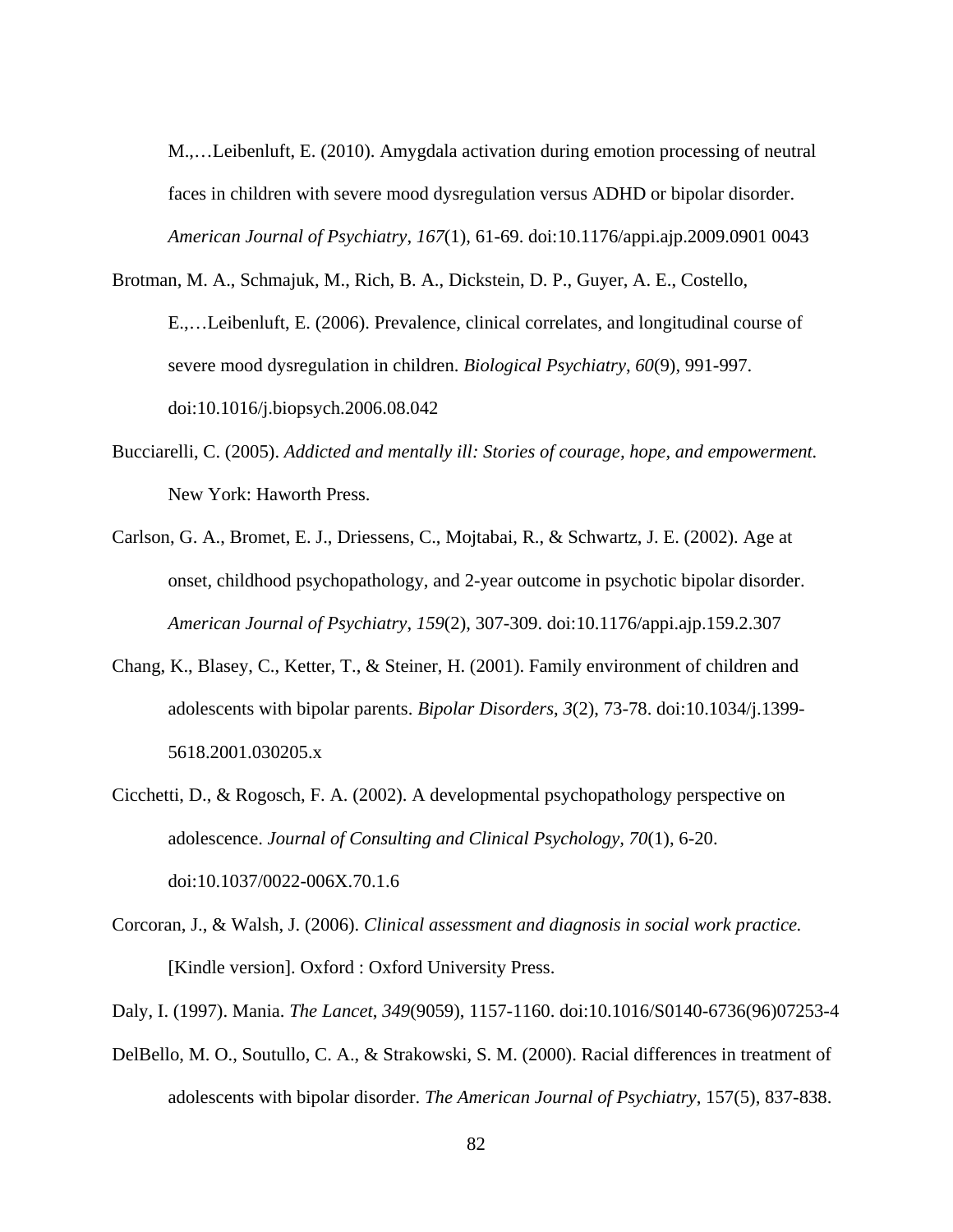doi:10.1176/appi.ajp.157.5.837-a

- Diler, R. S., Birmaher, B., Miklowitz, D. J. (2010). Clinical presentation and longitudinal course of bipolar spectrum disorders in children and adolescents. In D. Miklowitz & D. Cicchetti (Eds.), *Understanding bipolar disorder: A developmental psychopathology perspective.* (pp. 135-165). New York: The Guilford Press.
- Drive, H. & Garb, H. N. (1997). Race bias, social class bias, and gender bias in clinical judgment. *Clinical Psychology: Science and Practice*, 4(2), 99-120. Retrieved from http://www.wiley.com/bw/journal.asp?ref=0969-5893&site=1
- Dunner, D. L. (2003). Clinical consequences of under-recognized bipolar spectrum disorder. *Bipolar Disorders*, 5(6), 456-463. doi:10.1046/j.1399-5618.2003.00073.x
- Evans-Lacko, S. E., Spencer, C. S., Logan, J. E., & Riley, A. W. (2010). Patterns and predictors of restrictive health care service use by youths with bipolar disorder. *Administration and Policy in Mental Health and Mental Health Services Research*, 37(5), 379-387. doi:10.1007/s10488-009-0248-5
- Findling, R., Gracious, B., McNamara, N., Youngstrom, E., Demeter, C., Branicky, L., & Calabrese, J. (2001). Rapid, continuous cycling and psychiatric co-morbidity in pediatric bipolar I disorder. *Bipolar Disorders*, *3*(4), 202-210. doi:10.1034/j.1399- 5618.2001.030405.x
- Findling, R. L., McNamara, N. K., Gracious, B. L., Youngstrom, E. A., Stansbrey, R. J., Reed, M. D.,…Calabrese, J. R. (2003). Combination lithium and divalproex sodium in pediatric bipolarity. *Journal of the American Academy of Child & Adolescent Psychiatry*, *42*(8), 895-901. doi:10.1097/01.CHI.0000046893.27264.53

First, M. B. (2010). Externalizing disorders of childhood (attention-deficit/hyperactivity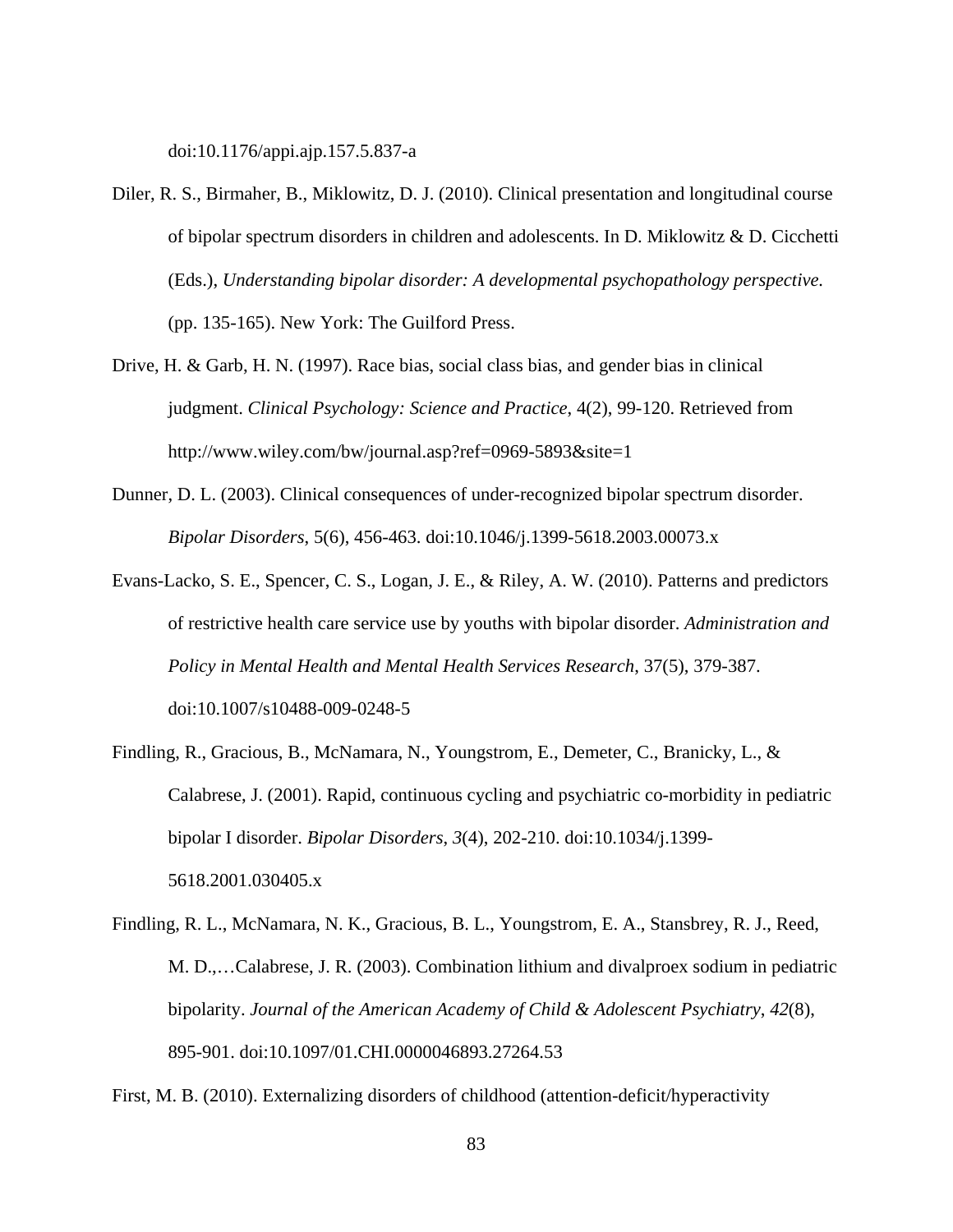disorder, conduct disorder, oppositional-defiant disorder, juvenile bipolar disorder). Retrieved from

http://www.dsm5.org/Research/Pages/ExternalizingDisordersofChildhood%28Attention-

deficitHyperactivityDisorder,ConductDisorder,Oppositional-DefiantDisorder,Juven.aspx

- Flaherty, J. A. & Meagher, R. (1980). Measuring racial bias in inpatient treatment. *The American Journal of Psychiatry, 137*(6)*,* 679-682. http://ajp.psychiatryonline.org/
- Frank, J. D. & Frank, J. B. (1991). *Persuasion and healing: A comparative study of psychotherapy* (3<sup>rd</sup> ed). Baltimore: Johns Hopkins University Press.
- Gambrill, E. D. (2002). Encouraging transparency. *Journal of Social Work Education*, *38*(2), 211-215. Retrieved from http://www.cswe.org/Publications/JSWE.aspx
- Garb, H. N. (2005). Clinical judgment and decision making. *Annual Review of Clinical Psychology*, 1(1), 67-89. doi:10.1146/annurev.clinpsy.1.102803.143810
- Geller, B., Craney, J. L., Bolhofner, K., Nickelsburg, M. J., Williams, M., & Zimerman, B. (2002). Two-year prospective follow-up of children with a prepubertal and early adolescent bipolar disorder phenotype. *The American Journal of Psychiatry*, 159(6), 927- 933. doi:10.1176/appi.ajp.159.6.927
- Geller, B., Tillman, R., Craney, J. L., & Bolhofner, K. (2004). Four-year prospective outcome and natural history of mania in children with a prepubertal and early adolescent bipolar disorder phenotype. *Archives of General Psychiatry*, *61*(5), 459-467. doi:10.1001/archpsyc.61.5.459
- Goldstein, T. R., Axelson, D. A., Birmaher, B., & Brent, D. A. (2007). Dialectical behavior therapy for adolescents with bipolar disorder: A 1-year open trial. *Journal of the American Academy of Child & Adolescent Psychiatry*, *46*(7), 820-830.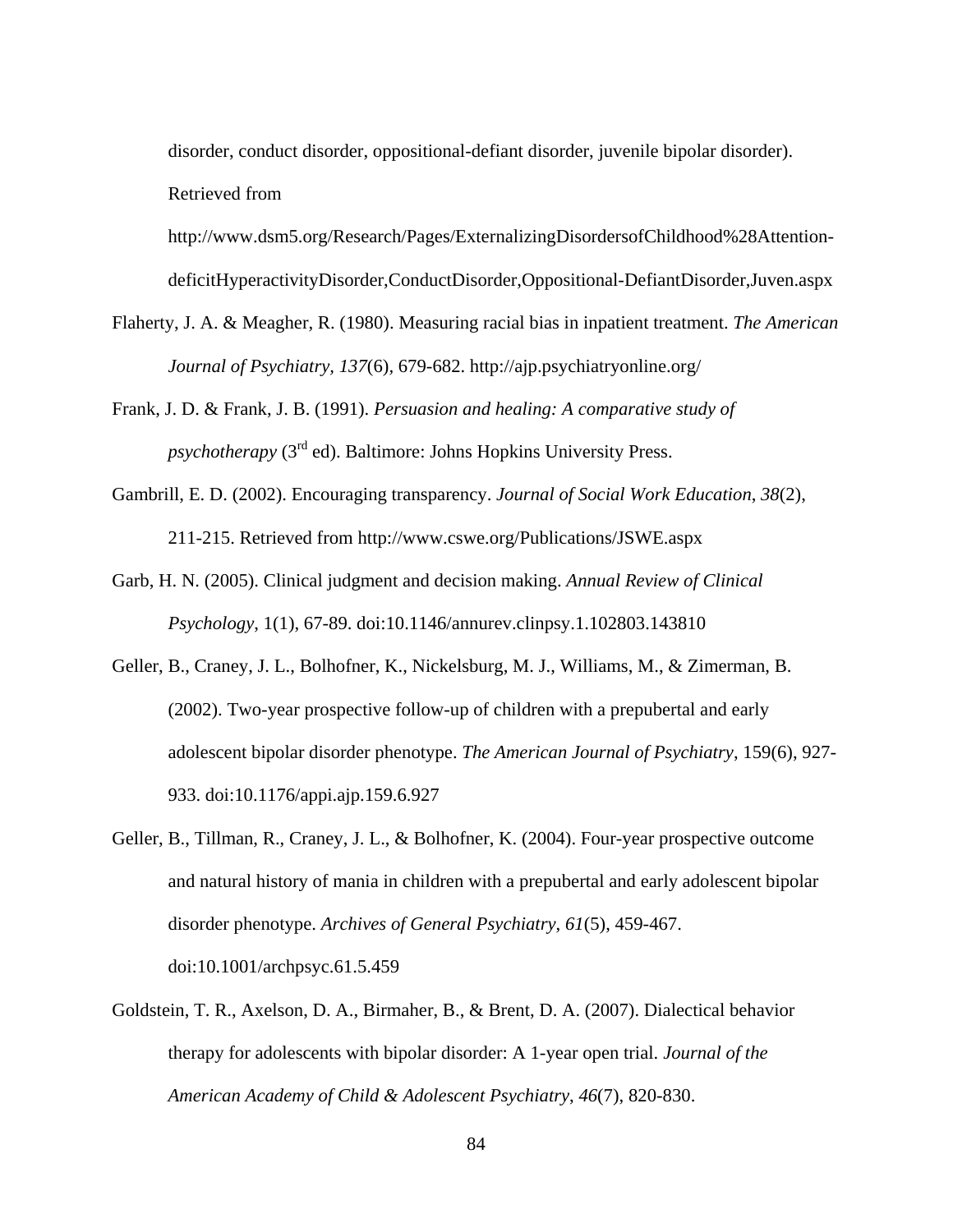doi:10.1097/chi.0b013e31805c1613

- Guyer, A. E., McClure, E. B., Adler, A. D., Brotman, M. A., Rich, B. A., Kimes, A. S., & ... Leibenluft, E. (2007). Specificity of facial expression labeling deficits in childhood psychopathology. *Journal of Child Psychology and Psychiatry*, 48(9), 863-871. doi:10.1111/j.1469-7610.2007.01758.x
- Hensch, T., Himmerich, H., & Hegerl, U. (2011). ADHD and bipolar disorder: Common causes common cure?. *Journal of Attention Disorders*, 15(2), 99-100. doi:10.1177/1087054709357405
- Jerrell, J. M. (2003). Are assessment and treatment influenced by ethnicity and gender?. *Psychiatric Times*, *20*(10), 71-74. Retrieved http://www.psychiatrictimes.com
- Kaufman, J., Birmaher, B., Brent, D., Rao, U., Flynn, C., Moreci, P.,…Ryan, N. (1997). Schedule for affective disorders and schizophrenia for school-age children-present and lifetime version (K-SADS-PL): Initial reliability and validity data. *Journal of the American Academy of Child and Adolescent Psychiatry*, *36*(7), 980-988. doi:10.1097/00004583-199707000-00021
- Kowatch, R. A., Fristad, M., Birmaher, B., Wagner, K., Findling, R. L., & Hellander, M. (2005). Treatment guidelines for children and adolescents with bipolar disorder. *Journal of the American Academy of Child & Adolescent Psychiatry*, 44(3), 213-235. doi:10.1097/00004583-200503000-00006
- Kowatch, R. A., Strawn, J. R., & DelBello, M. P. (2010). Developmental considerations in the pharmacological treatment of youth with bipolar disorder. In D. Miklowitz & D. Cicchetti (Eds.), *Understanding bipolar disorder: A developmental psychopathology perspective.* (pp. 67-107). New York: The Guilford Press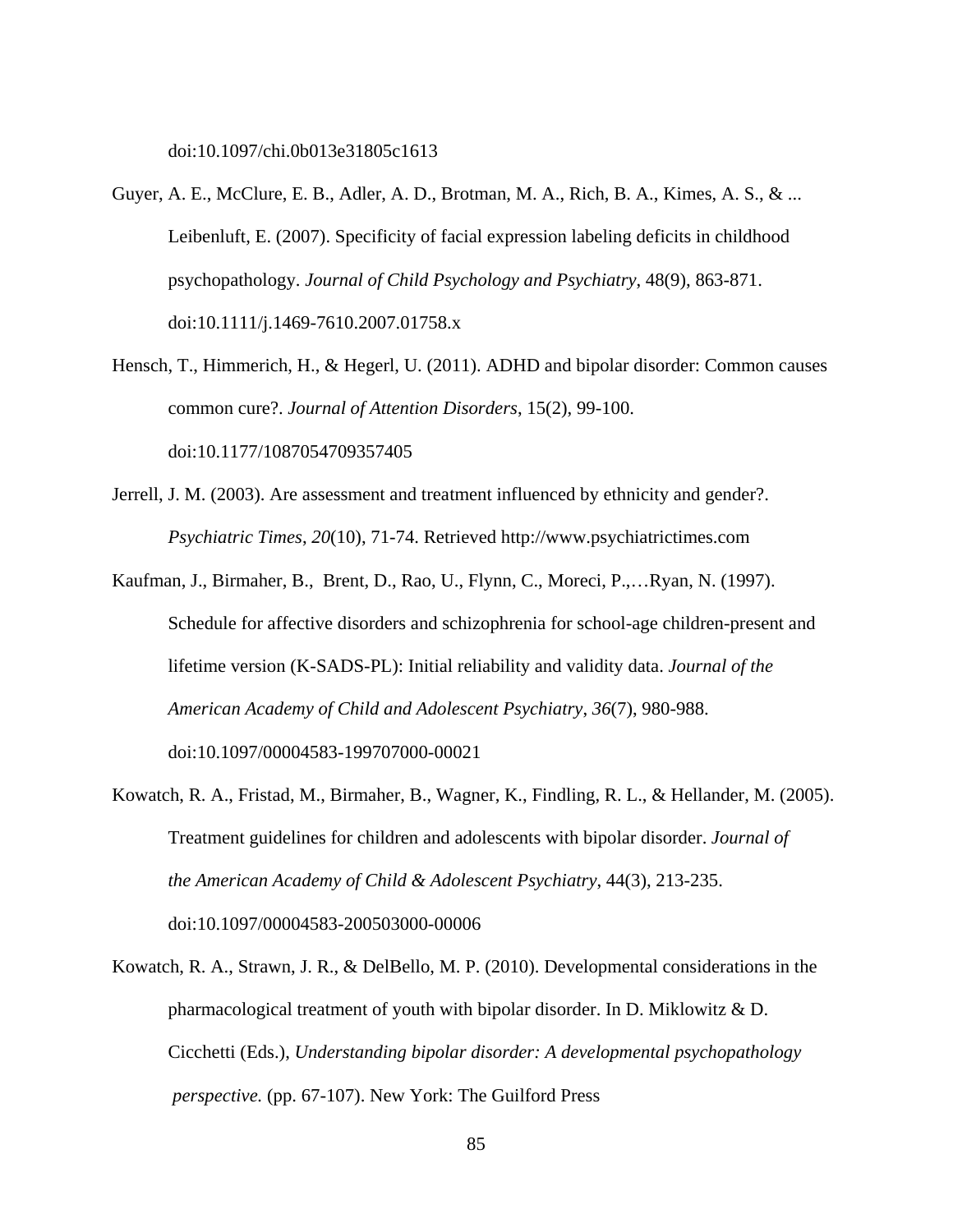- Kowatch, R. A., Suppes, T., Carmody, T. J., Bucci, J. P., Hume, J. H., Kromelis, M., & ... Rush, A. N. (2000). Effect size of lithium, divalproex sodium, and carbamazepine in children and adolescents with bipolar disorder. *Journal of the American Academy of Child & Adolescent Psychiatry*, 39(6), 713-720. doi:10.1097/00004583-200006000-00009
- Kutchins, H., & Kirk, S. A. (1997). *Making us crazy: DSM: The psychiatric bible and the creation of mental disorders*. New York, NY US: Free Press.
- Lapalme, M., Hodgins, S., & LaRoche, C. (1997). Children of parents with bipolar disorder: A metaanalysis of risk for mental disorders. *The Canadian Journal of Psychiatry / La Revue canadienne de psychiatrie*, 42(6), 623-631. Retrieved from https://ww1.cpa-apc.org/Publications/cjpHome.asp
- Leibenluft, E., Charney, D. S., Towbin, K. E., Bhangoo, R. K., & Pine, D. S. (2003). Defining clinical phenotypes of juvenile mania. *The American Journal of Psychiatry*, *160*(3), 430- 437. doi:10.1176/appi.ajp.160.3.430
- Leibenluft, E., Cohen, P., Gorrindo, T., Brook, J. S., & Pine, D. S. (2006). Chronic versus episodic irritability in youth: A community-based, longitudinal study of clinical and diagnostic associations. *Journal of Child and Adolescent Psychopharmacology*, *16*(4), 456-466. doi:10.1089/cap.2006.16.456
- Leverich, G. S., McElroy, S. L., Suppes, T., Keck, P. r., Denicoff, K. D., Nolen, W. A., & ... Post, R. M. (2002). Early physical and sexual abuse associated with an adverse course of bipolar illness. *Biological Psychiatry*, 51(4), 288-297. doi:10.1016/S0006- 3223(01)01239-2
- Lewinsohn, P. M., Klein, D. N., & Seeley, J. R. (1995). Bipolar disorders in a community sample of older adolescents: Prevalence, phenomenology, comorbidity, and course. *Journal of*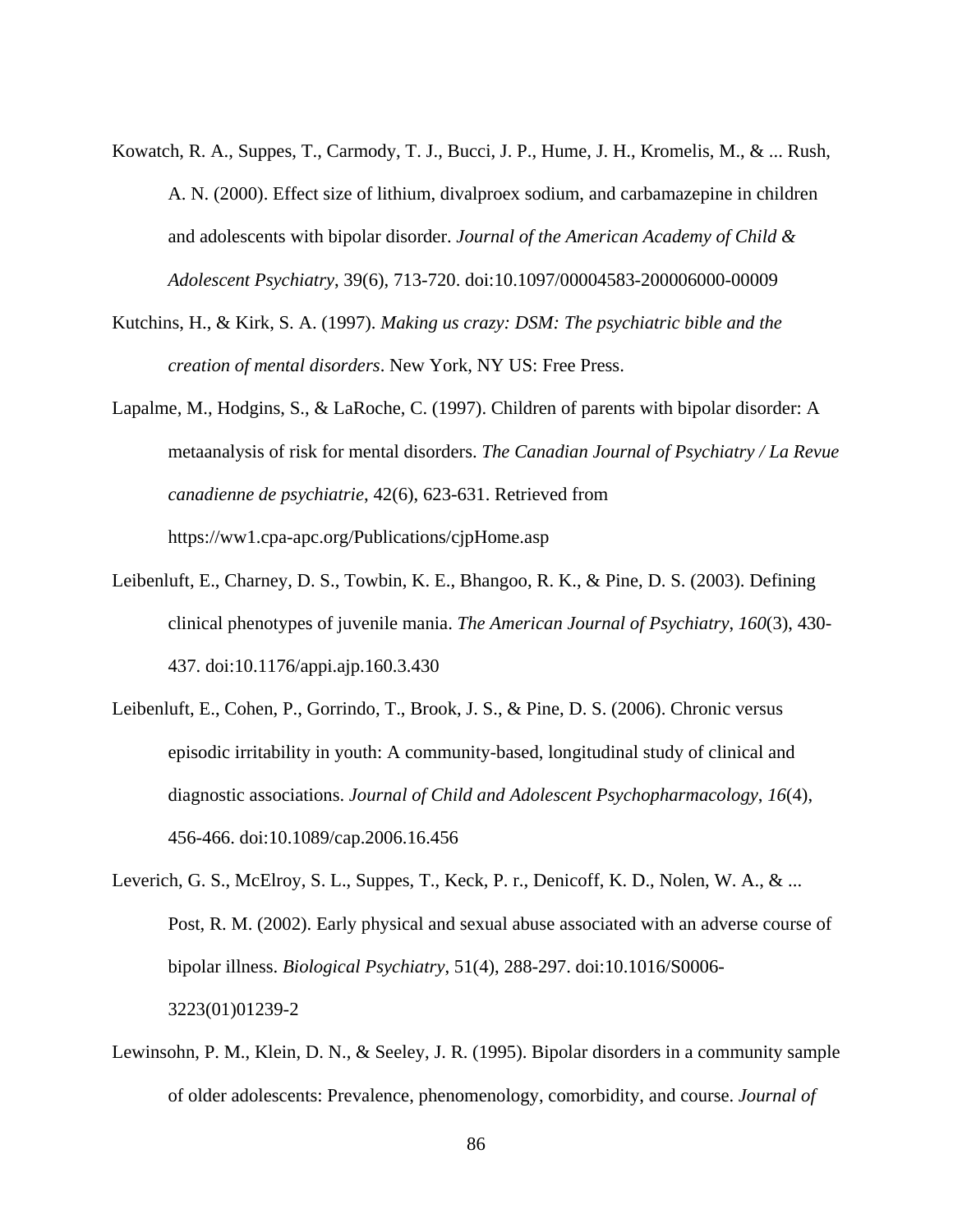*the American Academy of Child & Adolescent Psychiatry*, 34(4), 454-463. Retrieved from *www.jaacap.com* 

- Masi, G., Mucci, M., Pias, P., & Muratori, F. (2011). Managing bipolar youths in a psychiatric inpatient emergency service. *Child Psychiatry and Human Development*, 42(1), 1-11. doi:10.1007/s10578-010-0197-y
- Masi, G., Perugi, G., Toni, C., Millepiedi, S., Mucci, M., Bertini, N., & Akiskal, H. S. (2006). The clinical phenotypes of juvenile bipolar disorder: Toward a validation of the episodicchronic-distinction. *Biological Psychiatry*, *59*(7), 603-610. doi:10.1016/j.biopsych.2005.08.034
- McIntosh, D. E., & Trotter, J. S. (2006). Early onset bipolar spectrum disorder: Psychopharmacological, psychological, and educational management. *Psychology in the Schools*, 43(4), 451-460. doi:10.1002/pits.20159
- Mendenhall, A. N., Fristad, M. A. (2010). Psychoeducational psychotherapy for children with bipolar disorder. In D. Miklowitz & D. Cicchetti (Eds.), *Understanding bipolar disorder: A developmental psychopathology perspective.* (pp. 494-521). New York: The Guilford Press.
- Meyer, S. E. & Carlson, G. A. (2010). Development, Age of Onset, and Phenomenology in Bipolar Disorder. In D. Miklowitz & D. Cicchetti (Eds.), *Understanding bipolar disorder: A developmental psychopathology perspective.* (pp. 35-66). New York: The Guilford Press.
- Meyer, S. E., Carlson, G. A., Wiggs, E. A., Ronsaville, D. S., Martinez, P. E., Klimes-Dougan,…Radke-Yarrow, M. (2006). A prospective high-risk study of the association among maternal negativity, apparent frontal lobe dysfunction, and the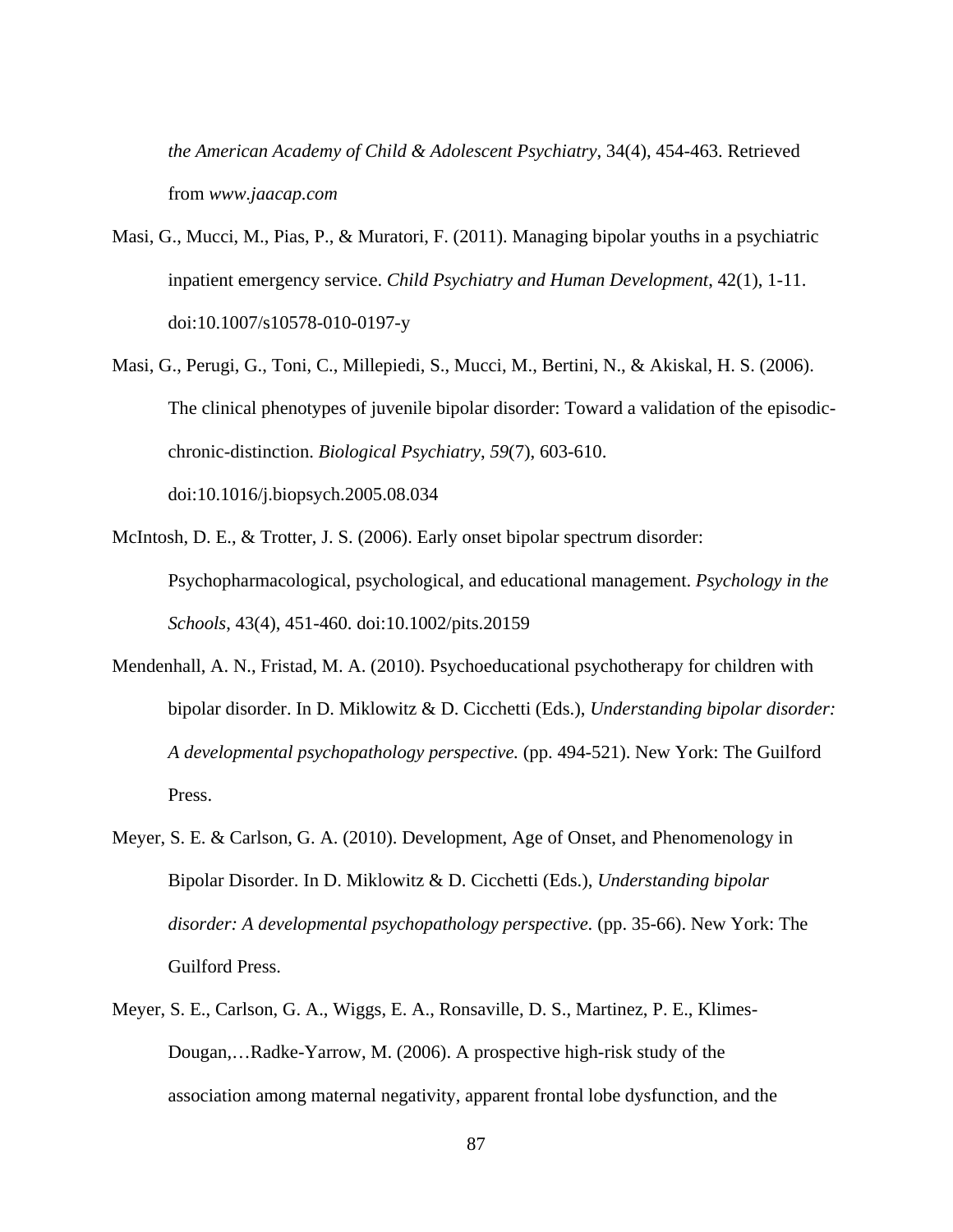development of bipolar disorder. *Development and Psychopathology*, 18(2), 573-589. doi:10.1017/S0954579406060299

- Miklowitz, D. J. & Goldstein, T. R. (2010). Family-based approaches to treating bipolar disorder in adolescence: family-focused therapy and dialectical behavior therapy. In D. Miklowitz & D. Cicchetti (Eds.), *Understanding bipolar disorder: A developmental psychopathology perspective.* (pp. 466-493). New York: The Guilford Press.
- Miller, A. L., Rathus, J. H., & Linehan, M. M. (2006). *Dialectical behavior therapy with suicidal Adolescents.* New York: Guilford Press.
- Moreno, C., Laje, G., Blanco, C., Jiang, H., Schmidt, A., & Olfson, M. (2007). National trends in the outpatient diagnosis and treatment of bipolar disorder in youth. *Archives of General Psychiatry*, *64*(9), 1032-1039. doi:10.1001/archpsyc.64.9.1032.
- Muroff, J., Edelsohn, G., Joe, S., & Ford, B. (2008). The role of race in diagnostic and disposition decision making in a pediatric psychiatric emergency service. *General Hospital Psychiatry*, *30*(3), 269-276. doi:10.1016/j.genhosppsych.2008.01.003.
- Neighbors, H. W., Trierweiler, S. J., Ford, B. C., & Muroff, J. R. (2003). Racial differences in DSM diagnosis using a semi-structured instrument: the importance of clinical judgment in the diagnosis of african americans. *Journal of Health & Social Behavior*, *44*(3), 237-256. doi:10.2307/1519777
- Nottelmann, E., Biederman, J., Birmaher, B., Carlson, G. A., Chang, K. D., Fenton, W. S.,... Weller, E. (2001). National Institute of Mental Health research roundtable on prepubertal bipolar disorder. *Journal of the American Academy of Child & Adolescent Psychiatry*, *40*(8), 871-878. doi:10.1097/00004583-200108000-00007

Olfson, M., Crystal, S., Gerhard, T., Huang, C. S., & Carlson, G. A. (2009). Mental health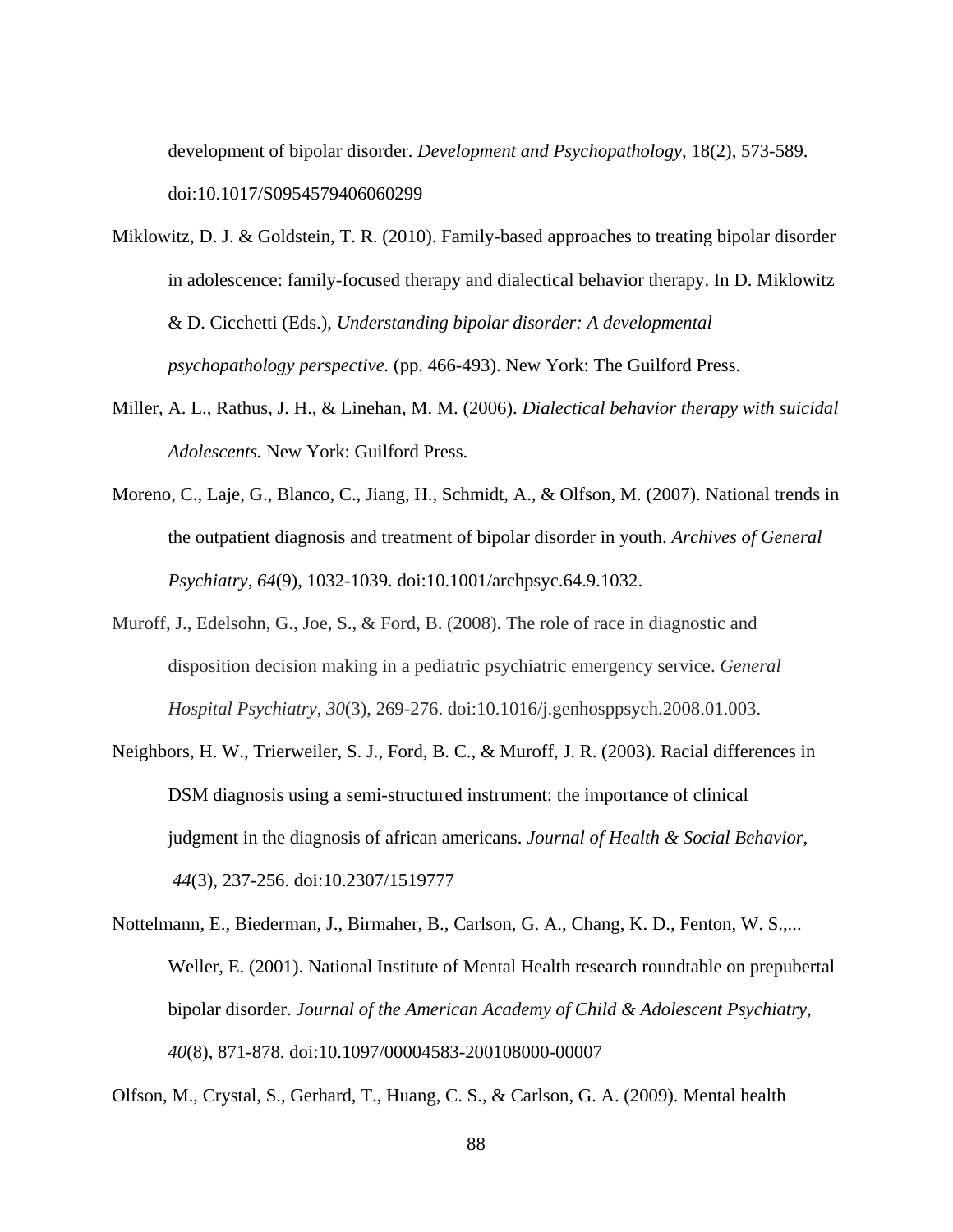treatment received by youths in the year before and after new diagnosis of bipolar disorder. *Psychiatric Services*, 60(8), 1098-1106. doi:10.1176/appi.ps.60.8.1098

- O'Neill, J. V. (1999). New diagnosis framework: NASW involved in setting codes for functioning. *NASW News, 49*(1), 9. Retrieved from http://www.socialworkers.org/pubs/news/
- Overton, S. L., & Medina, S. L. (2008). The stigma of mental illness. *Journal of Counseling & Development*, 86(2), 143-151. Retrieved from http://www.counseling.org/publications/journals.aspx
- Padgett, D. K. (2009, April). Qualitative and mixed methods in social work knowledge development. *Social Work*. pp. 101-105. Retrieved from www.socialworkers.org
- Papolos, D. M., & Papolos, J. (2006). *The bipolar child: the definitive and reassuring guide to childhood's most misunderstood disorder -- third edition* (3 Reprint ed.). New York City: Broadway.
- Parens, E., & Johnston, J. (2010). Controversies concerning the diagnosis and treatment of bipolar disorder in children. *Child and Adolescent Psychiatry and Mental Health*, *4*. doi:10.1186/1753-2000-4-9.
- Parens, E., Johnston, J., & Carlson, G. A. (2010). Pediatric mental health care dysfunction disorder?. *The New England Journal of Medicine*, 362(20), 1853-1855. doi:10.1056/NEJMp1003175
- Pellegrini, D., Kosisky, S., Nackman, D., Cytryn, L., McKnew, D. H., Gershon, E., & ... Cammuso, K. (1988). Personal and social resources in children of patients with bipolar affective disorder and children of normal control subjects. In S. Chess, A. Thomas, M. Hertzig, S. Chess, A. Thomas, M. Hertzig (Eds.), *Annual progress in child psychiatry*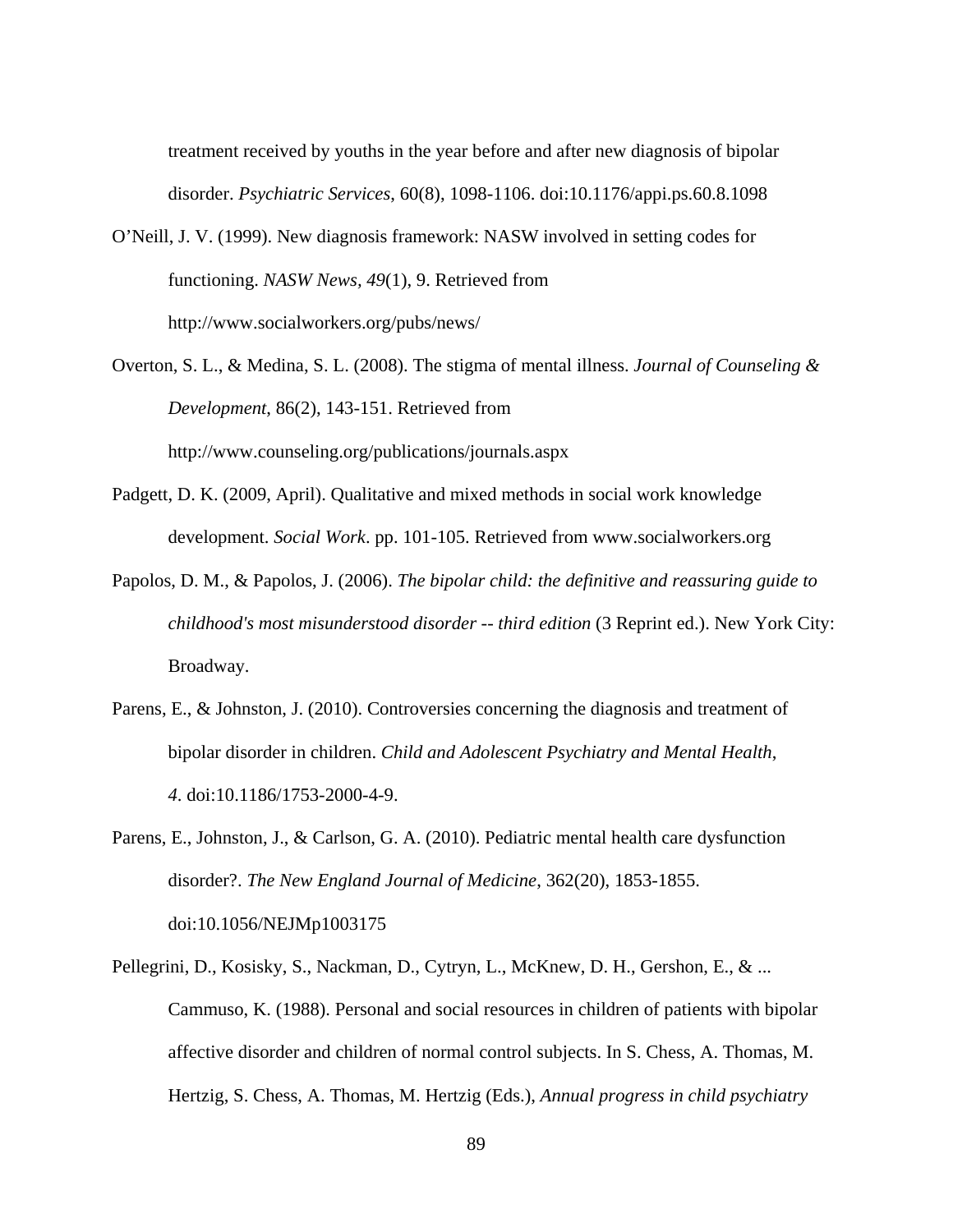*and child development, 1987* (pp. 494-507). Philadelphia, PA US: Brunner/Mazel.

- Perlis, R. H., Vornik, L. A., & Hirschfeld, R. M. (2005). Managing bipolar disorder: misdiagnosis and quality of life. *American Journal of Managed Care, 11*(Suppl. 9), S267-S270. Retrieved from http://www.ajmc.com/
- Petti, T., Reich, W., Todd, R. D., Joshi, P., Galvin, M., Reich, T.,…Nurnberger Jr., J. (2004). Psychosocial variables in children and teens of extended families identified through bipolar affective disorder probands. *Bipolar Disorders*, *6*(2), 106-114. doi:10.1111/j.1399-5618.2004.00105.x
- Pierce, R. D. (2004). A Narrative of Hope. *Psychiatric Rehabilitation Journal*, 27(4), 403-409. doi:10.2975/27.2004.403.409
- Rich, B. A., Grimley, M. E., Schmajuk, M., Blair, K. S., Blair, R. R., & Leibenluft, E. (2008). Face emotion labeling deficits in children with bipolar disorder and severe mood dysregulation. *Development & Psychopathology*, *20*(2), 529-546. doi:10.1017/S0954579408000266
- Rounsaville, B. J. (2007). DSM-V research agenda: Substance abuse/psychosis comorbidity. *Schizophrenia Bulletin*, 33(4), 947-952. doi:10.1093/schbul/sbm054
- Rubin, A., & Babbie, E. R. (2007). *Essential research methods for social work* . Belmont, CA: Thomson/Brooks/Cole.
- Singh, T., & Rajput, M. (2006). Misdiagnosis of bipolar disorder. *Psychiatry (Edgmont)*, 3(10), 57-62. Retrieved from http://www.ncbi.nlm.nih.gov/pmc/journals/901/
- Sommers-Flanagan, J., & Sommers-Flanagan, R. (2009). *Clinical interviewing* (4th ed.). New York: John Wiley & Sons, Inc.

Strakowski, S. M., Shelton, R. C., & Kolbrener, M. L. (1993). The effects of race and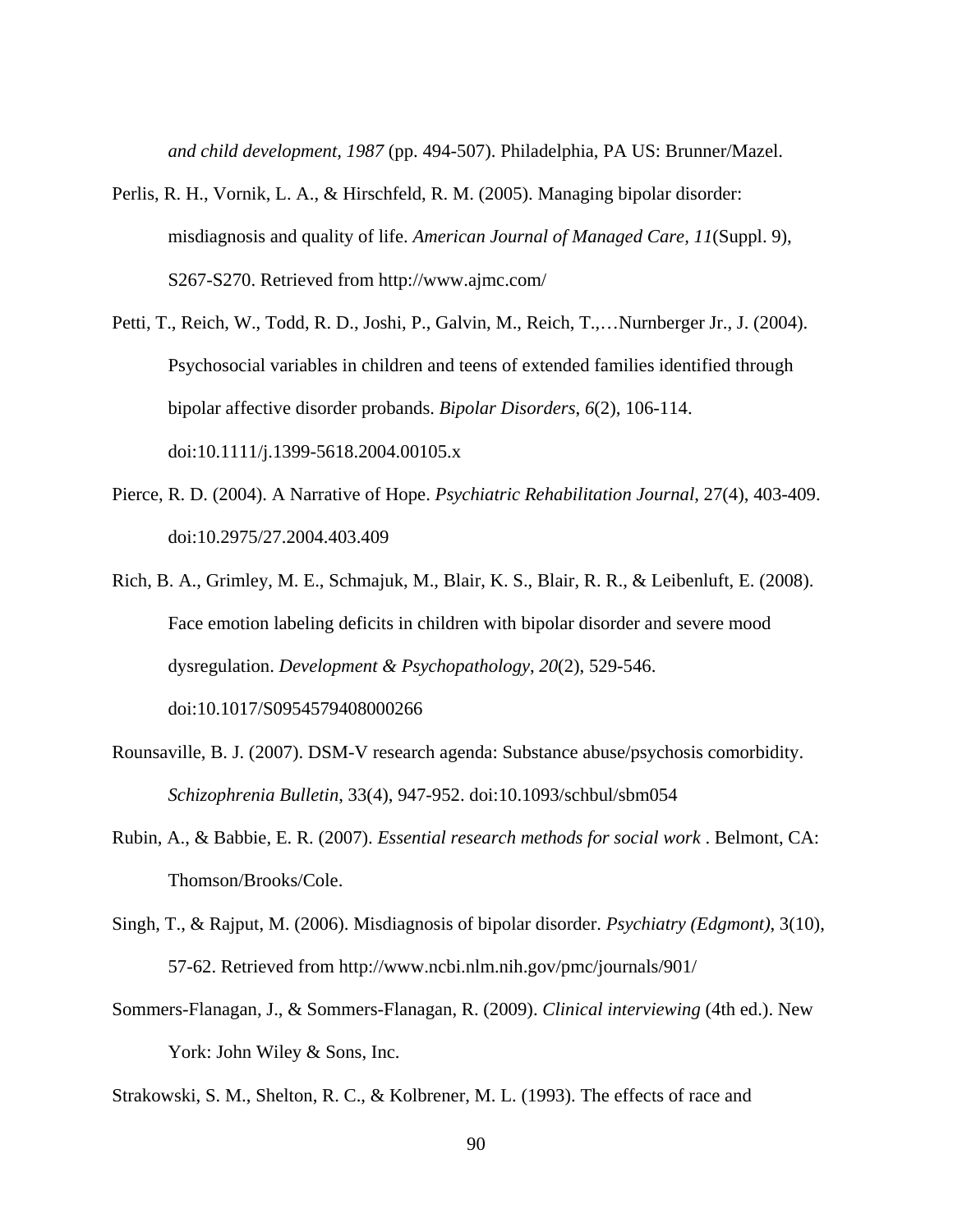comorbidity on clinical diagnosis in patients with psychosis. *Journal of Clinical Psychiatry*, 54(3), 96-102. Retrieved from http://www.psychiatrist.com/

- Strober, M., Schmidt-Lackner, S., Freeman, R., & Bower, S. (1995). Recovery and relapse in adolescents with bipolar affective illness: A five-year naturalistic, prospective follow-up. *Journal of the American Academy of Child & Adolescent Psychiatry*, 34(6), 724-731. doi:10.1097/00004583-199506000-00012
- Volk, H., & Todd, R. (2007). Does the Child Behavior Checklist juvenile bipolar disorder phenotype identify bipolar disorder? *Biological Psychiatry, 6*(2), 115-120. doi:10.1016/j.biopsych.2006.05.036.
- Wakefield, J. C., Schmitz, M. F., First, M. B., & Horwitz, A. V. (2007). Extending the bereavement exclusion for major depression to other losses: Evidence from the national comorbidity survey. *Archives of General Psychiatry*, 64(4), 433-440. doi:10.1001/archpsyc.64.4.433
- Warren, B. J. (2007). Cultural aspects of bipolar disorder: interpersonal meaning for clients & psychiatric nurses. *Journal of Psychosocial Nursing and Mental Health Services, 45*(7), 32-37. Retrieved from http://www.slackjournals.com/jpn

Wozniak, J., Biederman, J., Monuteaux, M. C., Richards, J., & Faraone, S. V. (2002). Parsing the comorbidity between bipolar disorder and anxiety disorders: A familial risk analysis. *Journal of Child and Adolescent Psychopharmacology*, *12*(2), 101-111. doi:10.1089/104454602760219144

Youngerman, J., & Canino, I. A. (1978). Lithium carbonate use in children and adolescents: A survey of the literature. *Archives of General Psychiatry*, *35*(2), 216-224. Retrieved from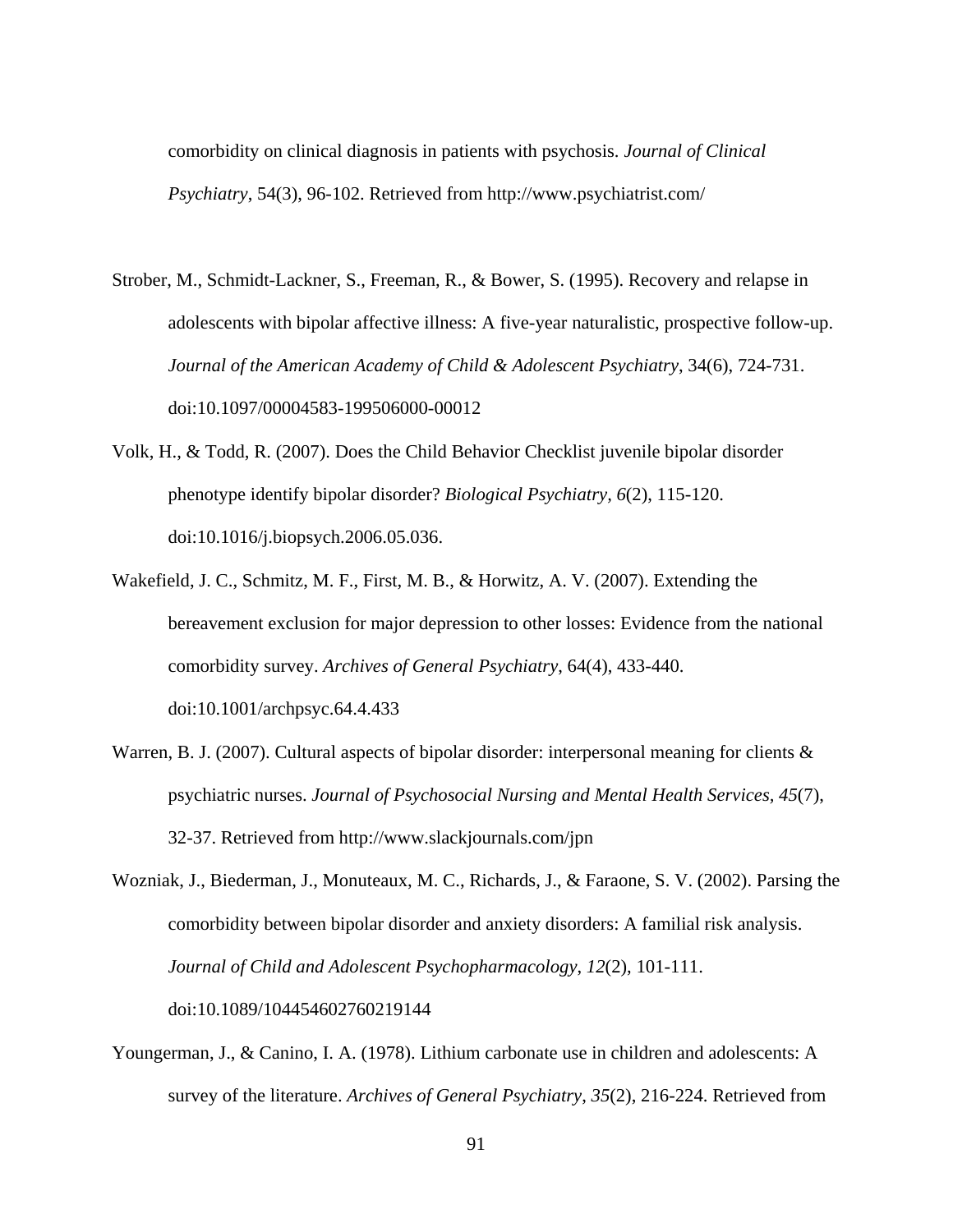http://archpsyc.ama-assn.org/

- Youngstrom, E. (2010). Developmental Psychopathology Perspective on the Assessment and Diagnosis of Bipolar Disorder. In D. Miklowitz & D. Cicchetti (Eds.), *Understanding bipolar disorder: A developmental psychopathology perspective.* (pp. 67-107). New York: The Guilford Press.
- Youngstrom, E., Birmaher, B., & Findling, R. (2008). Pediatric bipolar disorder: Validity, phenomenology, and recommendations for diagnosis. *Bipolar Disorders*, *10*(Suppl. 1), 194-214. doi:10.1111/j.1399-5618.2007.00563.x
- Youngstrom, E., Findling, R., Calabrese, J., Gracious, B., Demeter, C., Bedoya, D.,…Price, M. (2004). Comparing the diagnostic accuracy of six potential screening instruments for bipolar disorder in youths aged 5 to 17 years. *Journal of the American Academy of Child & Adolescent Psychiatry*, *43*(7), 847-858. doi:10.1097/01.chi.0000125091.35109.1e.
- Youngstrom, E. A., Freeman, A. J., & McKewon Jenkins, M. (2009). The assessment of children and adolescents with bipolar disorder. *Child and Adolescent Psychiatric Clinics of North America*, 18(2), 353-390. doi:10.1016/j.chc.2008.12.002
- Youngstrom, E., Meyers, O., Youngstrom, J., Calabrese, J., & Findling, R. (2006). Diagnostic and measurement issues in the assessment of pediatric bipolar disorder: Implications for understanding mood disorder across the life cycle. *Development and Psychopathology*, *18*(4), 989-1021. doi:10.1017/S0954579406060494.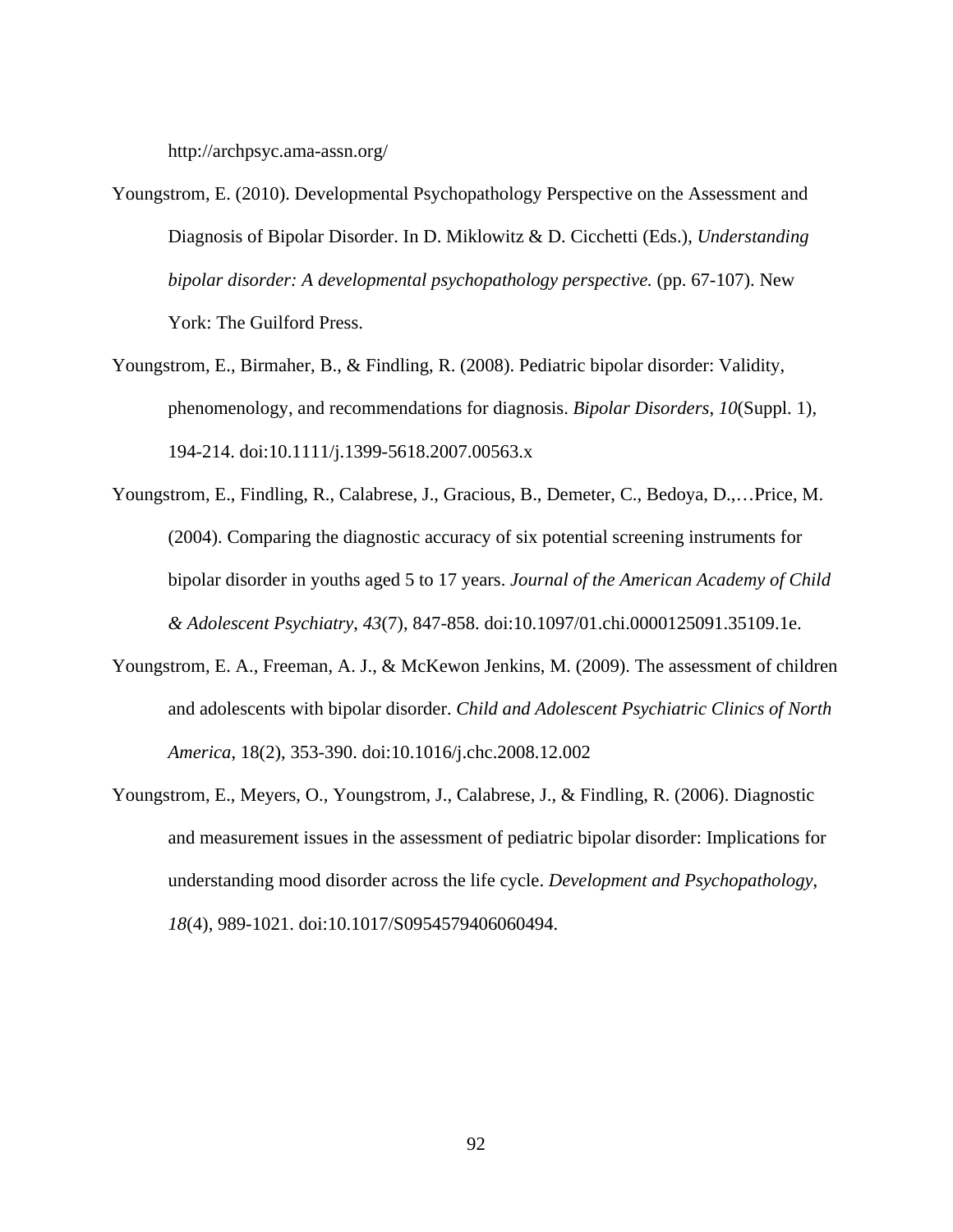### **Appendix A**

## **Approval Letter from the Human Subject Review Board**



Smith College Smith College<br>Northampton, Massachusetts 01063<br>T (413) 585-7950 F (413) 585-7994

January 28, 2011

**Ashley Petitt** 

Dear Ashley,

Your revised materials have been reviewed and they are fine. Everything is now in order and we are happy to give final approval to your interesting study.

Please note the following requirements:

Consent Maintaining Data: You must retain all data and other documents for at least three (3) years past completion of the research activity.

In addition, these requirements may also be applicable:

Amendments: If you wish to change any aspect of the study (such as design, procedures, consent forms or subject population), please submit these changes to the Committee.

Renewal: You are required to apply for renewal of approval every year for as long as the study is active.

Completion: You are required to notify the Chair of the Human Subjects Review Committee when your study is completed (data collection finished). This requirement is met by completion of the thesis project during the Third Summer.

Good luck with your project.

Sincerely,

un Havinan / Cho

Ann Hartman, D.S.W. Chair, Human Subjects Review Committee

CC: Victoria Winbush, Research Advisor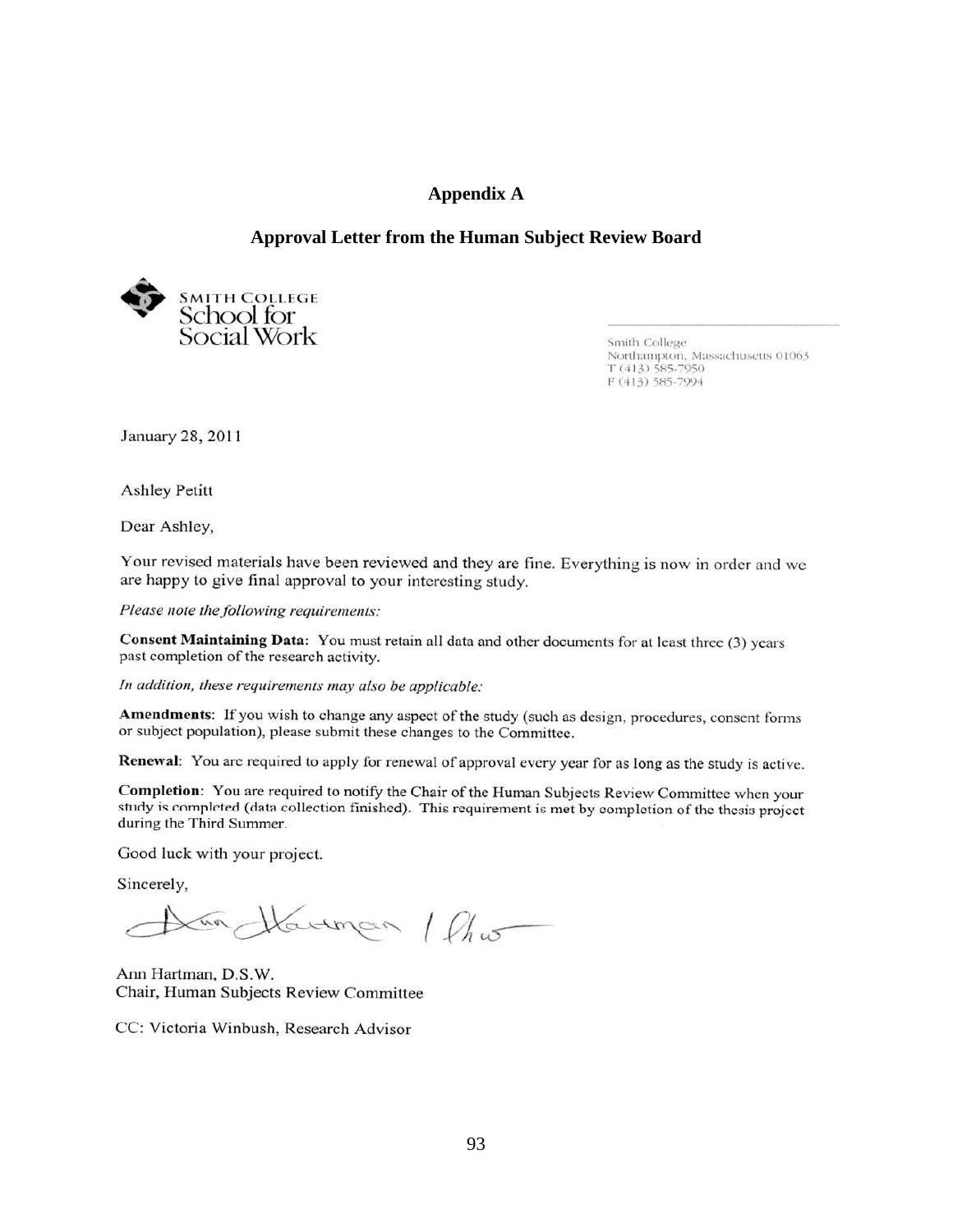## **Appendix B**

## **Recruitment E-mail**

Subject: Social Workers who have diagnosed children/adolescents with bipolar disorder

Body:

# Calling all Social Workers who have diagnosed Children/Adolescents with Bipolar Disorder

Hi Everyone,

My name is Ashley Petitt and I am a social work student at Smith College School for Social Work. For my master's thesis I will be researching the experiences of social workers who have diagnosed children and/or adolescents with Bipolar Disorder and I am asking for your help to find people to participate in my study. If you are a social worker who has diagnosed a child or adolescent with bipolar disorder, you are eligible to participate in this study.

Participation in this study will involve a one hour interview, which includes a short series of demographic and agency profile questions, followed by series of questions regarding the participant's experiences diagnosing and treating children and/or adolescents with Bipolar Disorder. These interviews will be conducted by me and can be done in person, over the phone, or via video conferencing.

If you, or anyone you know may be interested in participating, please call me or send an e-mail to approximate the contract include the contract include the contract of  $\mathbb{R}^n$ . In your phone message or e-mail include the following information: your name, a good phone number to reach you at, and a couple of times you can be reached in the next few days. If you would like to participate, please contact me by February 31, 2010.

If you have any questions about the study or are not sure if you qualify for participation, please call me at 571-426-8640 or e-mail me at apetitive or e-mail me at apetitive or e-mail me at apetite.

If you know of anyone who may be interested in participating in this study, please forward this e-mail on to them.

Thanks in advance for your help!

Sincerely,

Ashley Petitt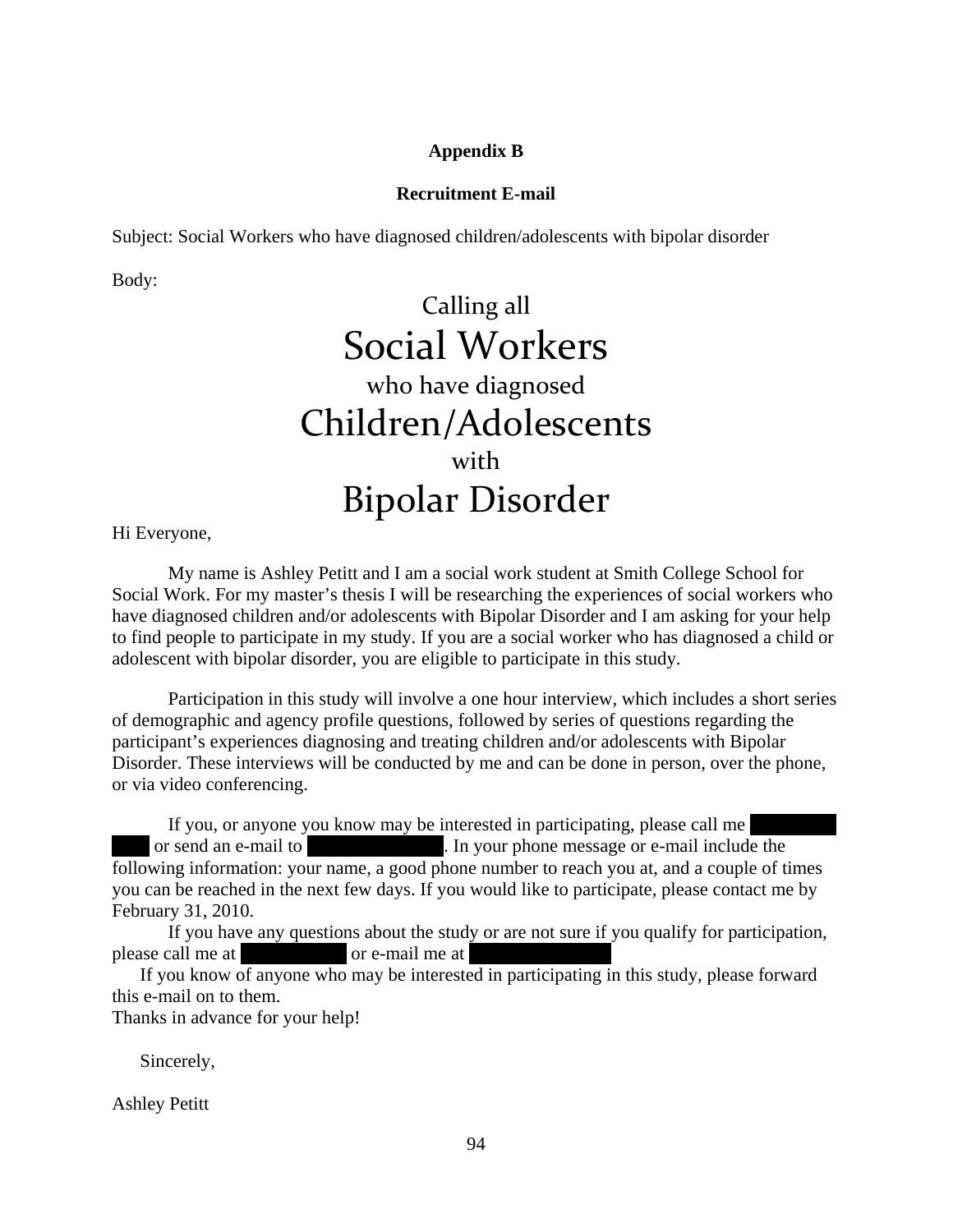# **Appendix C**

# **Preliminary Screening Form**

Please complete the following questions, to determine if you meet the criteria to participate in this study.

**1.** Do you have a Master of Social Work Degree?

Yes No

**2.** Have you been have worked in a clinical social work position for a minimum of one year, since the acquisition of your MSW degree?

Yes No

**3.** Are you currently working in a clinical social work position?

Yes No

**4.** Do you currently work with clients age nineteen or younger or have worked with this population of clients within the past year?

Yes No

**5.** Do you have experience diagnosing at least one client age nineteen or younger with Bipolar Disorder?

Yes No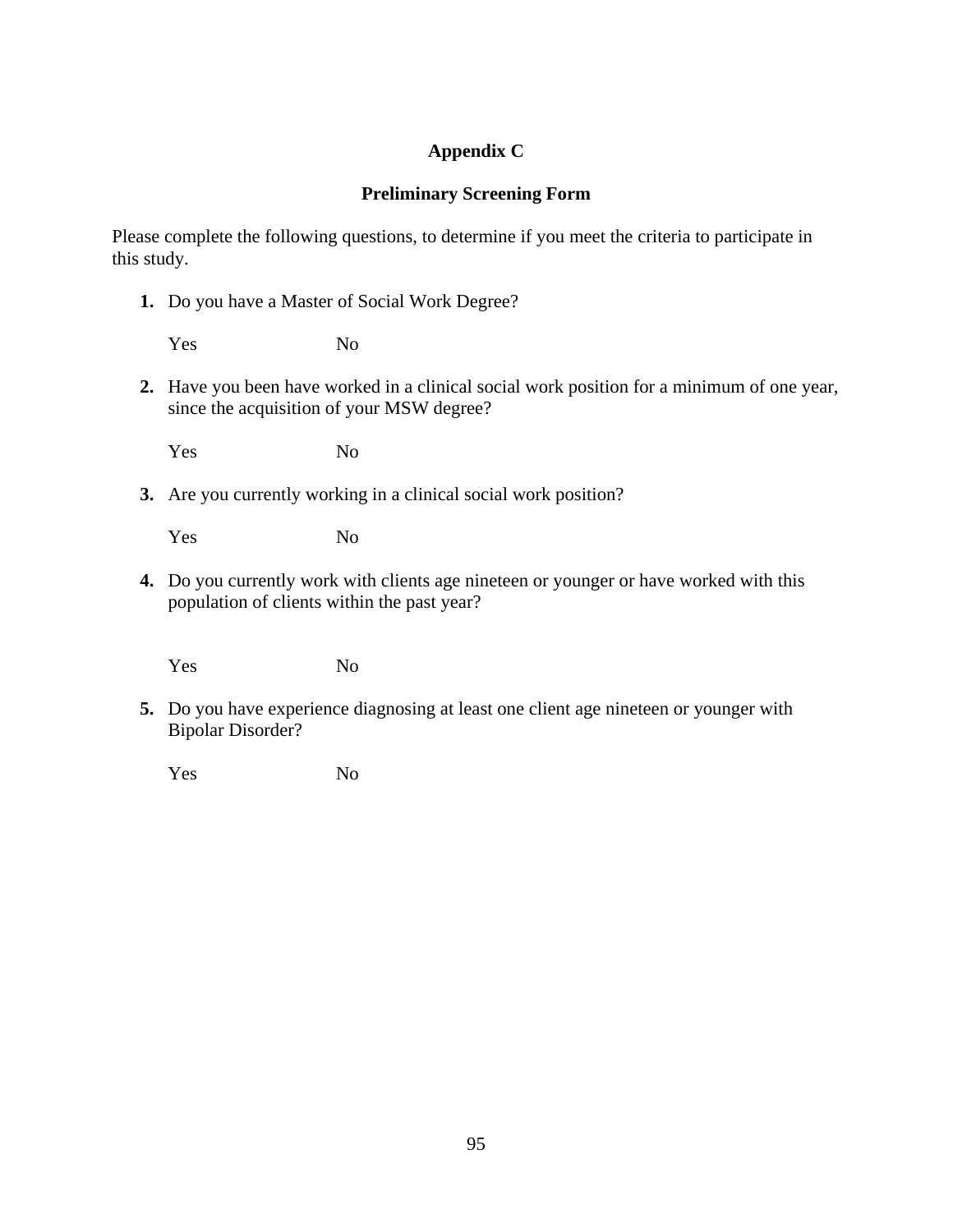# **Appendix D**

# **Informed Consent Form**

Dear Participant,

My name is Ashley Petitt, and I am a graduate student in clinical social work at Smith College School for Social Work. I am conducting a research study regarding the experiences social work clinicians have diagnosing children and adolescents with Bipolar Disorder and the treatments they recommend for these children and adolescents. This data collected from the study will be used in my MSW thesis and possibly future presentations or publications.

You have been screened and met the inclusion criteria for participation in this study. If you agree to participate in this study, you will be asked to complete a one hour interview, which includes a short series of demographic and agency profile questions, followed by series of questions regarding your experiences diagnosing and treating children and/or adolescents with Bipolar Disorder. These interviews can be conducted in person, over the phone, or via video conferencing. The interviews will be audiotape recorded and I will be transcribing them at a later date.

I hope the results from this study will help broaden the field of knowledge regarding how clinicians diagnose and treat children and adolescents with Bipolar Disorder. The benefits that you may experience are: enjoyment of the opportunity to share your clinical experiences; an increased desire to do further research of your own about this topic; increase in critical thinking about diagnoses that you make in the future; and the value of knowing your participation in this study will help increase the amount of available knowledge about this topic, and could be used as a resource for social workers in the future. There will be no compensation for your participation in this study.

Your confidentiality is extremely important and will be conscientiously maintained. All identifying information about you will be removed before any interview data is shared with my research advisor. In the publication and presentation of this study, all data will be presented as a whole and when brief illustrative quotes or vignettes are used, they will be carefully disguised to remove any identifying information. I plan to transcribed all of the audio recordings myself; however, should an additional transcriber be used, they will sign a confidentiality pledge. All data collected, including audiotapes, notes, and transcripts, will be kept in a secure location for a period of three years and data stored electronically will be protected, as required by Federal guidelines. All data and materials will be destroyed after three years or, if kept beyond three years, when they are no longer needed.

Your participation in this study is voluntary. You may withdraw from the study at any time during the data collection and you may refuse to answer any question by simply informing the interviewer. If you decide to withdraw after your data has been collected, you must notify me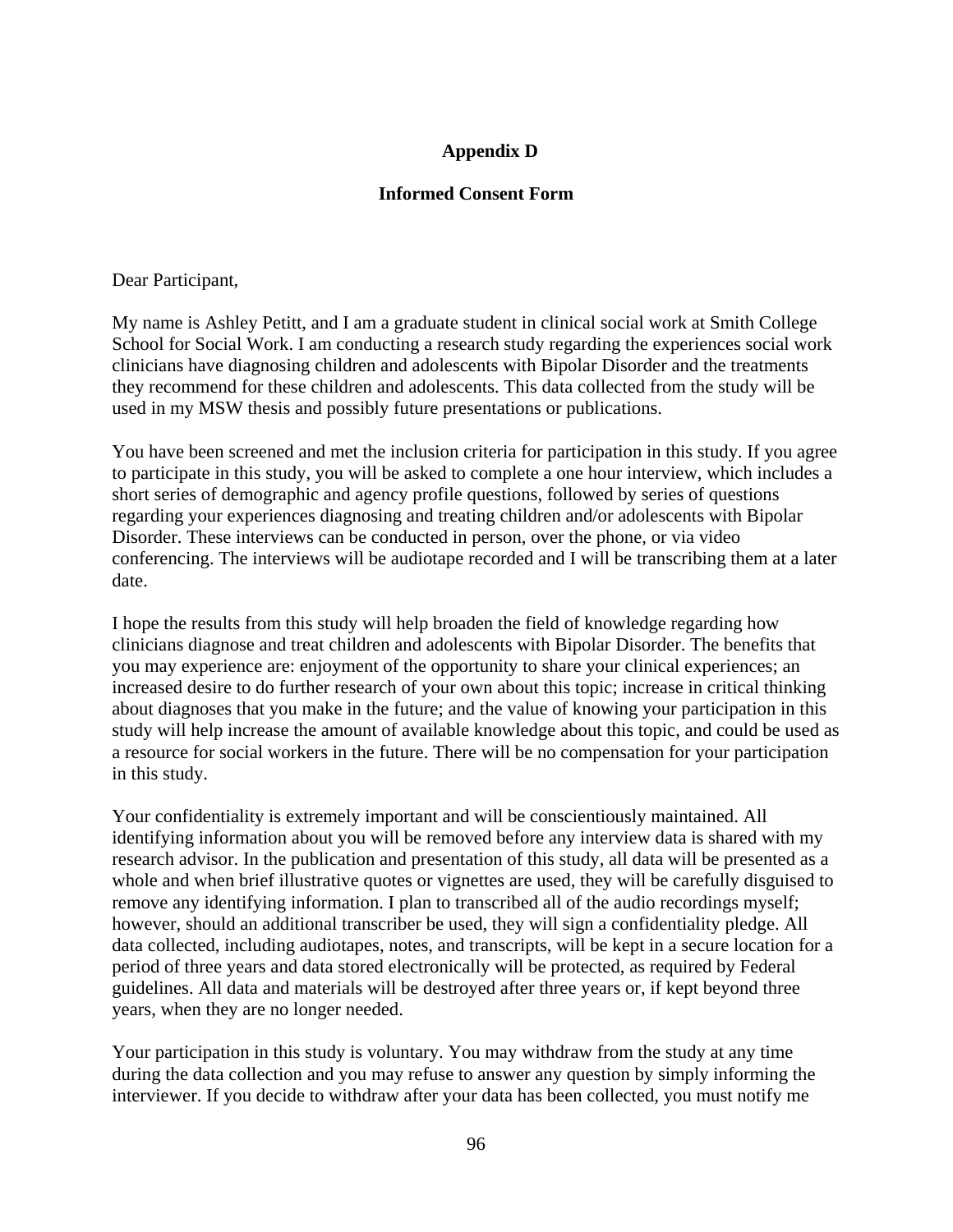within twenty-four hours of data collection. If you decide to withdraw at any point, all materials pertaining to you will be immediately destroyed. Should you need to contact me regarding your desire to withdraw from the study, further questions regarding your rights or other aspects of the study, you are encouraged to email me at  $\qquad \qquad$  or call me at  $\qquad \qquad$ , or you can call the Chair of the Smith College School for Social Work Human Subjects Review Committee at (413) 585-7974. After you have signed this Consent Form, please use the self addressed envelope you have been given to return it to me.

YOUR SIGNATURE INDICATES THAT YOU HAVE READ AND UNDERSTAND THE ABOVE INFORMATION AND THAT YOU HAVE HAD THE OPPORTUNITY TO ASK QUESTIONS ABOUT THE STUDY, YOUR PARTICIPATION, AND YOUR RIGHTS AND THAT YOU AGREE TO PARTICIPATE IN THE STUDY.

 $\frac{1}{2}$  ,  $\frac{1}{2}$  ,  $\frac{1}{2}$  ,  $\frac{1}{2}$  ,  $\frac{1}{2}$  ,  $\frac{1}{2}$  ,  $\frac{1}{2}$  ,  $\frac{1}{2}$  ,  $\frac{1}{2}$  ,  $\frac{1}{2}$  ,  $\frac{1}{2}$  ,  $\frac{1}{2}$  ,  $\frac{1}{2}$  ,  $\frac{1}{2}$  ,  $\frac{1}{2}$  ,  $\frac{1}{2}$  ,  $\frac{1}{2}$  ,  $\frac{1}{2}$  ,  $\frac{1$ 

\_\_\_\_\_\_\_\_\_\_\_\_\_\_\_\_\_\_\_\_\_\_\_\_\_\_\_\_\_ \_\_\_\_\_\_\_\_\_\_\_\_\_\_\_\_\_\_\_\_\_\_

Signature of Participant Date

Signature of the Researcher Date

Please keep a copy of this form for your records.

Thank you for your participation in this study!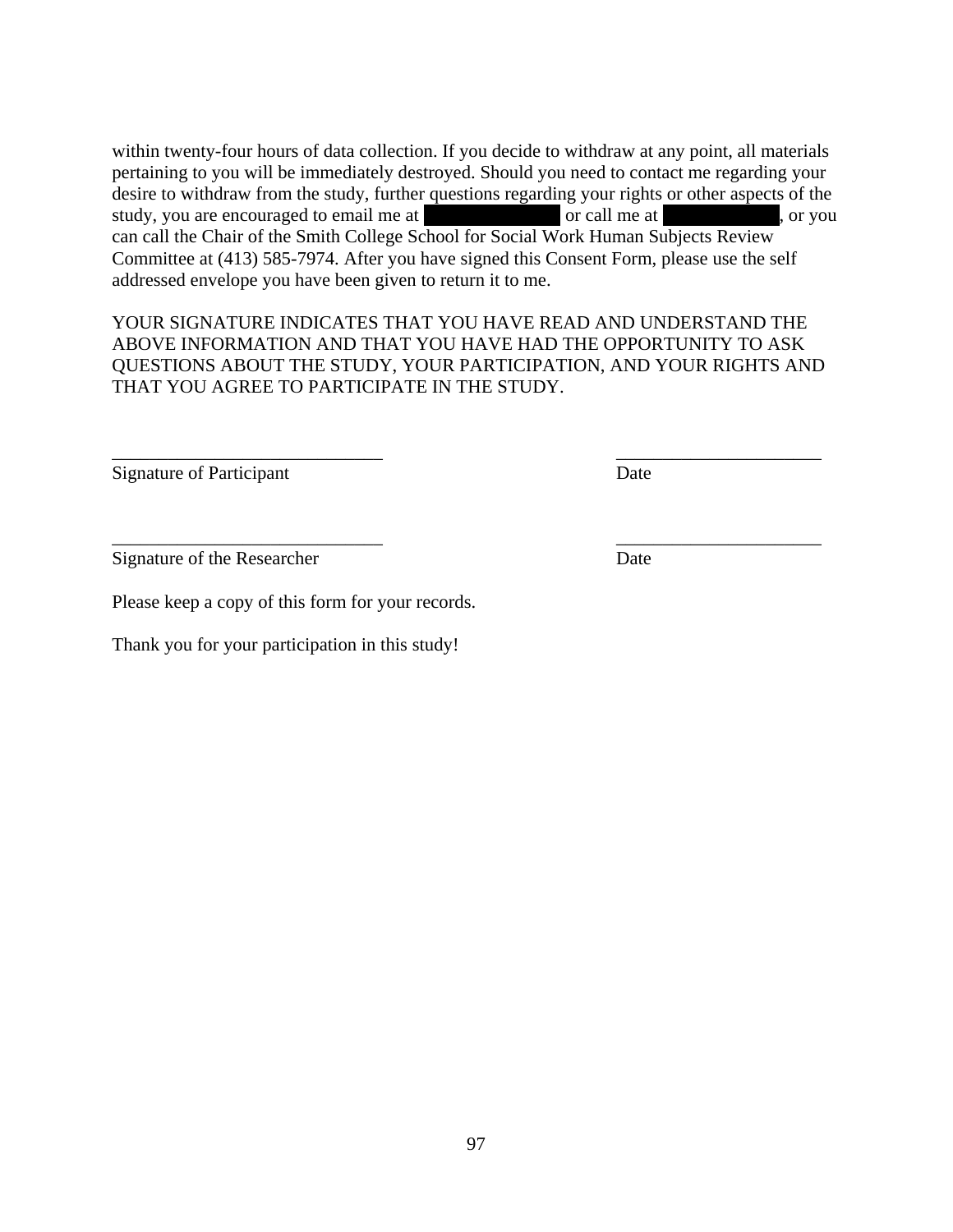# **Appendix E**

## **Background Information Questions**

Please provide the following demographic information which will assist me in the analysis of the data. If you feel uncomfortable answering any of the below questions, please omit the question. You will not be penalized for omitting any of the below questions.

**1.** Which age group do you fall into?

20-30 31-40 41-50 51-60 61-70 71-80 81-90

- **2.** What gender do you identify with?
- **3.** What race and/or ethnicity do you identify with?
- **4.** What socioeconomic status do you identify with?
- **5.** How many years of clinical social work experience did you have prior to obtaining your Master of Social Work degree?
- **6.** How many years of clinical social work experience have you had since obtaining your Master of Social Work degree?
- **7.** In addition to a Master of Social Work degree, do you have any other degrees or certifications above the Bachelor or Associate level?
- **8.** If you answered 'Yes' to the previous question, please stated what other degrees you have obtained.
- **9.** Please circle the option that best describes the agency setting you work in.

| <b>Public or Private School</b> | <b>Therapeutic School</b> |                                       |
|---------------------------------|---------------------------|---------------------------------------|
| <b>Medical Setting</b>          | <b>Private Practice</b>   | <b>Community Mental Health Agency</b> |
| Other:                          |                           |                                       |

**10.** List the specific duties you perform in your position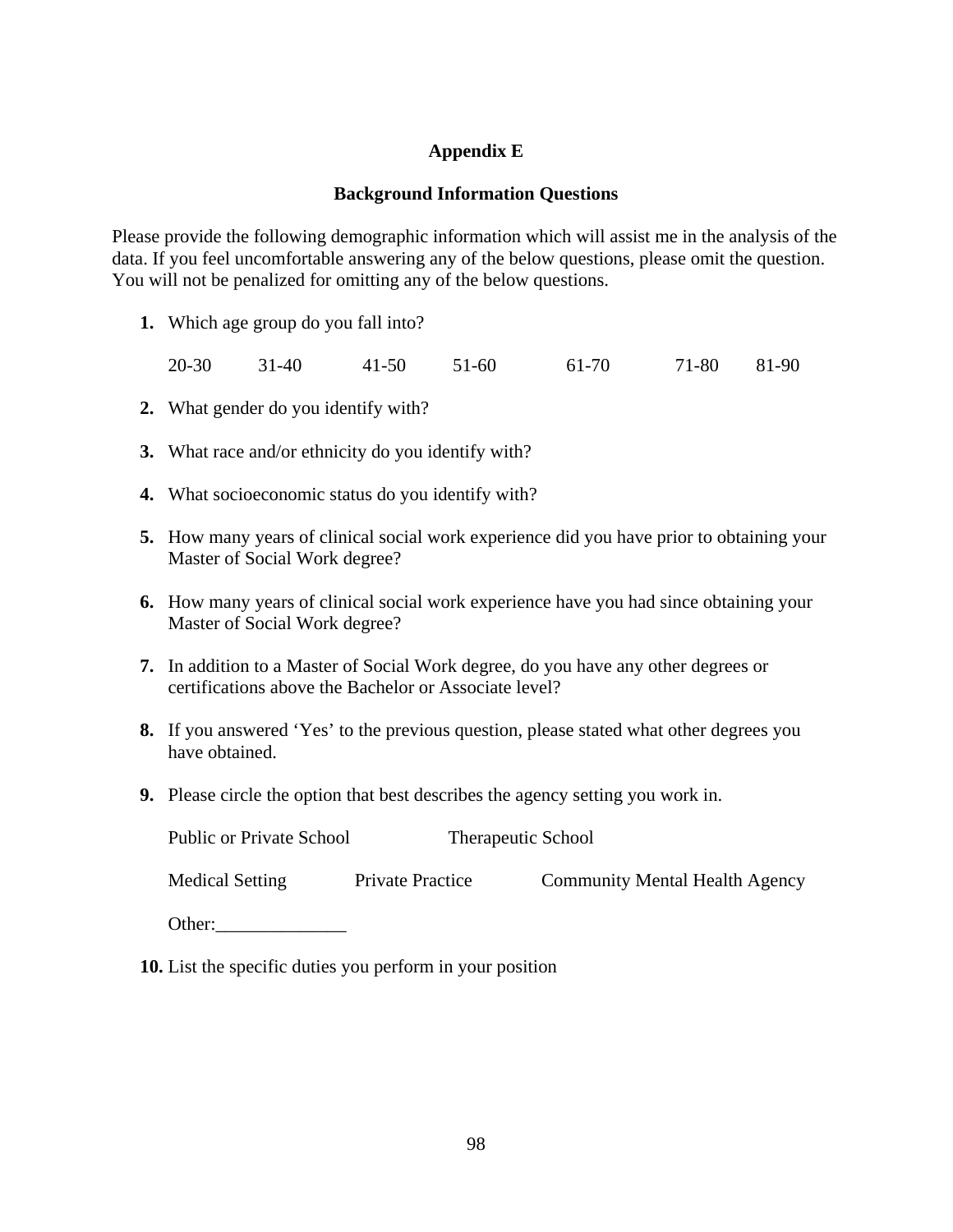| work with.                                                                    | 11. Identify by estimated proportion the following demographics of the client population you |  |  |  |
|-------------------------------------------------------------------------------|----------------------------------------------------------------------------------------------|--|--|--|
|                                                                               | Gender: Male: Female: Cher: Other:                                                           |  |  |  |
|                                                                               | Age: $0-5$ years old: $6-12$ years old:                                                      |  |  |  |
|                                                                               |                                                                                              |  |  |  |
| <b>Socioeconomic Status:</b> Low Socioeconomic Status:                        |                                                                                              |  |  |  |
| Middle Socioeconomic Status: _________ High Socioeconomic Status: ________    |                                                                                              |  |  |  |
| Race/Ethnicity: American Indian or Alaska Native: __________ Asian: _________ |                                                                                              |  |  |  |
| Black or African American: White:                                             |                                                                                              |  |  |  |
| Native Hawaiian or Other Pacific Islander:                                    |                                                                                              |  |  |  |
|                                                                               | Hispanic or Latino: ________<br>Other: $\qquad \qquad$                                       |  |  |  |